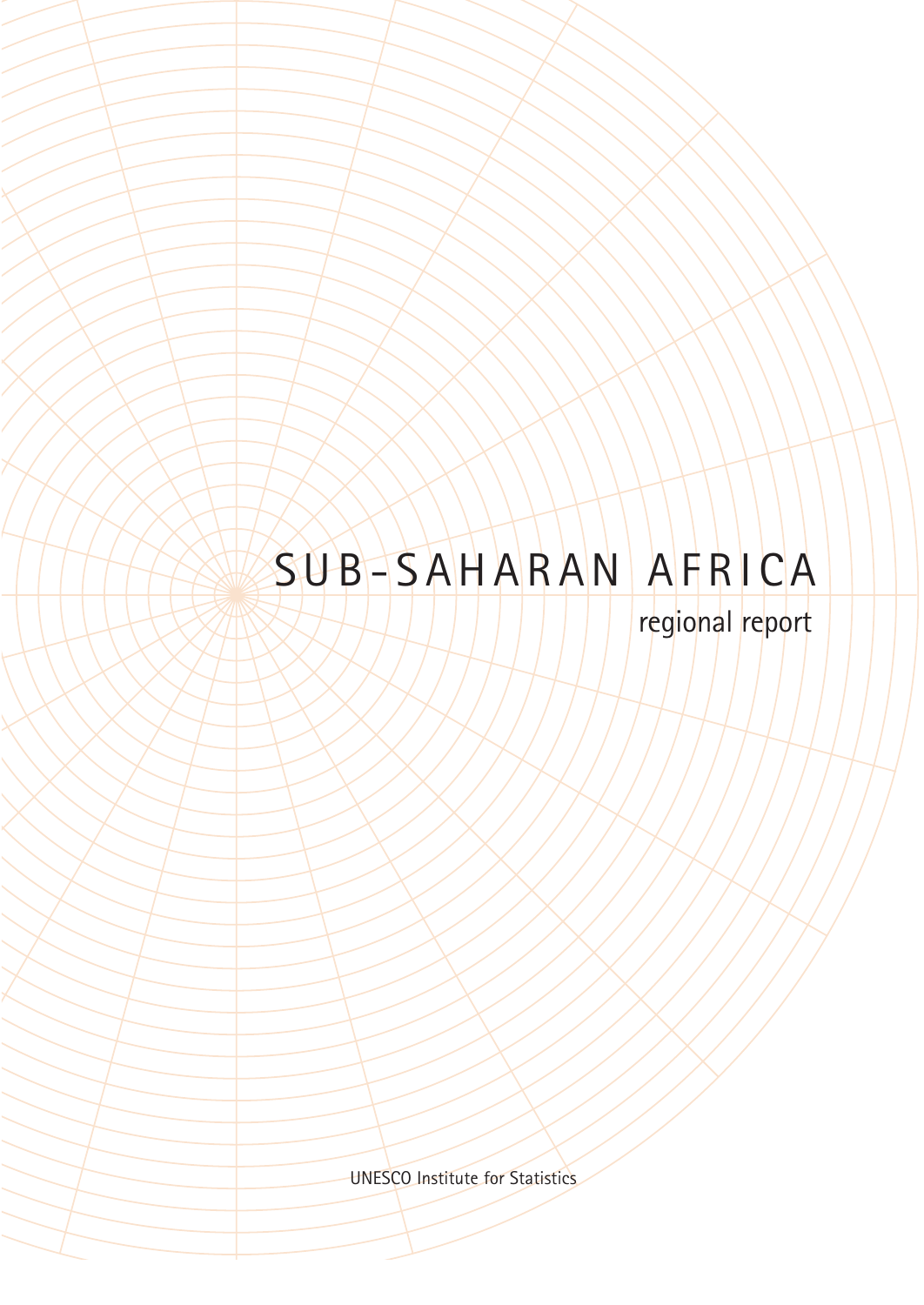The designations employed and the presentation of material throughout this publication do not imply the expression of any opinion whatsoever on the part of UNESCO concerning the legal status of any country, territory, city or area, or of its authorities, or the concerning delimitation of its frontiers or boundaries.

| Design        | : Maro Haas, Les Lilas              |
|---------------|-------------------------------------|
| Graphs        | : Visit-Graph, Boulogne-Billancourt |
| Printing      | : Société Edition Provence, Nîmes   |
| Photo credits | : UNESCO/D. Roger                   |

© UIS 2001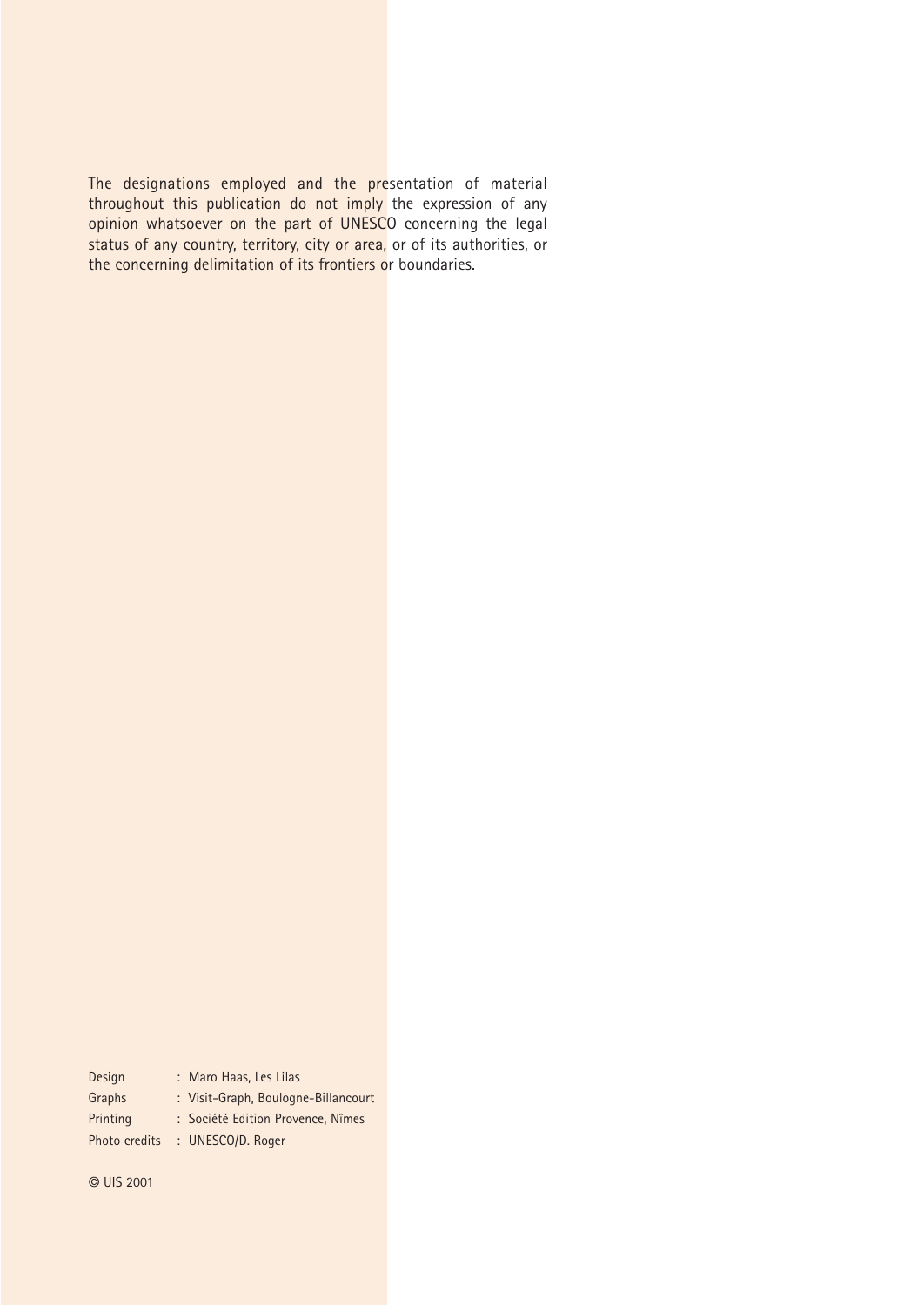One of the key ways of meeting the challenges of the twenty-first century<br>is to guarantee the benefits of education for all by ensuring that<br>education systems work in an equitable, efficient and effective manner.<br>Education is to guarantee the benefits of education for all by ensuring that education systems work in an equitable, efficient and effective manner. Educational statistics and indicators, which monitor trends and facilitate the critical assessment of policies, play a vital part in this process and they can provide valuable information for the formulation of sound policies. In this respect, governments are paying even greater attention to comparative policy analysis. Co-operation at the international level can help countries to identify ways in which access to education might be widened, the quality of educational provision might be improved and more attention paid to improving learning outcomes. A comparative framework can also assist countries to manage their teaching and learning processes more effectively. In a number of countries these imperatives have resulted in renewed efforts to strengthen the collection and reporting of comparative education statistics and indicators.

A significant role of the UNESCO Institute for Statistics (UIS) is to assist Member States to collect, analyse and disseminate internationally comparable education indicators to inform these policy debates. Following its creation in 1999, the UIS has carried out far-reaching consultations with both national and international users and producers of education statistics in order to identify information needs and to develop a strategy to meet these needs.

One part of this strategy has been the implementation of a re-designed data collection instrument, called *Survey 2000*, which aims to build a set of comparable cross-national education indicators. A series of twelve regional workshops were organized and led by UIS to consult educational experts (both statisticians and policy-makers) within Member States and to build better support for this global effort. These workshops also aimed to raise awareness of data collection methodologies and tools, such as the International Standard Classification of Education (ISCED), to provide a common framework for harmonizing national education data. The workshops provided regional forums for the discussion of problems associated with data collection and management, and the exploration of possible solutions.

This report represents one of the first outcomes of this major effort. Not only are the indicators cited in this report based on data provided by countries, but the topics chosen also reflect some of the priority policy issues raised by national participants. The UNESCO Institute for Statistics would like to take this opportunity to thank these participants and their colleagues for their conduct of this survey and also staff of the United Nations Statistics and Population Divisions, the Organisation for Economic Co-operation and Development and the World Bank for providing key supplementary data.

 $92 - 56$ 

Denise Lievesley Director, UNESCO Institute for Statistics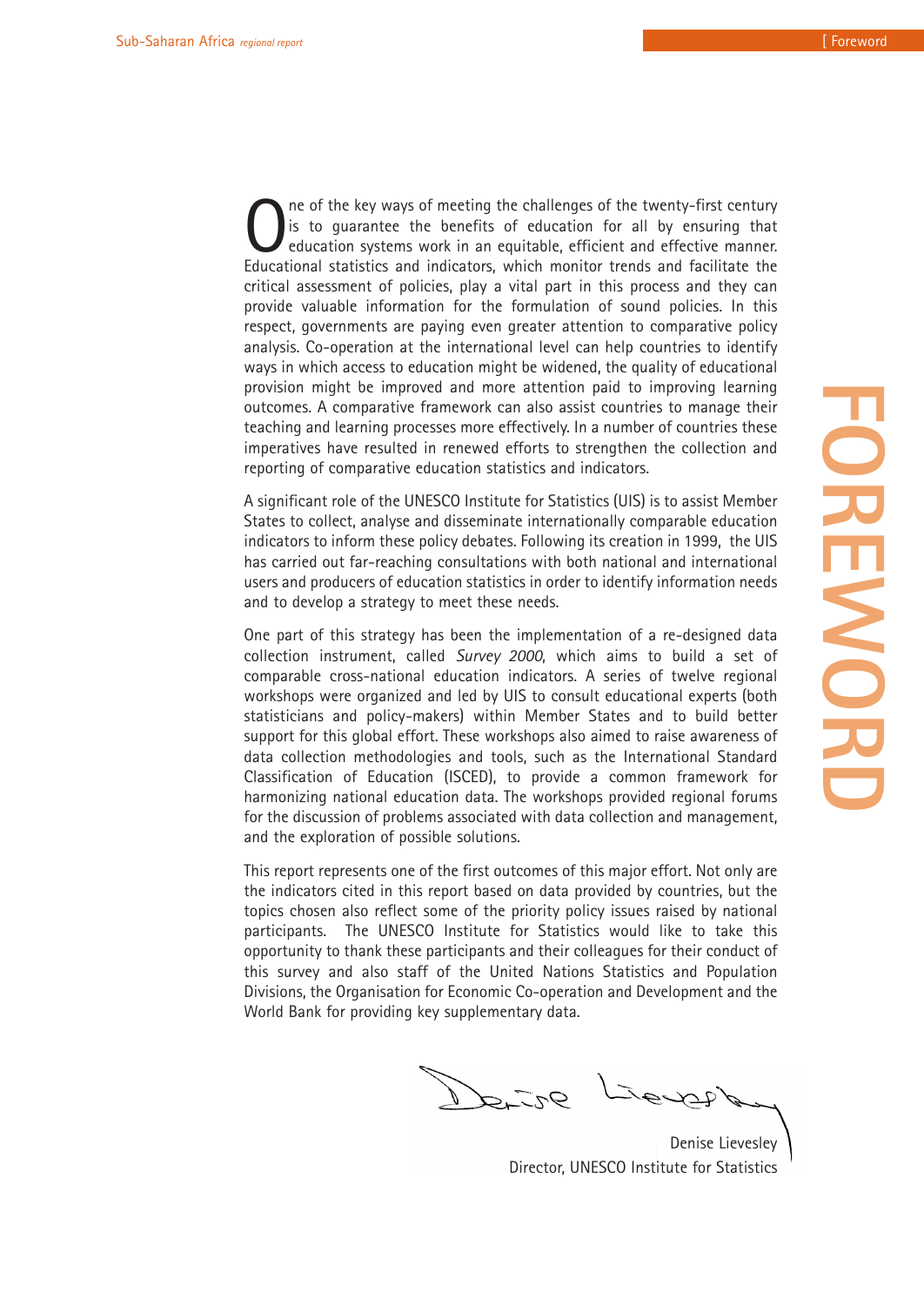|                          | i<br>Lihat |                |
|--------------------------|------------|----------------|
|                          |            |                |
|                          |            |                |
|                          |            |                |
| $\blacksquare$           |            | $\blacksquare$ |
|                          |            |                |
|                          |            |                |
| $\overline{\phantom{a}}$ |            |                |

| 66  | Access and participation by<br>2<br>level of education   |
|-----|----------------------------------------------------------|
| 66  | 2.1 - Pre-primary education                              |
| 68  | 2.2 - Primary education (ISCED 1)                        |
| 76  | 2.3 - Secondary education (ISCED 2<br>and $3)$           |
| 82  | 2.4 - Post-secondary non-tertiary<br>education (ISCED 4) |
| 84  | 2.5 - Tertiary education (ISCED 5A,<br>5B and 6)         |
| 91  | 3 Teaching staff                                         |
| 96  | 4 Finance for and<br>expenditure on education            |
| 101 | Annexes                                                  |
| 102 | Annex 1<br>· Statistical tables                          |
| 111 | Annex 2<br>• Definitions of indicators                   |
| 113 | Annex 3<br>· Glossary                                    |
| 116 | Annex 4<br>ISCED97                                       |
|     | Acknowledgements                                         |

| Introduction 6 |  |
|----------------|--|
| ader's quide 8 |  |

- **Reader's guide**
- **1 Regional background 10**
- **Economic, social and demographic** 10 **overview**
	- **Interpreting the country profiles** 15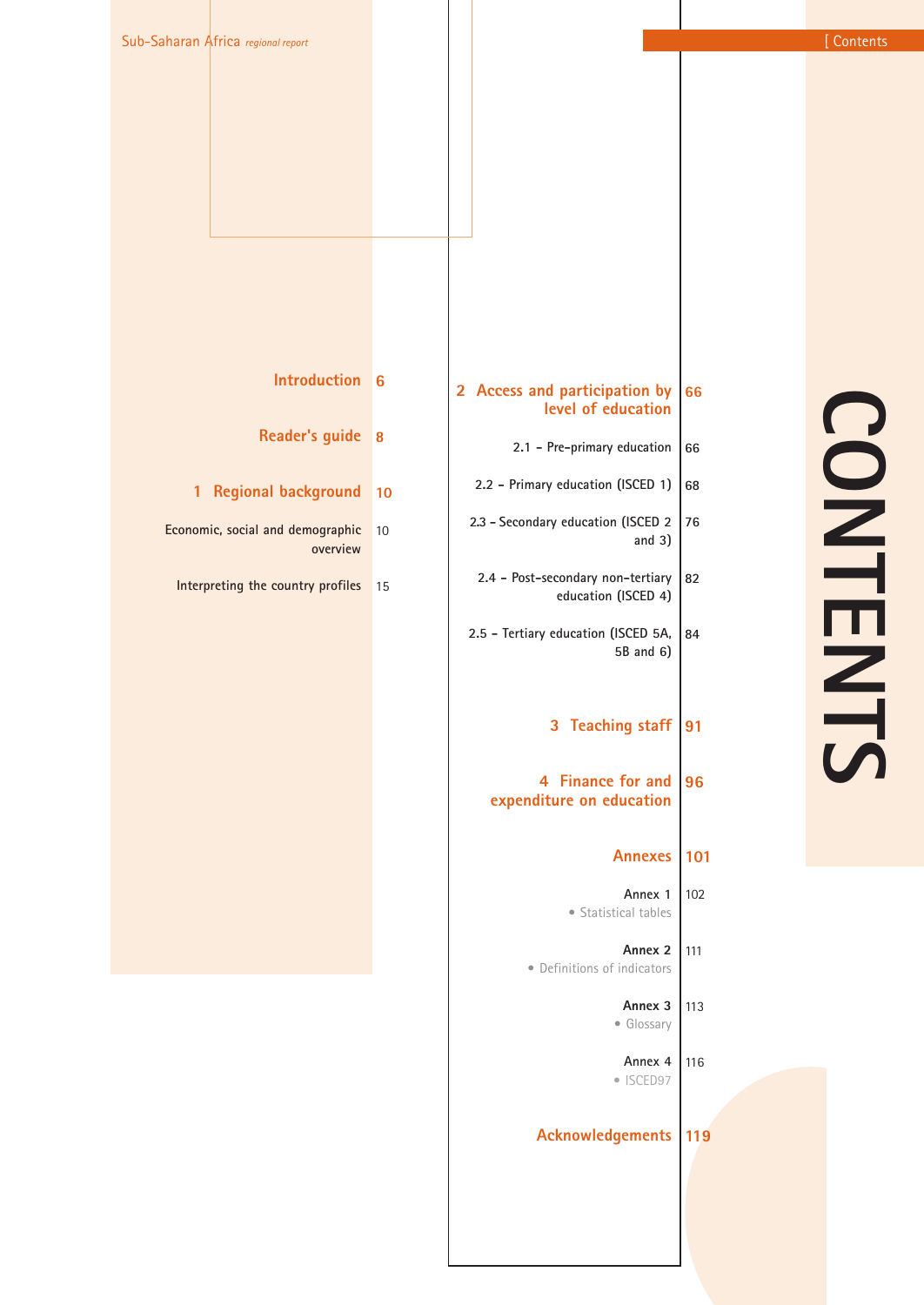### **Introduction**

The UNESCO Institute for Statistics initiated<br>Survey 2000 as the first step in a long-term<br>process in order to improve data quality and<br>standardize data collection in the field of he UNESCO Institute for Statistics initiated *Survey 2000* as the first step in a long-term process in order to improve data quality and education. As part of the *Survey 2000* exercise, three groups were formed in sub-Saharan Africa. Two groups were composed of French-, Portuguese- and Spanish-speaking countries whilst a third group consisted mainly of Englishspeaking countries.

For the purpose of this report the region referred to as sub-Saharan Africa is composed of 49 countries and territories divided into two subgroups. *Central and Western Africa* refers to Angola, Benin, Burkina Faso, Burundi, Cameroon, Cape Verde, Central African Republic, Chad, Comoros, Congo, Côte d'Ivoire, Democratic Republic of the Congo, Djibouti, Equatorial Guinea, Gabon, Gambia, Guinea, Guinea-Bissau, Madagascar, Mali, Mauritania, Niger, Rwanda, Sao Tome and Principe, Senegal, Sudan and Togo. *Eastern and Southern Africa* refers to Botswana, Eritrea, Ethiopia, Ghana, Kenya, Lesotho, Liberia, Malawi, Mauritius, Mozambique, Namibia, Nigeria, St Helena, Seychelles, Sierra Leone, Somalia, South Africa, Swaziland, Uganda, United Republic of Tanzania, Zambia and Zimbabwe.

Experts in education statistics from these countries participated in regional workshops held in Nairobi (June 2000) and Harare (April 2001) for the English-speaking countries, and in Dakar (July 2000 and April 2001), Paris (October 2000) and Libreville (April 2001) for the French-, Portuguese- and Spanish-speaking countries. These workshops provided an opportunity to improve the international classification of the various national educational programmes and to review the new statistical questionnaires in order to ensure their correct interpretation. The



 $50$ 

Introduction

Introduction

Sub-Saharan Africa *regional report*

Sub-Saharan Africa regional report

UIS

40

30

 $\overline{20}$ 

 $\begin{array}{c}\n10 \\
0\n\end{array}$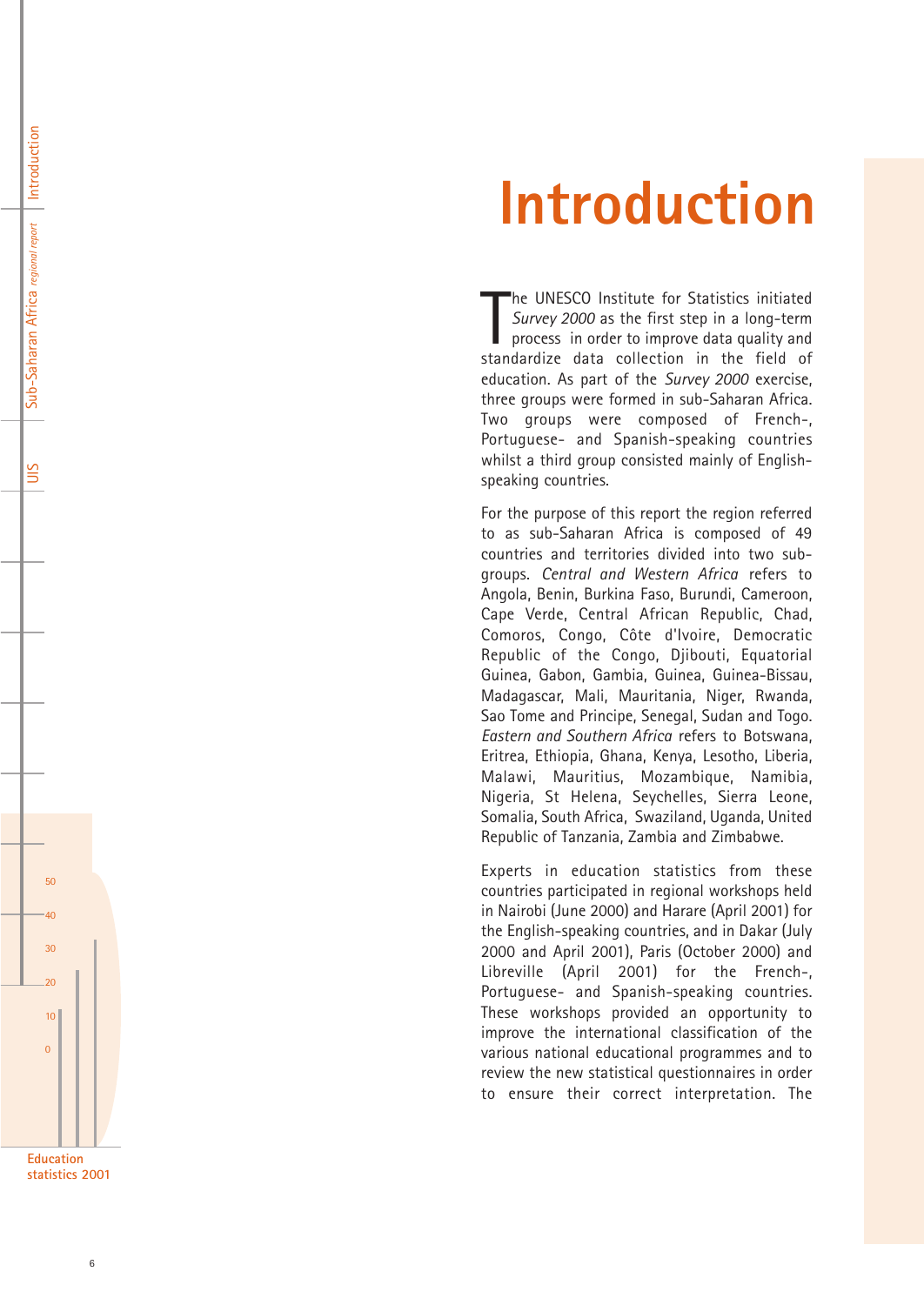workshops made it possible to discuss the need for policy-relevant information that may require the collection of other data or the calculation of new indicators. National representatives also presented reports on the education issues that were considered to be of the highest priority in their country.

Many of the issues identified during workshop presentations and discussions are addressed in this first UIS report for sub-Saharan Africa. It presents information from the first educational survey conducted by the UIS using data from countries participating in the workshops as well as from other countries such as Zimbabwe which participate in the joint UNESCO/OECD project on World Education Indicators (WEI).

This report has four sections as follows:

- $\triangle$  Section 1 presents the main demographic, economic and social aspects of the region, including information on selected socioeconomic indicators. Country profiles present key data and indicators for each country.
- $\triangle$  Section 2 examines access and participation of pupils and students in each education level from early childhood education to tertiary level programmes.
- $\triangle$  Sections 3 and 4 present a set of indicators related to teaching staff and education finance, respectively.

The Annexes include summary statistical tables that contain data and indicators used in the publication as well as definitions of indicators, a glossary of terms and a more detailed description of the International Standard Classification of Education (ISCED97).

Although this first report is limited in scope and content, it is published with the knowledge that the UIS and the countries participating in its regional project in sub-Saharan Africa will continue to progress with the development of indicators and associated analyses. The UIS hopes that these efforts will help governments in the region implement improvements in their national systems and continue to develop education programmes that will help students of all ages achieve their full potential.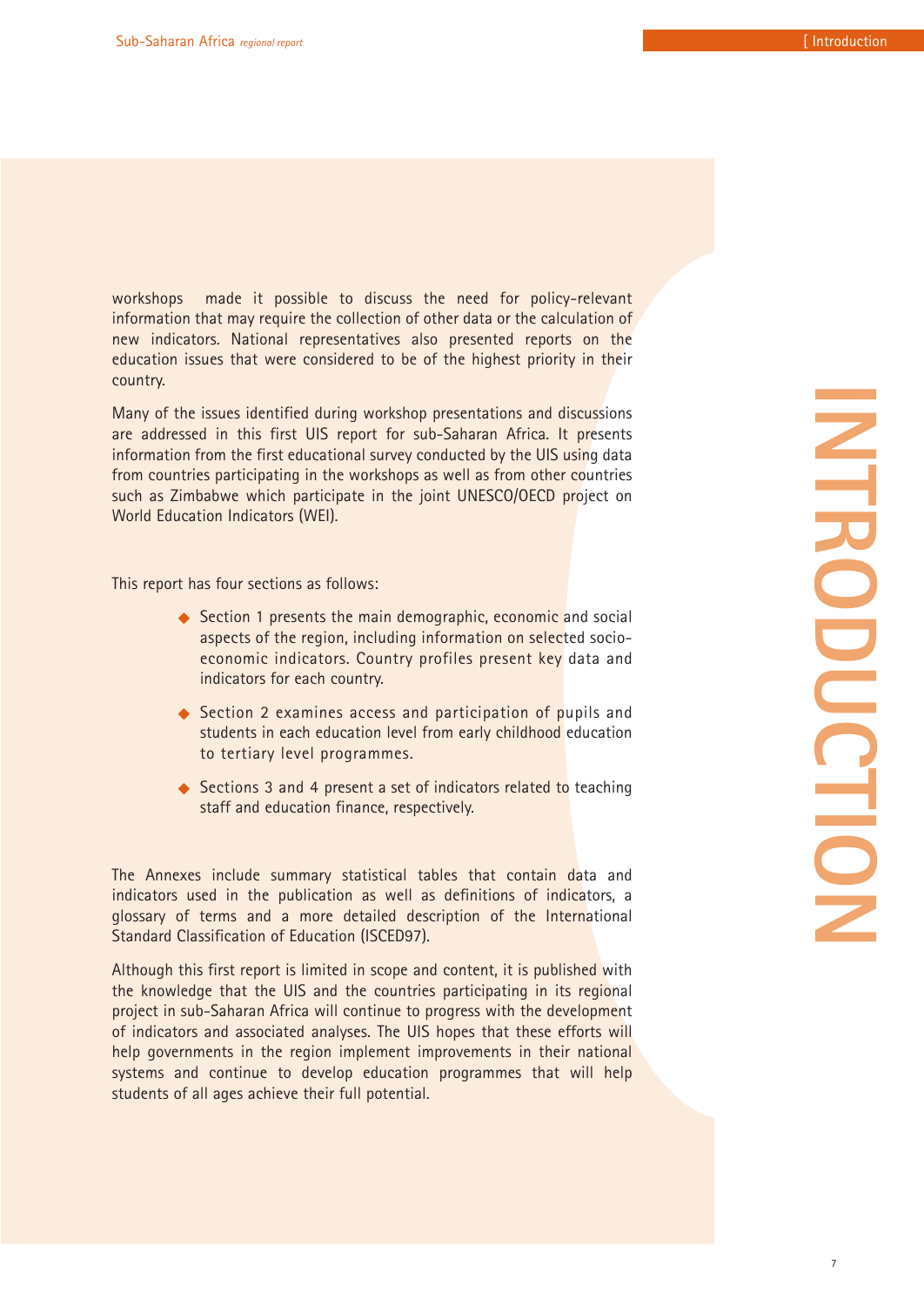# **Reader's guide**

The data on pupils, students, teachers and<br>education expenditure presented in this<br>publication are gathered mainly from official<br>national responses to questionnaires on he data on pupils, students, teachers and education expenditure presented in this publication are gathered mainly from official education statistics from the UNESCO Institute for Statistics (UIS) for the school and financial years beginning in 1998, unless otherwise specified. They are supplemented by demographic and economic statistics collected by other international organizations including, in particular, the United Nations Statistics and Population Divisions and the World Bank. The indicators on access and participation analysed in this publication have been calculated using the 1998 revision of population estimates produced by the United Nations Population Division. The results may differ from those published by individual countries because of differences between national population estimates and those of the United Nations.

The data on education presented in this publication were reported in the UIS's own annual surveys on education, the most recent being *Survey 2000*. However, for some countries such as Zimbabwe, education data were collected via surveys carried out under the auspices of the World Bank-funded World Education Indicators (WEI) project administered jointly by the UIS and the OECD.

While the two surveys (WEI and *Survey 2000*) aim to collect broadly speaking the same core set of statistics on education, there are some differences in coverage between them. For example, the WEI questionnaires do not collect data on new entrants to primary education with experience in early childhood development programmes, on pupils in secondary vocational education by field of study, nor on teachers who are trained (certified) to teach in accordance with national standards. In addition, data on students enrolled in tertiary education by field of study are

50

Reader's guide

Reader's quide

Sub-Saharan Africa *regional report*

Sub-Saharan Africa regional report

UIS

40

30

20

 $\begin{array}{c} 10 \\ 0 \end{array}$ 

**Education statistics 2001**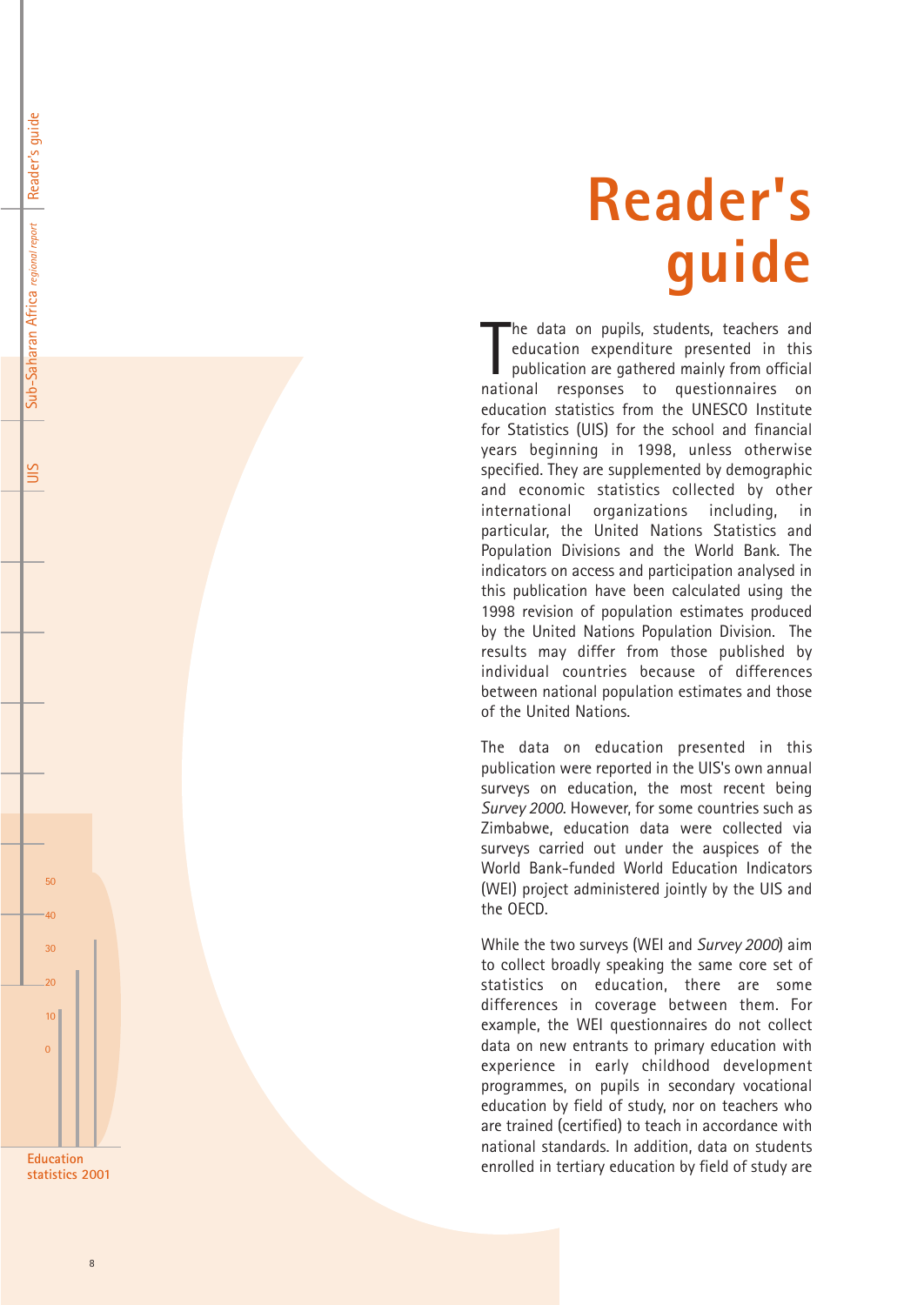not requested in the WEI questionnaires. By contrast, the WEI surveys collect more details than *Survey 2000* on the working conditions of teachers.

Both surveys (WEI and *Survey 2000*) use concepts and definitions from the 1997 version of the International Standard Classification of Education (ISCED97).

ISCED97 is a framework for the compilation and presentation of internationally comparable statistics and indicators on education. It is a multi-purpose system, designed for education policy analysis and decision-making, whatever the structure of the national education system and whatever the stage of economic development of a country. It can be utilized for statistics on many different aspects of education such as pupil enrolment, human and financial resources invested in education or the educational attainment of the population. The basic concepts and definitions of ISCED97 have been designed to be universally valid and invariant to the particular circumstances of a national education system.

The statistics in this report refer to both public and private education according to the levels of education defined in ISCED97.

In principle, special needs education offered either in regular schools or in special schools is also included at the relevant ISCED97 levels. The data on teachers refer to both full-time and part-time teaching staff with active teaching duties. School-based personnel who have no active teaching duties such as librarians, careers advisers or student counsellors, administrative staff, non-teaching head teachers or principals, etc., are generally excluded.

In tables and charts throughout the publication (unless they are ranked according to one of the statistics or indicators presented) countries are listed in alphabetical order of their French names. Thus, for example, Mauritania appears after Mauritius rather than before as in English.

Where numbers and percentages have been rounded, totals and subtotals may not always correspond exactly to the sum of the elements of which they are composed.

Please note that both actual and estimated data have been used throughout this publication. In our effort to continuously improve our publications, we would appreciate any comments you may have via e-mail at uis@unesco.org.

|                          | Magnitude nil                                                  |
|--------------------------|----------------------------------------------------------------|
| or $0.0$<br><sup>n</sup> | Magnitude greater than nil but less than half of unit employed |
|                          | Data not available                                             |
|                          | Category not applicable                                        |
| ⋇                        | National estimate                                              |
| $**$                     | UIS estimate                                                   |
|                          | Data included elsewhere under another category                 |

### **Symbols used in this publication:**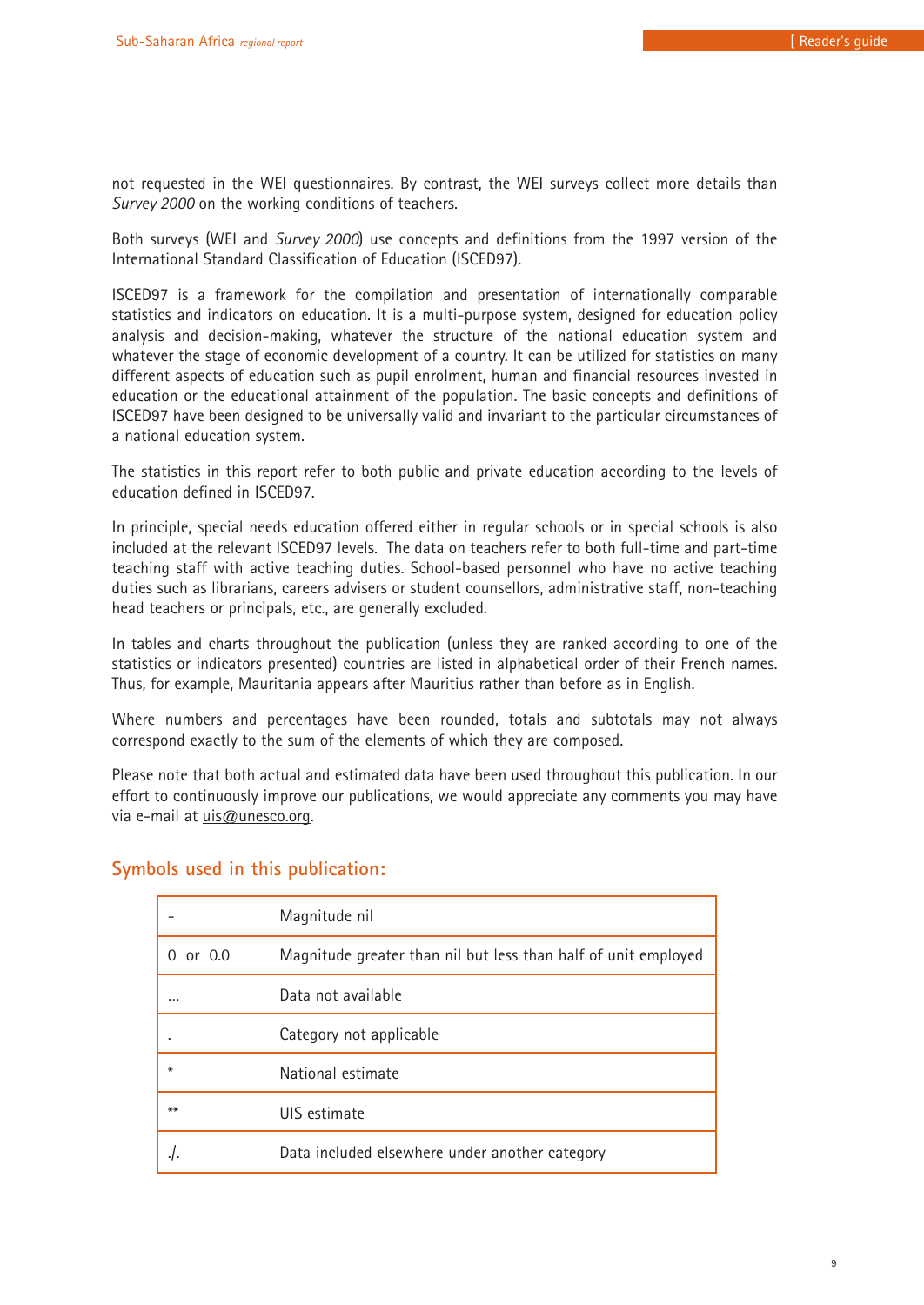## **1. Regional background Economic, social and demographic overview**

In addition to the forty-three countries of<br>mainland sub-Saharan Africa as well as<br>Sudan, this review covers the Comoros<br>Islands, Madagascar, Mauritius and the n addition to the forty-three countries of mainland sub-Saharan Africa as well as Sudan, this review covers the Comoros Seychelles in the Indian Ocean and St Helena in the Atlantic. Of the mainland countries, only Ethiopia and Liberia have been sovereign states for more than fifty years  $-$  all the others have attained sovereignty in the relatively short period following Ghana's independence in 1957; Reunion and St Helena remain an overseas department of France and of the United Kingdom respectively.

Though characterized by great diversity in terms of size, economic structure, level of development and education systems, the countries of this region face many common challenges. These include persistently low levels of economic development and high rates of population growth. The HIV/AIDS epidemic has hit this region particularly hard: of all the people in the world suffering from HIV/AIDS, over 70% live in sub-Saharan Africa; as for "AIDS orphans" - children of whom one or both parents died of HIV/AIDS more than 90% live in this region. In varying degrees, many countries are also faced with difficulties posed by the effects of civil conflict, natural disasters, public debt burdens and poverty.

### *Economic growth, public debt and education budgets*

The countries covered in this review face serious economic challenges that have become even more pressing. According to the



 $50$ 

Sub-Saharan Africa regional report | Section 1- Regional background

Sub-Saharan Africa regional report | Section 1- Regional background

UIS

40

30

 $\overline{20}$ 

10

 $\Omega$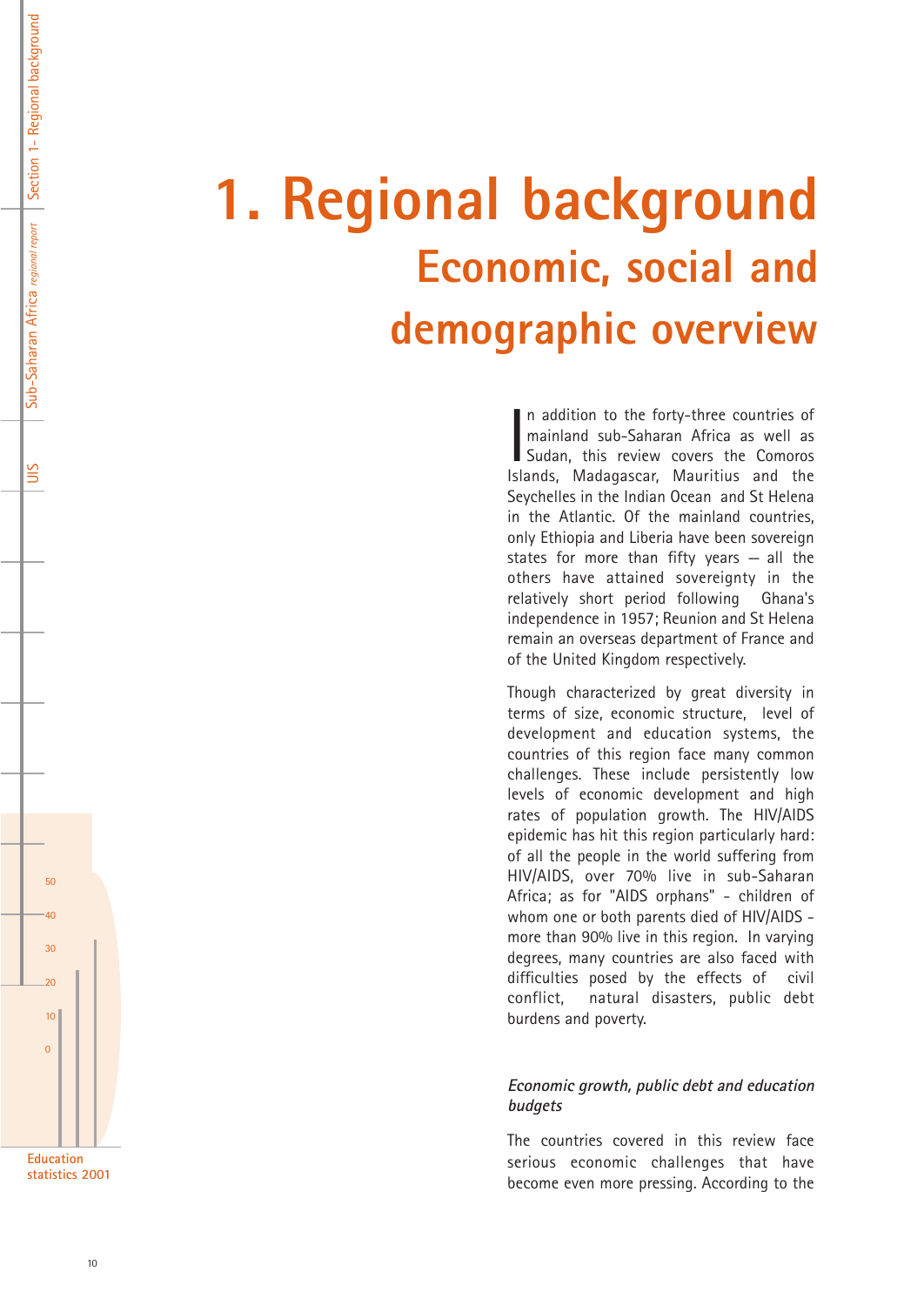|                             |               | Population | Total     | % of adults     |                 |                  | <b>GDP</b>   | <b>Estimated</b> |                |
|-----------------------------|---------------|------------|-----------|-----------------|-----------------|------------------|--------------|------------------|----------------|
|                             | <b>Total</b>  | growth     | fertility | living with     |                 | Urban population | per capita   | illiteracy rate  |                |
|                             | population    | rate (%)   | rate      | <b>HIV/AIDS</b> |                 | (as % of total)  | current US\$ | $15 + (1998)$    |                |
|                             | 1998          | 1998       | 1998      | 1999            | 1990            | 1998             | 1998         | M                | F              |
| South Africa                | 41 402 392    | 1.8        | 2.8       | 19.9            | 49              | 50               | 3 2 3 6      | 15               | 16             |
| Angola                      | 12 001 430    | 2.9        | 6.7       | 2.8             | 28              | 33               | 537          |                  |                |
| Benin                       | 5948260       | 2.8        | 5.7       | 2.5             | 35              | 41               | 388          | <br>46           | <br>77         |
| <b>Botswana</b>             | 1 561 720     | 1.9        | 4.2       | 35.8            | 42              | 49               | 3 1 2 3      | 27               | 22             |
| Burkina Faso                | 10 730 330    | 2.4        | 6.7       | 6.4             | 14              | 17               | 240          | 68               | 87             |
| Burundi                     | 6 548 190     | 2.0        | 6.2       | 11.3            | $6\phantom{1}6$ | 8                | 134          | 45               | 63             |
| Cameroon                    | 14 303 010    | 2.7        | 5.0       | 7.7             | 40              | 47               | 608          | 20               | 33             |
| Cape Verde                  | 415 880       | 2.9        | 3.9       |                 | 44              | 59               | 1 2 9 7      | 16               | 35             |
| Comoros                     | 530 820       | 2.5        | 4.5       | 0.1             | 28              | 32               | 372          | 35               | 48             |
| Congo                       | 2 782 620     | 2.7        | 6.0       | 6.4             | 53              | 61               | 701          | 14               | 29             |
| Côte d'Ivoire               | 14 492 080    | 2.0        | 5.0       | 10.8            | 40              | 45               | 775          | 48               | 64             |
| Djibouti                    | 635 740       | 1.9        | 5.2       | 11.8            | 80              | 83               | 816          | 26               | 49             |
| Eritrea                     | 3 879 000     | 2.8        | 5.7       | 2.9             | 16              | 18               | 175          | 34               | 62             |
| Ethiopia                    | 61 266 000    | 2.5        | 6.4       | 10.6            | 13              | 17               | 107          | 58               | 70             |
| Gabon                       | 1 180 350     | 2.4        | 5.1       | 4.2             | 68              | 79               | 3913         | $\cdots$         | $\cdots$       |
| Gambia                      | 1 215 940     | 2.9        | 5.6       | 2.0             | 26              | 31               | 343          | 58               | 73             |
| Ghana                       | 18 459 550    | 2.6        | 4.8       | 3.6             | 34              | 37               | 405          | 22               | 40             |
| Guinea                      | 7 082 450     | 2.3        | 5.4       | 1.5             | 26              | 31               | 506          |                  | $\cdots$       |
| Guinea-Bissau               | 1 161 330     | 2.1        | 5.6       | 2.5             | 20              | 23               | 177          | 43               | 83             |
| Equatorial Guinea           | 431 400       | 2.6        | 5.4       | 0.5             | 36              | 46               | 1 0 5 7      | 9                | 29             |
| Kenya                       | 29 294 910    | 2.4        | 4.6       | 14.0            | 24              | 31               | 391          | 12               | 27             |
| Lesotho                     | 2 057 770     | 2.2        | 4.6       | 23.6            | 20              | 26               | 427          | 29               | $\overline{7}$ |
| Liberia                     | 2 961 520     | 2.7        | 6.2       | 2.8             | 42              | 44               | $\cdots$     | 33               | 66             |
| Madagascar                  | 14 592 380    | 3.1        | 5.7       | 0.2             | 24              | 28               | 256          | 28               | 42             |
| Malawi                      | 10 533 530    | 2.5        | 6.4       | 16.0            | 13              | 22               | 165          | 27               | 56             |
| Mali                        | 10 596 000    | 2.9        | 6.5       | 2.0             | 24              | 29               | 245          | 54               | 69             |
| <b>Mauritius</b>            | 1 159 730     | 1.0        | 2.0       | 0.1             | 41              | 41               | 3 5 1 2      | 13               | 20             |
| Mauritania                  | 2 529 010     | 2.7        | 5.4       | 0.5             | 44              | 55               | 396          | 48               | 69             |
| Mozambique                  | 16 947 000    | 1.9        | 5.2       | 13.2            | 27              | 38               | 231          | 42               | 73             |
| Namibia                     | 1 662 230     | 2.4        | 4.8       | 19.5            | 27              | 30               | 1831         | 18               | 20             |
| Niger                       | 10 143 380    | 3.4        | 7.3       | 1.4             | 16              | 20               | 205          | 78               | 93             |
| Nigeria                     | 120 817 264   | 2.6        | 5.3       | 5.1             | 35              | 42               | 267          | 30               | 48             |
| Uganda                      | 20 897 300    | 2.8        | 6.5       | 8.3             | 11              | 14               | 324          | 24               | 46             |
| Central African Republic    | 3 480 160     | 1.8        | 4.8       | 13.8            | 38              | 40               | 301          | 43               | 68             |
| DR Congo                    | 48 216 020    | 3.2        | 6.3       | 5.1             | 28              | 30               | 116          | 29               | 53             |
| United Republic of Tanzania | 32 128 480    | 2.6        | 5.4       | 8.1             | 21              | 31               | 267          | 17               | 36             |
| Rwanda                      | 8 105 000     | 2.6        | 6.1       | 11.2            | 5               | 6                | 250          | 29               | 43             |
| St Helena                   |               | $\cdots$   | $\cdots$  |                 |                 |                  |              |                  |                |
| Sao Tome and Principe       | 141 700       | 2.3        | 4.6       |                 | 39              | 45               | 288          |                  | $\cdots$       |
| Senegal                     | 9 0 38 8 20   | 2.7        | 5.5       | 1.8             | 40              | 46               | 516          | 55               | 74             |
| Seychelles                  | 78 680        | 1.3        | 2.1       | $\ldots$        | 54              | 62               | 6 8 0 3      | $\cdots$         | $\cdots$       |
| Sierra Leone                | 4 8 5 4 7 4 0 | 2.2        | $6.0\,$   | 3.0             | 30              | 35               | 138          | $\cdots$         | $\cdots$       |
| Somalia                     | 9 076 220     | 3.4        | 7.2       | $\cdots$        | 24              | 27               | $\ldots$     | $\cdots$         | $\ldots$       |
| Sudan                       | 28 300 000    | 2.2        | 4.5       | 1.0             | 27              | 34               | 354          | 32               | 57             |
| Swaziland                   | 988 580       | 3.1        | 4.6       | 25.3            | 24              | 26               | 1 2 3 5      | 21               | 23             |
| Chad                        | 7 282 870     | 2.7        | 6.4       | 2.7             | 21              | 23               | 231          | 52               | 69             |
| Togo                        | 4 457 810     | 2.6        | 5.1       | 6.0             | 29              | 32               | 317          | 28               | 62             |
| Zambia                      | 9 665 710     | 2.3        | $5.5\,$   | 20.0            | 39              | 39               | 335          | $16\,$           | 31             |
| Zimbabwe                    | 11 689 010    | 1.9        | 3.7       | 25.1            | 28              | 34               | 579          | 8                | 17             |

### Table A - Selected economic, social and demographic indicators,1998

*Source: All data are from the World Bank except for HIV/AIDS data which are taken from the UNAIDS "Report on the global HIV/AIDS epidemic", June 2000.*

IMF, average income per capita has fallen at an annual average rate of 1% over the past twenty-five years. This is attributable, on the one hand, to high population growth and, on the other, to the continued reliance of most of these economies on the export of basic

commodities, an activity which constitutes the least skill-intensive stage of production and one which also renders them vulnerable to the vagaries of the weather and to fluctuations in the international commodities markets.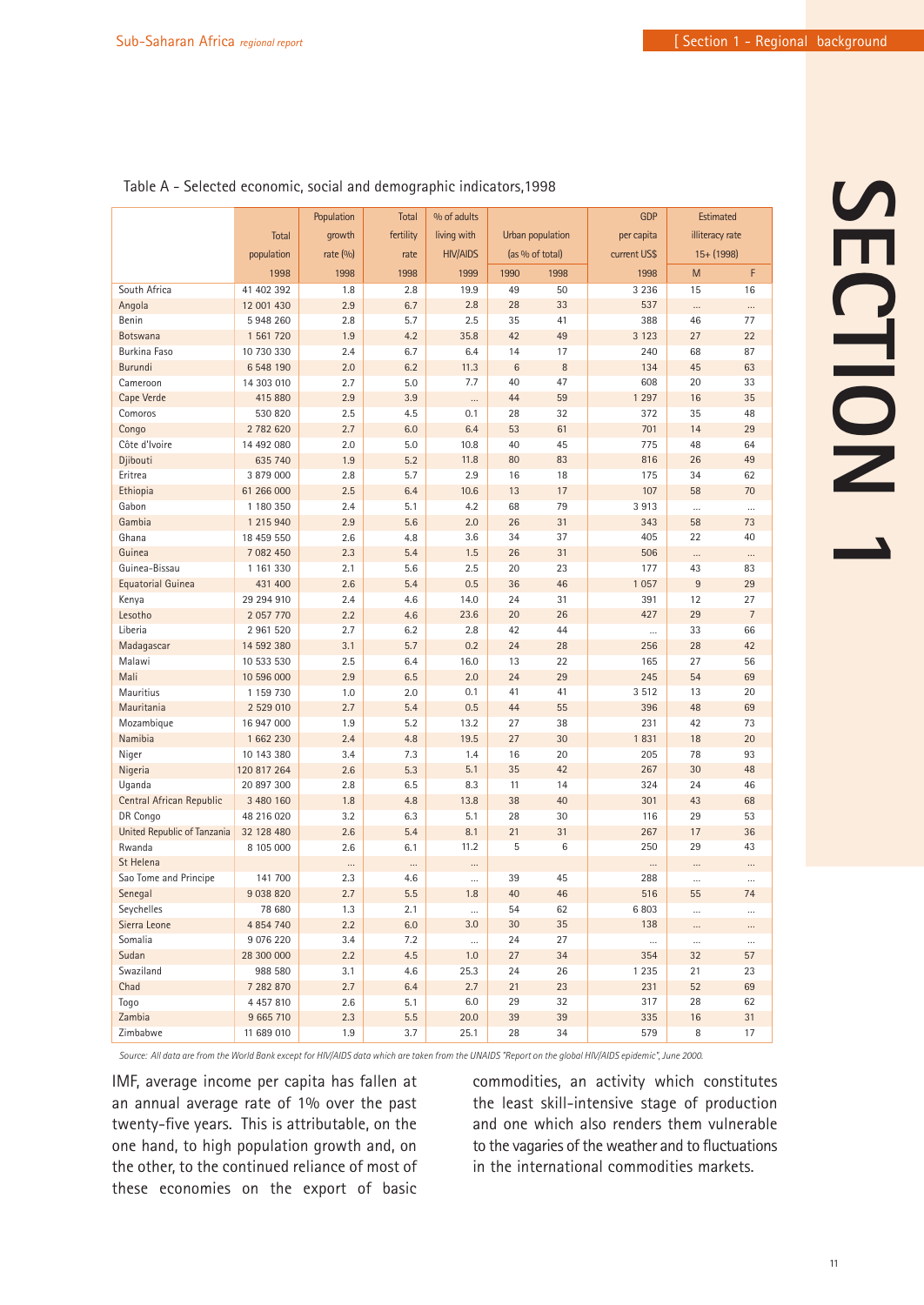UIS

External indebtedness has hampered economic development and poverty reduction. Of the thirty-three countries in this region classified as heavily indebted, thirtyone are eligible for debt relief under the World Bank/IMF Heavily Indebted Poor Countries (HIPC) Initiative, initially implemented in 1996 and enhanced in 1999. Under this initiative, participating countries undertake to engage in the sustained implementation of integrated poverty reduction and economic reform programmes in return for which they receive the technical and financial assistance necessary to substantially reduce their total stock of outstanding debt, typically by approximately two-thirds.

Although per capita growth rates have recently been rising in some countries they have yet to make a noticeable impact on the extent of poverty. A sustained and substantial increase in GDP growth rates would seem to be an important precondition for improving access to education.

### *Population growth, migration and HIV/AIDS*

Although projections point to a slowdown over coming decades, population growth generally remains high across sub-Saharan Africa. At present, one person in three is of primary or secondary school-age, as compared with only one in five in Latin America and Asia, and one in six in OECD countries. The currently high rates of demographic growth are putting considerable strain on the resources available for education, thereby making it increasingly difficult even to maintain current enrolment rates.

In only eight of these countries does half or more of the population live in a town or city. Yet whilst at present small in comparison to other regions, the urban population in sub-Saharan Africa is, according to UNFPA, increasing at an annual average rate of just under 5%, i.e., twice as fast as the rate of population growth (2.5%). This is due both to

natural increase and rural-to-urban migration. Whilst this increasing concentration of the population in urban areas facilitates the delivery of education and opens up the possibility of reduced unit costs as a result of economies of scale, the sheer pace of population growth in urban centres is presenting municipalities with considerable difficulties in keeping up with the potential demand.

In those countries relatively unaffected by the HIV/AIDS epidemic, the expectation is that improvements in nutrition and health-care and eventual declines in fertility rates will result in smaller age cohorts and gradually falling child-dependency rates which in turn open the possibility for increases in the resources available for each child. By contrast, the population structures of the countries badly affected by the HIV/AIDS epidemic have been altered radically. The prevalence rates are particularly high in southern Africa. In these countries, the epidemic has gone beyond being a basic public health problem to constitute now a rapidly growing obstacle to economic and social development, with the situation in the education sector being particularly critical: on the one hand, government spending on health is accounting for an increasing proportion of the budget, crowding out other social development expenditures; on the other, HIVrelated illnesses are rapidly eroding the supply of administrative and teaching staff and are thereby leading to increased classroom sizes. These classrooms are, furthermore, containing increasing proportions of children traumatized by the death of one or both parents.

### *War and civil conflicts*

Those countries in sub-Saharan Africa with the lowest levels of human development share the recent experience of war and civil strife. During the 1990s, the escalation of wars and internal conflicts engulfed one-third of the countries in the region. As a result, the

 $50$ 

40

30

 $\overline{20}$ 

10

 $\Omega$ 

**Education statistics 2001**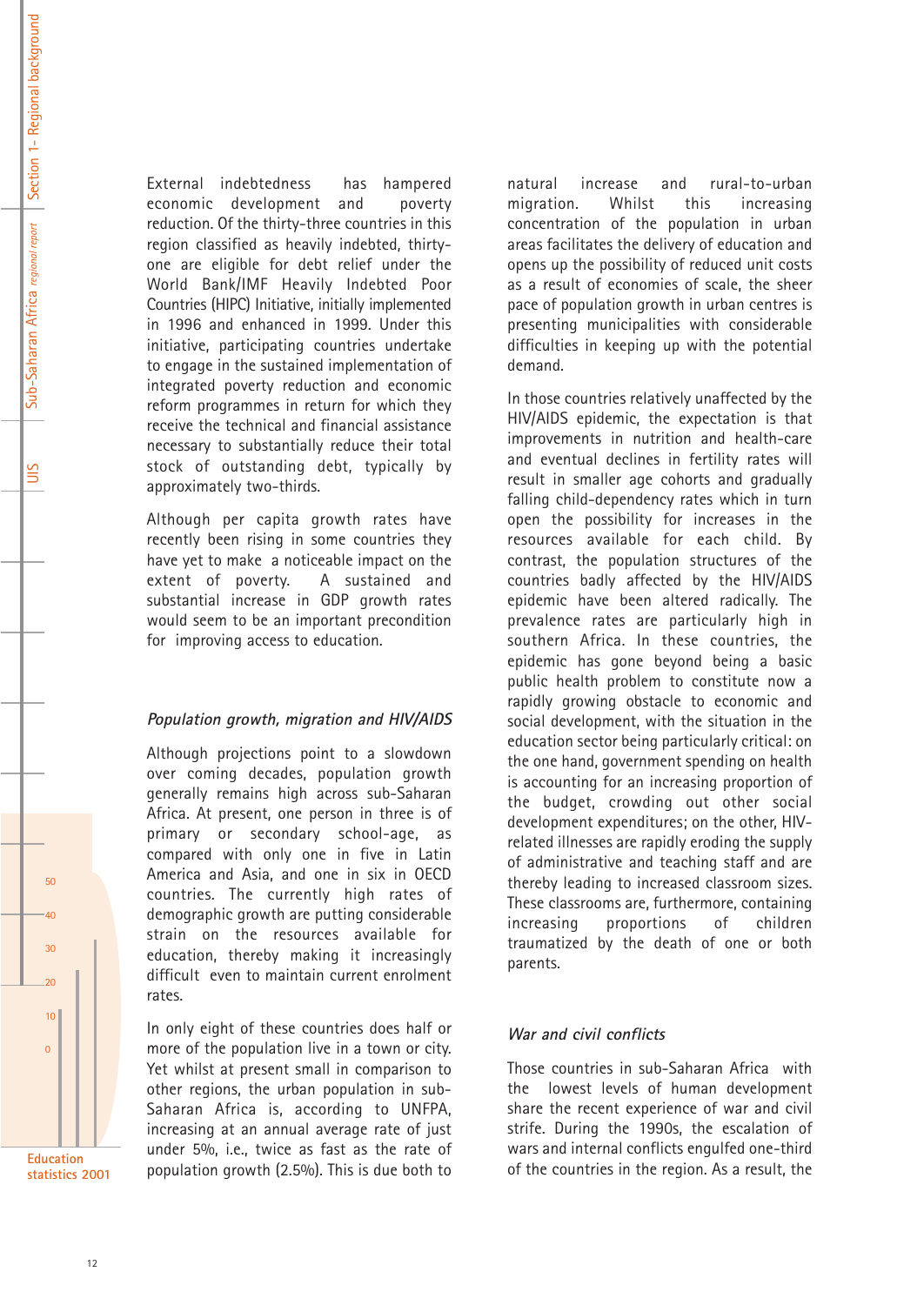region accounts for an estimated 5.1 million refugees, equivalent to one-quarter of the world total; this figure is comprised of 3.5 million refugees and asylum seekers, 1.1 million internally displaced people and half a million former refugees who have only recently returned home. These large-scale population movements create immense difficulties for the delivery of public services, such as healthcare and education.

### *Education reform*

The indicators presented in this report reflect many of the challenges facing the countries of this region in the area of education reform; and they are as diverse as the countries are themselves. There exists nevertheless a common set of priority areas. These are: creating the political will to recognise education as part of a larger social and policy context and its role in meeting governments' development goals; enhancing the capacities of institutions and education personnel; extending access and increasing equity; and improving the quality and relevance of education.

Building political will includes strengthening the partnership between governments and stakeholders in the education process, including decision-making, management and teaching, will engender the creation of a supportive policy environment at regional, national and local levels.

Creating a sustained effort to build institutional and professional capacity is a precondition for the achievement of greater efficiency, effectiveness and gender equality. This capacity-building should focus not only on teacher development but also on the administrators and researchers who participate in the formulation, implementation and evaluation of policy.

Progress in these two areas of the reform agenda will contribute to extending access and increasing equity, partly by enlarging the constituency necessary to secure the restructuring and reallocation of existing national budgets that is needed in order to strengthen basic education.

Another area, improving the quality and relevance of education, is also of critical importance. At present only a small proportion of children are reaching the minimum required competencies. Addressing this problem will involve, among many other things, assessing and revising curricula and teaching methods and accelerating the development, production and distribution of learning materials that are affordable and better suited to local conditions.

These areas for policy reform work together in order to fulfill the role of the education system, that is to promote the development of individuals' critical thinking and creativity in order that their full potential might be realized.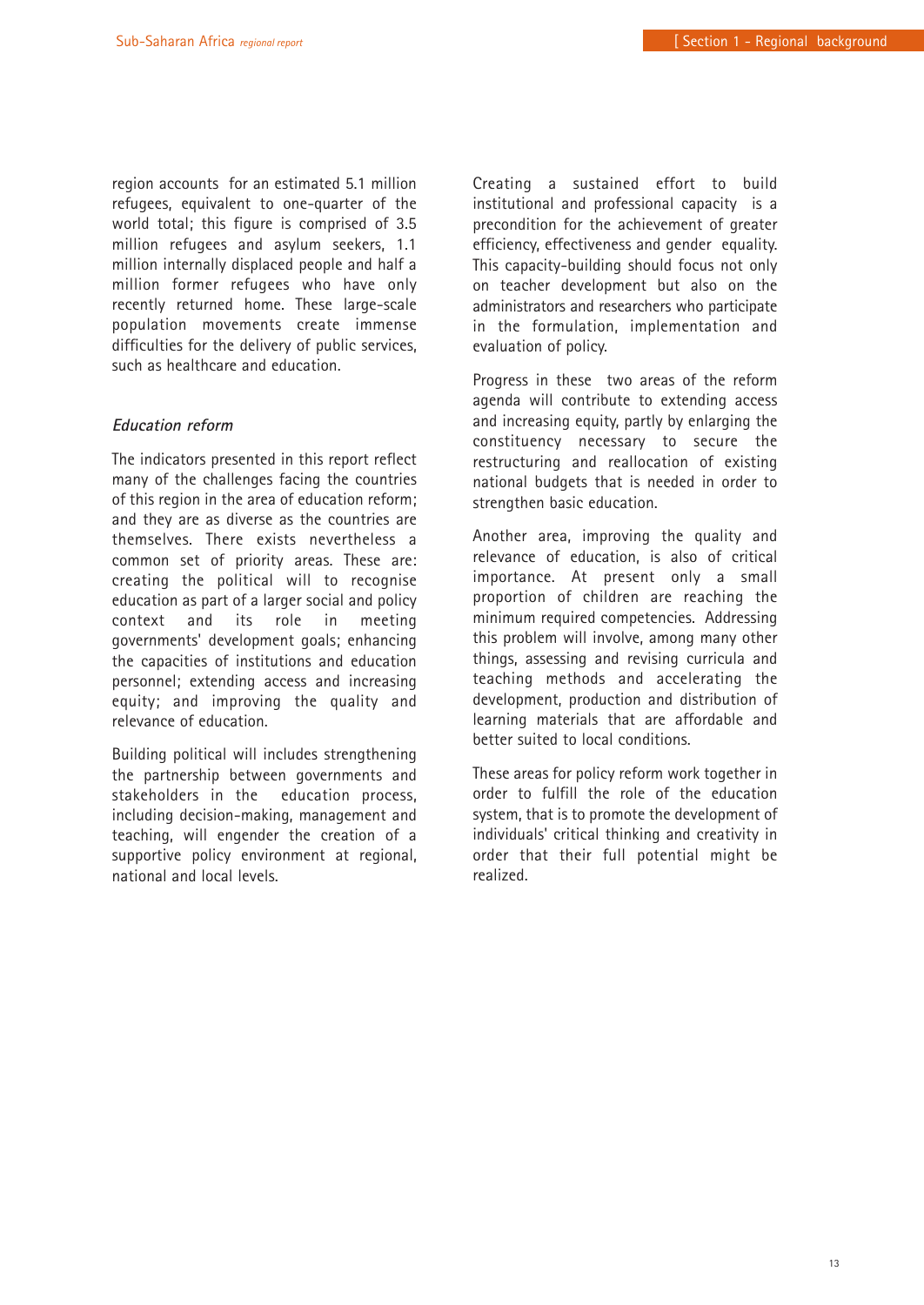

**Education statistics 2001**

Sub-Saharan Africa regional report | Section 1- Regional background

Sub-Saharan Africa regional report | Section 1- Regional background

UIS

40

30

20

10

 $\overline{0}$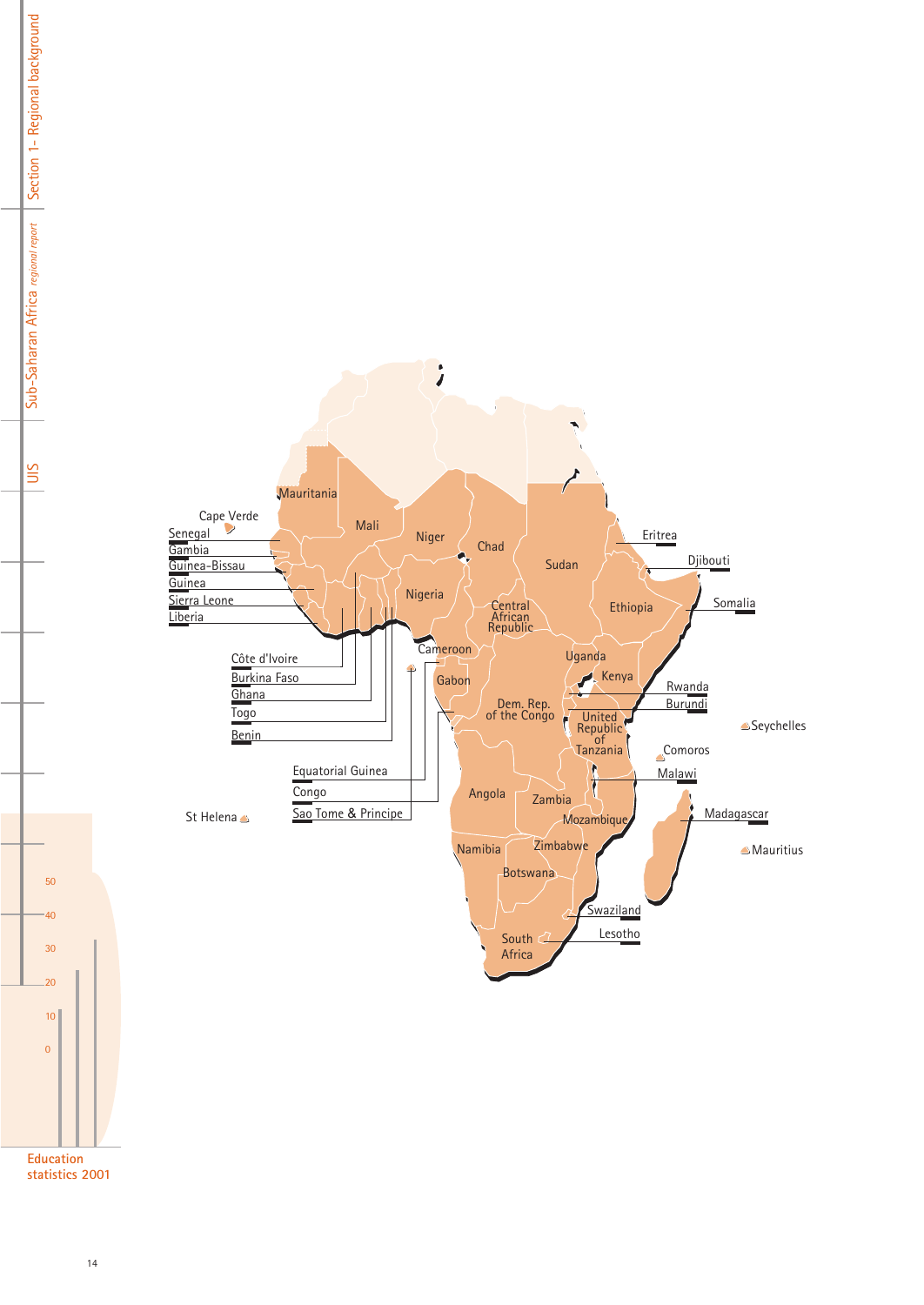### **Interpreting the country profiles**

### **Data sources**

**Area:** Database from United Nations Internet site.

**Demographic data:** United Nations Population Division, 1998 revision.

**GNP and GDP:** World Bank, 2001 revision.

**Literacy:** UNESCO Institute for Statistics, estimates and projections based on data compiled from national population censuses and revised in 2000.

**Education data:** UNESCO Institute for Statistics, annual education surveys and joint UIS/OECD World Education Indicators (WEI) project.

### **Explanatory notes**

All statistics refer to the reference year unless stated otherwise.

### **General information**

The *area* refers to the surface of each country, i.e., the total number of square kilometres, expressed in thousands.

The *total population* and the average *annual growth rate* refer to the total population in each country for the year of reference, expressed in thousands, and to the average annual growth of the population for 1995-2000, expressed as a percentage.

The *life expectancy at birth* refers to the theoretical number of years a newborn will live if the agespecific mortality rates in the year of birth are taken as constant. It is the sum of the mortality rates for all ages combined. The life expectancies at birth presented in this report refer to the period 1995- 2000.

The *average number of children per female* refers to the theoretical number of births to a woman during her child-bearing years taking the given year's age-specific birth rates as constant. It is the sum of the age-specific birth rates for all women of childbearing age (15-49 years).

The *infant mortality rate* refers to the average annual number of deaths of infants under 1 year of age per 1,000 live births in the period 1995 to 2000.

The *estimated literacy rate* refers to the number of literate adults expressed as a percentage of the total adult population aged 15 years and above. A person is considered literate if he/she can read and write with understanding a simple statement related to his/her daily life.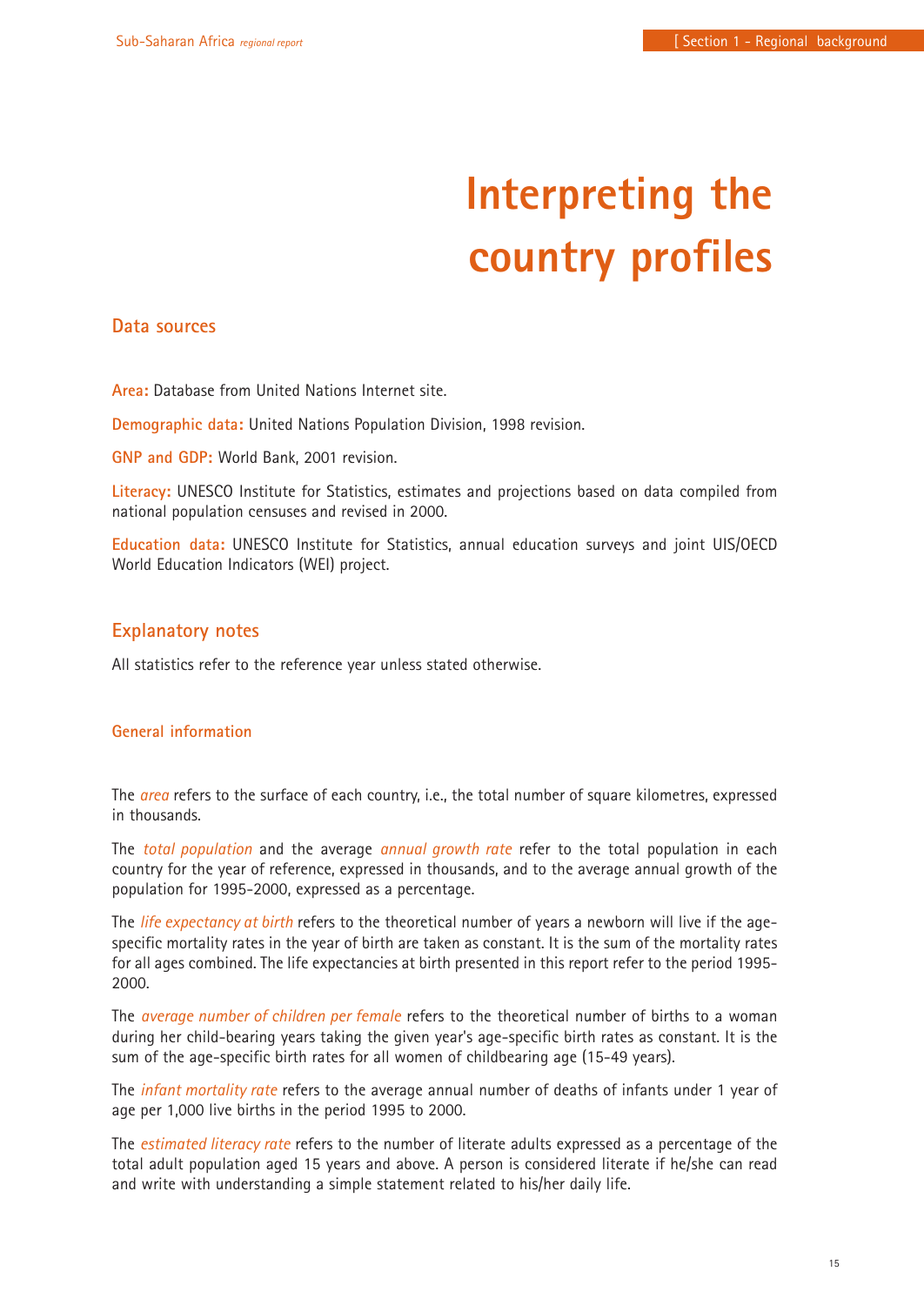The *national currency* is the currency in circulation in each country in the reference year.

The *GNP per capita* is the gross national product expressed in current United States dollars divided by the total population.

*Public expenditure on education as a percentage of GDP* is the total public expenditure on education at every level of administration according to the constitution of the country, i.e. central, regional and local authorities, expressed as a percentage of the gross domestic product.

*Public expenditure on education as a percentage of total government expenditure* is the total public expenditure on education at every level of administration according to the constitution of the country, i.e. central, regional and local authorities, expressed as a percentage of total government expenditure on all sectors (including health, education, social services, etc).

**Graphs and tables**

*Pupils enrolled in primary education (ISCED level 1) compared to the population of official school-age.* This graph shows the number of primary-school pupils of all ages and the proportion of children of official primary-school-age who are enrolled in primary education.

*Gross enrolment ratios, enrolment, teaching staff, institutions and public expenditure on education.* The bar chart shows the gender-specific gross enrolment ratios by ISCED level of education. The overall ratios (for males and females combined) are indicated by the line graph (see Annex 2 for definitions of indicators). The table presents raw data for each ISCED level on the total numbers of pupils and teachers, the percentage of female students and teachers, the number of institutions, the breakdown by level of education of public expenditure on education and the percentage of current expenditure on education devoted to teachers' salaries and other remunerations.

### **Structure of the education system according to ISCED97**

This graph presents information on the current most typical education system in each country. The various national programmes of education are classified according to ISCED97 by level of education (0, 1, 2, etc.) and programme destination (A, B or C). See Annexes 3 and 4 for definitions of some expressions and a more detailed explanation of ISCED97.

A brief summary of the ISCED levels is given below to aid interpretation (as, wherever possible, the national names of programmes in English, French, Portuguese or Spanish have been retained):

| <b>ISCED 0</b> | pre-primary education                                                 |
|----------------|-----------------------------------------------------------------------|
| <b>ISCED 1</b> | primary education (or the first stage of basic education)             |
| <b>ISCED 2</b> | lower secondary education (or the second stage of basic education)    |
| <b>ISCED 3</b> | upper secondary education                                             |
| <b>ISCED 4</b> | post-secondary non-tertiary education                                 |
| <b>ISCED 5</b> | first stage of tertiary education                                     |
| <b>ISCED 6</b> | second stage of tertiary education (advanced research qualifications) |
|                |                                                                       |

An age scale is included to indicate the theoretical ages for each programme and, in the shaded area, the age range during which education is compulsory in each country.

**Education statistics 2001**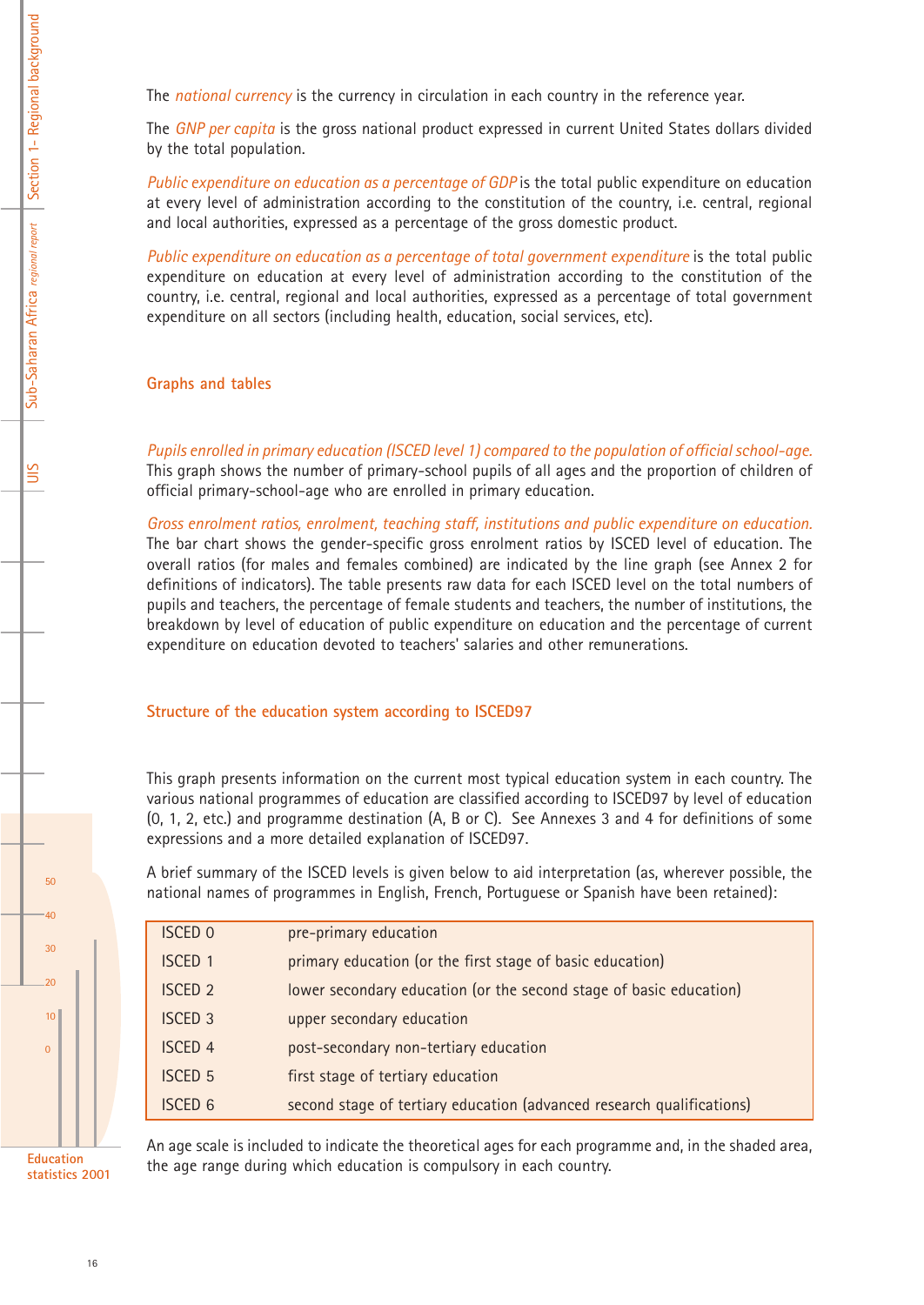**General information**

**1998**

### **Angola**

### **Pupils enrolled in primary education (ISCED level 1) compared to the population at official school age (6-9 years)**



| Area in km <sup>2</sup> (000):             | 1 247  |
|--------------------------------------------|--------|
| Total population (000):                    | 12 092 |
| - average annual growth rate $(\%):$       | 3.0    |
| Life expectancy at birth (years):          | 46     |
| Average number of children per female:     | 6.8    |
| Infant mortality rate                      |        |
| (per 1000 live births):                    | 125    |
| Estimated literacy rate M (%):             |        |
| Estimated literacy rate F (%):             |        |
| National currency:                         | Kwansa |
| GNP per capita (US\$):                     | 320    |
| Public expenditure on education as a % of: |        |
| – GDP                                      | 2.6    |
| - total government expenditure             | 6.4    |
|                                            |        |

#### **Gross enrolment ratios, enrolment, teaching staff, institutions and public expenditure on education**

|                                                                           |                                                           |                    |           | Level of education                      |   |         |
|---------------------------------------------------------------------------|-----------------------------------------------------------|--------------------|-----------|-----------------------------------------|---|---------|
|                                                                           |                                                           | ISCED <sub>0</sub> |           | ISCED 1 ISCED $2+3$ ISCED 4 ISCED $5+6$ |   |         |
| <b>Pupils</b>                                                             | MF                                                        |                    | 1 342 116 | $267399$ <sup>1</sup>                   |   | 8 3 3 7 |
|                                                                           | $9/0$ F                                                   |                    | 46        |                                         | ٠ | 41      |
| <b>Teachers</b>                                                           | MF                                                        |                    | $\cdots$  | $\cdots$                                | ٠ | 776     |
|                                                                           | 9/6F                                                      |                    | $\cdots$  | $\cdots$                                | ٠ |         |
| Institutions                                                              |                                                           |                    | $\cdots$  | $\cdots$                                | ٠ |         |
|                                                                           | Public expenditure on education                           |                    |           |                                         |   |         |
| - distribution by level of education (%)<br><br>$\cdots$<br>$\cdots$<br>٠ |                                                           |                    |           |                                         |   |         |
|                                                                           | - teachers' remuneration as<br>a % of current expenditure |                    | $\cdots$  | $\cdots$                                | ٠ |         |
|                                                                           | 1. Level 2 general education only.                        |                    |           |                                         |   |         |



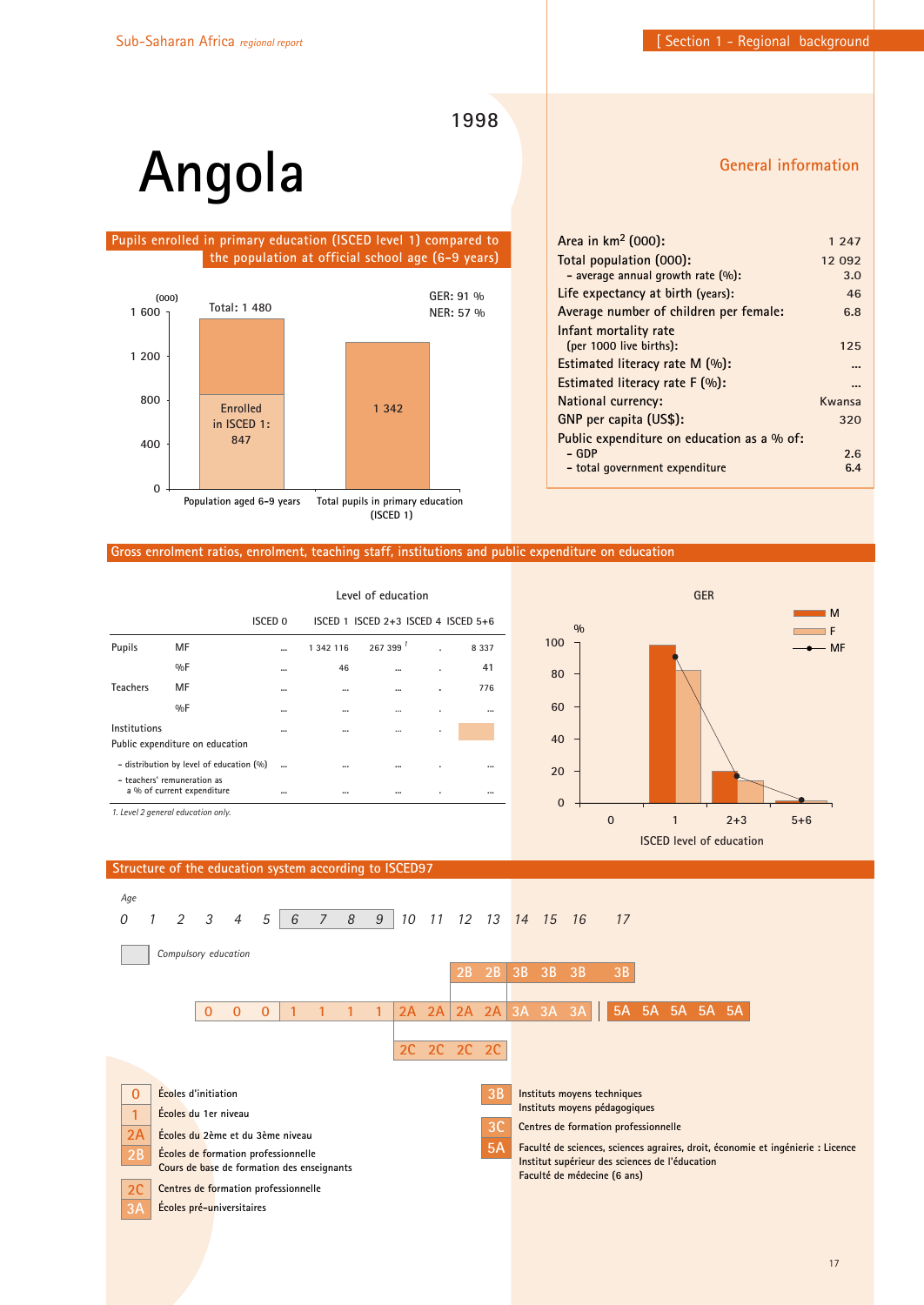## **Benin**

 **Pupils enrolled in primary education (ISCED level 1) compared to the population at official school age (6-11 years)**



### **Gross enrolment ratios, enrolment, teaching staff, institutions and public expenditure on education**

|                         |                                                           | Level of education |         |                                     |                |                   |  |
|-------------------------|-----------------------------------------------------------|--------------------|---------|-------------------------------------|----------------|-------------------|--|
|                         |                                                           | <b>ISCED 0</b>     |         | ISCED 1 ISCED 2+3 ISCED 4 ISCED 5+6 |                |                   |  |
| <b>Pupils</b>           | МF                                                        | 17891              | 872 217 | 213 474                             |                | 16 284            |  |
|                         | %F                                                        | 48                 | 39      | 31                                  |                | 21                |  |
| <b>Teachers</b>         | ΜF                                                        | 638                | 16 335  | **10 691                            | $\cdots$       | $\cdots$          |  |
|                         | $0/0$ F                                                   | 61                 | 23      | **13                                |                |                   |  |
| Institutions            |                                                           | 336                | 3 7 7 3 | $\cdots$                            | $\cdots$       |                   |  |
|                         | Public expenditure on education                           |                    |         |                                     |                |                   |  |
|                         | - distribution by level of education $(96)^7$ 1.4         |                    | 55.2    | 17.7                                | J <sup>2</sup> | 13.0 <sup>2</sup> |  |
|                         | - teachers' remuneration as<br>a % of current expenditure | 92.1               | 76.9    | 67.7                                | 1 <sup>2</sup> | $44.6^{2}$        |  |
| 1. Not allocated: 12.7% |                                                           |                    |         |                                     |                |                   |  |



**ISCED level of education** 

*2. Data for level 4 are included in levels 5 and 6.*



### **General information**

| Area in $km^2$ (000):                      | 113              |
|--------------------------------------------|------------------|
| Total population (000):                    | 5 7 8 1          |
| - average annual growth rate $(\%):$       | 2.8              |
| Life expectancy at birth (years):          | 53               |
| Average number of children per female:     | 5.8              |
| Infant mortality rate                      |                  |
| (per 1000 live births):                    | 88               |
| Estimated literacy rate $M(\%)$ :          | 54               |
| Estimated literacy rate $F(\%):$           | 23               |
| National currency:                         | <b>Franc CFA</b> |
| GNP per capita (US\$):                     | 380              |
| Public expenditure on education as a % of: |                  |
| – GDP                                      | 2.5              |
| - total government expenditure             |                  |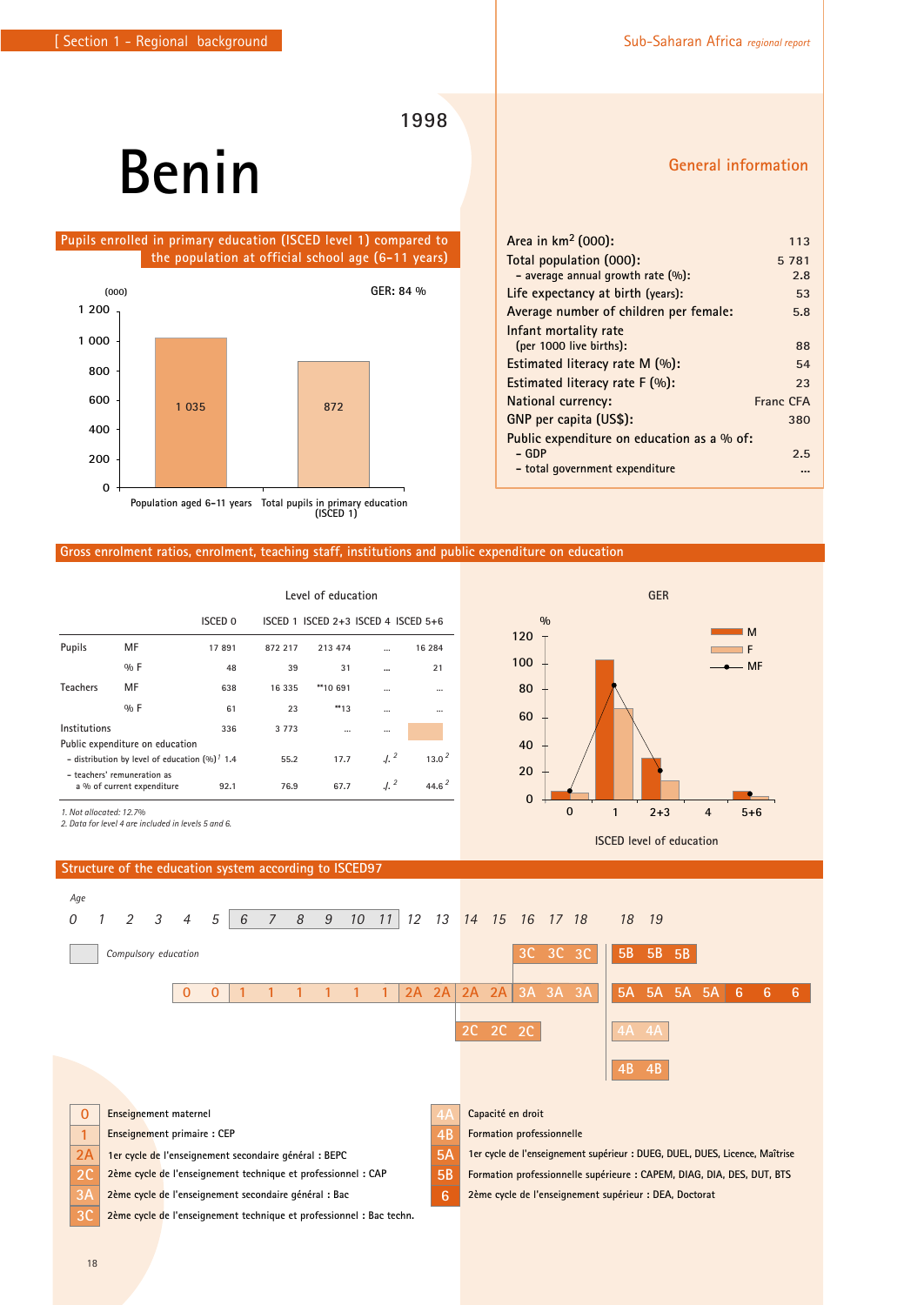### **Botswana**

 **Pupils enrolled in primary education (ISCED level 1) compared to the population at official school age (6-12 years)**



### **General information**

| Area in km <sup>2</sup> (000):             | 582     |
|--------------------------------------------|---------|
| Total population (000):                    | 1 570   |
| - average annual growth rate $(\%):$       | 1.9     |
| Life expectancy at birth (years):          | 47      |
| Average number of children per female:     | 4.4     |
| Infant mortality rate                      |         |
| (per 1000 live births):                    | 59      |
| Estimated literacy rate $M(\%)$ :          | 73      |
| Estimated literacy rate $F(\%)$ :          | 78      |
| National currency:                         | Pula    |
| GNP per capita (US\$):                     | 3 0 7 0 |
| Public expenditure on education as a % of: |         |
| – GDP                                      |         |
| - total government expenditure             |         |

### **Gross enrolment ratios, enrolment, teaching staff, institutions and public expenditure on education**

|                                                           |                                 | Level of education |          |                                         |          |          |
|-----------------------------------------------------------|---------------------------------|--------------------|----------|-----------------------------------------|----------|----------|
|                                                           |                                 | <b>ISCED 0</b>     |          | ISCED 1 ISCED $2+3$ ISCED 4 ISCED $5+6$ |          |          |
| Pupils                                                    | MF                              |                    | 321 271  | 147 525                                 | 9685     | 5 5 3 2  |
|                                                           | $9/6$ F                         | $\cdots$           | 50       | 52                                      | 43       | 44       |
| <b>Teachers</b>                                           | MF                              | $\cdots$           | 11 654   | **8 610                                 | $\cdots$ |          |
|                                                           | $9/6$ F                         | $\cdots$           | 82       | **46                                    | $\cdots$ |          |
| Institutions                                              |                                 | $\cdots$           | 721      | $\cdots$                                | $\cdots$ |          |
|                                                           | Public expenditure on education |                    |          |                                         |          |          |
| - distribution by level of education (%)                  |                                 | $\cdots$           | $\cdots$ |                                         | $\cdots$ |          |
| - teachers' remuneration as<br>a % of current expenditure |                                 | $\cdots$           | $\cdots$ |                                         | $\cdots$ | $\cdots$ |



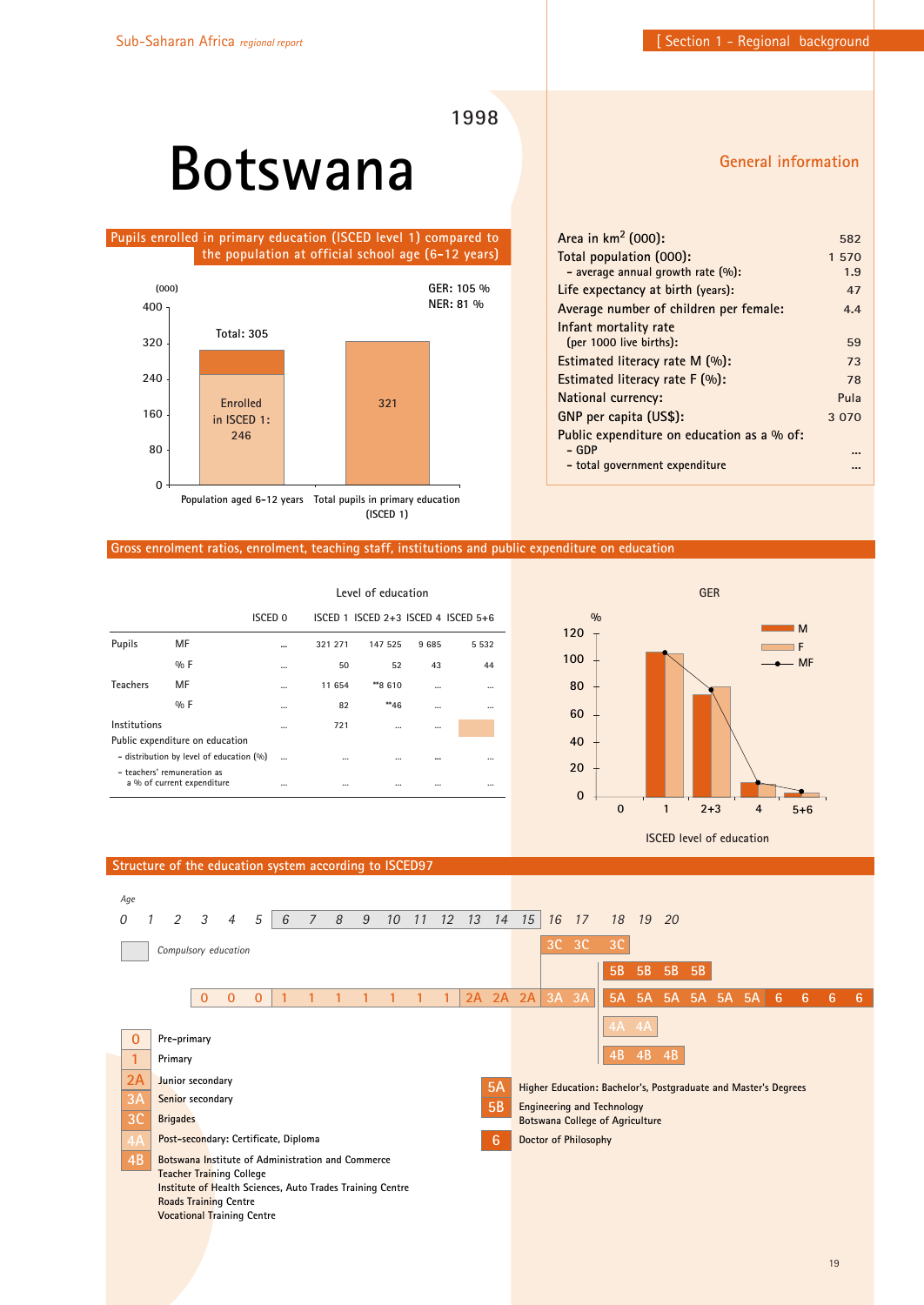# **Burkina Faso**

### **Pupils enrolled in primary education (ISCED level 1) compared to the population at official school age (7-12 years)**



### **Gross enrolment ratios, enrolment, teaching staff, institutions and public expenditure on education**

|                                              |                                 |         |          | Level of education                      |          |          |
|----------------------------------------------|---------------------------------|---------|----------|-----------------------------------------|----------|----------|
|                                              |                                 | ISCED 0 |          | ISCED 1 ISCED $2+3$ ISCED 4 ISCED $5+6$ |          |          |
| <b>Pupils</b>                                | MF                              | 19850   | 816 393  | 173 205                                 |          |          |
|                                              | $0/0$ F                         | 50      | 40       | 38                                      | $\cdots$ | $\cdots$ |
| <b>Teachers</b>                              | MF                              | **485   | 16 660   | 6 2 1 5                                 |          | $\cdots$ |
|                                              | $0/0$ F                         | **87    | 25       |                                         |          |          |
| Institutions                                 |                                 | 154     | 4519     | $\cdots$                                |          |          |
|                                              | Public expenditure on education |         |          |                                         |          |          |
| - distribution by level of education (%)<br> |                                 |         | $\cdots$ |                                         |          |          |
|                                              | - teachers' remuneration as     |         |          |                                         |          |          |
|                                              | a % of current expenditure      |         | $\cdots$ |                                         |          | $\cdots$ |
|                                              |                                 |         |          |                                         |          |          |

**General information**

| Area in $km^2$ (000):                      | 274       |
|--------------------------------------------|-----------|
| Total population (000):                    | 11 305    |
| - average annual growth rate (%):          | 2.7       |
| Life expectancy at birth (years):          | 44        |
| Average number of children per female:     | 6.6       |
| Infant mortality rate                      |           |
| (per 1000 live births):                    | 99        |
| Estimated literacy rate $M(\%)$ :          | 32        |
| Estimated literacy rate $F(\%):$           | 13        |
| National currency:                         | Franc CFA |
| GNP per capita (US\$):                     | 240       |
| Public expenditure on education as a % of: |           |
| – GDP                                      |           |
| - total government expenditure             |           |



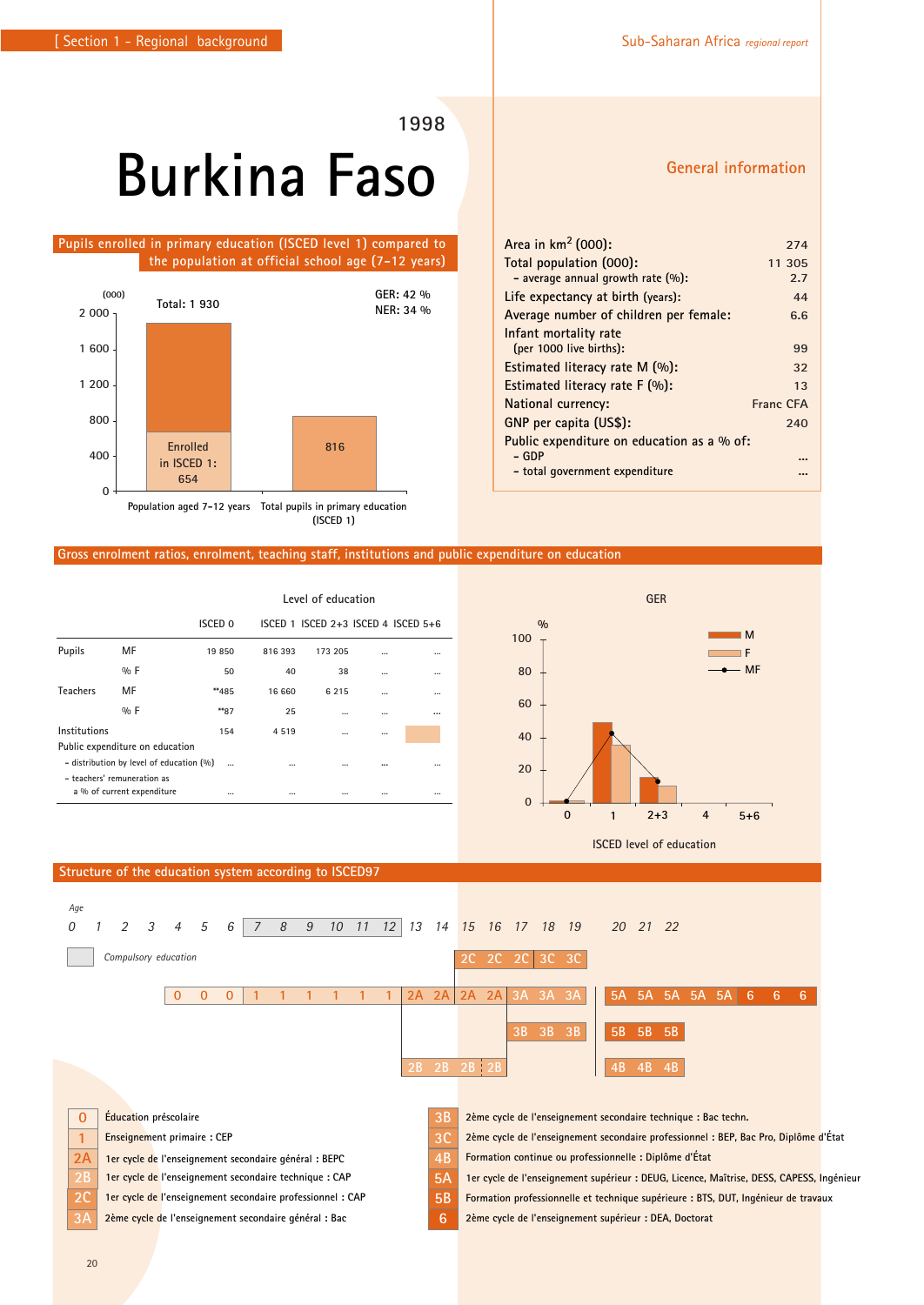# **Burundi**

### **Pupils enrolled in primary education (ISCED level 1) compared to the population at official school age (7-12 years)**



**(ISCED 1)**

### **General information**

| Area in km <sup>2</sup> (000):             | 28    |
|--------------------------------------------|-------|
| Total population (000):                    | 6457  |
| - average annual growth rate $(\%):$       | 2.2   |
| Life expectancy at birth (years):          | 42    |
| Average number of children per female:     | 6.3   |
| Infant mortality rate                      |       |
| (per 1000 live births):                    | 119   |
| Estimated literacy rate M (%):             | 55    |
| Estimated literacy rate $F(\%)$ :          | 38    |
| National currency:                         | Franc |
| GNP per capita (US\$):                     | 140   |
| Public expenditure on education as a % of: |       |
| – GDP                                      | 3.9   |
| - total government expenditure             |       |

#### **Gross enrolment ratios, enrolment, teaching staff, institutions and public expenditure on education**

|                 |                                          | Level of education |                                 |                                     |    |         |
|-----------------|------------------------------------------|--------------------|---------------------------------|-------------------------------------|----|---------|
|                 |                                          | ISCED <sub>0</sub> |                                 | ISCED 1 ISCED 2+3 ISCED 4 ISCED 5+6 |    |         |
| <b>Pupils</b>   | MF                                       | 4 9 3 8            | 557 344 $^{\frac{1}{\sqrt{2}}}$ | $61,482$ <sup>1</sup>               |    | 5 0 3 7 |
|                 | $0/0$ F                                  | 50                 | $45^{\frac{1}{2}}$              |                                     | ٠  | 30      |
| <b>Teachers</b> | MF                                       |                    | $12, 107$ <sup>1</sup>          | **3 546 <sup>1</sup>                | Ĭ. | 379     |
|                 | $0/0$ F                                  |                    | $54^{\frac{1}{2}}$              |                                     | ٠  |         |
| Institutions    |                                          |                    | 1512 <sup>1</sup>               | 400                                 | ٠  |         |
|                 | Public expenditure on education          |                    |                                 |                                     |    |         |
|                 | - distribution by level of education (%) | $\cdots$           | $\cdots$                        |                                     | ٠  |         |
|                 | - teachers' remuneration as              |                    |                                 |                                     |    |         |
|                 | a% of current expenditure                |                    | $\cdots$                        |                                     | ٠  |         |
|                 |                                          |                    |                                 |                                     |    |         |

*1. Public education only.*



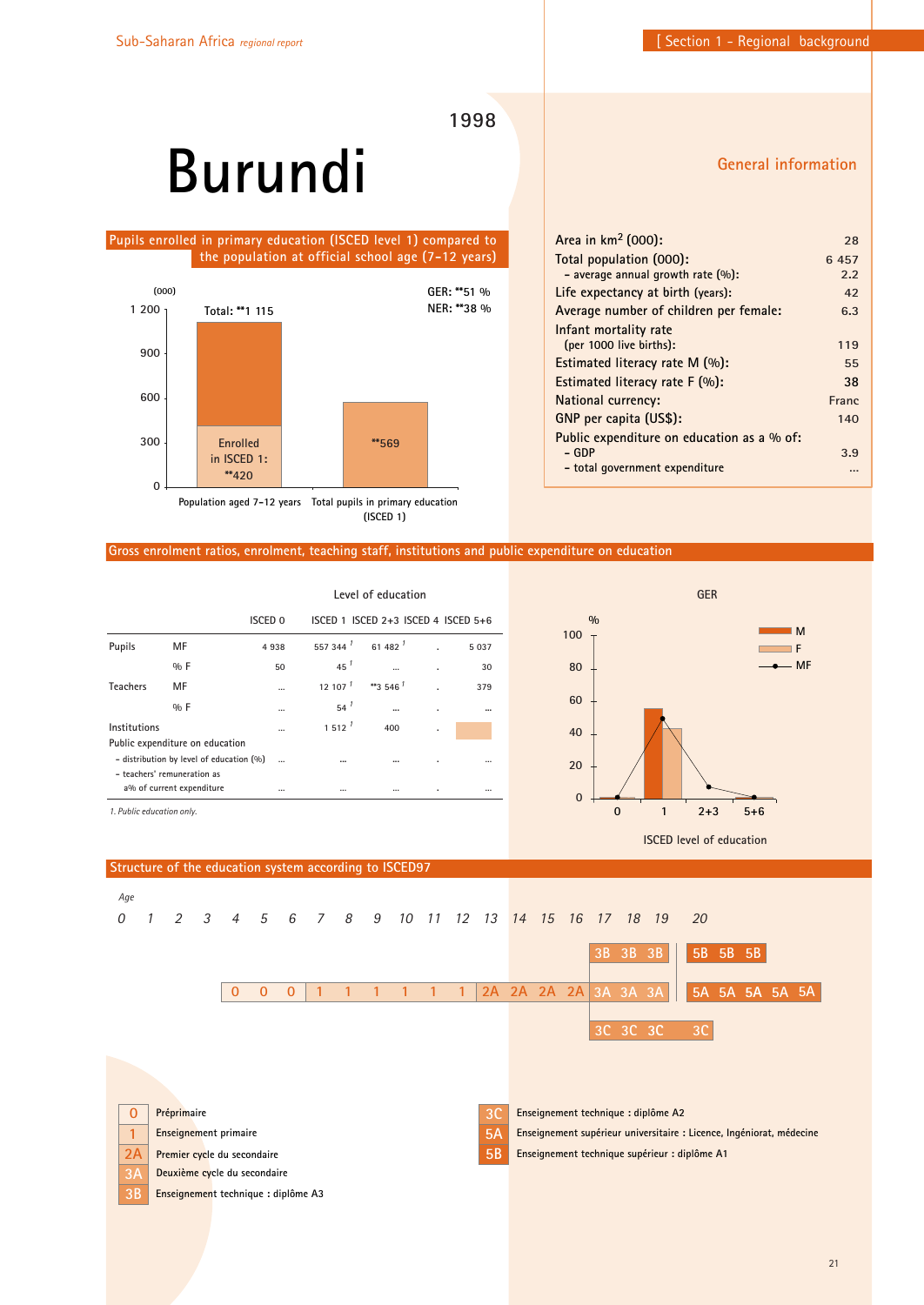### **Cameroon**

 **Pupils enrolled in primary education (ISCED level 1) compared to the population at official school age (6-11 years)**



#### **Gross enrolment ratios, enrolment, teaching staff, institutions and public expenditure on education**

|               |                                                           |                     |                   | Level of education                  |           |          |
|---------------|-----------------------------------------------------------|---------------------|-------------------|-------------------------------------|-----------|----------|
|               |                                                           | ISCED <sub>0</sub>  |                   | ISCED 1 ISCED 2+3 ISCED 4 ISCED 5+6 |           |          |
| <b>Pupils</b> | MF                                                        | 103 906             | 2 133 707         | 463 561                             |           | 66 902   |
|               | $9/6$ F                                                   | 48                  | 45                | 44                                  |           | $\cdots$ |
| Teachers      | MF                                                        | 4 4 3 8             | 41 142            | 19 515                              | $\ddotsc$ | 2645     |
|               | $0/0$ F                                                   | 97                  | 36                | 28                                  |           | $\cdots$ |
| Institutions  |                                                           | 1 371               | 9459              | 947                                 |           |          |
|               | Public expenditure on education                           |                     |                   |                                     |           |          |
|               | - distribution by level of education (%)                  | $8.1^{\frac{1}{2}}$ | 56.1 <sup>1</sup> | 35.8 <sup>1</sup>                   |           | $\cdots$ |
|               | - teachers' remuneration as<br>a % of current expenditure |                     |                   |                                     |           |          |

**Structure of the education system according to ISCED97**

*1. Public current expenditure only. Excluding expenditure at levels 4,5 and 6.* **0 1 2+3 4 5+6 M F MF % 100 80 60 40 20 0 GER**

**ISCED level of education**



### **General information**

| Area in $km^2$ (000):                      | 475              |
|--------------------------------------------|------------------|
| Total population (000):                    | 14 305           |
| - average annual growth rate $(\%):$       | 2.7              |
| Life expectancy at birth (years):          | 55               |
| Average number of children per female:     | 5.3              |
| Infant mortality rate                      |                  |
| (per 1000 live births):                    | 74               |
| Estimated literacy rate M (%):             | 80               |
| Estimated literacy rate $F(\%):$           | 67               |
| National currency:                         | <b>Franc CFA</b> |
| GNP per capita (US\$):                     | 610              |
| Public expenditure on education as a % of: |                  |
| – GDP                                      | 2.6              |
| - total government expenditure             | 10.9             |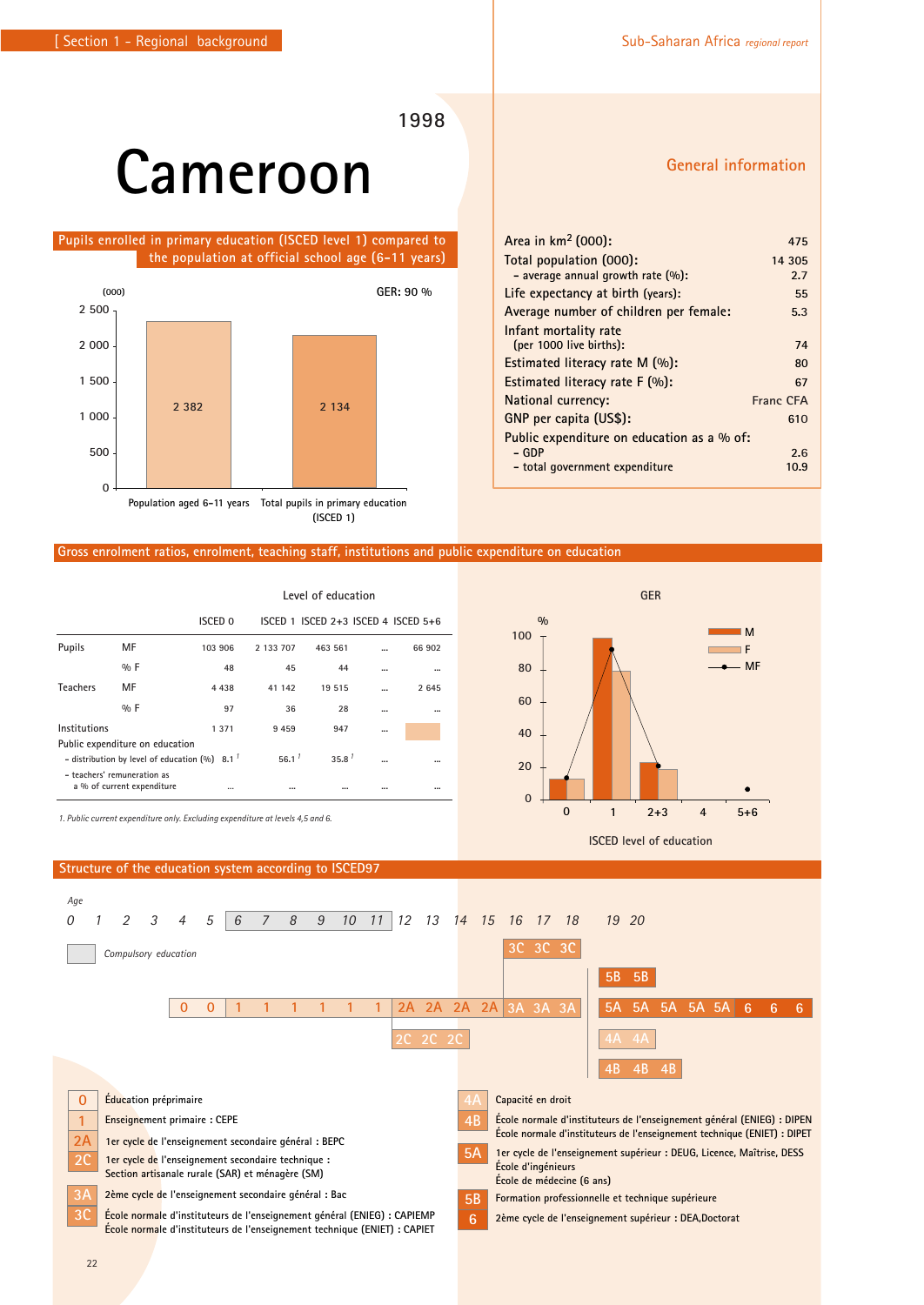**General information**

**1998**

### **Cape Verde**

### **Total pupils in primary education (ISCED 1) compared to the number of pupils of official primary school age (6-11)***1*



**Area in km2: 4 033 Total population (000): 408 - average annual growth rate (%): 2.6 Life expectancy at birth (years): 69 Average number of children per female: 3.6 Infant mortality rate (per 1000 live births): 56 Estimated literacy rate M (%): 83 Estimated literacy rate F (%): 64 National currency: Escudo**

**Public expenditure on education as a % of: - GDP 4.4 - total government expenditure …**

**GNP per capita (US\$): 1 290**

**Gross enrolment ratios, enrolment, teaching staff, institutions and public expenditure on education**

|                 |                                            |          |          | Level of education                      |   |  |
|-----------------|--------------------------------------------|----------|----------|-----------------------------------------|---|--|
|                 |                                            | ISCED 0  |          | ISCED 1 ISCED $2+3$ ISCED 4 ISCED $5+6$ |   |  |
| <b>Pupils</b>   | MF                                         | $\cdots$ | 91 636   | 40 314 $1$                              |   |  |
|                 | $0/0$ F                                    | $\cdots$ | 49       |                                         | ٠ |  |
| <b>Teachers</b> | MF                                         | $\cdots$ | 3 1 9 0  | **1 665                                 | ٠ |  |
|                 | $0/0$ F                                    | $\cdots$ | 62       |                                         | ٠ |  |
| Institutions    |                                            | $\cdots$ | $\cdots$ |                                         | ٠ |  |
|                 | Public expenditure on education            |          |          |                                         |   |  |
|                 | - distribution by level of education (%)   |          | $\cdots$ |                                         | ٠ |  |
|                 | - teachers' remuneration as                |          |          |                                         |   |  |
|                 | a % of current expenditure                 | $\cdots$ |          |                                         |   |  |
|                 | 1 Evaluding nurring and tegahers' colleges |          |          |                                         |   |  |

**The gross enrolment ratio figure is not shown due to inconsistencies between the number of pupils and the demographic data.**

*1. Excluding nursing and teachers' colleges.*

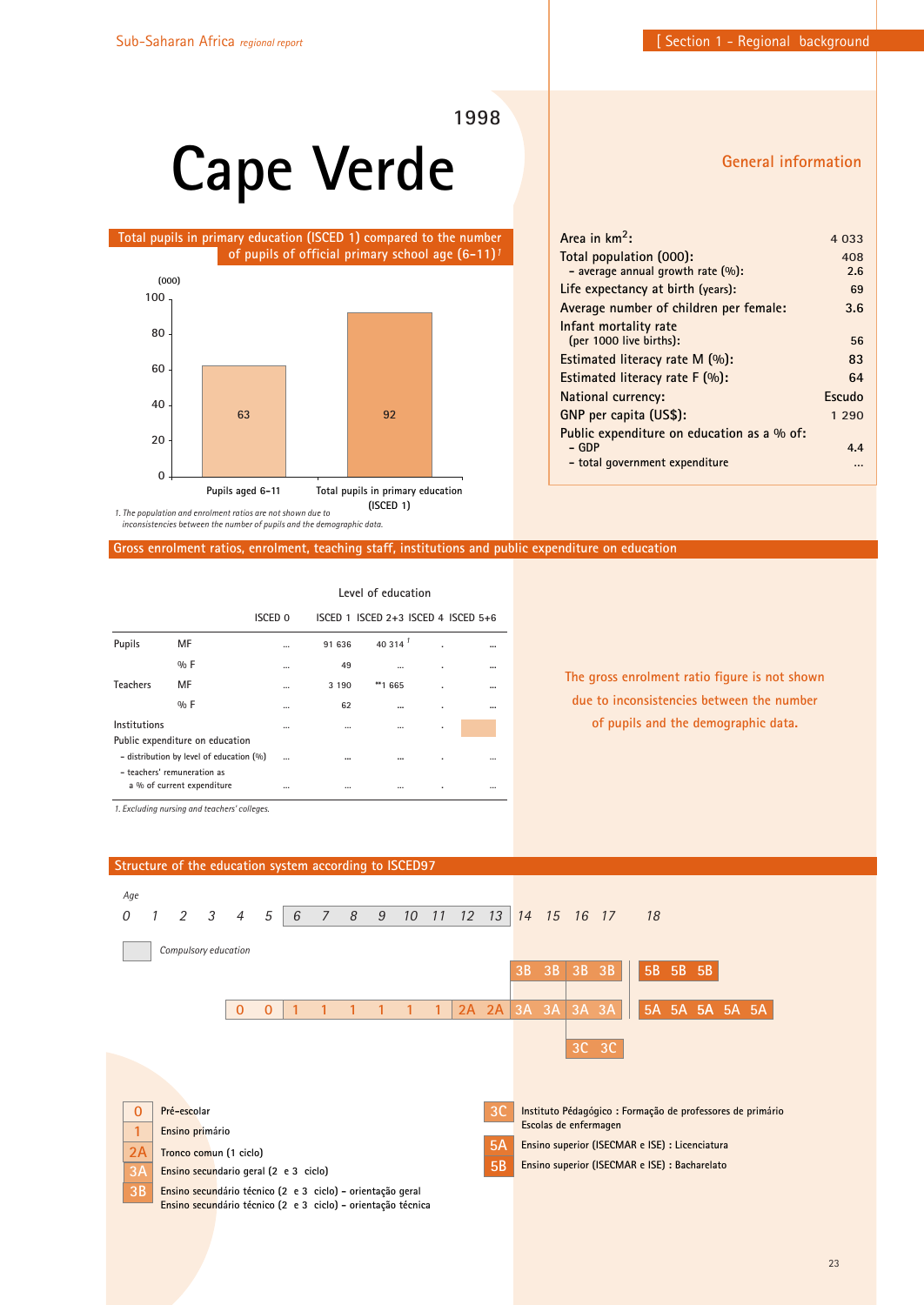### **Central African Republic 1998**

### **Pupils enrolled in primary education (ISCED level 1) compared to the population at official school age (6-11 years)**



#### **Gross enrolment ratios, enrolment, teaching staff, institutions and public expenditure on education**

|                                                                         |                            | Level of education |                                     |          |          |          |
|-------------------------------------------------------------------------|----------------------------|--------------------|-------------------------------------|----------|----------|----------|
|                                                                         | ISCED <sub>0</sub>         |                    | ISCED 1 ISCED 2+3 ISCED 4 ISCED 5+6 |          |          |          |
| <b>Pupils</b>                                                           | MF                         |                    | 284 398 <sup>1</sup>                | $\cdots$ |          | 6 2 2 9  |
|                                                                         | $0/0$ F                    |                    | 41 <sup>1</sup>                     | $\cdots$ | $\cdots$ | 16       |
| <b>Teachers</b>                                                         | MF                         |                    | $3125$ <sup>1</sup>                 | $\cdots$ | $\cdots$ | 300      |
|                                                                         | $0/0$ F                    | $\cdots$           | 22 <sup>1</sup>                     | $\cdots$ | $\cdots$ | 5        |
| Institutions<br>Public expenditure on education                         |                            | $\cdots$           | $\ddotsc$                           | $\cdots$ | $\cdots$ |          |
| - distribution by level of education (%)<br>- teachers' remuneration as |                            | $\cdots$           | $\cdots$                            | $\cdots$ |          |          |
|                                                                         | a % of current expenditure | $\cdots$           | $\cdots$                            | $\cdots$ | $\cdots$ | $\cdots$ |
| 1. Public education only.                                               |                            |                    |                                     |          |          |          |



### **Structure of the education system according to ISCED97**



### **General information**

| Area in $km^2$ (000):                      | 623              |
|--------------------------------------------|------------------|
| Total population (000):                    | 3 4 8 5          |
| - average annual growth rate $(\%):$       | 1.9              |
| Life expectancy at birth (years):          | 45               |
| Average number of children per female:     | 4.9              |
| Infant mortality rate                      |                  |
| (per 1000 live births):                    | 98               |
| Estimated literacy rate $M(\%)$ :          | 57               |
| Estimated literacy rate $F(\%)$ :          | 32               |
| National currency:                         | <b>Franc CFA</b> |
| GNP per capita (US\$):                     | 300              |
| Public expenditure on education as a % of: |                  |
| – GDP                                      | 1.8              |
| - total government expenditure             | $\cdots$         |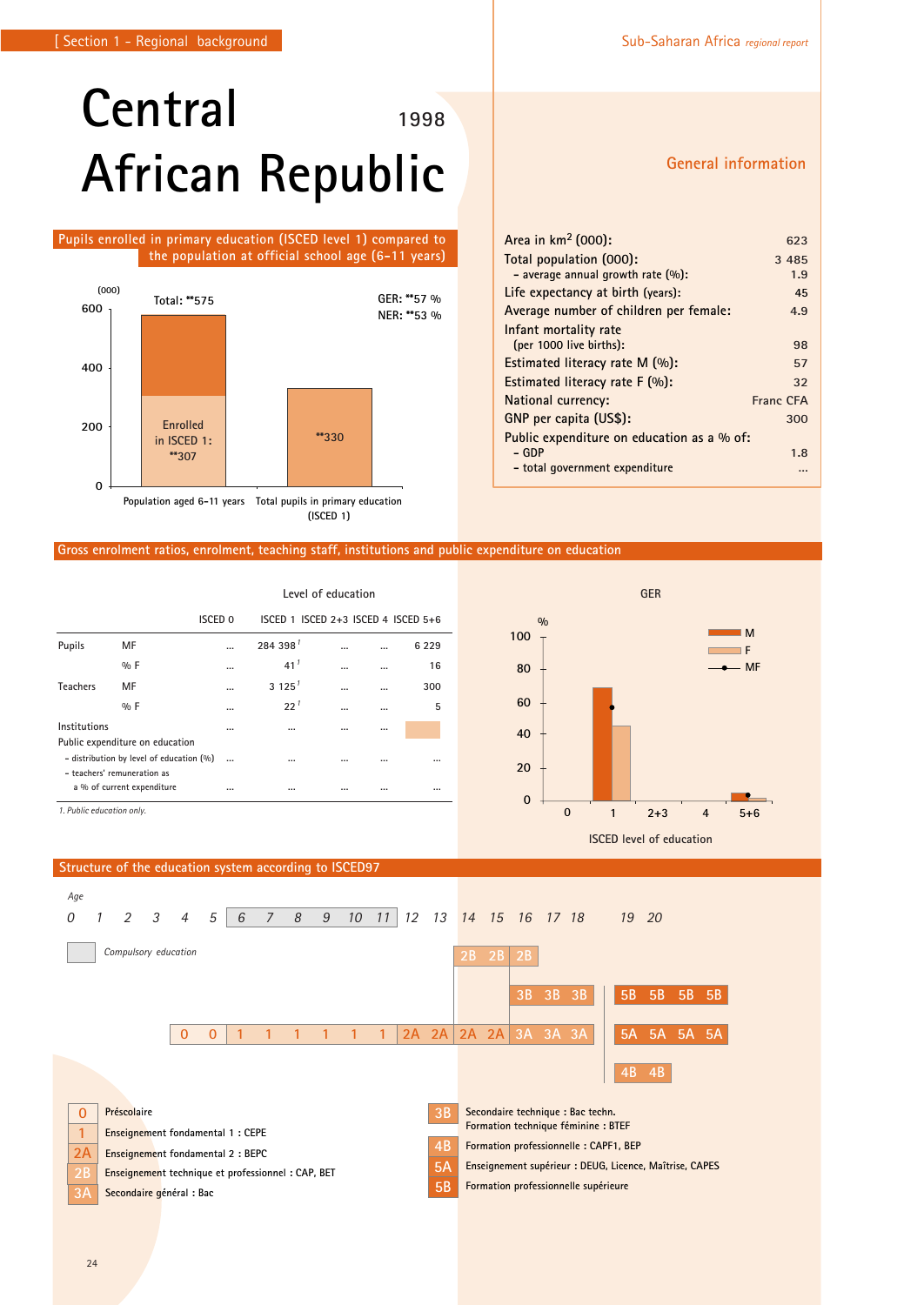### **Chad**

### **Pupils enrolled in primary education (ISCED level 1) compared to the population at official school age (6-11 years)**



**General information**

| Area in km <sup>2</sup> (000):             | 1 2 8 4          |
|--------------------------------------------|------------------|
| Total population (000):                    | 7 270            |
| - average annual growth rate $(\%):$       | 2.6              |
| Life expectancy at birth (years):          | 47               |
| Average number of children per female:     | 6.1              |
| Infant mortality rate                      |                  |
| (per 1000 live births):                    | 112              |
| Estimated literacy rate M (%):             | 49               |
| Estimated literacy rate F (%):             | 31               |
| National currency:                         | <b>Franc CFA</b> |
| GNP per capita (US\$):                     | 230              |
| Public expenditure on education as a % of: |                  |
| - GDP                                      | 1.8              |
| - total government expenditure             |                  |
|                                            |                  |

### **Gross enrolment ratios, enrolment, teaching staff, institutions and public expenditure on education**

|                                                                        |                                 | Level of education |         |                                         |   |                    |
|------------------------------------------------------------------------|---------------------------------|--------------------|---------|-----------------------------------------|---|--------------------|
|                                                                        |                                 | <b>ISCED 0</b>     |         | ISCED 1 ISCED $2+3$ ISCED 4 ISCED $5+6$ |   |                    |
| Pupils                                                                 | MF                              |                    | 839 932 | 123 408                                 |   | 5.901 <sup>1</sup> |
|                                                                        | $0/0$ F                         |                    | 37      | 21                                      |   | 15 <sup>1</sup>    |
| <b>Teachers</b>                                                        | MF                              |                    | 12 373  | 3619                                    |   | 409 <sup>1</sup>   |
|                                                                        | $0/0$ F                         |                    | 9       | 5                                       | ٠ | $5^{\frac{1}{2}}$  |
| Institutions                                                           |                                 |                    | 3 3 2 6 | 244                                     | ٠ |                    |
|                                                                        | Public expenditure on education |                    |         |                                         |   |                    |
| - distribution by level of education $(%)^2$                           |                                 |                    | 57.5    | 25.9                                    |   | 16.6               |
| - teachers' remuneration as<br>a % of current expenditure <sup>3</sup> |                                 |                    | 68.0    | 63.0                                    |   | 19.4               |



*1. Data refer to 1999.*

*2. Excluding expenditure at level 0. 3. Public expenditure only.*

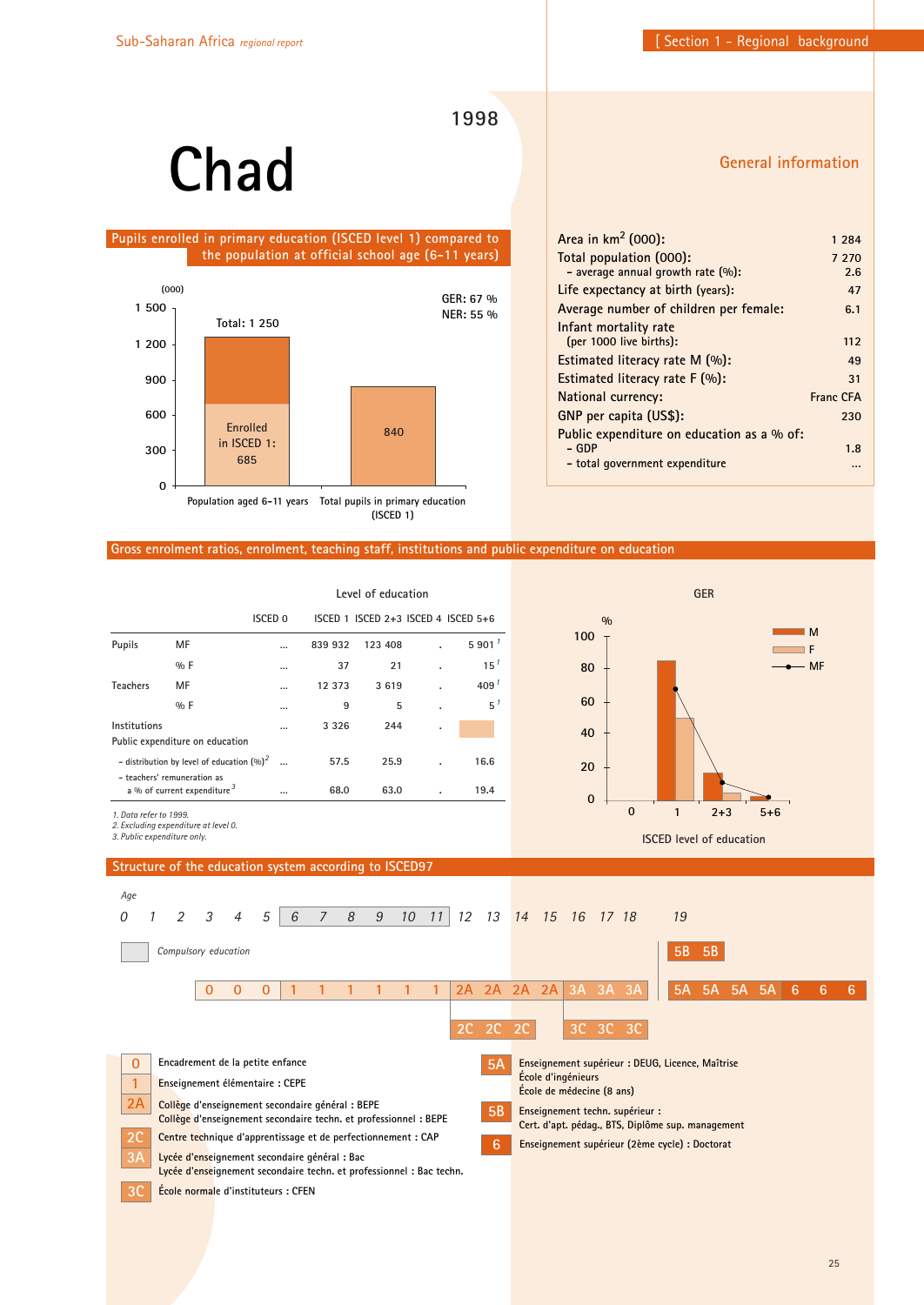### **Comoros**

 **Pupils enrolled in primary education (ISCED level 1) compared to the population at official school age (6-11 years)**



### **Gross enrolment ratios, enrolment, teaching staff, institutions and public expenditure on education**

|                 |                                                           |          | Level of education |                                         |      |      |  |  |  |  |
|-----------------|-----------------------------------------------------------|----------|--------------------|-----------------------------------------|------|------|--|--|--|--|
|                 |                                                           | ISCED 0  |                    | ISCED 1 ISCED $2+3$ ISCED 4 ISCED $5+6$ |      |      |  |  |  |  |
| <b>Pupils</b>   | MF                                                        | 1 3 1 2  | 82 789             | 28 718                                  | 73   | 649  |  |  |  |  |
|                 | $9/6$ F                                                   | 51       | 45                 | 44                                      | 38   | 43   |  |  |  |  |
| <b>Teachers</b> | MF                                                        |          | 2 3 8 1            |                                         | 15   | 67   |  |  |  |  |
|                 | $0/0$ F                                                   |          | 26                 |                                         | 13   | 10   |  |  |  |  |
| Institutions    |                                                           | $\cdots$ | 348                | 151                                     |      |      |  |  |  |  |
|                 | Public expenditure on education                           |          |                    |                                         |      |      |  |  |  |  |
|                 | - distribution by level of education $(90)^7$             | $\cdots$ | 41.6               | 41.2                                    | 3.7  | 3.3  |  |  |  |  |
|                 | - teachers' remuneration as<br>a % of current expenditure |          | 93.6               | 100.0                                   | 93.8 | 68.5 |  |  |  |  |
|                 | 1. Not allocated by level: 10.1%                          |          |                    |                                         |      |      |  |  |  |  |



### **General information**

**M**

**MF**

| Area in $km^2$ (000):                      | 2 2 3 5 |
|--------------------------------------------|---------|
| Total population (000):                    | 658     |
| - average annual growth rate $(\%):$       | 2.7     |
| Life expectancy at birth (years):          | 59      |
| Average number of children per female:     | 4.8     |
| Infant mortality rate                      |         |
| (per 1000 live births):                    | 76      |
| Estimated literacy rate $M(\%)$ :          | 66      |
| Estimated literacy rate $F(\%)$ :          | 51      |
| National currency:                         |         |
| GNP per capita (US\$):                     | 370     |
| Public expenditure on education as a % of: |         |
| – GDP                                      | 4.1     |
| - total government expenditure             | 23.1    |

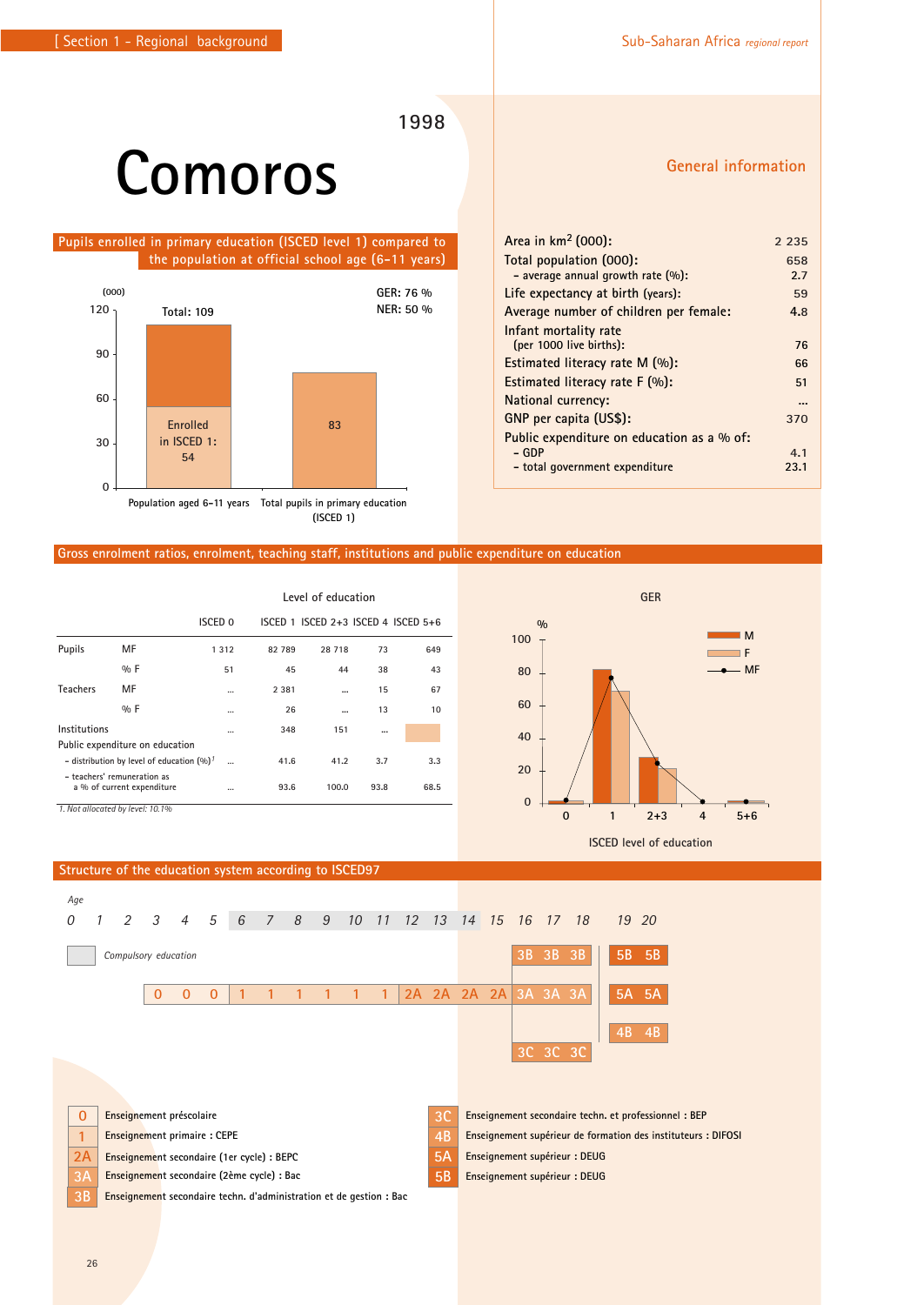**General information**

**1998**

# **Congo**

 **Pupils enrolled in primary education (ISCED level 1) compared to the population at official school age (6-11 years)**



| Area in $km^2$ (000):                      | 342              |
|--------------------------------------------|------------------|
| Total population (000):                    | 2 7 8 5          |
| - average annual growth rate $(\%):$       | 2.8              |
| Life expectancy at birth (years):          | 51               |
| Average number of children per female:     | 6.4              |
| Infant mortality rate                      |                  |
| (per 1000 live births):                    | 90               |
| Estimated literacy rate M (%):             | 85               |
| Estimated literacy rate $F(\%)$ :          | 71               |
| National currency:                         | <b>Franc CFA</b> |
| GNP per capita (US\$):                     | 580              |
| Public expenditure on education as a % of: |                  |
| $-$ GDP                                    | 4.7              |
| - total government expenditure             |                  |

### **Gross enrolment ratios, enrolment, teaching staff, institutions and public expenditure on education**

|                                 |                                          | Level of education |          |                                         |          |  |  |  |  |
|---------------------------------|------------------------------------------|--------------------|----------|-----------------------------------------|----------|--|--|--|--|
|                                 |                                          | ISCED <sub>0</sub> |          | ISCED 1 ISCED $2+3$ ISCED 4 ISCED $5+6$ |          |  |  |  |  |
| <b>Pupils</b>                   | MF                                       | 6033               | 276 451  | $114450$ <sup>1</sup>                   | $\cdots$ |  |  |  |  |
|                                 | $0/0$ F                                  | 61                 | 49       | 38 <sup>7</sup>                         | $\cdots$ |  |  |  |  |
| <b>Teachers</b>                 | MF                                       | 606                | 4515     | 5094 $^{-1}$                            | $\cdots$ |  |  |  |  |
|                                 | $0/0$ F                                  | 100                | 42       | $10^{-7}$                               | $\cdots$ |  |  |  |  |
| Institutions                    | 95                                       | 1 1 6 8            | 294      | $\cdots$                                |          |  |  |  |  |
| Public expenditure on education |                                          |                    |          |                                         |          |  |  |  |  |
|                                 | - distribution by level of education (%) |                    | $\cdots$ | $\cdots$                                |          |  |  |  |  |
|                                 | - teachers' remuneration as              |                    |          |                                         |          |  |  |  |  |
|                                 | a % of current expenditure               |                    | $\cdots$ | $\cdots$                                | $\cdots$ |  |  |  |  |
|                                 |                                          |                    |          |                                         |          |  |  |  |  |



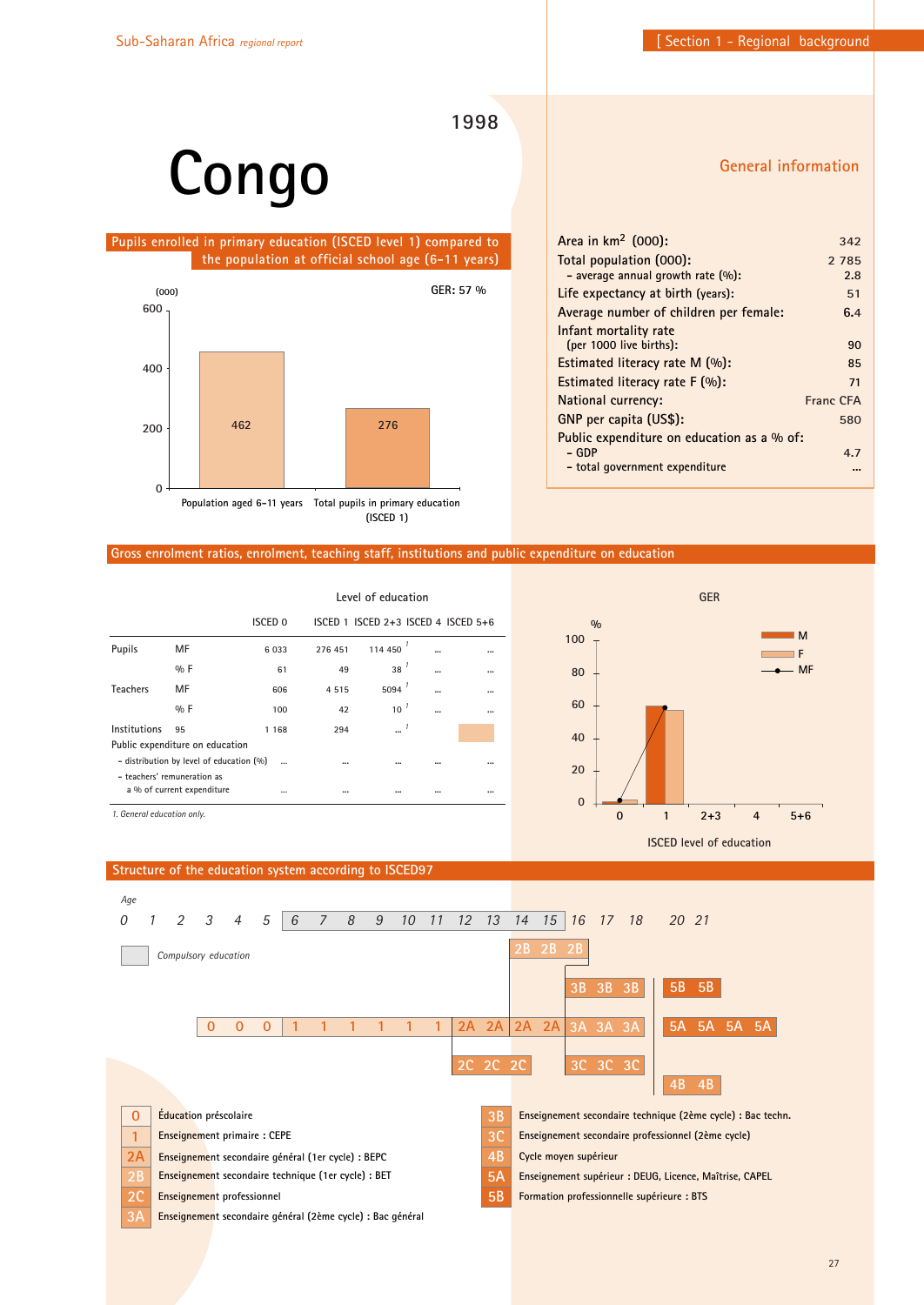# **Côte d'Ivoire**

### **Pupils enrolled in primary education (ISCED level 1) compared to the population at official school age (6-11 years)**



### **Gross enrolment ratios, enrolment, teaching staff, institutions and public expenditure on education**

|                 |                                                           | Level of education |         |                                         |          |          |  |  |  |
|-----------------|-----------------------------------------------------------|--------------------|---------|-----------------------------------------|----------|----------|--|--|--|
|                 |                                                           | ISCED <sub>0</sub> |         | ISCED 1 ISCED $2+3$ ISCED 4 ISCED $5+6$ |          |          |  |  |  |
| Pupils          | MF                                                        | 35 553             | 1910820 | **586 431                               | 5 5 7 0  | 96 681   |  |  |  |
|                 | $9/6$ F                                                   | 49                 | 43      | **35                                    | 45       | 26       |  |  |  |
| <b>Teachers</b> | MF                                                        | 1 580              | 44 731  | 20 124                                  | $\cdots$ | $\cdots$ |  |  |  |
|                 | $9/6$ F                                                   | 96                 | 20      |                                         | $\cdots$ |          |  |  |  |
| Institutions    |                                                           | 276                | 8 0 8 2 | $\cdots$                                | $\cdots$ |          |  |  |  |
|                 | Public expenditure on education                           |                    |         |                                         |          |          |  |  |  |
|                 | $-$ distribution by level of education $(% )$ 0.1         |                    | 43.2    | 33.3                                    |          | 23.5     |  |  |  |
|                 | - teachers' remuneration as<br>a % of current expenditure |                    | 90.9    | 82.9                                    |          | 24.4     |  |  |  |



**ISCED level of education**

### **Structure of the education system according to ISCED97**

| Age            |                |                                    |                |          |                                                                  |                |   |   |    |    |       |           |    |                    |    |          |                                                                                    |           |           |    |              |   |   |   |
|----------------|----------------|------------------------------------|----------------|----------|------------------------------------------------------------------|----------------|---|---|----|----|-------|-----------|----|--------------------|----|----------|------------------------------------------------------------------------------------|-----------|-----------|----|--------------|---|---|---|
|                | $\mathfrak{D}$ | 3                                  | $\overline{4}$ | 5        | 6                                                                | $\overline{7}$ | 8 | 9 | 10 | 11 | 12 13 |           | 14 | 15                 | 16 | 17       | 18                                                                                 | 19 20     |           |    |              |   |   |   |
|                |                |                                    |                |          |                                                                  |                |   |   |    |    |       |           |    | 2C 2C 2C           |    |          |                                                                                    |           |           |    |              |   |   |   |
|                |                |                                    |                |          |                                                                  |                |   |   |    |    | 2C    | 2C        |    |                    | 3B | 3B       | 3B                                                                                 | <b>5B</b> | <b>5B</b> |    |              |   |   |   |
|                |                |                                    |                |          |                                                                  |                |   |   |    |    |       |           |    |                    |    |          |                                                                                    |           |           |    |              |   |   |   |
|                |                | $\mathbf{0}$                       | $\mathbf{0}$   | $\Omega$ |                                                                  |                |   |   |    |    | 2A    | 2A        | 2A | 2A                 |    | 3A 3A    | 3A                                                                                 | <b>5A</b> | -5A       | 5A | <b>5A 5A</b> | 6 | 6 | 6 |
|                |                |                                    |                |          |                                                                  |                |   |   |    |    |       |           |    |                    |    | 3C 3C 3C |                                                                                    |           | 4A 4A     |    |              |   |   |   |
|                |                |                                    |                |          |                                                                  |                |   |   |    |    |       |           |    |                    |    |          |                                                                                    |           |           |    |              |   |   |   |
|                |                |                                    |                |          |                                                                  |                |   |   |    |    |       |           |    |                    |    |          |                                                                                    | 4B        |           |    |              |   |   |   |
| $\overline{0}$ |                | <b>Éducation</b> préscolaire       |                |          |                                                                  |                |   |   |    |    |       | $4\rho$   |    |                    |    |          | Enseignement pré-universitaire : Capacité                                          |           |           |    |              |   |   |   |
| $\mathbf{1}$   |                | <b>Enseignement primaire: CEPE</b> |                |          |                                                                  |                |   |   |    |    |       | 4B        |    |                    |    |          | Enseignement post-secondaire non supérieur : DAT                                   |           |           |    |              |   |   |   |
| 2A             |                |                                    |                |          | Enseignement secondaire général (1er cycle) : BEPC               |                |   |   |    |    |       | <b>5A</b> |    |                    |    |          | Enseignement universitaire général (1er cycle) :                                   |           |           |    |              |   |   |   |
| 2C             | CQP, CAP       |                                    |                |          | Enseignement secondaire technique et professionnel (1er cycle) : |                |   |   |    |    |       |           |    | École d'ingénieurs |    |          | DEUG, PCEM1, Licence, Maîtrise                                                     |           |           |    |              |   |   |   |
| 3A             |                |                                    |                |          | Enseignement secondaire général (2ème cycle) : Bac               |                |   |   |    |    |       | <b>5B</b> |    |                    |    |          | Enseignement supérieur technique et professionnel :<br>DUT, Diplôme de cadre moyen |           |           |    |              |   |   |   |
| 3B             |                |                                    |                |          | Enseignement secondaire technique (2ème cycle) : Bac techn.      |                |   |   |    |    |       | 6         |    |                    |    |          | Enseignement supérieur (2ème cycle) : Doctorat                                     |           |           |    |              |   |   |   |
| 3 <sup>C</sup> |                |                                    |                |          | Enseignement secondaire professionnel (2ème cycle) : BEP, BT     |                |   |   |    |    |       |           |    |                    |    |          |                                                                                    |           |           |    |              |   |   |   |
|                |                |                                    |                |          |                                                                  |                |   |   |    |    |       |           |    |                    |    |          |                                                                                    |           |           |    |              |   |   |   |

### **General information**

| Area in $km^2$ (000):                      | 322       |
|--------------------------------------------|-----------|
| Total population (000):                    | 14 292    |
| - average annual growth rate $(\%):$       | 2.1       |
| Life expectancy at birth (years):          | 47        |
| Average number of children per female:     | 5.1       |
| Infant mortality rate                      |           |
| (per 1000 live births):                    | 87        |
| Estimated literacy rate M (%):             | 53        |
| Estimated literacy rate $F(\%)$ :          | 36        |
| National currency:                         | Franc CFA |
| GNP per capita (US\$):                     | 680       |
| Public expenditure on education as a % of: |           |
| – GDP                                      | 4.3       |
| - total government expenditure             | 15.9      |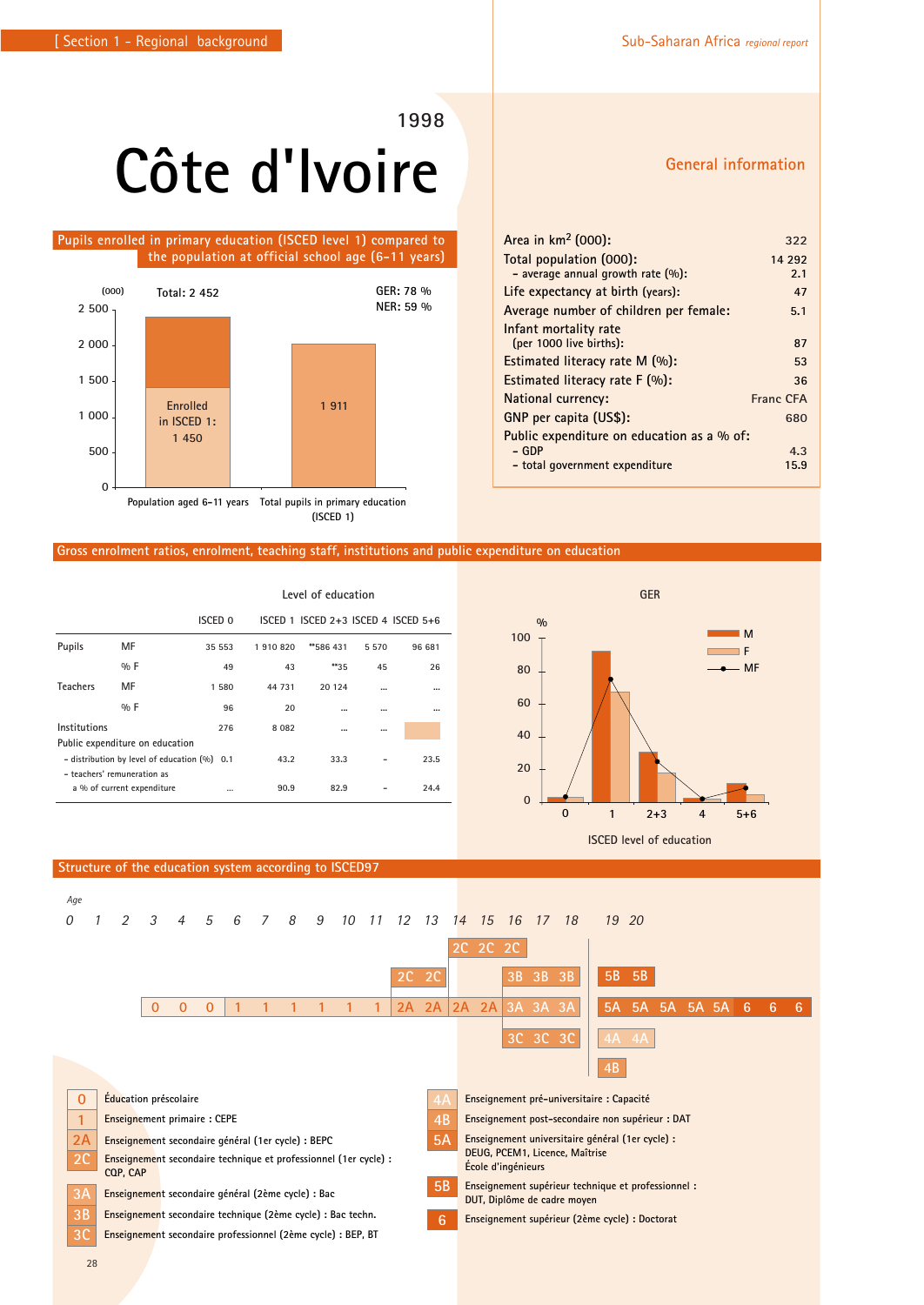# **DR Congo**

### **Pupils enrolled in primary education (ISCED level 1) compared to the population at official school age (6-11 years)**



**(ISCED 1)**

### **General information**

| Area in $km^2$ (000):                      | 2 3 4 5 |
|--------------------------------------------|---------|
| Total population (000):                    | 49 139  |
| - average annual growth rate $(\%):$       | 3.2     |
| Life expectancy at birth (years):          | 51      |
| Average number of children per female:     | 6.4     |
| Infant mortality rate                      |         |
| (per 1000 live births):                    | 90      |
| Estimated literacy rate $M(\%)$ :          | 71      |
| Estimated literacy rate $F(\%)$ :          | 47      |
| <b>National currency:</b>                  | Zaire   |
| GNP per capita (US\$):                     | 100     |
| Public expenditure on education as a % of: |         |
| – GDP                                      |         |
| - total government expenditure             |         |

#### **Gross enrolment ratios, enrolment, teaching staff, institutions and public expenditure on education**

|                                                           |                                          |                    | Level of education |                                         |   |          |  |  |  |  |
|-----------------------------------------------------------|------------------------------------------|--------------------|--------------------|-----------------------------------------|---|----------|--|--|--|--|
|                                                           |                                          | ISCED <sub>0</sub> |                    | ISCED 1 ISCED $2+3$ ISCED 4 ISCED $5+6$ |   |          |  |  |  |  |
| Pupils                                                    | MF                                       |                    | 4 0 2 2 4 1 1      | 1 234 528                               |   | **60 341 |  |  |  |  |
|                                                           | $0/0$ F                                  | $\cdots$           | 47                 | 34                                      | ٠ | $\cdots$ |  |  |  |  |
| <b>Teachers</b>                                           | MF                                       | $\cdots$           | 154 618            | 89 461                                  |   | 3 7 8 8  |  |  |  |  |
|                                                           | $0/0$ F                                  | $\cdots$           | 22                 | 10                                      |   | 6        |  |  |  |  |
| Institutions                                              |                                          |                    | 17 585             | 6 0 0 7                                 | ٠ |          |  |  |  |  |
|                                                           | Public expenditure on education          |                    |                    |                                         |   |          |  |  |  |  |
|                                                           | - distribution by level of education (%) | $\cdots$           | $\cdots$           | $\cdots$                                |   | $\cdots$ |  |  |  |  |
| - teachers' remuneration as<br>a % of current expenditure |                                          |                    | $\cdots$           | $\cdots$                                |   |          |  |  |  |  |



#### **5A Enseignement supérieur (1er cycle) : Licence, Maîtrise École d'ingénieurs École de médecine (6 ans) 5B Programmes de technicien supérieur (3 ans) Secrétariat de direction (2 ans) 6 Enseignement supérieur (2ème cycle) : Doctorat 0 Maternelle 1 Primaire : CFEP A 111 1 1 1** *Age 0 5 6 7 8 9 10 11 12 13 14 15 16 17 18 1 2 3 4* **0 0 0 2A 2A 2A 3A 3A 3A 2B 2B 2B 3B 3B 3B 2C 2C 2C 2C 2C 5A 5A 5A 5A 5A 6 6 6 5B 5B 5B 2B 2C Enseignement normal cycle court (4 ans) Enseignement professionnel des arts et métiers (3 ans) Enseignement professionnel cycle court (5 ans) 3B Enseignement secondaire technique 3A Enseignement secondaire général et normal**  *Compulsory education* **Structure of the education system according to ISCED97**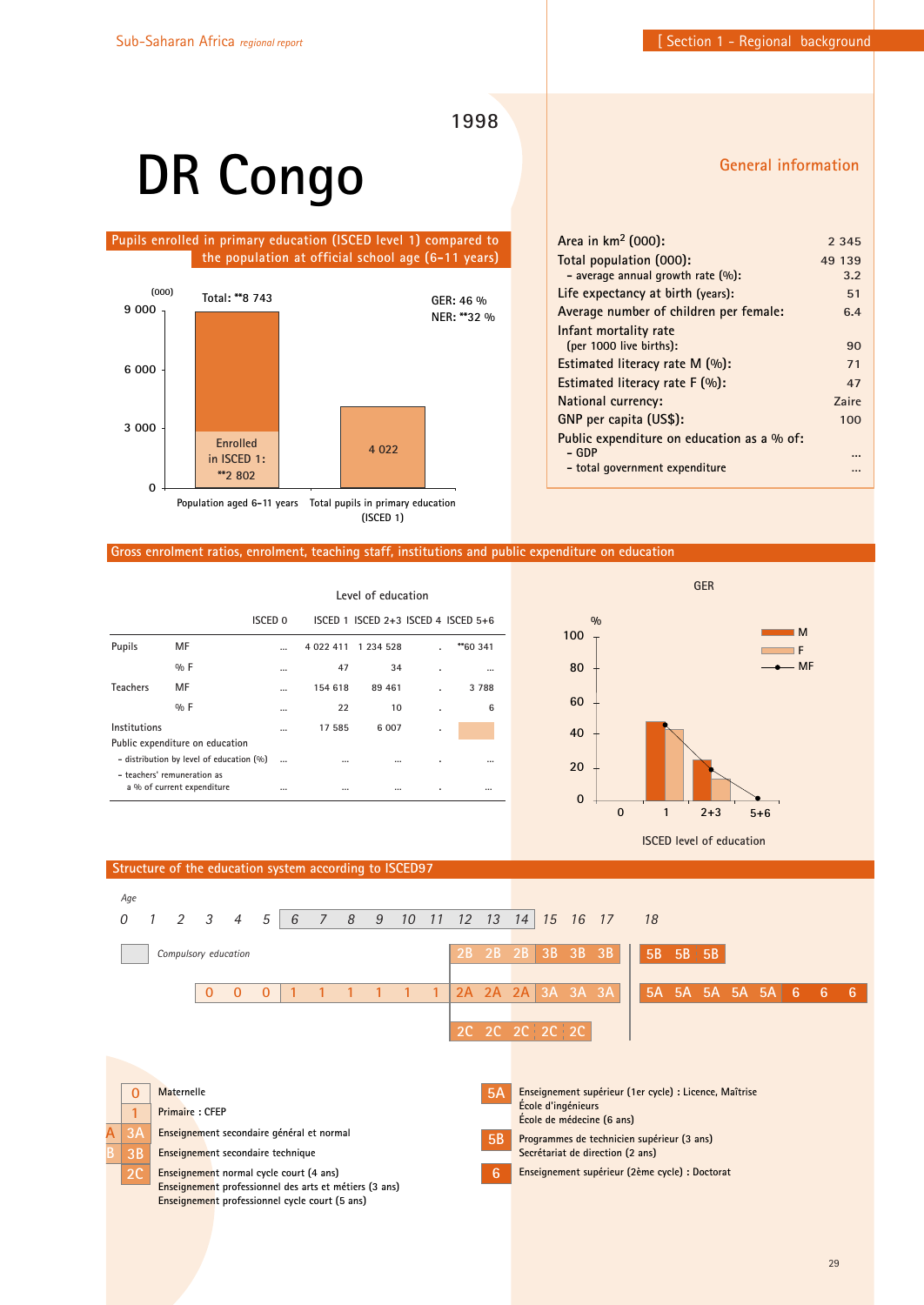# **Djibouti**

### **Pupils enrolled in primary education (ISCED level 1) compared to the population at official school age (6-11 years)**



#### **Gross enrolment ratios, enrolment, teaching staff, institutions and public expenditure on education**

|                            |                                                           | Level of education |          |                                         |                 |          |  |  |  |
|----------------------------|-----------------------------------------------------------|--------------------|----------|-----------------------------------------|-----------------|----------|--|--|--|
|                            |                                                           | ISCED <sub>0</sub> |          | ISCED 1 ISCED $2+3$ ISCED 4 ISCED $5+6$ |                 |          |  |  |  |
| <b>Pupils</b>              | МF                                                        | 171                | 38 194   | 15 511                                  | 73 <sup>1</sup> | 175      |  |  |  |
|                            | $9/6$ F                                                   | 60                 | 41       | 42                                      | 29 <sup>1</sup> | 51       |  |  |  |
| <b>Teachers</b>            | MF                                                        | 6                  | 966      | 680                                     | 16 <sup>1</sup> | 20       |  |  |  |
|                            | $0/0$ F                                                   | 100                | 28       | 22                                      | 38 <sup>1</sup> | 30       |  |  |  |
| Institutions               |                                                           | $\overline{2}$     | 80       | 30                                      | 1 <sup>1</sup>  |          |  |  |  |
|                            | Public expenditure on education                           |                    |          |                                         |                 |          |  |  |  |
|                            | - distribution by level of education (%)                  | $\cdots$           | $\cdots$ |                                         |                 | $\cdots$ |  |  |  |
|                            | - teachers' remuneration as<br>a % of current expenditure | $\cdots$           | $\cdots$ |                                         |                 | $\cdots$ |  |  |  |
| 1. General education only. |                                                           |                    |          |                                         |                 |          |  |  |  |



### **Structure of the education system according to ISCED97**



### **General information**

| Total population (000):                    | 623   |
|--------------------------------------------|-------|
| - average annual growth rate (%):          | 2.2   |
| Life expectancy at birth (years)           | 50    |
| Average number of children per female:     | 5.3   |
| Infant mortality rate                      |       |
| (per 1000 live births):                    | 106   |
| Estimated literacy rate M (%):             | 74    |
| Estimated literacy rate $F(\%):$           | 51    |
| National currency:                         | Franc |
| GNP per capita (US\$):                     |       |
| Public expenditure on education as a % of: |       |
| – GDP                                      | 3.4   |
| - total government expenditure             |       |

**Area in km2 (000): 23**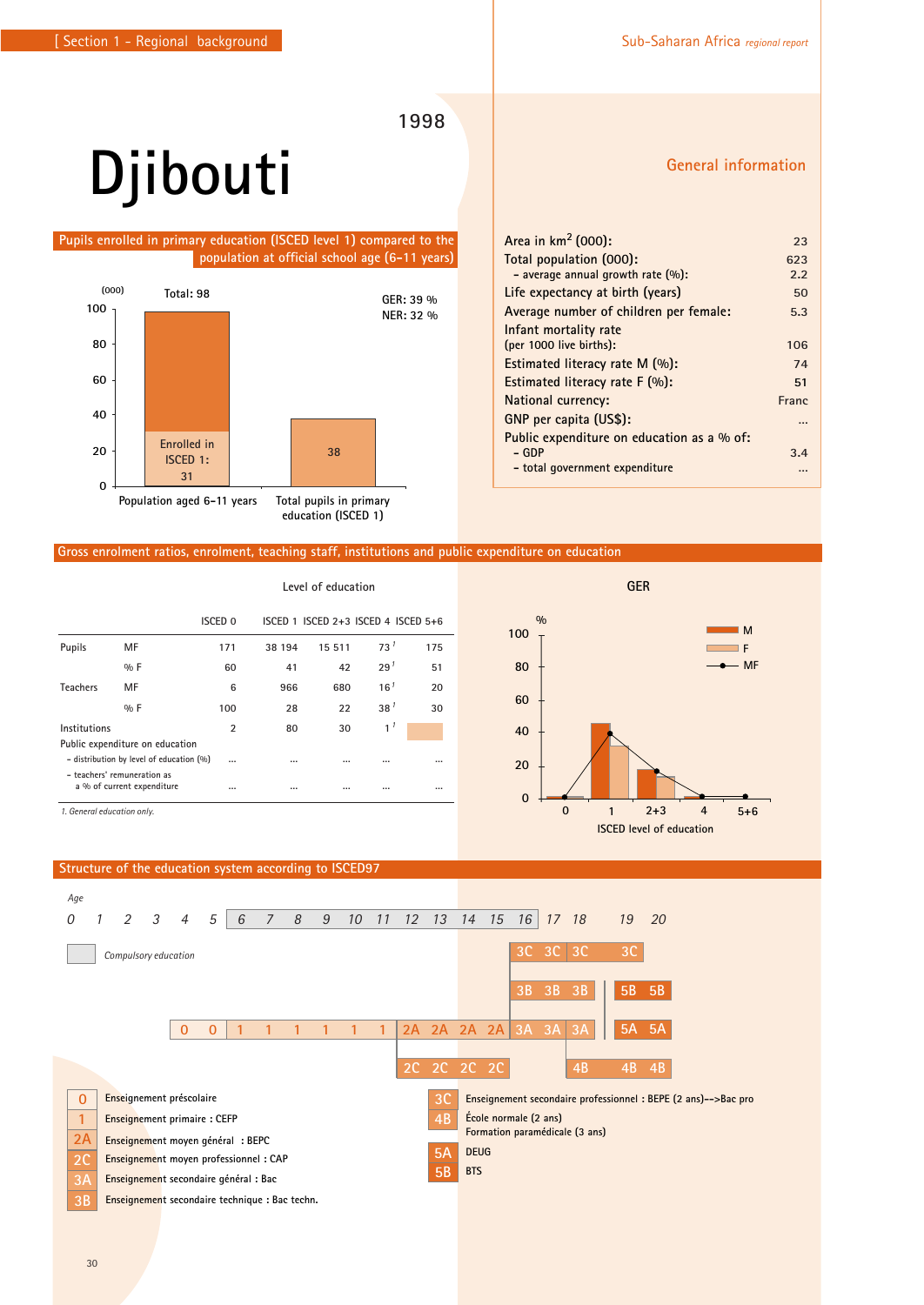# **Equatorial Guinea**

**1998**

### **General information**



| Area in km <sup>2</sup> (000):             | 28        |
|--------------------------------------------|-----------|
| Total population (000):                    | 431       |
| - average annual growth rate $(\%):$       | 2.5       |
| Life expectancy at birth (years)           | 50        |
| Average number of children per female:     | 5.6       |
| Infant mortality rate                      |           |
| (per 1000 live births):                    | 108       |
| Estimated literacy rate M (%):             | 91        |
| Estimated literacy rate $F(\%)$ :          | 71        |
| National currency:                         | Franc CFA |
| GNP per capita (US\$):                     | 1 0 6 0   |
| Public expenditure on education as a % of: |           |
| – GDP                                      | 1.8       |
| - total government expenditure             |           |
|                                            |           |

**Gross enrolment ratios, enrolment, teaching staff, institutions and public expenditure on education**

**Level of education**

|                                                                                                |                            |          |                | <b>ISCED 0</b> |                |                |               | ISCED 1 ISCED 2+3 ISCED 4 ISCED 5+6 |                  |              |    |                 |                 |    |           |    |                        |    |
|------------------------------------------------------------------------------------------------|----------------------------|----------|----------------|----------------|----------------|----------------|---------------|-------------------------------------|------------------|--------------|----|-----------------|-----------------|----|-----------|----|------------------------|----|
| Pupils                                                                                         | MF                         |          |                | 16 645         |                | 74 940         |               | 18802 <sup>1</sup>                  |                  |              |    | $\ddotsc$       |                 |    |           |    |                        |    |
|                                                                                                | %F                         |          |                |                | 51             |                | 44            |                                     | 26 <sup>1</sup>  |              |    | $\cdots$        |                 |    |           |    | The gross enrolment ra |    |
| <b>Teachers</b>                                                                                | MF                         |          |                |                | 387            |                | 1 3 2 2       |                                     | 763 <sup>1</sup> |              |    | $\cdots$        |                 |    |           |    |                        |    |
|                                                                                                | $0/0$ F                    |          |                |                | 36             |                | 28            |                                     | 4 <sup>1</sup>   |              |    |                 |                 |    |           |    | due to inconsistencie  |    |
| Institutions                                                                                   |                            |          |                |                | 180            |                | 483           |                                     | $62^1$           |              |    |                 |                 |    |           |    | of pupils and the      |    |
| Public expenditure on education                                                                |                            |          |                |                |                |                |               |                                     |                  |              |    |                 |                 |    |           |    |                        |    |
| - distribution by level of education $(%)^2$                                                   |                            |          |                |                | J <sup>3</sup> |                | $\frac{1}{3}$ |                                     | $60.5^3$         |              |    | 18.4            |                 |    |           |    |                        |    |
| - teachers' remuneration as                                                                    |                            |          |                |                |                |                |               |                                     |                  |              |    |                 |                 |    |           |    |                        |    |
|                                                                                                | a % of current expenditure |          |                |                |                |                |               |                                     |                  |              |    |                 |                 |    |           |    |                        |    |
| 1. General education only.                                                                     |                            |          |                |                |                |                |               |                                     |                  |              |    |                 |                 |    |           |    |                        |    |
| 2. Not allocated by level: 21.1%<br>3. Data for levels 0 and 1 are included in levels 2 and 3. |                            |          |                |                |                |                |               |                                     |                  |              |    |                 |                 |    |           |    |                        |    |
|                                                                                                |                            |          |                |                |                |                |               |                                     |                  |              |    |                 |                 |    |           |    |                        |    |
| Structure of the education system according to ISCED97                                         |                            |          |                |                |                |                |               |                                     |                  |              |    |                 |                 |    |           |    |                        |    |
| Age                                                                                            |                            |          |                |                |                |                |               |                                     |                  |              |    |                 |                 |    |           |    |                        |    |
|                                                                                                |                            |          |                |                |                |                |               |                                     |                  |              |    |                 |                 |    |           |    |                        |    |
| 1<br>0                                                                                         | $\mathfrak{D}$             | 3        | $\overline{4}$ | 5              | 6              | $\overline{7}$ | 8             | 9                                   | 10               | 11           | 12 | 13              | 14              | 15 | <b>16</b> | 17 | - 18                   | 19 |
|                                                                                                |                            |          |                |                |                |                |               |                                     |                  |              |    |                 |                 |    |           |    |                        |    |
|                                                                                                | Compulsory education       |          |                |                |                |                |               |                                     |                  |              |    |                 |                 |    |           |    |                        |    |
|                                                                                                |                            |          |                |                |                |                |               |                                     |                  |              |    |                 |                 |    |           |    |                        |    |
|                                                                                                |                            | $\Omega$ | $\Omega$       | $\Omega$       | $\overline{0}$ | $\mathbf{1}$   | $\mathbf{1}$  | 1                                   | $\mathbf{1}$     | $\mathbf{1}$ | 2A | 2A              | 2A              | 2A | 3A        | 3A | 3A                     |    |
|                                                                                                |                            |          |                |                |                |                |               |                                     |                  |              |    |                 |                 |    |           |    |                        |    |
|                                                                                                |                            |          |                |                |                |                |               |                                     |                  |              | 2C | $\overline{2C}$ | $\overline{2}C$ | 2C | 3C        | 3C | 3C                     |    |

**The gross enrolment ratio figure is not shown due to inconsistencies between the number of pupils and the demographic data.**

|                          | Compulsory education                                                          |   |   |   |          |    |                                                                    |                                                                                                                   |                                                            |  |                      |  |  |  |  |                        |  |  |             |  |
|--------------------------|-------------------------------------------------------------------------------|---|---|---|----------|----|--------------------------------------------------------------------|-------------------------------------------------------------------------------------------------------------------|------------------------------------------------------------|--|----------------------|--|--|--|--|------------------------|--|--|-------------|--|
|                          |                                                                               | O | n | U | $\Omega$ |    |                                                                    |                                                                                                                   | $\begin{array}{ccc} \textbf{-1} & \textbf{-1} \end{array}$ |  |                      |  |  |  |  | 2A 2A 2A 2A 3A 3A 3A 1 |  |  | 5A 5A 5A 5A |  |
|                          |                                                                               |   |   |   |          |    |                                                                    |                                                                                                                   |                                                            |  | 2C 2C 2C 2C 3C 3C 3C |  |  |  |  |                        |  |  |             |  |
|                          |                                                                               |   |   |   |          |    |                                                                    |                                                                                                                   |                                                            |  |                      |  |  |  |  |                        |  |  |             |  |
|                          |                                                                               |   |   |   |          |    |                                                                    |                                                                                                                   |                                                            |  |                      |  |  |  |  |                        |  |  |             |  |
| $\Omega$<br>$\mathbf{1}$ | 3А<br>Préprimaire                                                             |   |   |   |          |    | 2ème cycle secondaire général : Bachillerato superior              |                                                                                                                   |                                                            |  |                      |  |  |  |  |                        |  |  |             |  |
| 2A                       | '3C<br>Primaire: CEP<br>1er cycle secondaire général : Bachillerato elemental |   |   |   |          |    |                                                                    | 2ème cycle technique ou professionnel : Maestría industrial<br>Formation professionnelle spécifique d'enseignants |                                                            |  |                      |  |  |  |  |                        |  |  |             |  |
| 20                       | 1er cycle secondaire technique ou professionnel : Oficial industrial          |   |   |   |          | 5A | 1er cycle universitaire général : Licenciatura, Ingeniero superior |                                                                                                                   |                                                            |  |                      |  |  |  |  |                        |  |  |             |  |
|                          |                                                                               |   |   |   |          |    |                                                                    |                                                                                                                   |                                                            |  |                      |  |  |  |  |                        |  |  |             |  |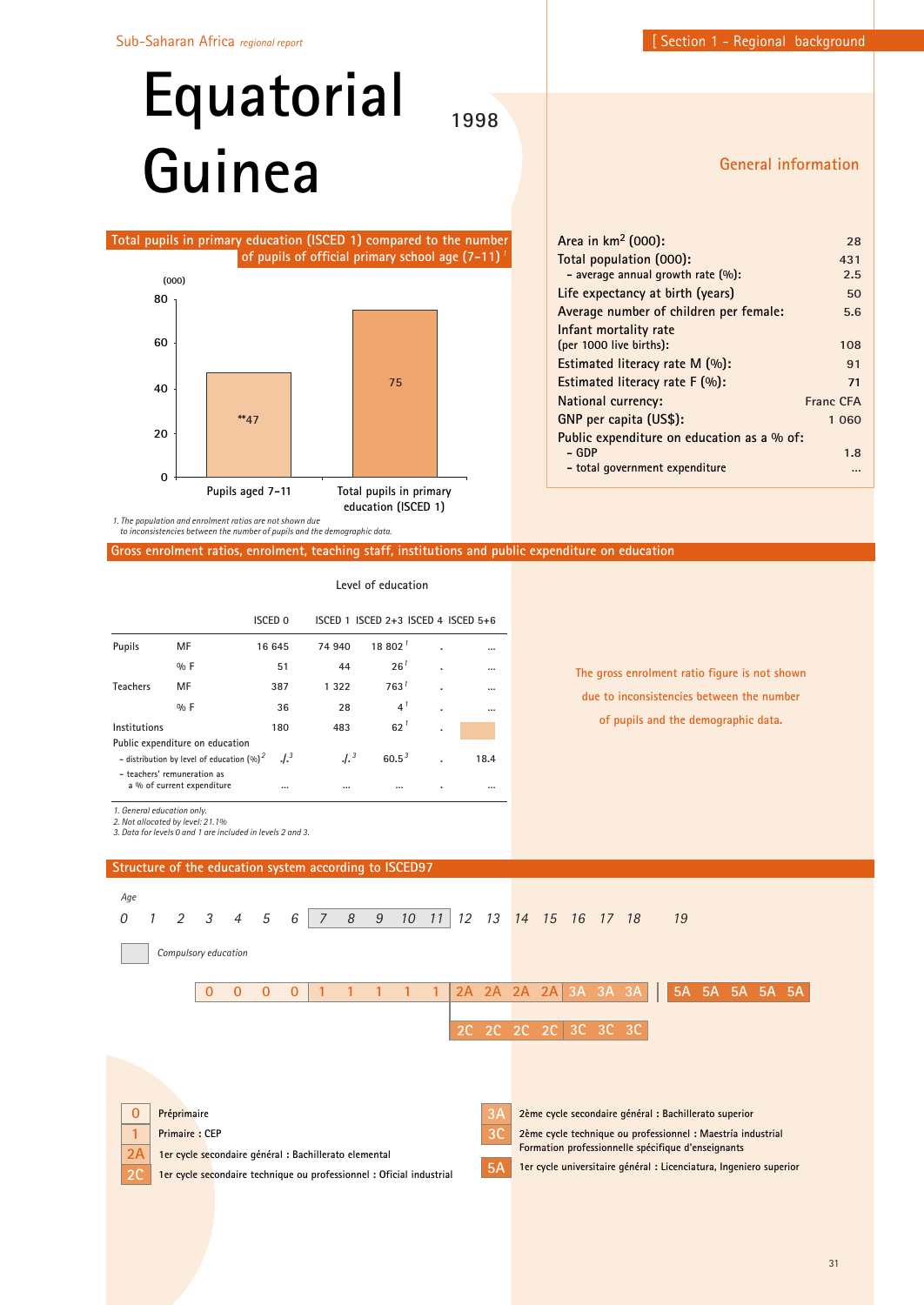### **Eritrea**

### **Pupils enrolled in primary education (ISCED level 1) compared to the population at official school age (7-11 years)**



#### **Gross enrolment ratios, enrolment, teaching staff, institutions and public expenditure on education**

|                 |                                                                         |                | Level of education |         |     |                                         |  |  |  |  |  |
|-----------------|-------------------------------------------------------------------------|----------------|--------------------|---------|-----|-----------------------------------------|--|--|--|--|--|
|                 |                                                                         | <b>ISCED 0</b> |                    |         |     | ISCED 1 ISCED $2+3$ ISCED 4 ISCED $5+6$ |  |  |  |  |  |
| Pupils          | MF                                                                      | 11 581         | 261 963            | 115 393 | 727 | 3 9 9 4                                 |  |  |  |  |  |
|                 | %F                                                                      | 47             | 45                 | 41      | 19  | 14                                      |  |  |  |  |  |
| <b>Teachers</b> | MF                                                                      | 321            | 5 5 7 6            | 2 2 7 8 | 63  | 184                                     |  |  |  |  |  |
|                 | $0/0$ F                                                                 | 97             | 35                 | 12      | 8   | 13                                      |  |  |  |  |  |
| Institutions    |                                                                         | 88             | 593                | 150     | 3   |                                         |  |  |  |  |  |
|                 | Public expenditure on education <sup>7</sup>                            |                |                    |         |     |                                         |  |  |  |  |  |
|                 | - distribution by level of education $(96)$ <sup>2</sup>                | J <sup>3</sup> | 49.1 $3$           | 13.5    | 0.6 | 8.9                                     |  |  |  |  |  |
|                 | - teachers' remuneration as<br>a % of current expenditure               |                | $\cdots$           |         |     |                                         |  |  |  |  |  |
|                 | 1. Public current expenditure only.<br>2. Not allocated by level: 27.8% |                |                    |         |     |                                         |  |  |  |  |  |



### **Structure of the education system according to ISCED97**

*3. Data for level 0 are included in level 1.*



### **General information**

| Area in $km^2$ (000):                      | 118          |
|--------------------------------------------|--------------|
| Total population (000):                    | 3 5 7 7      |
| - average annual growth rate $(\%):$       | 2.6          |
| Life expectancy at birth (years)           | 51           |
| Average number of children per female:     | 5.7          |
| Infant mortality rate                      |              |
| (per 1000 live births):                    | 91           |
| Estimated literacy rate $M(\%)$ :          | 66           |
| Estimated literacy rate $F(\%):$           | 43           |
| <b>National currency:</b>                  | <b>Nafka</b> |
| GNP per capita (US\$):                     | 210          |
| Public expenditure on education as a % of: |              |
| – GDP                                      | 5.0          |
| - total government expenditure             | $\cdots$     |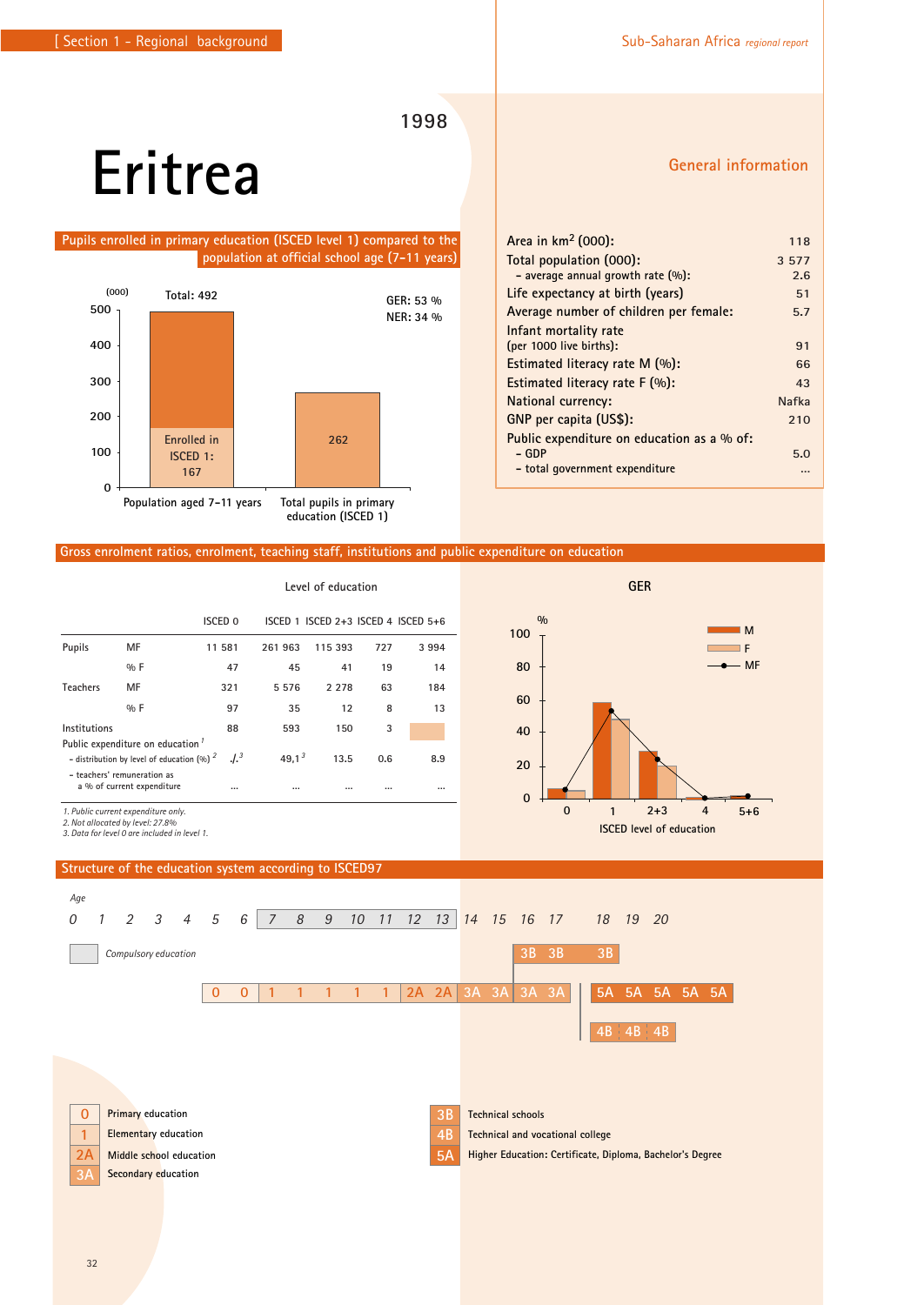# **Ethiopia**

### **Pupils enrolled in primary education (ISCED level 1) compared to the population at official school age (7-10 years)**



### **General information**

| Area in $km^2$ (000):                      | 1 104            |
|--------------------------------------------|------------------|
| Total population (000):                    | 59 649           |
| - average annual growth rate $(\%):$       | 2.5              |
| Life expectancy at birth (years)           | 43               |
| Average number of children per female:     | 6.3              |
| Infant mortality rate                      |                  |
| (per 1000 live births):                    | 116              |
| Estimated literacy rate M (%):             | 42               |
| Estimated literacy rate F (%):             | 30               |
| National currency:                         | <b>Birr</b>      |
| GNP per capita (US\$):                     | 100              |
| Public expenditure on education as a % of: |                  |
| – GDP                                      | 4.8 <sup>1</sup> |
| - total government expenditure             |                  |
| 1. Data for 1999                           |                  |

### **Gross enrolment ratios, enrolment, teaching staff, institutions and public expenditure on education**

| Level of education          |                                                                                                           |                                                                                                                    |                              |                                     |                                             | <b>GER</b>       |                                                                                                                  |  |  |  |
|-----------------------------|-----------------------------------------------------------------------------------------------------------|--------------------------------------------------------------------------------------------------------------------|------------------------------|-------------------------------------|---------------------------------------------|------------------|------------------------------------------------------------------------------------------------------------------|--|--|--|
|                             |                                                                                                           | ISCED <sub>0</sub>                                                                                                 |                              | ISCED 1 ISCED 2+3 ISCED 4 ISCED 5+6 |                                             |                  | $\frac{0}{0}$<br>$\blacksquare$ M<br>100                                                                         |  |  |  |
| Pupils                      | MF                                                                                                        | 90 321                                                                                                             |                              | 4 367 929 1 859 406                 | 5 4 4 3                                     | 52 305           | ∃ F                                                                                                              |  |  |  |
|                             | $9/0$ F                                                                                                   | 49                                                                                                                 | 38                           | 38                                  | 47                                          | 19               | $-MF$<br>80                                                                                                      |  |  |  |
| Teachers                    | MF                                                                                                        | 2 4 8 7                                                                                                            | 126031 <sup>1</sup>          | $\cdot$ / $\cdot$ <sup>1</sup>      | $\cdots$                                    | 2 2 2 8          |                                                                                                                  |  |  |  |
|                             | %F                                                                                                        | 93                                                                                                                 | 26 <sup>1</sup>              | 4.1                                 | $\cdots$                                    | 6                | 60                                                                                                               |  |  |  |
| Institutions                |                                                                                                           | 793                                                                                                                | 11 453 $7$                   | J <sup>1</sup>                      | 11                                          |                  | 40                                                                                                               |  |  |  |
| 2. Data for 1999.           | Public expenditure on education <sup>2</sup><br>- teachers' remuneration as<br>a % of current expenditure | - distribution by level of education $(96)^3$ .<br>$\cdots$<br>1. Data for levels 2 and 3 are included in level 1. | $J^{4}$<br>$\cdots$          | 65.24<br>                           | $\cdot$ / $\cdot$ <sup>4</sup><br>$\ddotsc$ | 10.2<br>$\cdots$ | 20<br>$\mathbf 0$<br>$\mathbf 0$<br>$2 + 3$<br>$\mathbf{1}$<br>$\overline{4}$<br>$5+6$                           |  |  |  |
|                             | 3. Not allocated by level: 24.6%                                                                          | 4. Data for levels 0, 1 and 4 are included in levels 2 and 3.                                                      |                              |                                     |                                             |                  | <b>ISCED</b> level of education                                                                                  |  |  |  |
|                             |                                                                                                           | Structure of the education system according to ISCED97                                                             |                              |                                     |                                             |                  |                                                                                                                  |  |  |  |
| Age                         |                                                                                                           |                                                                                                                    |                              |                                     |                                             |                  |                                                                                                                  |  |  |  |
| 0<br>$\mathcal{I}$          | 2<br>3                                                                                                    | $\overline{4}$<br>5<br>6                                                                                           | 8<br>7                       | 9<br>10                             |                                             | 11 12 13 14      | 19<br>15 16 17 18                                                                                                |  |  |  |
|                             |                                                                                                           |                                                                                                                    |                              |                                     |                                             |                  | 3C                                                                                                               |  |  |  |
|                             |                                                                                                           |                                                                                                                    |                              |                                     |                                             |                  | 3C<br>3C                                                                                                         |  |  |  |
|                             |                                                                                                           | $\overline{0}$<br>$\mathbf{0}$<br>$\overline{0}$                                                                   | $\mathbf{1}$<br>$\mathbf{1}$ | $\mathbf{1}$<br>$\mathbf{1}$        | 2A<br>2A 2A                                 | 2A               | 3A<br>3A<br>3A<br>3A<br><b>5A</b><br><b>5A</b><br>5A<br>5A<br><b>5A</b><br><b>5A</b><br>6<br>6 <sup>1</sup><br>6 |  |  |  |
|                             |                                                                                                           |                                                                                                                    |                              |                                     |                                             |                  |                                                                                                                  |  |  |  |
|                             |                                                                                                           |                                                                                                                    |                              |                                     |                                             |                  | 4B                                                                                                               |  |  |  |
|                             |                                                                                                           |                                                                                                                    |                              |                                     |                                             |                  |                                                                                                                  |  |  |  |
|                             |                                                                                                           |                                                                                                                    |                              |                                     |                                             |                  |                                                                                                                  |  |  |  |
|                             |                                                                                                           |                                                                                                                    |                              |                                     |                                             |                  |                                                                                                                  |  |  |  |
| $\mathbf 0$<br>$\mathbf{1}$ | Kindergarten<br><b>Primary education</b>                                                                  |                                                                                                                    |                              |                                     |                                             | 3C<br>4B         | Technical vocational education and training<br><b>Teacher Training Institute</b>                                 |  |  |  |
| 2Α                          |                                                                                                           | Lower secondary education                                                                                          |                              |                                     |                                             | 5A               | Higher Education: Diploma, Undergraduate Degree, Master's Degree                                                 |  |  |  |
| 3A                          |                                                                                                           | <b>Upper secondary education</b>                                                                                   |                              |                                     |                                             | 6                | <b>Doctor's Degree</b>                                                                                           |  |  |  |
|                             |                                                                                                           |                                                                                                                    |                              |                                     |                                             |                  |                                                                                                                  |  |  |  |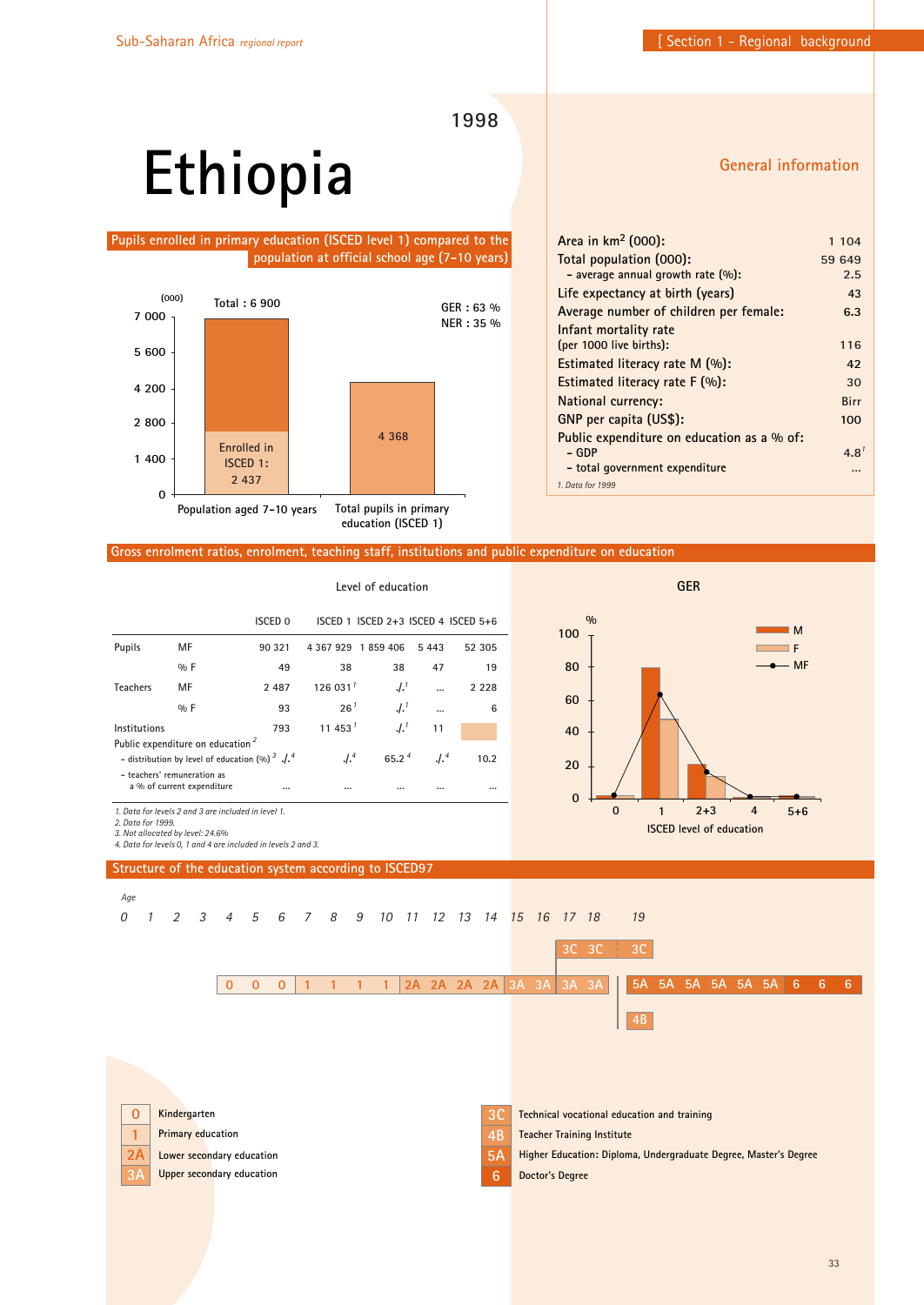### **Gabon**

**Total pupils in primary education (ISCED 1) compared to the number of pupils of official primary school age (6-11)**

> **The figure is not shown due to inconsistencies between the number of pupils and the demographic data.**

### **General information**

| Area in $km^2$ (000):                      | 268       |
|--------------------------------------------|-----------|
| Total population (000):                    | 1 1 6 7   |
| - average annual growth rate $(\%):$       | 2.2       |
| Life expectancy at birth (years)           | 52        |
| Average number of children per female:     | 5.4       |
| Infant mortality rate                      |           |
| (per 1000 live births):                    | 87        |
| Estimated literacy rate $M(\%)$ :          |           |
| Estimated literacy rate $F(\%)$ :          |           |
| National currency:                         | Franc CFA |
| GNP per capita (US\$):                     | 4 000     |
| Public expenditure on education as a % of: |           |
| – GDP                                      | 3.3       |
| - total government expenditure             | 9.6       |
|                                            |           |

**The gross enrolment ratio figure is not shown due to inconsistencies between the number of pupils and the demographic data.**

#### **Gross enrolment ratios, enrolment, teaching staff, institutions and public expenditure on education**

|                                               |                                                           |           | Level of education |                                     |                  |      |  |  |  |  |  |
|-----------------------------------------------|-----------------------------------------------------------|-----------|--------------------|-------------------------------------|------------------|------|--|--|--|--|--|
|                                               |                                                           | ISCED 0   |                    | ISCED 1 ISCED 2+3 ISCED 4 ISCED 5+6 |                  |      |  |  |  |  |  |
| Pupils                                        | MF                                                        | $\ddotsc$ | 265 244            | 86 543                              |                  | 7473 |  |  |  |  |  |
|                                               | $0/0$ F                                                   |           | 50                 | 46                                  |                  | 36   |  |  |  |  |  |
| <b>Teachers</b>                               | MF                                                        |           | 6 0 2 2            | 3 0 7 8                             |                  | 585  |  |  |  |  |  |
|                                               | $0/0$ F                                                   |           | 42                 | 17                                  | $\cdots$         | 17   |  |  |  |  |  |
| Institutions                                  |                                                           | $\ddotsc$ | 1 1 7 5            |                                     | $\cdots$         |      |  |  |  |  |  |
|                                               | Public expenditure on education                           |           |                    |                                     |                  |      |  |  |  |  |  |
| - distribution by level of education $(96)^T$ | 5.8                                                       | 38.3      | 30.1               | J <sup>2</sup>                      | 9.8 <sup>2</sup> |      |  |  |  |  |  |
|                                               | - teachers' remuneration as<br>a % of current expenditure |           | $\cdots$           |                                     |                  |      |  |  |  |  |  |

*1. Not allocated by level: 16.0% 2. Data for level 4 are included in levels 5 and 6.*

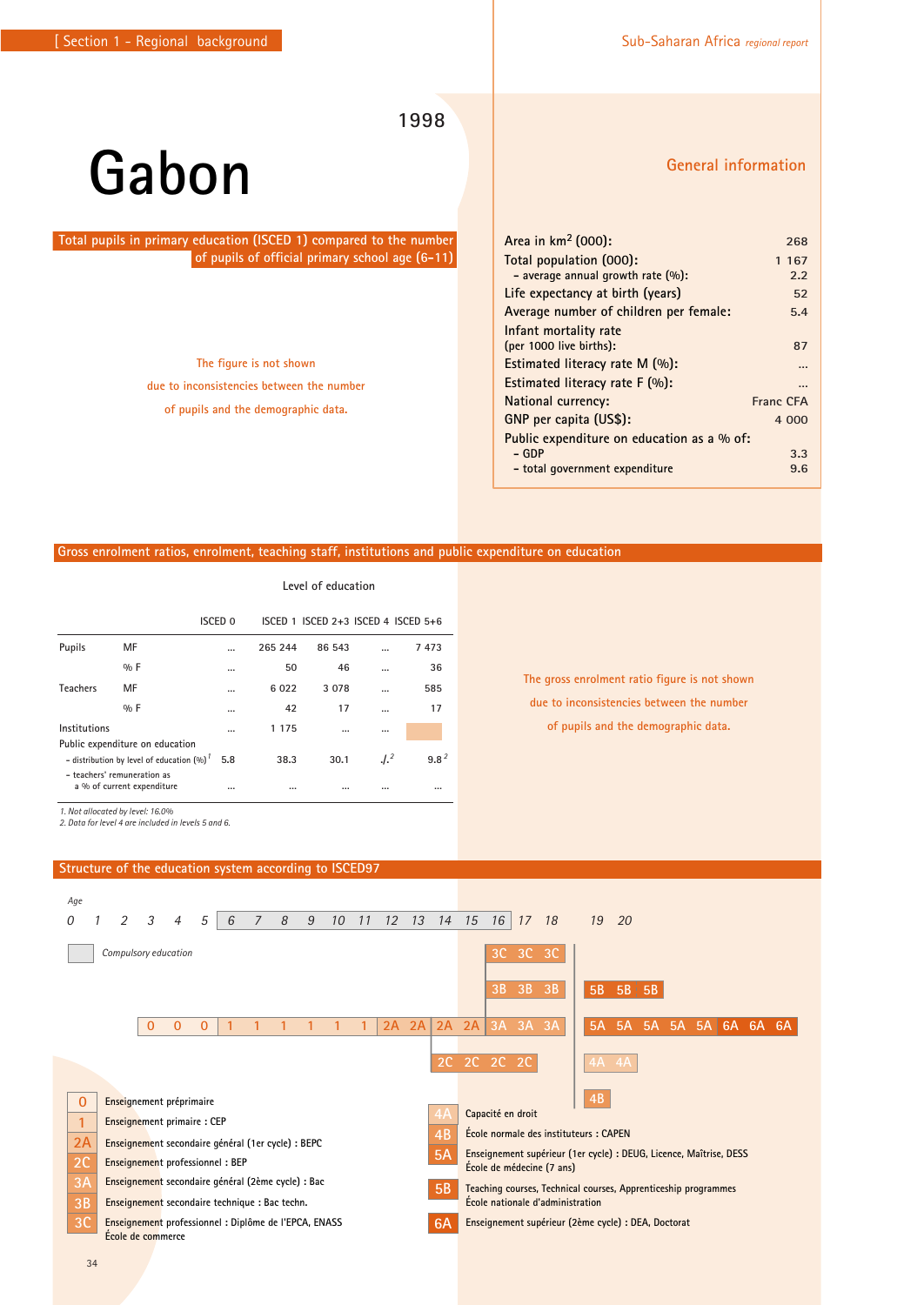**General information**

**1998**

# **Gambia**

### **Pupils enrolled in primary education (ISCED level 1) compared to the population at official school age (6-11 years)**



| Area in km <sup>2</sup> (000):             | 11      |
|--------------------------------------------|---------|
| Total population (000):                    | 1 2 2 9 |
| - average annual growth rate $(\%):$       | 2.3     |
| Life expectancy at birth (years)           | 47      |
| Average number of children per female:     | 5.2     |
| Infant mortality rate                      |         |
| (per 1000 live births):                    | 122     |
| Estimated literacy rate M (%):             | 42      |
| Estimated literacy rate $F(\%)$ :          | 27      |
| <b>National currency:</b>                  | Dalasi  |
| GNP per capita (US\$):                     | 340     |
| Public expenditure on education as a % of: |         |
| - GDP                                      |         |
| - total government expenditure             |         |
|                                            |         |

### **Gross enrolment ratios, enrolment, teaching staff, institutions and public expenditure on education**

|                 |                                                           |          | Level of education |                                         |    |  |  |  |  |  |
|-----------------|-----------------------------------------------------------|----------|--------------------|-----------------------------------------|----|--|--|--|--|--|
|                 |                                                           | ISCED 0  |                    | ISCED 1 ISCED $2+3$ ISCED 4 ISCED $5+6$ |    |  |  |  |  |  |
| <b>Pupils</b>   | МF                                                        | 28 823   | 150 403            | 47 106                                  | 76 |  |  |  |  |  |
|                 | $0/0$ F                                                   | 47       | 46                 | 40                                      | 97 |  |  |  |  |  |
| <b>Teachers</b> | MF                                                        |          | 4 5 7 8            | **1 948                                 |    |  |  |  |  |  |
|                 | $0/0$ F                                                   |          | 30                 | **15                                    |    |  |  |  |  |  |
| Institutions    |                                                           | 264      | 331                |                                         |    |  |  |  |  |  |
|                 | Public expenditure on education                           |          |                    |                                         |    |  |  |  |  |  |
|                 | - distribution by level of education (%)                  | $\cdots$ |                    | $\cdots$                                |    |  |  |  |  |  |
|                 | - teachers' remuneration as<br>a % of current expenditure |          |                    |                                         |    |  |  |  |  |  |



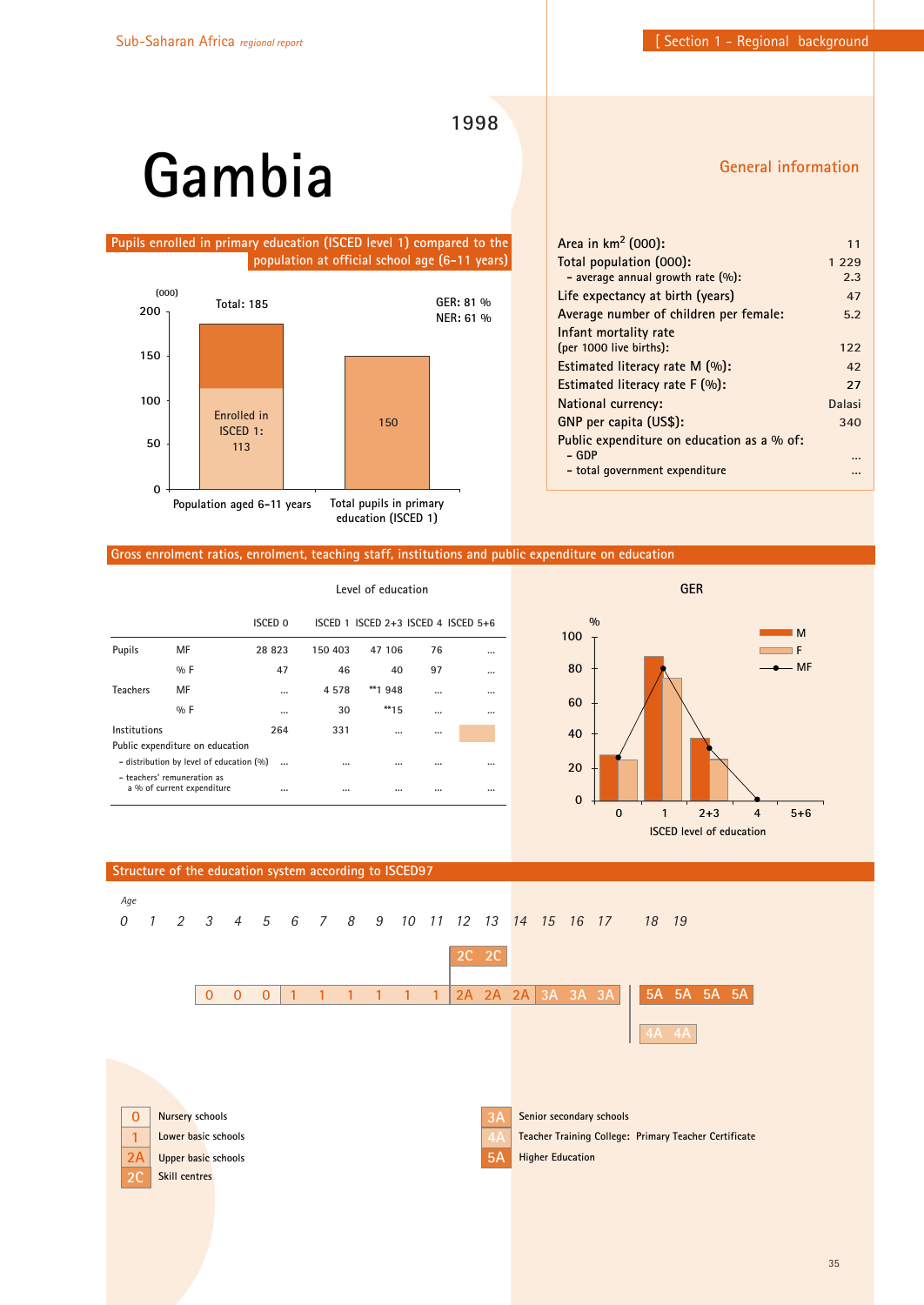### **Ghana**

**Pupils enrolled in primary education (ISCED level 1) compared to the population at official school age (6-11 years)**

### **(Information not available)**

**General information**

| Area in $km^2$ (000):                      | 239    |
|--------------------------------------------|--------|
| Total population (000):                    | 19 162 |
| - average annual growth rate $(\%):$       | 2.8    |
| Life expectancy at birth (years)           | 60     |
| Average number of children per female:     | 5.2    |
| Infant mortality rate                      |        |
| (per 1000 live births):                    | 66     |
| Estimated literacy rate $M(\%)$ :          | 78     |
| Estimated literacy rate $F(\%)$ :          | 60     |
| National currency:                         | Cedi   |
| GNP per capita (US\$):                     | 390    |
| Public expenditure on education as a % of: |        |
| – GDP                                      |        |
| - total government expenditure             |        |

**Gross enrolment ratios, enrolment, teaching staff, institutions and public expenditure on education**

**(Information not available)**

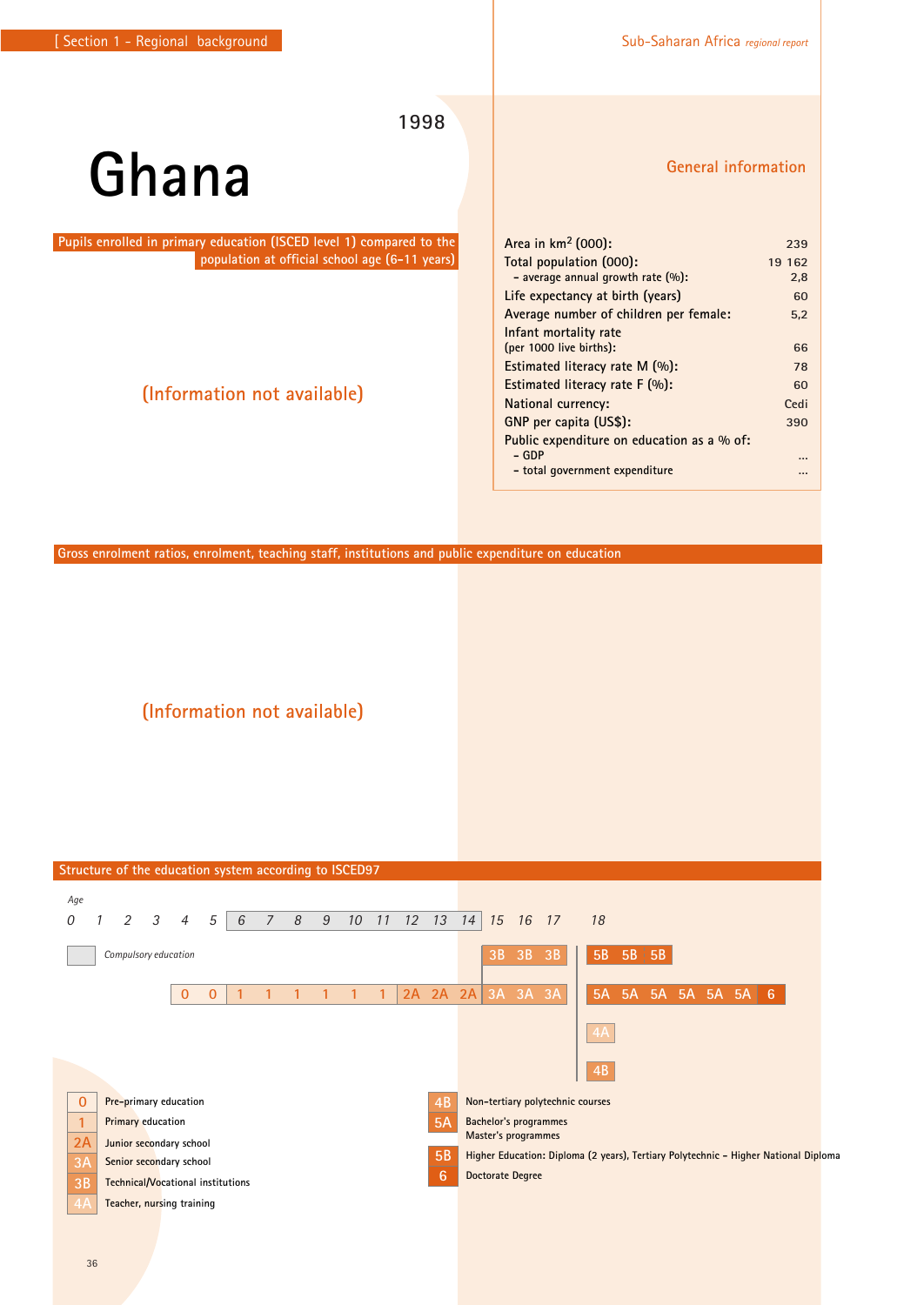**General information**

**1998**

### **Guinea**

### **Pupils enrolled in primary education (ISCED level 1) compared to the population at official school age (7-12 years)**



| Area in $km^2$ (000):                      | 246      |
|--------------------------------------------|----------|
| Total population (000):                    | 7 3 3 7  |
| - average annual growth rate $(\%):$       | 2.5      |
| Life expectancy at birth (years)           | 47       |
| Average number of children per female:     | 5.5      |
| Infant mortality rate                      |          |
| (per 1000 live births):                    | 124      |
| Estimated literacy rate M (%):             |          |
| Estimated literacy rate $F(96)$ :          | $\cdots$ |
| National currency:                         | Dollar   |
| GNP per capita (US\$):                     | 520      |
| Public expenditure on education as a % of: |          |
| – GDP                                      | 1.8      |
| - total government expenditure             | 25.8     |
|                                            |          |

### **Gross enrolment ratios, enrolment, teaching staff, institutions and public expenditure on education**

|                                                                             |                    | Level of education |         |                                     |    |              |
|-----------------------------------------------------------------------------|--------------------|--------------------|---------|-------------------------------------|----|--------------|
|                                                                             | ISCED <sub>0</sub> |                    |         | ISCED 1 ISCED 2+3 ISCED 4 ISCED 5+6 |    |              |
| <b>Pupils</b>                                                               | МF                 |                    | 726 561 | 165934 <sup>1</sup>                 |    |              |
|                                                                             | $9/6$ F            |                    | 38      | 26 <sup>1</sup>                     | ٠  |              |
| <b>Teachers</b>                                                             | MF                 |                    | 15 5 12 | 5356 <sup>1</sup>                   | ä, |              |
|                                                                             | $9/6$ F            |                    | 25      | 11 <sup>1</sup>                     | ٠  |              |
| Institutions                                                                |                    |                    | 34 906  | 358 <sup>1</sup>                    | ٠  |              |
| Public expenditure on education<br>- distribution by level of education (%) |                    |                    |         |                                     |    |              |
| - teachers' remuneration as<br>a % of current expenditure                   |                    | <br>               | <br>    | $\cdots$<br>$\cdots$                | ٠  | <br>$\cdots$ |
| 1. General education only.                                                  |                    |                    |         |                                     |    |              |



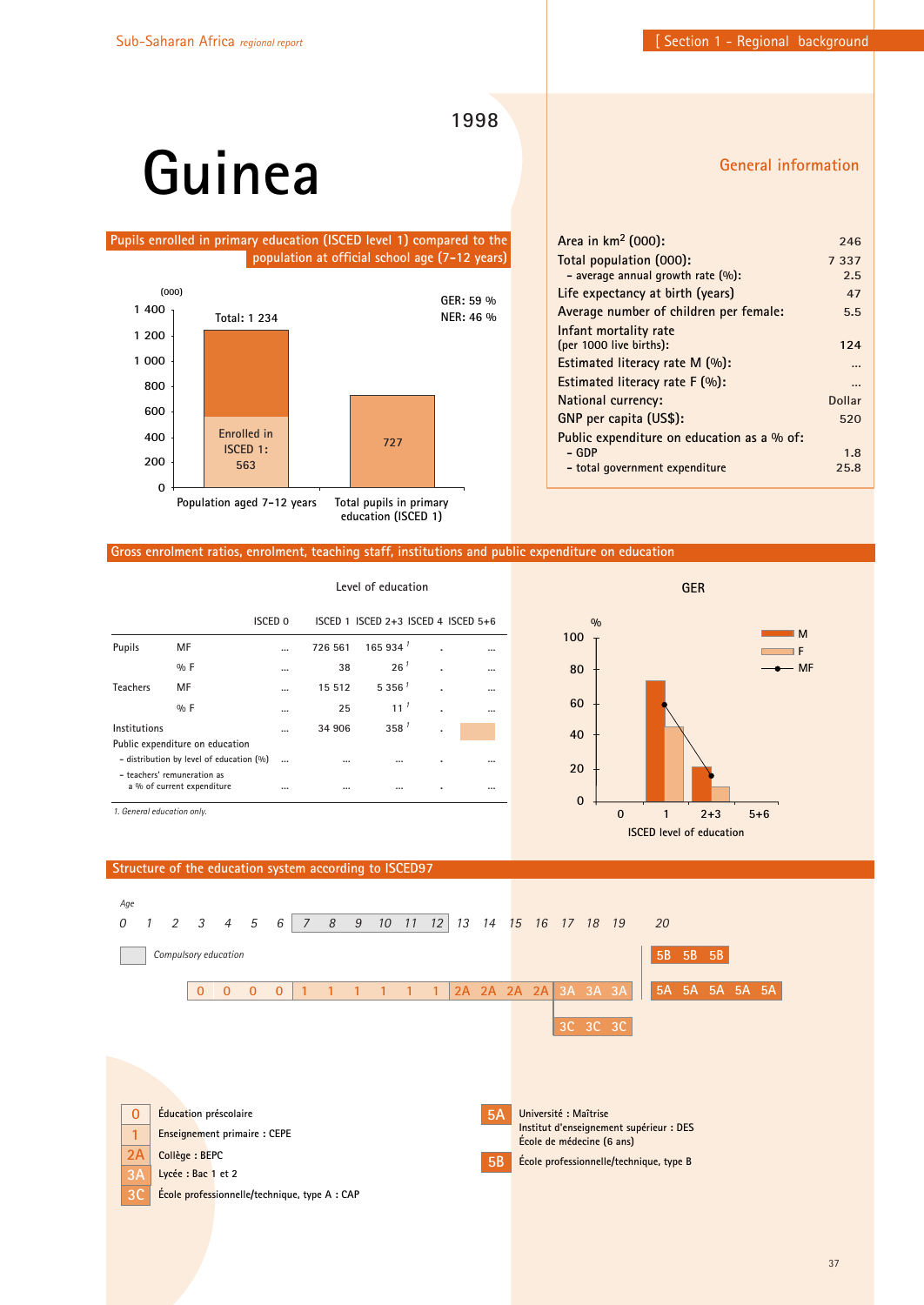# **Guinea - Bissau**

#### **Pupils enrolled in primary education (ISCED level 1) compared to the population at official school age (7-12 years)**



#### **Gross enrolment ratios, enrolment, teaching staff, institutions and public expenditure on education**

|                 |                                                           |         |         | Level of education                      |   |     |
|-----------------|-----------------------------------------------------------|---------|---------|-----------------------------------------|---|-----|
|                 |                                                           | ISCED 0 |         | ISCED 1 ISCED $2+3$ ISCED 4 ISCED $5+6$ |   |     |
| <b>Pupils</b>   | MF                                                        | 4 1 5 9 | 149 530 | 25 3 24                                 |   | 463 |
|                 | $0/0$ F                                                   | 51      | 40      | 36                                      | ٠ |     |
| <b>Teachers</b> | MF                                                        | 194     | 4 3 0 6 | **1913                                  | ٠ |     |
|                 | $0/0$ F                                                   | 73      | 21      | **8                                     | ٠ |     |
| Institutions    |                                                           | 54      | 759     | **85                                    | ٠ |     |
|                 | Public expenditure on education                           |         |         |                                         |   |     |
|                 | - distribution by level of education (%)                  |         |         |                                         | ٠ |     |
|                 | - teachers' remuneration as<br>a % of current expenditure |         |         |                                         | ٠ |     |



### **Structure of the education system according to ISCED97**

| Age<br>0     | $\mathfrak{D}$       | $\mathcal{S}_{\mathcal{S}}$ | $\overline{4}$                                               | 5            | 6        | $\overline{7}$                         | 8 | 9 | 10 <sup>°</sup> | 11 | 12           | 13        |           | 14 15 16 17         |    |                           | 18                                   |           |    |       |  |
|--------------|----------------------|-----------------------------|--------------------------------------------------------------|--------------|----------|----------------------------------------|---|---|-----------------|----|--------------|-----------|-----------|---------------------|----|---------------------------|--------------------------------------|-----------|----|-------|--|
|              | Compulsory education |                             |                                                              |              |          |                                        |   |   |                 |    |              | 2C        | 2C        | 2C                  |    |                           | <b>5B</b>                            | <b>5B</b> | 5B |       |  |
|              |                      |                             | $\mathbf{0}$                                                 | $\mathbf{0}$ | $\Omega$ |                                        |   |   |                 |    | $\mathbf{1}$ | 2A        | $2A$ $2A$ |                     | 3A | 3A                        | 5A                                   | 5A        | 5A | 5A 5A |  |
|              |                      |                             |                                                              |              |          |                                        |   |   |                 |    |              |           |           |                     | 3C | 3C                        | 3 <sup>C</sup>                       |           |    |       |  |
|              |                      |                             |                                                              |              |          |                                        |   |   |                 |    |              |           |           |                     |    |                           |                                      |           |    |       |  |
| $\mathbf{0}$ |                      |                             | Enseignement préprimaire                                     |              |          |                                        |   |   |                 |    |              | 3C        |           |                     |    |                           | École de formation des enseignants   |           |    |       |  |
| 1            |                      |                             | Enseignement de base                                         |              |          |                                        |   |   |                 |    |              |           |           | École d'infirmières |    |                           | Enseignement technique professionnel |           |    |       |  |
| 2A<br>2C     |                      |                             | Enseignement secondaire général<br>Formation professionnelle |              |          |                                        |   |   |                 |    |              | 5A        |           | Faculté de droit    |    | École de médecine (7 ans) |                                      |           |    |       |  |
| 3A           |                      |                             |                                                              |              |          | Enseignement secondaire complémentaire |   |   |                 |    |              | <b>5B</b> |           |                     |    | École normale supérieure  |                                      |           |    |       |  |
|              |                      |                             |                                                              |              |          |                                        |   |   |                 |    |              |           |           |                     |    |                           |                                      |           |    |       |  |

### **General information**

| Area in $km^2$ (000):                      | 36     |
|--------------------------------------------|--------|
| Total population (000):                    | 1 187  |
| - average annual growth rate (%):          | 2.2    |
| Life expectancy at birth (years)           | 45     |
| Average number of children per female:     | 5.8    |
| Infant mortality rate                      |        |
| (per 1000 live births):                    | 130    |
| Estimated literacy rate $M(\%)$ :          | 58     |
| Estimated literacy rate $F(\%)$ :          | 18     |
| National currency:                         | Dollar |
| GNP per capita (US\$):                     | 160    |
| Public expenditure on education as a % of: |        |
| – GDP                                      | 1.7    |
| - total government expenditure             |        |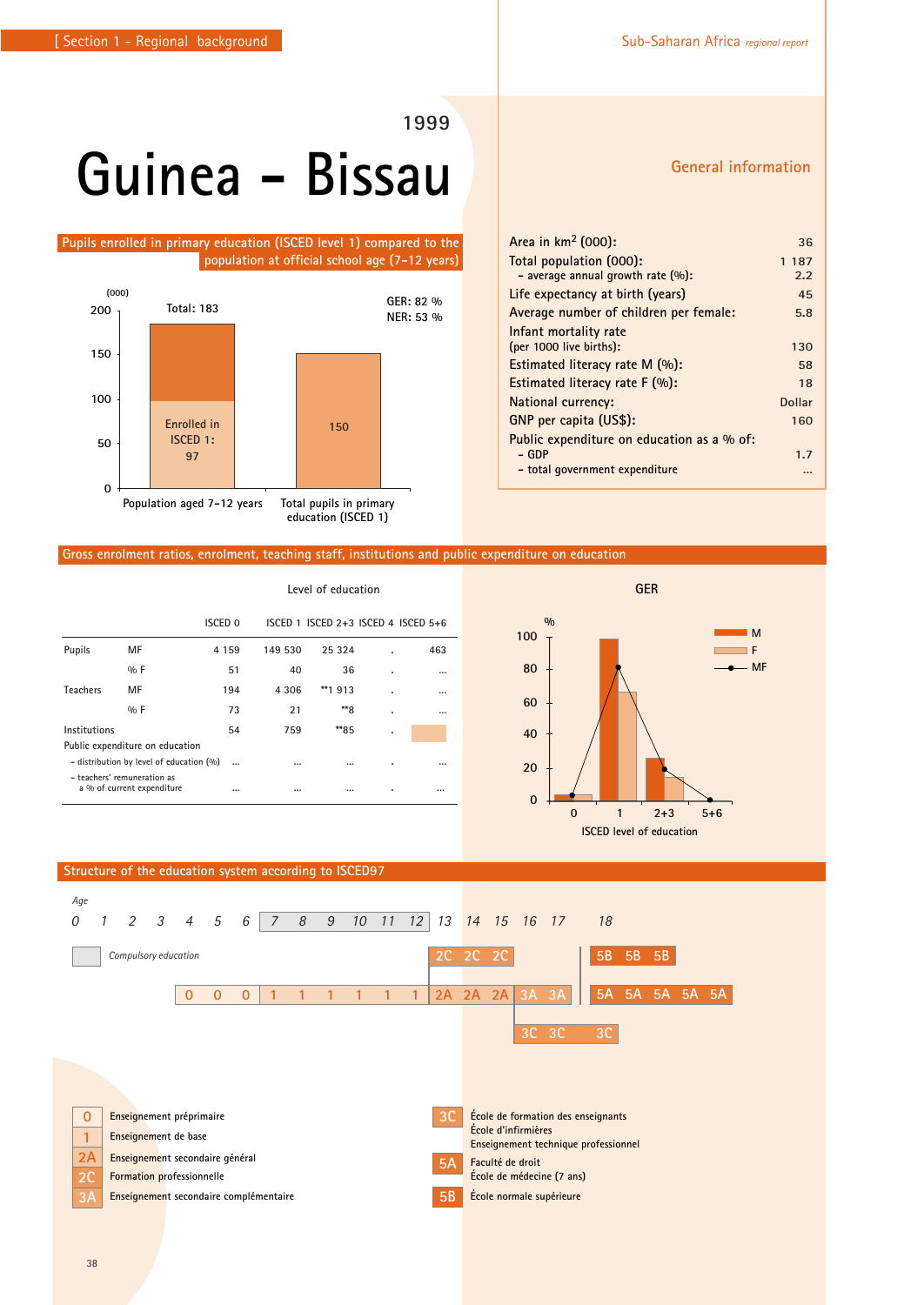**1998**

# **Kenya**

#### **Pupils enrolled in primary education (ISCED level 1) compared to the population at official school age (6-12 years)**



| Area in $km^2$ (000):                      | 580      |
|--------------------------------------------|----------|
| Total population (000):                    | 29 008   |
| - average annual growth rate $(\%):$       | 2.2      |
| Life expectancy at birth (years)           | 52       |
| Average number of children per female:     | 4.5      |
| Infant mortality rate                      |          |
| (per 1000 live births):                    | 66       |
| Estimated literacy rate M (%):             | 88       |
| Estimated literacy rate F (%):             | 73       |
| National currency:                         | Shilling |
| GNP per capita (US\$):                     | 350      |
| Public expenditure on education as a % of: |          |
| – GDP                                      | 6.5      |
| - total government expenditure             |          |
|                                            |          |

#### **Gross enrolment ratios, enrolment, teaching staff, institutions and public expenditure on education**

|                                                               |                                          |                | Level of education |                                         |    |        |  |  |  |
|---------------------------------------------------------------|------------------------------------------|----------------|--------------------|-----------------------------------------|----|--------|--|--|--|
|                                                               |                                          | <b>ISCED 0</b> |                    | ISCED 1 ISCED $2+3$ ISCED 4 ISCED $5+6$ |    |        |  |  |  |
| <b>Pupils</b>                                                 | МF                                       | 1 016 606      |                    | 5 480 689 1 139 569 17 115              |    | 44 411 |  |  |  |
|                                                               | $0/0$ F                                  | 51             | 49                 | 48 <sup>7</sup>                         | 34 | 32     |  |  |  |
| <b>Teachers</b>                                               | MF                                       | 37 752         | 192 306            | 43 694 <sup>1</sup>                     |    |        |  |  |  |
|                                                               | $0/0$ F                                  | 99             | 42                 | $4^{\frac{1}{2}}$                       |    |        |  |  |  |
| Institutions                                                  |                                          | 23 977         | 17 611             | 3234 <sup>1</sup>                       |    |        |  |  |  |
|                                                               | Public expenditure on education          |                |                    |                                         |    |        |  |  |  |
|                                                               | - distribution by level of education (%) |                |                    |                                         |    |        |  |  |  |
| - teachers' remuneration as<br>a % of current expenditure<br> |                                          |                | $\cdots$           |                                         |    |        |  |  |  |
| 1. General education only.                                    |                                          |                |                    |                                         |    |        |  |  |  |



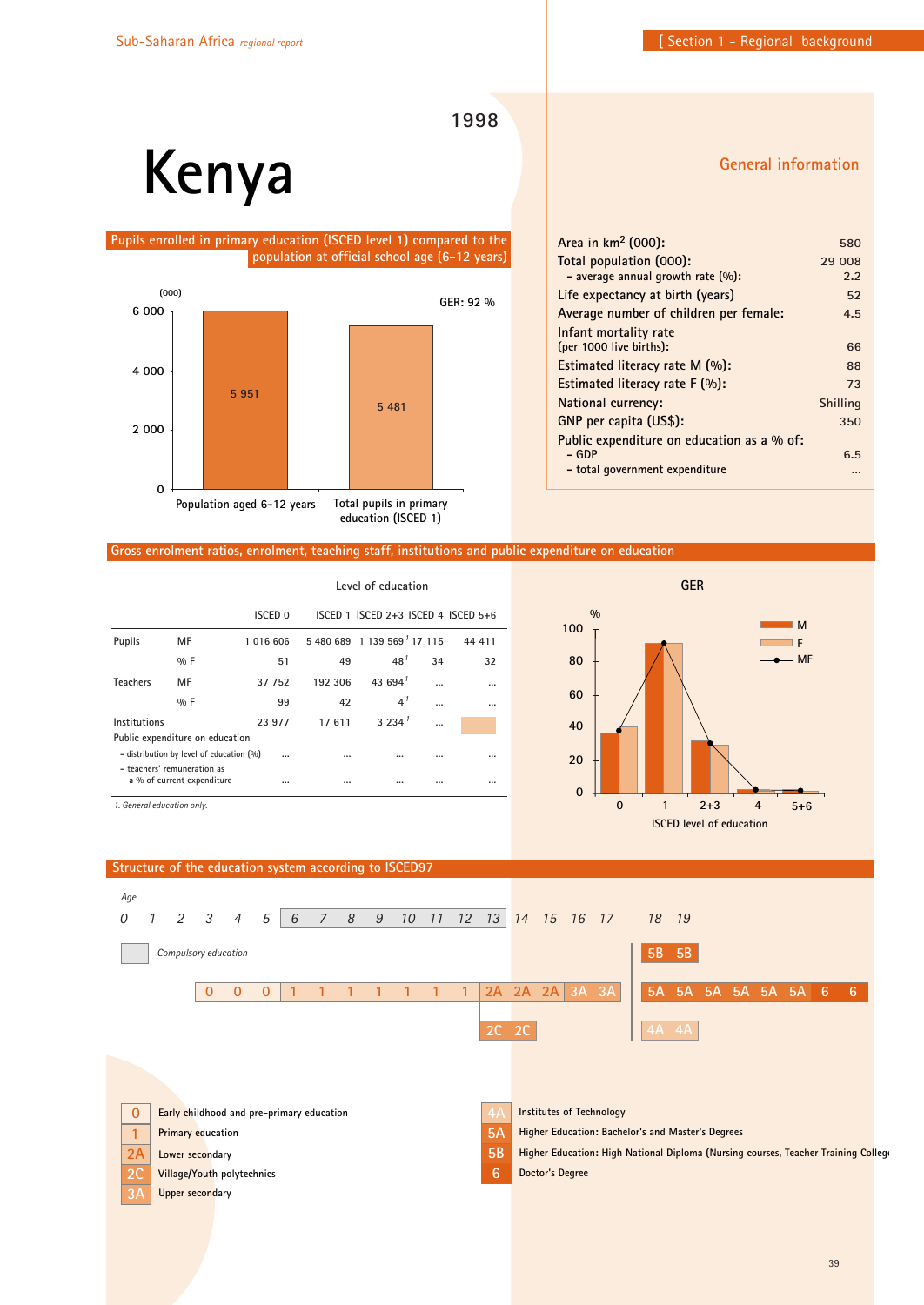### **1998**

# **Lesotho**

**Pupils enrolled in primary education (ISCED level 1) compared to the population at official school age (6-12 years)**



#### **Gross enrolment ratios, enrolment, teaching staff, institutions and public expenditure on education**

|                 |                                                           |                    | Level of education |                                     |     |         |  |  |
|-----------------|-----------------------------------------------------------|--------------------|--------------------|-------------------------------------|-----|---------|--|--|
|                 |                                                           | ISCED <sub>0</sub> |                    | ISCED 1 ISCED 2+3 ISCED 4 ISCED 5+6 |     |         |  |  |
| Pupils          | МF                                                        | 36 079             | 369 515            | 72 235                              | 536 | 4 0 4 6 |  |  |
|                 | $9/6$ F                                                   | *53                | 52                 | 58                                  | 34  | 64      |  |  |
| <b>Teachers</b> | МF                                                        | 1970               | 14 555             | $*3126$                             |     | 436     |  |  |
|                 | $9/6$ F                                                   | 100                | 80                 |                                     |     |         |  |  |
| Institutions    |                                                           |                    | 1 2 6 4            |                                     |     |         |  |  |
|                 | Public expenditure on education                           |                    |                    |                                     |     |         |  |  |
|                 | - distribution by level of education (%)                  | ٠                  | 49.6               | 21.6                                | 6.9 | 21.9    |  |  |
|                 | - teachers' remuneration as<br>a % of current expenditure | ٠                  | 84.5               | 86.5                                |     |         |  |  |

#### **Area in km2 (000): 30 Total population (000): 2 062 - average annual growth rate (%): 2.3 Life expectancy at birth (years) 56 Average number of children per female: 4.8 Infant mortality rate (per 1000 live births): 93 Estimated literacy rate M (%): 71 Estimated literacy rate F (%): 93 National currency: Maloti GNP per capita (US\$): 590 Public expenditure on education as a % of: - GDP 13.2 - total government expenditure 25.5**



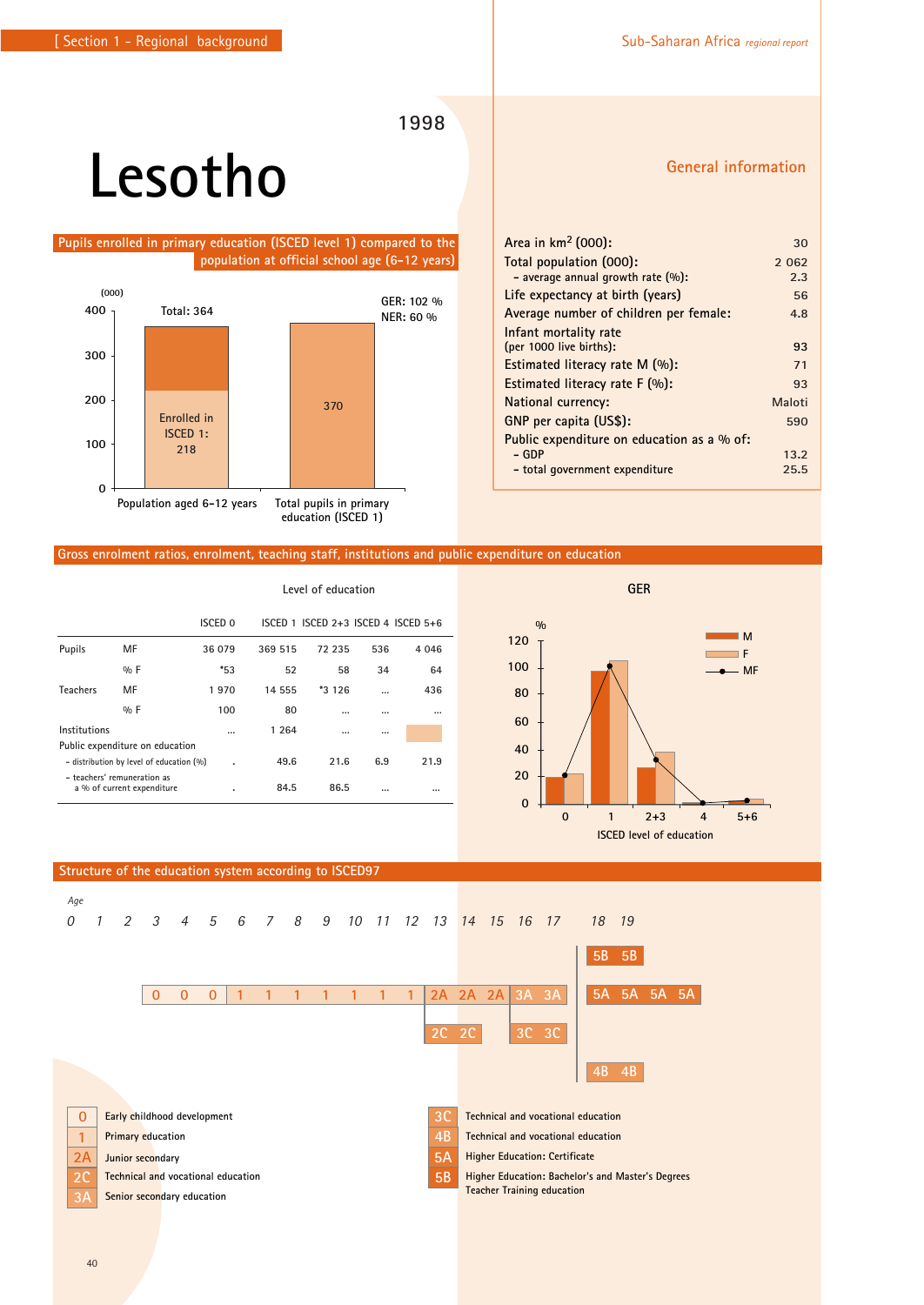**1998**

# **Liberia**

#### **Pupils enrolled in primary education (ISCED level 1) compared to the population at official school age (6-11 years)**



| Area in km <sup>2</sup> (000):             | 111    |
|--------------------------------------------|--------|
| Total population (000):                    | 2666   |
| - average annual growth rate $(\%):$       | 2.8    |
| Life expectancy at birth (years)           | 47     |
| Average number of children per female:     | 6.3    |
| Infant mortality rate                      |        |
| (per 1000 live births):                    | 116    |
| Estimated literacy rate M (%):             | 67     |
| Estimated literacy rate $F(\%)$ :          | 35     |
| National currency:                         | Dollar |
| GNP per capita (US\$):                     |        |
| Public expenditure on education as a % of: |        |
| – GDP                                      |        |
| - total government expenditure             |        |

### **Gross enrolment ratios, enrolment, teaching staff, institutions and public expenditure on education**

|                 |                                                           | Level of education |          |                                         |          |        |  |  |  |
|-----------------|-----------------------------------------------------------|--------------------|----------|-----------------------------------------|----------|--------|--|--|--|
|                 |                                                           | ISCED 0            |          | ISCED 1 ISCED $2+3$ ISCED 4 ISCED $5+6$ |          |        |  |  |  |
| Pupils          | MF                                                        | 111 590            | 395 611  | 113878                                  | 10 610   | 20 804 |  |  |  |
|                 | $9/6$ F                                                   | 42                 | 42       | 39                                      | 38       | 19     |  |  |  |
| <b>Teachers</b> | MF                                                        | 6 1 5 8            | 10 047   | 6621                                    | 198      | 633    |  |  |  |
|                 | $0/0$ F                                                   | 19                 | 19       | 16                                      | 25       | 15     |  |  |  |
| Institutions    |                                                           | $\cdots$           | $\cdots$ |                                         |          |        |  |  |  |
|                 | Public expenditure on education                           |                    |          |                                         |          |        |  |  |  |
|                 | - répartition des dép. totales (%)                        | $\cdots$           | $\cdots$ |                                         | $\cdots$ |        |  |  |  |
|                 | - teachers' remuneration as<br>a % of current expenditure | $\cdots$           | $\cdots$ | $\cdots$                                | $\cdots$ |        |  |  |  |



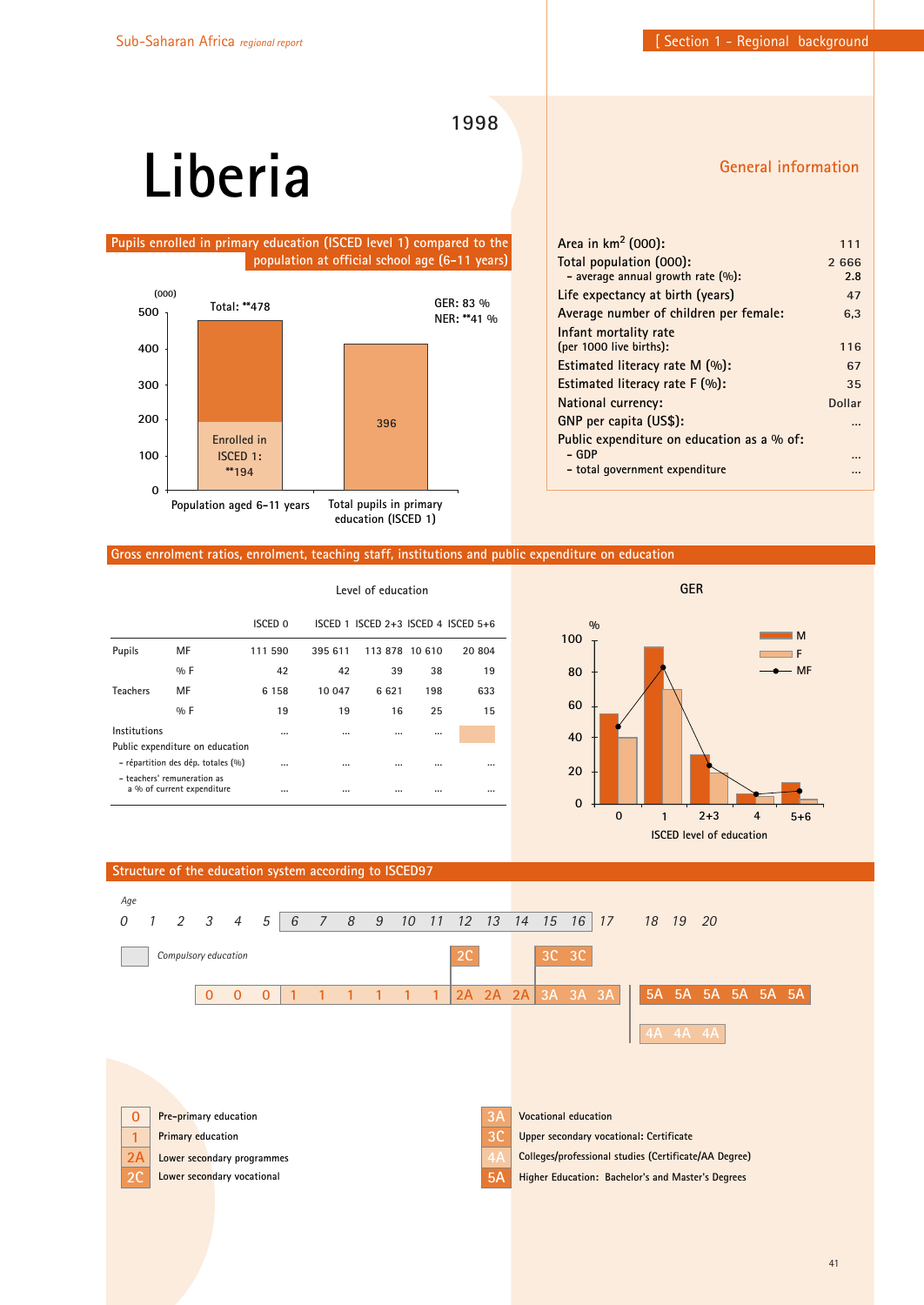# **Madagascar**

**Pupils enrolled in primary education (ISCED level 1) compared to the population at official school age (6-10 years)**



#### **Gross enrolment ratios, enrolment, teaching staff, institutions and public expenditure on education**

|                                                                                                                                               |                                                                                  |                |                       | Level of education                      |     |          |
|-----------------------------------------------------------------------------------------------------------------------------------------------|----------------------------------------------------------------------------------|----------------|-----------------------|-----------------------------------------|-----|----------|
|                                                                                                                                               |                                                                                  | <b>ISCED 0</b> |                       | ISCED 1 ISCED $2+3$ ISCED 4 ISCED $5+6$ |     |          |
| <b>Pupils</b>                                                                                                                                 | MF                                                                               |                | 2 012 416             | 334250 <sup>1</sup>                     | 306 | 31 013   |
|                                                                                                                                               | $9/6$ F                                                                          |                | 49                    | 50 <sup>1</sup>                         |     | 46       |
| <b>Teachers</b>                                                                                                                               | MF                                                                               |                | 42 678                | 18 987 <sup>1</sup>                     | 32  | 1 471    |
|                                                                                                                                               | $9/6$ F                                                                          |                | 58                    | 45'                                     | 13  | 31       |
| Institutions                                                                                                                                  |                                                                                  |                | 14 438                | 1,630'                                  | 1   |          |
| Public expenditure on education<br>- distribution by level of education $(\%)^2$<br>- teachers' remuneration as<br>a % of current expenditure |                                                                                  | $J^{3}$<br>    | 40.3 <sup>3</sup><br> | 32.0                                    | 0.5 | 17.2<br> |
| 1. General education only.                                                                                                                    | 2. Not allocated by level: 10.0%<br>3. Data for level 0 are included in level 1. |                |                       |                                         |     |          |

#### **Structure of the education system according to ISCED97**



**0**

**20**

**40 60**

**80**

**100**

**%**

#### **General information**

**M F** - MF

| Area in $km^2$ (000):                      | 587    |
|--------------------------------------------|--------|
| Total population (000):                    | 15 057 |
| - average annual growth rate $(\%):$       | 3.0    |
| Life expectancy at birth (years)           | 58     |
| Average number of children per female:     | 5.4    |
| Infant mortality rate                      |        |
| (per 1000 live births):                    | 83     |
| Estimated literacy rate $M(\%)$ :          | 72     |
| Estimated literacy rate $F(\%)$ :          | 58     |
| National currency:                         | Franc  |
| GNP per capita (US\$):                     | 260    |
| Public expenditure on education as a % of: |        |
| – GDP                                      | 1.9    |
| - total government expenditure             | 10.2   |

**GER**

**0 1 2+3 4 5+6 ISCED level of education**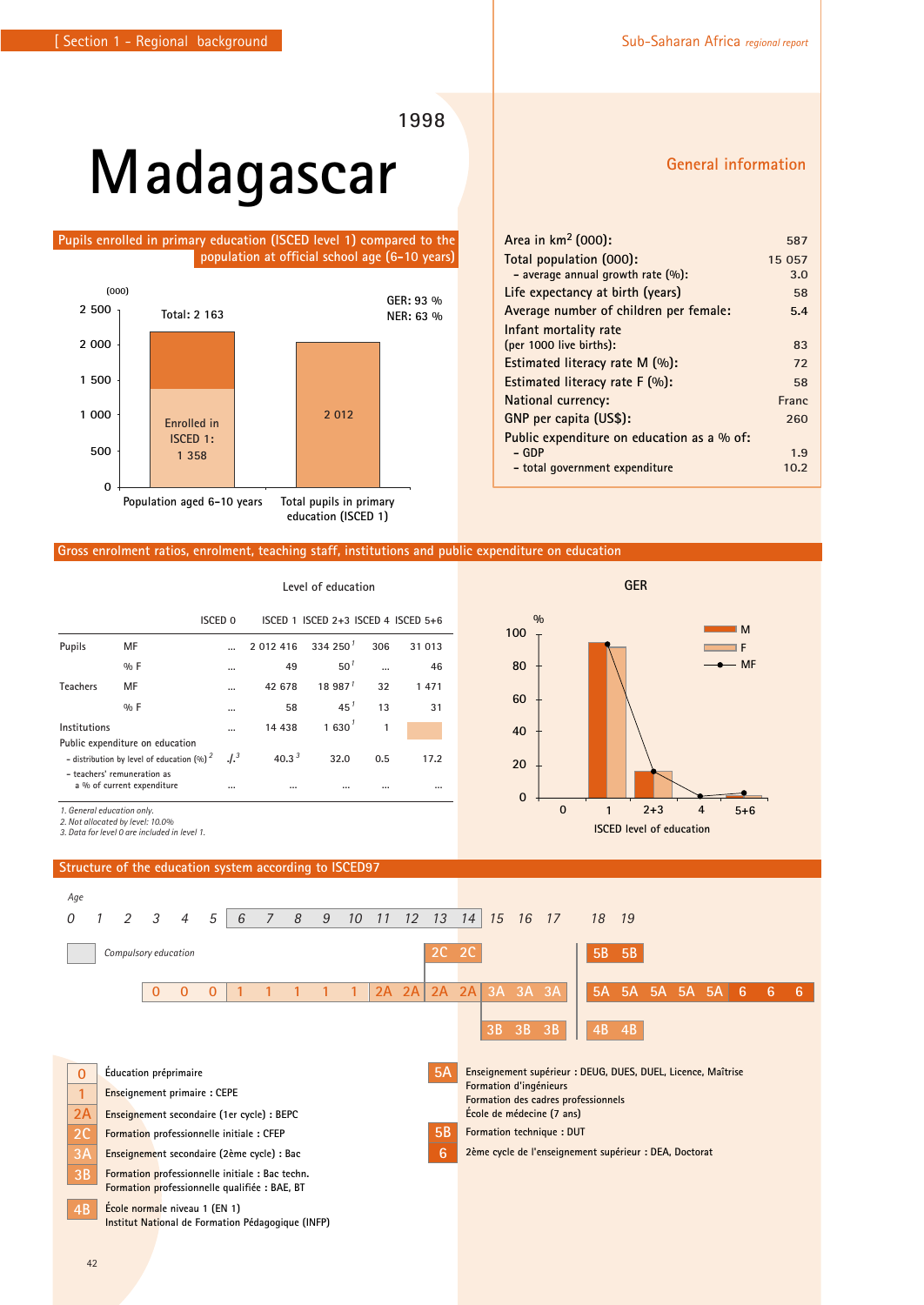# **Malawi**



#### **General information**

| Area in $km^2$ (000):                      | 118    |
|--------------------------------------------|--------|
| Total population (000):                    | 10 067 |
| - average annual growth rate $(\%):$       | 2.4    |
| Life expectancy at birth (years)           | 39     |
| Average number of children per female:     | 6.8    |
| Infant mortality rate                      |        |
| (per 1000 live births):                    | 138    |
| Estimated literacy rate M (%):             | 73     |
| Estimated literacy rate $F(\%)$ :          | 43     |
| National currency:                         | Dollar |
| GNP per capita (US\$):                     | 210    |
| Public expenditure on education as a % of: |        |
| - GDP                                      | 4.6    |
| - total government expenditure             | 24.6   |
|                                            |        |

 *to inconsistencies between the number of pupils and the demographic data.*

**Gross enrolment ratios, enrolment, teaching staff, institutions and public expenditure on education**

|                 |                                                                                 | ISCED 0       |                         |          | ISCED 1 ISCED $2+3$ ISCED 4 ISCED $5+6$ |      |
|-----------------|---------------------------------------------------------------------------------|---------------|-------------------------|----------|-----------------------------------------|------|
| <b>Pupils</b>   | MF                                                                              |               | ** 2 102 424 ** 946 309 |          | 8,300 <sup>1</sup>                      | 3179 |
|                 | $9/6$ F                                                                         |               | **50                    | **44     | 28 <sup>1</sup>                         | 28   |
| <b>Teachers</b> | MF                                                                              | $\ddotsc$     | **34 375                | **18 197 | 290 <sup>1</sup>                        | 509  |
|                 | $0/0$ F                                                                         |               | $**40$                  | **31     | $14^1$                                  | 25   |
| Institutions    |                                                                                 | $\cdots$      | **3 160                 |          | $6^{\frac{1}{2}}$                       |      |
|                 | Public expenditure on education<br>- distribution by level of education $(%)^2$ | $\frac{1}{3}$ | 60.2 <sup>3</sup>       | 9.5      | 2.4                                     | 14.4 |
|                 | - teachers' remuneration as<br>a % of current expenditure                       | $\cdots$      | $\cdots$                |          |                                         |      |
| $\cdots$        |                                                                                 |               |                         |          |                                         |      |

**Level of education**

**The gross enrolment ratio figure is not shown due to inconsistencies between the number of pupils and the demographic data.**

*1. General education only. 2. Not allocated by level: 13.4%*

*3. Data for level 0 are included in level 1.*

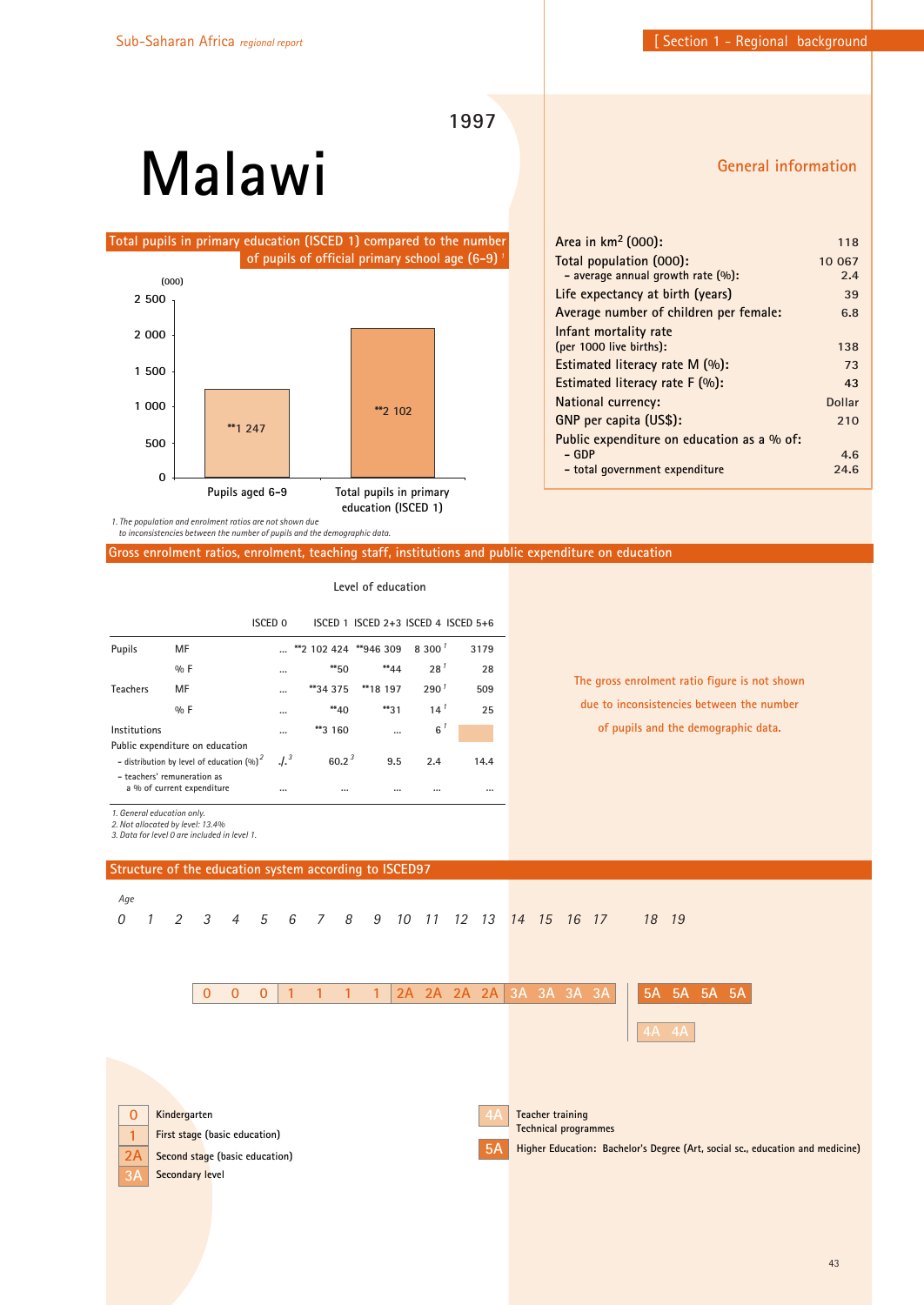# **Mali**

#### **Pupils enrolled in primary education (ISCED level 1) compared to the population at official school age (7-12 years)**



#### **Gross enrolment ratios, enrolment, teaching staff, institutions and public expenditure on education**

|                 |                                                                                                                                          | Level of education        |                    |                                         |   |          |
|-----------------|------------------------------------------------------------------------------------------------------------------------------------------|---------------------------|--------------------|-----------------------------------------|---|----------|
|                 |                                                                                                                                          | ISCED <sub>0</sub>        |                    | ISCED 1 ISCED $2+3$ ISCED 4 ISCED $5+6$ |   |          |
| Pupils          | MF                                                                                                                                       | 25 141                    | 958 935            | 217 700                                 |   | 18 662   |
|                 | 96F                                                                                                                                      | 60                        | 41                 | 34                                      | ٠ | $\cdots$ |
| <b>Teachers</b> | MF                                                                                                                                       | 1 0 5 0                   | *15 447            | *7 663                                  | ٠ | 960      |
|                 | $9/6$ F                                                                                                                                  | 80                        | $*23$              | $*14$                                   | ٠ |          |
| Institutions    |                                                                                                                                          | 212                       | 2873 <sup>1</sup>  | 597 <sup>1</sup>                        | ٠ |          |
|                 | Public expenditure on education<br>- distribution by level of education (%)<br>- teachers' remuneration as<br>a % of current expenditure | $\frac{1}{2}$<br>$\cdots$ | J <sup>2</sup><br> | $85.4^{2}$<br>                          |   | 14.6<br> |
|                 | 1. Excluding the Medersas schools.                                                                                                       |                           |                    |                                         |   |          |

*2. Data for levels 0 and 1 are included in levels 2 and 3.*

#### **Structure of the education system according to ISCED97**



**0**

**20**

**40**

**60**

**80**

**100**

**%**

#### **Area in km2 (000): 1 240 Total population (000): 10 694 - average annual growth rate (%): 3.1 Life expectancy at birth (years) 53 Average number of children per female: 6.6 Infant mortality rate (per 1000 live births): 118 Estimated literacy rate M (%): 46 Estimated literacy rate F (%): 31 National currency:** Franc CFA **GNP per capita (US\$): 250 Public expenditure on education as a % of: - GDP 3.0 - total government expenditure …**

**GER**

**0 1 2+3 5+6 ISCED level of education**

#### **General information**

**M F** - MF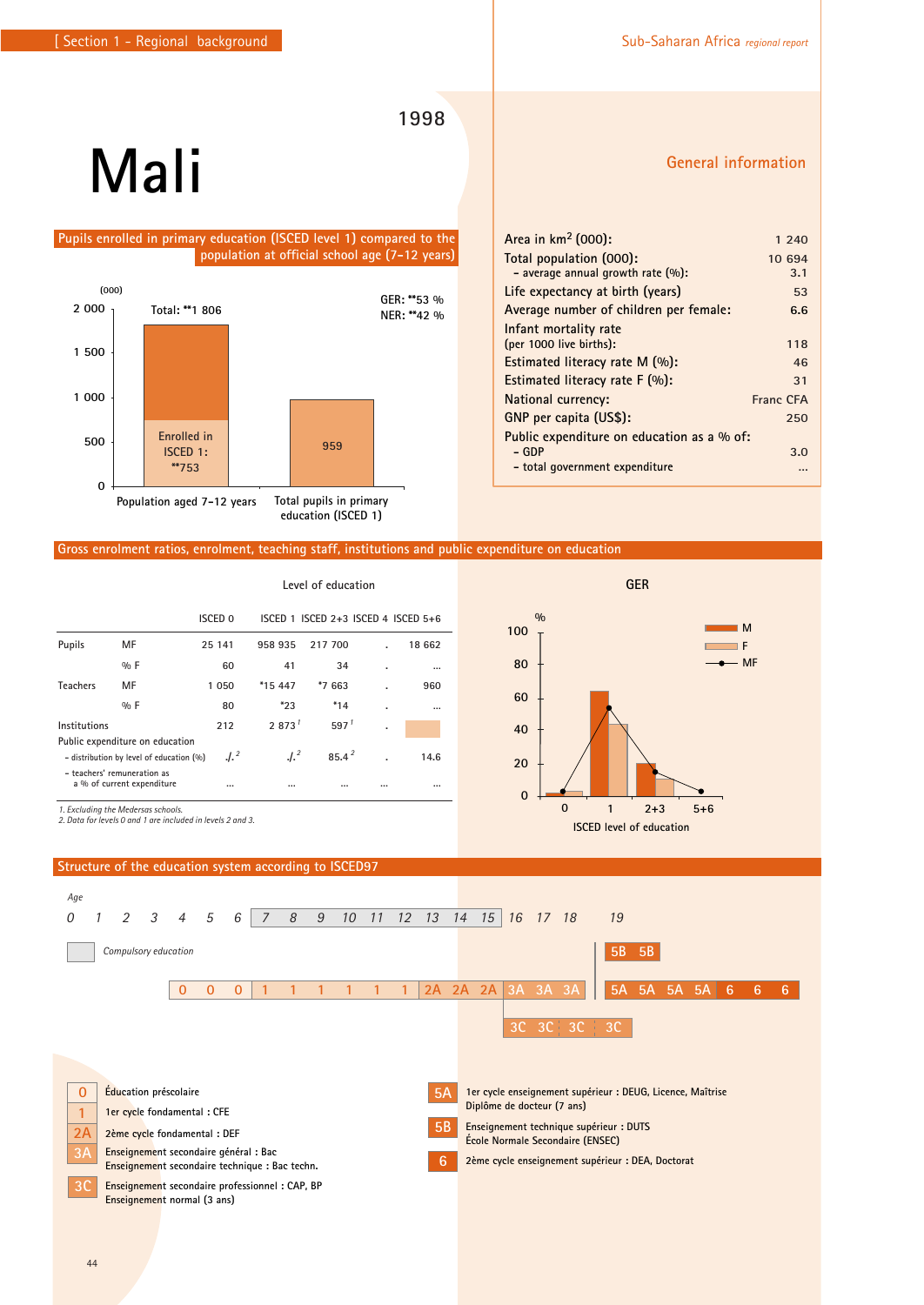# **Mauritania**

**Pupils enrolled in primary education (ISCED level 1) compared to the population at official school age (6-11 years)**



#### **General information**

| Area in $km^2$ (000):                      | 1026    |
|--------------------------------------------|---------|
| Total population (000):                    | 2 5 2 9 |
| - average annual growth rate $(\%):$       | 2.7     |
| Life expectancy at birth (years)           | 54      |
| Average number of children per female:     | 5.5     |
| Infant mortality rate                      |         |
| (per 1000 live births):                    | 92      |
| Estimated literacy rate M (%):             | 52      |
| Estimated literacy rate $F(\%)$ :          | 31      |
| National currency:                         | Ouguiya |
| GNP per capita (US\$):                     | 410     |
| Public expenditure on education as a % of: |         |
| – GDP                                      | 4.3     |
| - total government expenditure             | 18.9    |
|                                            |         |

#### **Gross enrolment ratios, enrolment, teaching staff, institutions and public expenditure on education**

|                                                                                                                              |                            | Level of education |                   |                                         |                |          |
|------------------------------------------------------------------------------------------------------------------------------|----------------------------|--------------------|-------------------|-----------------------------------------|----------------|----------|
|                                                                                                                              | ISCED <sub>0</sub>         |                    |                   | ISCED 1 ISCED $2+3$ ISCED 4 ISCED $5+6$ |                |          |
| <b>Pupils</b>                                                                                                                | МF                         |                    | 346 222           | 61711                                   | 300            | 12912    |
|                                                                                                                              | $9/6$ F                    |                    | 48                | 41 <sup>1</sup>                         | 48             |          |
| <b>Teachers</b>                                                                                                              | МF                         |                    | 7 3 6 6           | 2.185 <sup>1</sup>                      | 48             | $\cdots$ |
|                                                                                                                              | $0/0$ F                    |                    | 26                | 8 <sup>1</sup>                          | 6              |          |
| Institutions                                                                                                                 |                            |                    | 2676              | 107 <sup>1</sup>                        | $\overline{2}$ |          |
| Public expenditure on education <sup>2</sup><br>- distribution by level of education $(96)^3$<br>- teachers' remuneration as |                            | $J^4$              | 44.2 <sup>4</sup> | 29.5                                    | 3.8            | 19.0     |
| 1 Public education only                                                                                                      | a % of current expenditure |                    |                   |                                         |                | $\cdots$ |



*1. Public education only. 2. Public current expenditure only.*

*3. Not allocated by level: 3.6% 4. Data for level 0 are included in level 1.* 

#### **Structure of the education system according to ISCED97**

**5A Facultés de lettres, d'économie, de droit et des sciences : DEUG, Licence, Maîtrise, CAPES École Normale Supérieure : CAPPC 4B Enseignement normal : CAP 5B Enseignement technique supérieur : BTS 0 Éducation préprimaire 1 Enseignement fondamental : CEP 3C Lycée commercial 2A 1er cycle de l'enseignement secondaire : Brevet** 2ème cycle de l'enseignement secondaire : Bac **111 1 1 1** *Age 0 5 6 7 8 9 10 11 12 13 14 15 16 17 18 1 2 3 4* **0 0 0 2A 2A 2A 3A 3A 3A 3B 3B 3B 3B 5A 5A 5A 5A 5A 5B 5B** 2ème cycle de l'enseignement technique (long : 3 ans) : Bac technique **2ème cycle de l'enseignement technique (court) : BET-->Brevet techn.**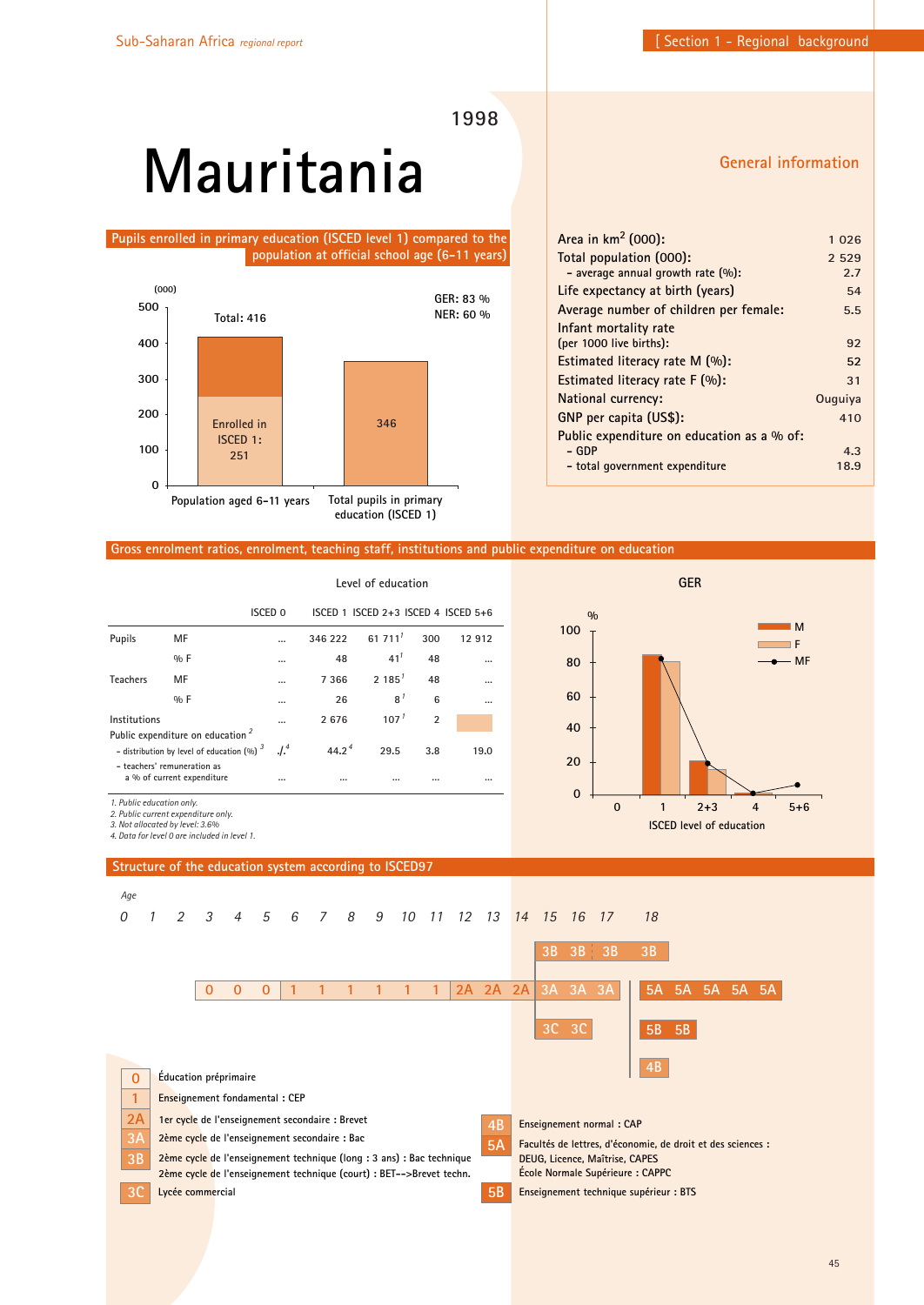# **Mauritius**

**Pupils enrolled in primary education (ISCED level 1) compared to the population at official school age (6-11 years)**



#### **Gross enrolment ratios, enrolment, teaching staff, institutions and public expenditure on education**

|                 |                                                           | Level of education                               |          |                                         |          |          |
|-----------------|-----------------------------------------------------------|--------------------------------------------------|----------|-----------------------------------------|----------|----------|
|                 |                                                           | <b>ISCED 0</b>                                   |          | ISCED 1 ISCED $2+3$ ISCED 4 ISCED $5+6$ |          |          |
| Pupils          | MF                                                        | 42 279                                           | 130 505  | 101 517                                 | 2411     | 7 559    |
|                 | $0/0$ F                                                   | 50                                               | 49       | 50                                      | 30       | 46       |
| <b>Teachers</b> | MF                                                        | 2 5 5 1                                          | 5 0 6 5  | 5065                                    |          |          |
|                 | $0/0$ F                                                   | 100                                              | 53       | 47                                      |          | $\cdots$ |
| Institutions    |                                                           | 1 1 3 2                                          | 285      | 167                                     | $\cdots$ |          |
|                 | Public expenditure on education <sup>7</sup>              |                                                  |          |                                         |          |          |
|                 |                                                           | - distribution by level of education $(%)^2$ 1.5 | 31.9     | 36.7                                    | 1.8      | 13.2     |
|                 | - teachers' remuneration as<br>a % of current expenditure |                                                  | $\cdots$ |                                         |          |          |

*1. Public current expenditure only.*

*2. Not allocated by level: 14.8%*



**%**

#### **General information**

**M F MF**

| Area in $km^2$ :                           | 2 0 4 0 |
|--------------------------------------------|---------|
| Total population (000):                    | 1 141   |
| - average annual growth rate $(\%):$       | 1.0     |
| Life expectancy at birth (years)           | 71      |
| Average number of children per female:     | 1.9     |
| Infant mortality rate                      |         |
| (per 1000 live births):                    | 16      |
| Estimated literacy rate $M(\%)$ :          | 87      |
| Estimated literacy rate $F(\%)$ :          | 80      |
| National currency:                         | Rupee   |
| GNP per capita (US\$):                     | 3 5 9 0 |
| Public expenditure on education as a % of: |         |
| – GDP                                      | 4.0     |
| - total government expenditure             | 17.7    |

**GER**

**0 1 2+3 4 5+6 ISCED level of education**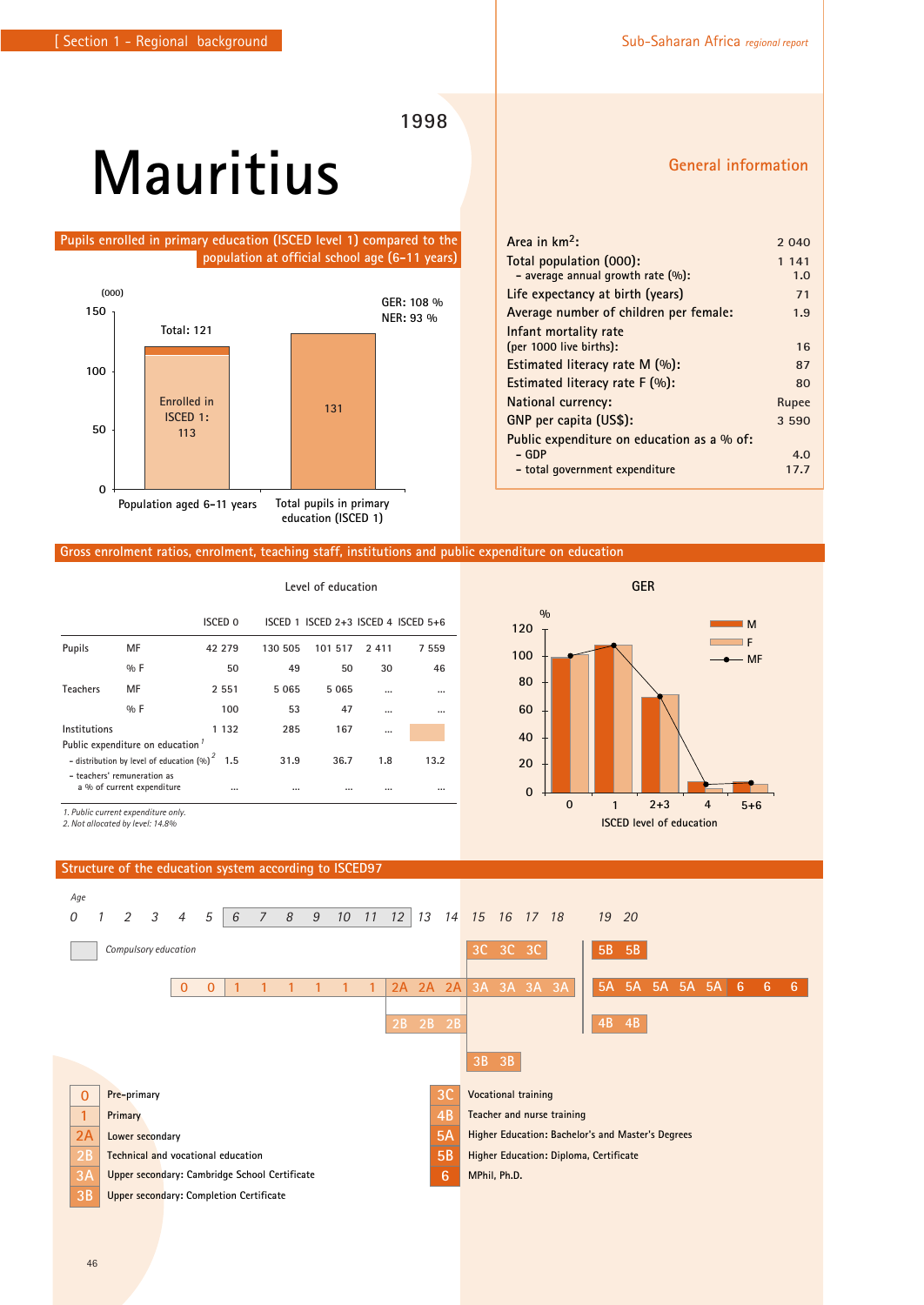# **Mozambique**

**Pupils enrolled in primary education (ISCED level 1) compared to the population at official school age (6-10 years)**



#### **General information**

| Area in $km^2$ (000):                      | 802            |
|--------------------------------------------|----------------|
| Total population (000):                    | 18880          |
| - average annual growth rate $(\%):$       | 2.5            |
| Life expectancy at birth (years)           | 45             |
| Average number of children per female:     | 6.3            |
| Infant mortality rate                      |                |
| (per 1000 live births):                    | 114            |
| Estimated literacy rate $M(\%)$ :          | 58             |
| Estimated literacy rate $F(\%)$ :          | 26             |
| National currency:                         | <b>Metical</b> |
| GNP per capita (US\$):                     | 210            |
| Public expenditure on education as a % of: |                |
| – GDP                                      | 3.0            |
| - total government expenditure             | 14.3           |
|                                            |                |

#### **Gross enrolment ratios, enrolment, teaching staff, institutions and public expenditure on education**

|                                          |                                                           |          | Level of education |                                         |   |  |  |
|------------------------------------------|-----------------------------------------------------------|----------|--------------------|-----------------------------------------|---|--|--|
|                                          |                                                           | ISCED 0  |                    | ISCED 1 ISCED $2+3$ ISCED 4 ISCED $5+6$ |   |  |  |
| Pupils                                   | MF                                                        | $\cdots$ | 1918 400           | 254540'                                 |   |  |  |
|                                          | %F                                                        |          | 42                 | 41 <sup>1</sup>                         |   |  |  |
| <b>Teachers</b>                          | MF                                                        |          | 31 512             | 8.073 <sup>1</sup>                      | ٠ |  |  |
|                                          | $0/0$ F                                                   |          | 25                 | $17^{1}$                                | × |  |  |
| Institutions                             |                                                           |          | 6 2 6 3            | 623 <sup>1</sup>                        | ٠ |  |  |
|                                          | Public expenditure on education                           |          |                    |                                         |   |  |  |
| - distribution by level of education (%) |                                                           |          |                    |                                         | ٠ |  |  |
|                                          | - teachers' remuneration as<br>a % of current expenditure |          |                    | $\cdots$                                | ٠ |  |  |
|                                          | 1. General education only.                                |          |                    |                                         |   |  |  |



#### **Structure of the education system according to ISCED97**



|  | Preprimario        |
|--|--------------------|
|  | <b>Ensino Prim</b> |

**1 Ensino Primario do 1 Grau**

**2A Ensino Primario do 2 Grau**

**Ensino Técnico Elementar (3 anos)**

**2B Ensino Técnico Básico (Comercial, industrial, agrario)**

**3B Ensino Técnico Medio (Comercial, industrial, agrario) 3A Ensino Secundario General (1 ciclo y 2 ciclo)**

**5A Ensino superior : Bacharelato, licenciatura**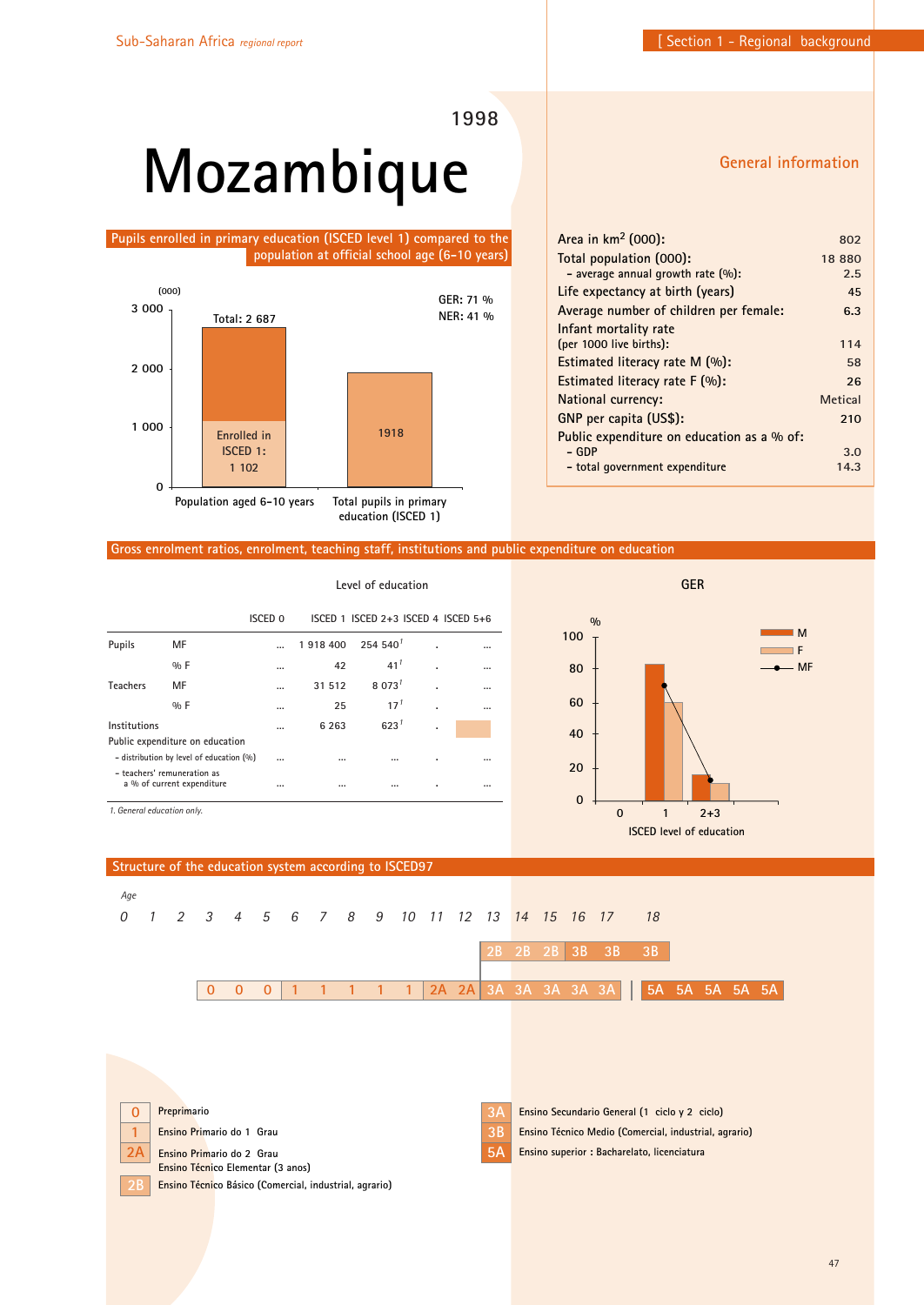# **Namibia**

**Pupils enrolled in primary education (ISCED level 1) compared to the population at official school age (6-12 years)**



#### **Gross enrolment ratios, enrolment, teaching staff, institutions and public expenditure on education**

|                 |                                                           | Level of education |          |                                     |       |          |
|-----------------|-----------------------------------------------------------|--------------------|----------|-------------------------------------|-------|----------|
|                 |                                                           | ISCED 0            |          | ISCED 1 ISCED 2+3 ISCED 4 ISCED 5+6 |       |          |
| Pupils          | MF                                                        |                    | 386 647  | 110 076                             | 1 578 | 11 209   |
|                 | $0/0$ F                                                   |                    | 50       | 54                                  | 18    | 53       |
| <b>Teachers</b> | MF                                                        |                    | 11 992   | 5 0 9 3                             | 62    | 619      |
|                 | $0/0$ F                                                   |                    | 67       | 48                                  | 31    | $\cdots$ |
| Institutions    |                                                           |                    | 1 3 6 2  | 486                                 | 10    |          |
|                 | Public expenditure on education                           |                    |          |                                     |       |          |
|                 | - distribution by level of education (%)                  | $\cdots$           | 58.5     | 27.3                                | 2.2   | 12.0     |
|                 | - teachers' remuneration as<br>a % of current expenditure |                    | $\cdots$ |                                     |       | $\cdots$ |

### **General information**

| Area in $km^2$ (000):                      | 824    |
|--------------------------------------------|--------|
| Total population (000):                    | 1 660  |
| - average annual growth rate (%):          | 2,2    |
| Life expectancy at birth (years)           | 52     |
| Average number of children per female:     | 4.9    |
| Infant mortality rate                      |        |
| (per 1000 live births):                    | 65     |
| Estimated literacy rate $M(\%)$ :          | 82     |
| Estimated literacy rate $F(\%)$ :          | 79     |
| National currency:                         | Dollar |
| GNP per capita (US\$):                     | 1930   |
| Public expenditure on education as a % of: |        |
| – GDP                                      | 9.1    |
| - total government expenditure             | 22.5   |



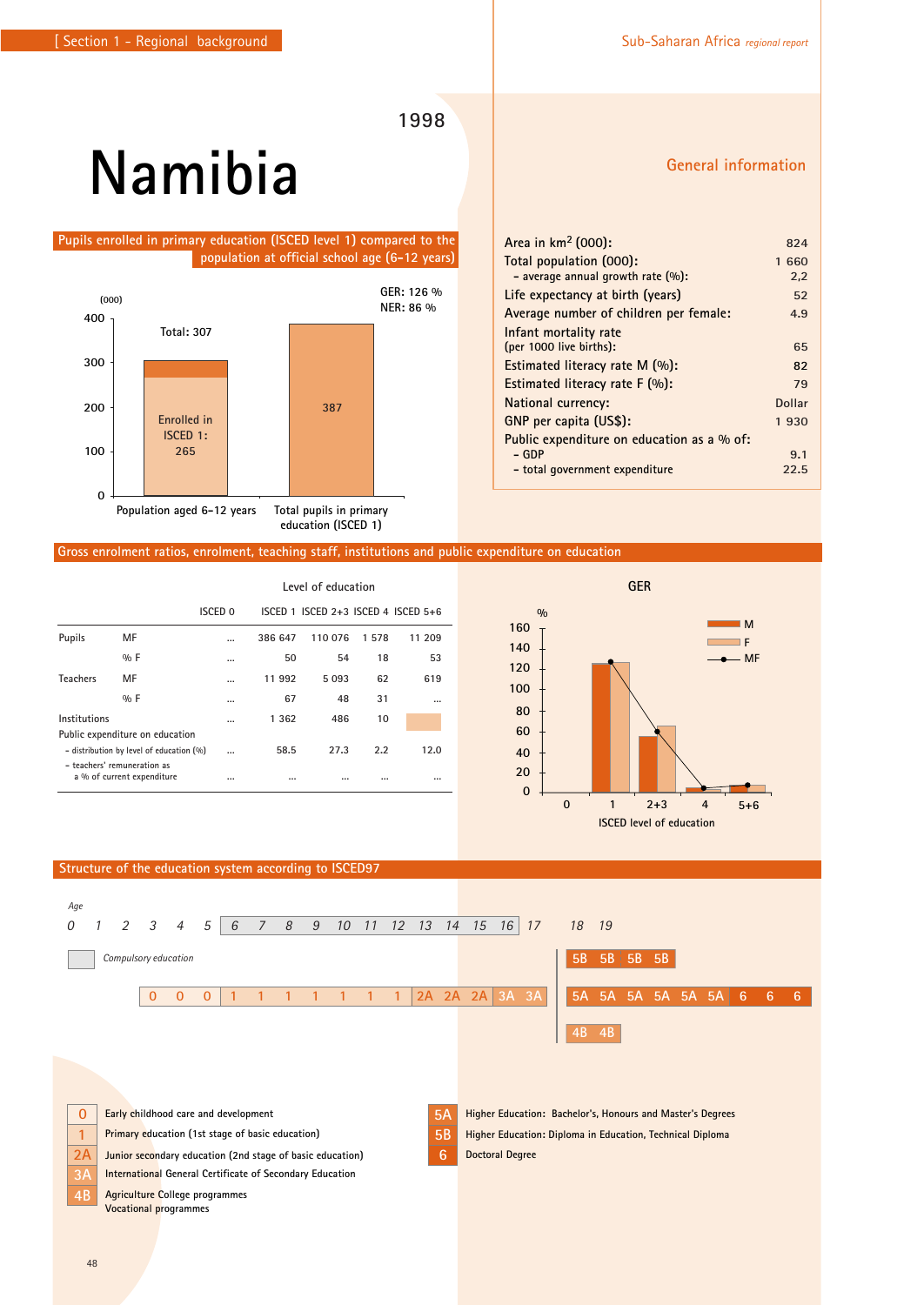**1998**

# **Niger**

#### **Pupils enrolled in primary education (ISCED level 1) compared to the population at official school age (7-12 years)**



| Area in $km^2$ (000):                      | 1 2 6 7   |
|--------------------------------------------|-----------|
| Total population (000):                    | 10 078    |
| - average annual growth rate $(\%):$       | 3.2       |
| Life expectancy at birth (years)           | 49        |
| Average number of children per female:     | 6.8       |
| Infant mortality rate                      |           |
| (per 1000 live births):                    | 115       |
| Estimated literacy rate M (%):             | 23        |
| Estimated literacy rate $F(\%)$ :          | 8         |
| National currency:                         | Franc CFA |
| GNP per capita (US\$):                     | 200       |
| Public expenditure on education as a % of: |           |
| – GDP                                      |           |
| - total government expenditure             |           |
|                                            |           |

#### **Gross enrolment ratios, enrolment, teaching staff, institutions and public expenditure on education**

|                 |                                                           | Level of education |         |                                         |          |          |  |
|-----------------|-----------------------------------------------------------|--------------------|---------|-----------------------------------------|----------|----------|--|
|                 |                                                           | <b>ISCED 0</b>     |         | ISCED 1 ISCED $2+3$ ISCED 4 ISCED $5+6$ |          |          |  |
| <b>Pupils</b>   | MF                                                        | 11 564             | 529 806 | 104 933                                 | 638      |          |  |
|                 | $9/6$ F                                                   | 50                 | 39      | 38                                      | 33       |          |  |
| <b>Teachers</b> | MF                                                        | 533                | 12 901  | 4 303                                   | 79       |          |  |
|                 | $9/6$ F                                                   | 98                 | 31      | $\cdots$                                | 8        |          |  |
| Institutions    |                                                           | 133                | 3 5 9 7 | 254                                     | 5        |          |  |
|                 | Public expenditure on education                           |                    |         |                                         |          |          |  |
|                 | - distribution by level of education (%)                  |                    |         |                                         |          |          |  |
|                 | - teachers' remuneration as<br>a % of current expenditure |                    |         |                                         | $\cdots$ | $\cdots$ |  |



#### **5A 1er cycle de l'enseignement supérieur : DEUG, Licence, Maîtrise École nationale d'ingénieurs École normale supérieure École de médecine (7 ans) 4B Formation d'instituteurs : CFEN Formation de techniciens adjoints de la statistique 5B Enseignement technique supérieur : BTS, DUT 6 2ème cycle de l'enseignement supérieur : DEA, Doctorat 0 Éducation préscolaire 1 1er cycle de l'enseignement de base : CFEPD 3C Enseignement moyen professionnel : BAP, DAP Formation d'instituteurs adjoints (2 ans) 2A 2ème cycle de l'enseignement de base : BEPC 3A Enseignement moyen : Bac 2C Formation professionnelle : CAP 3B Enseignement technique moyen : Bac techn. 4A Capacité en droit 111 1 1 1** *Age Compulsory education 0 5 6 7 8 9 10 11 12 13 14 15 16 17 18 19 20 21 1 2 3 4* **0 0 0 2A 2A 2A 2A 3A 3A 3A 4B 2C 2C 2C 3C 3C 3C**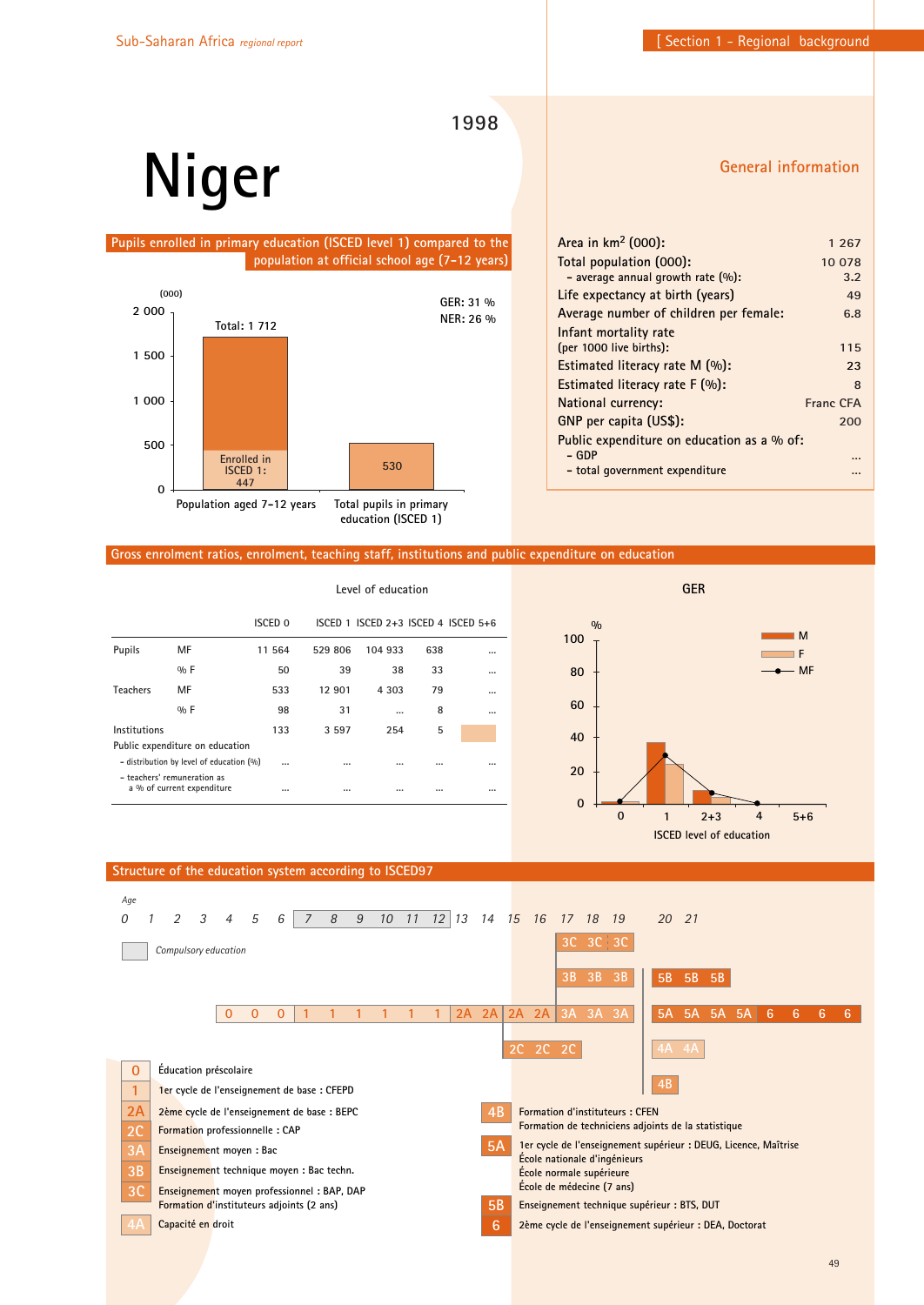# **Nigeria**

**Pupils enrolled in primary education (ISCED level 1) compared to the population at official school age (6-11 years)**

## **(Information not available)**

**General information**

| Area in $km^2$ (000):<br>Total population (000): | 924<br>106 409<br>2.4 |
|--------------------------------------------------|-----------------------|
|                                                  |                       |
|                                                  |                       |
| - average annual growth rate $(\%):$             |                       |
| Life expectancy at birth (years)                 | 50                    |
| Average number of children per female:           | 5.2                   |
| Infant mortality rate                            |                       |
| (per 1000 live births):                          | 81                    |
| Estimated literacy rate M (%):                   | 70                    |
| Estimated literacy rate $F(96)$ :                | 52                    |
| <b>National currency:</b>                        | <b>Naira</b>          |
| GNP per capita (US\$):                           | 260                   |
| Public expenditure on education as a % of:       |                       |
| – GDP                                            |                       |
| - total government expenditure                   |                       |

**Gross enrolment ratios, enrolment, teaching staff, institutions and public expenditure on education**

**(Information not available)**

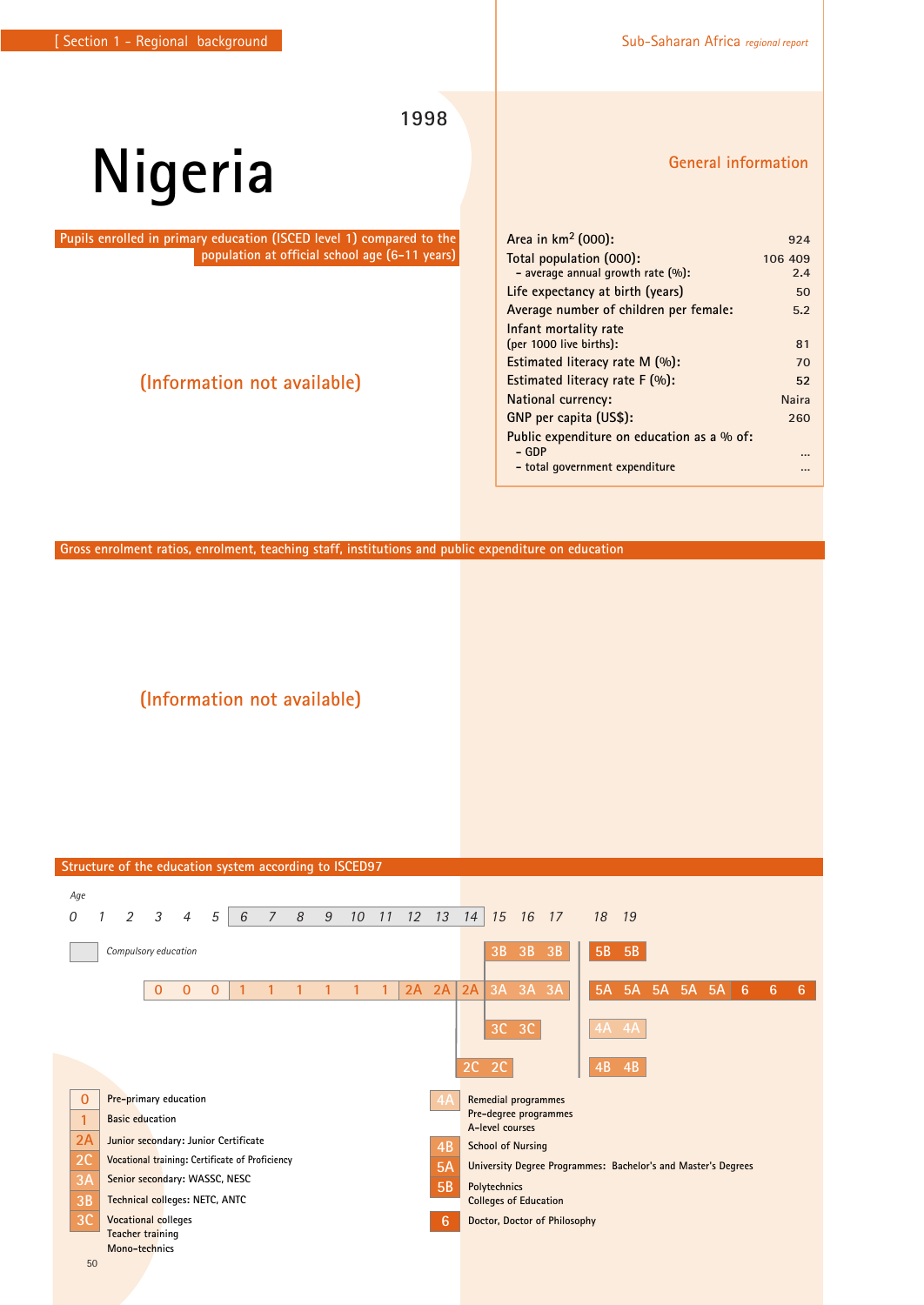# **Rwanda**

 **Pupils enrolled in primary education (ISCED level 1) compared to the population at official school age (7-12 years)**



**General information**

| 26    |
|-------|
| 6 604 |
| 2.2   |
| 41    |
| 6.2   |
|       |
| 124   |
| 72    |
| 57    |
| Franc |
| 230   |
|       |
| 2.5   |
|       |
|       |

#### **Gross enrolment ratios, enrolment, teaching staff, institutions and public expenditure on education**

|                                                           |                                 | Level of education |           |                                         |   |          |  |
|-----------------------------------------------------------|---------------------------------|--------------------|-----------|-----------------------------------------|---|----------|--|
|                                                           |                                 | ISCED 0            |           | ISCED 1 ISCED $2+3$ ISCED 4 ISCED $5+6$ |   |          |  |
| Pupils                                                    | MF                              |                    | 1 288 669 | 91 219                                  |   | 5678     |  |
|                                                           | $0/0$ F                         |                    | 50        | 50                                      |   | $\cdots$ |  |
| <b>Teachers</b>                                           | MF                              |                    | 23 720    |                                         |   | 412      |  |
|                                                           | $0/0$ F                         |                    | 55        |                                         | ٠ | 10       |  |
| Institutions                                              |                                 |                    | $\cdots$  |                                         | ٠ |          |  |
|                                                           | Public expenditure on education |                    |           |                                         |   |          |  |
| - distribution by level of education (%)                  |                                 | $\cdots$           | $\cdots$  |                                         |   | $\cdots$ |  |
| - teachers' remuneration as<br>a % of current expenditure |                                 |                    | $\cdots$  |                                         | ٠ | $\cdots$ |  |



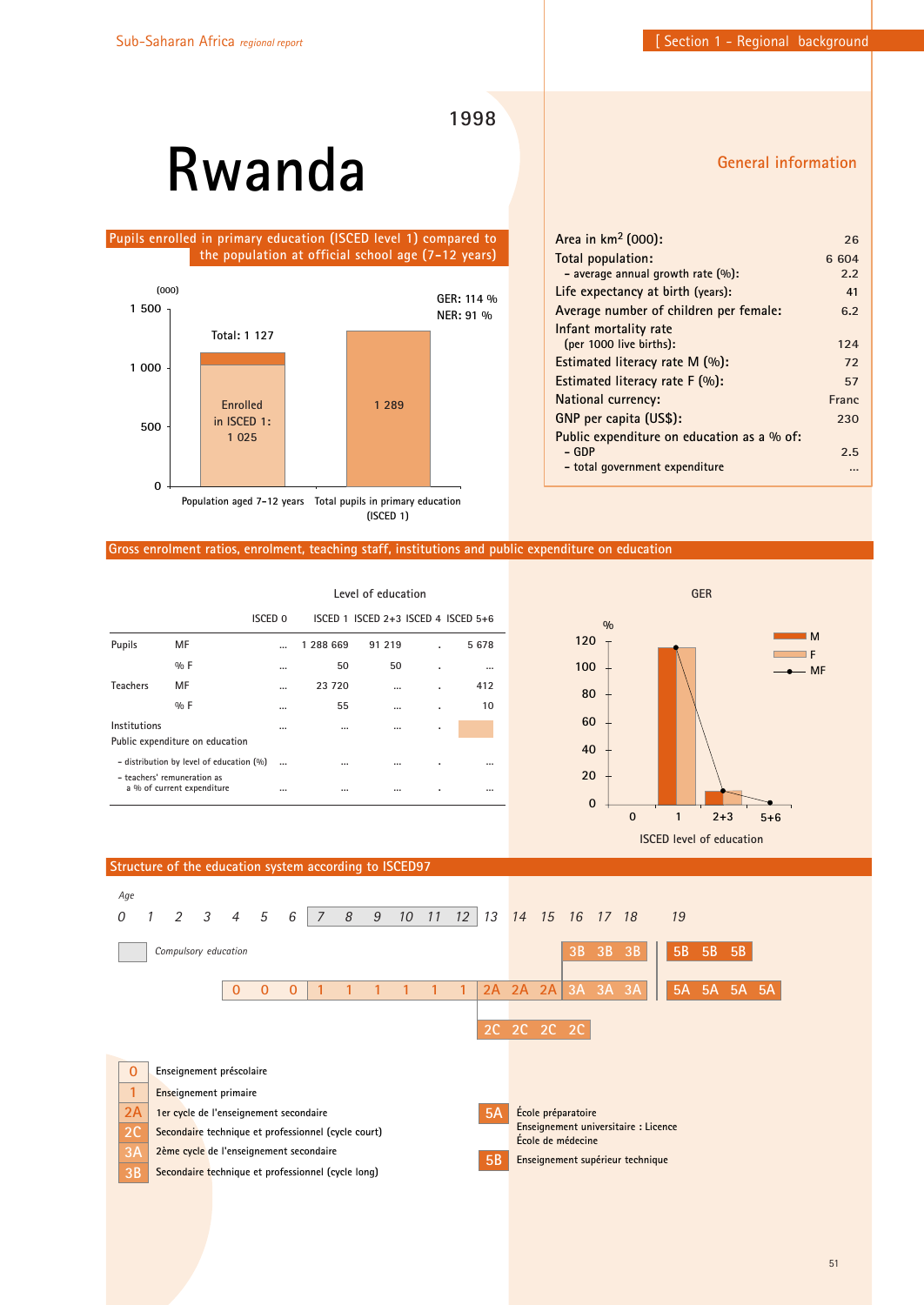# **St Helena**

 **Total pupils in primary education (ISCED 1) compared to the number of pupils of official primary school age (5-10)***<sup>1</sup>*



*1. The population is not shown due to lack of demographic data by age.* 

#### **Gross enrolment ratios, enrolment, teaching staff, institutions and public expenditure on education**

|                                            |                                                           | Level of education |          |                                     |   |   |
|--------------------------------------------|-----------------------------------------------------------|--------------------|----------|-------------------------------------|---|---|
|                                            |                                                           | <b>ISCED 0</b>     |          | ISCED 1 ISCED 2+3 ISCED 4 ISCED 5+6 |   |   |
| Pupils                                     | MF                                                        | 53                 | 506      | 374 <sup>1</sup>                    |   |   |
|                                            | %F                                                        |                    | 44       | $55^{\frac{1}{2}}$                  | ٠ |   |
| <b>Teachers</b>                            | MF                                                        | 7                  | 57       | $52^1$                              | ٠ | ٠ |
|                                            | $0/0$ F                                                   | 100                | 91       | 40 <sup>1</sup>                     | ٠ |   |
| Institutions                               |                                                           | $\cdots$           | 7        | $1^{\frac{1}{2}}$                   | ٠ |   |
|                                            | Public expenditure on education                           |                    |          |                                     |   |   |
| - distribution by level of education (%)   |                                                           |                    | $\cdots$ |                                     |   |   |
|                                            | - teachers' remuneration as<br>a % of current expenditure | $\cdots$           | $\cdots$ |                                     | ٠ |   |
| $1$ $O$ consumed and considered and $\sim$ |                                                           |                    |          |                                     |   |   |

*1. General education only.* 

#### **Structure of the education system according to ISCED97**



#### **General information**

| Area in $km^2$ :                           | 122                   |
|--------------------------------------------|-----------------------|
| Total population (000):                    | 6                     |
| - average annual growth rate $(\%):$       |                       |
| Life expectancy at birth (years):          |                       |
| Average number of children per female:     |                       |
| Infant mortality rate                      |                       |
| (per 1000 live births):                    |                       |
| Estimated literacy rate $M(\%)$ :          |                       |
| Estimated literacy rate $F(\%)$ :          |                       |
| National currency:                         | <b>Pound Sterling</b> |
| GNP per capita (US\$):                     |                       |
| Public expenditure on education as a % of: |                       |
| – GDP                                      |                       |
| - total government expenditure             |                       |

**The gross enrolment ratio figure is not shown due to lack of demographic data by age.**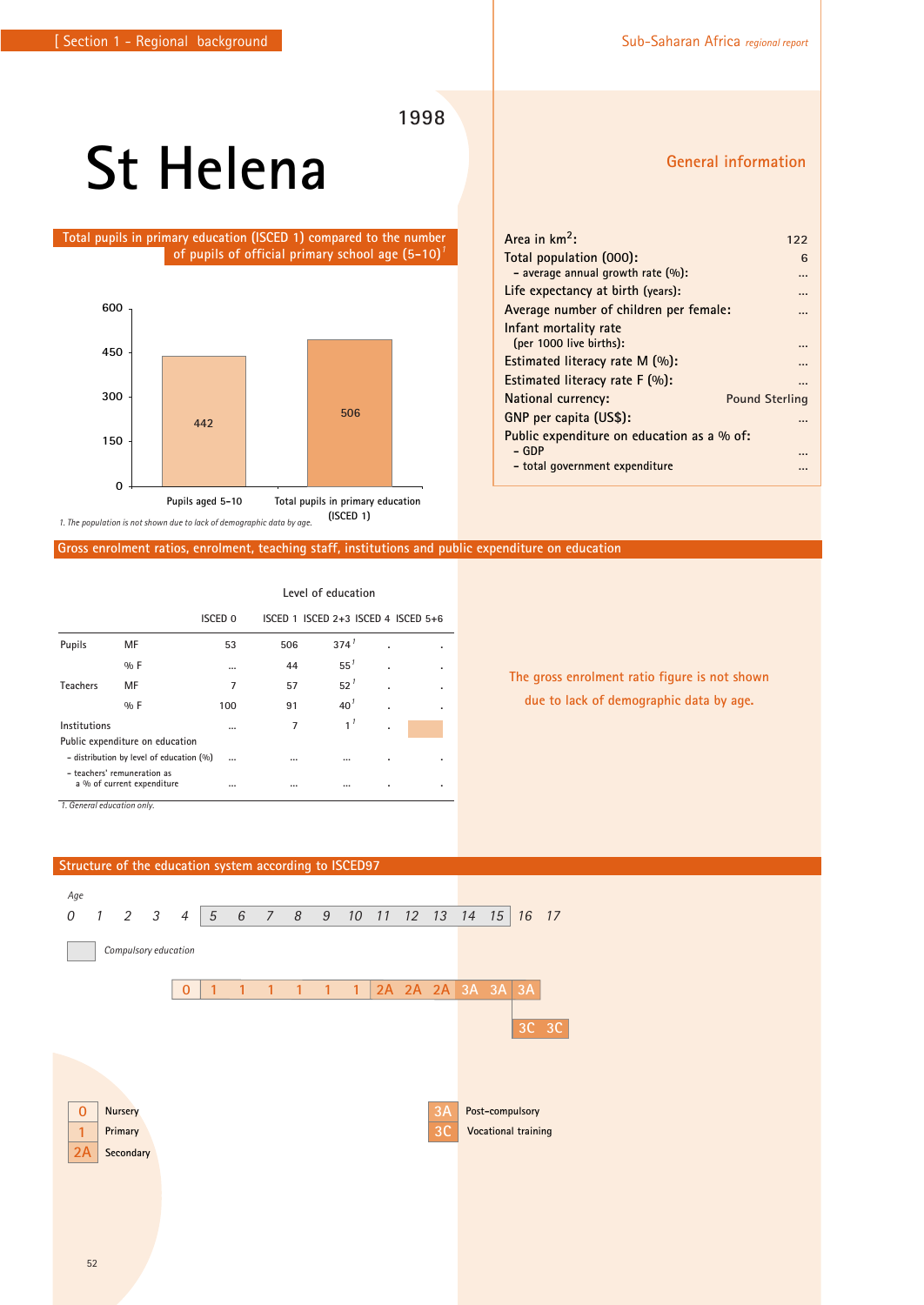# **Sao Tome and Principe 1998**

 **Total pupils in primary education (ISCED 1) compared to the number of pupils of official primary school age (7-12)***<sup>1</sup>*



*1. The population is not shown due to lack of demographic data by age.* 

**Gross enrolment ratios, enrolment, teaching staff, institutions and public expenditure on education**

|                 |                                                                         | ISCED 0         |          | ISCED 1 ISCED $2+3$ ISCED 4 ISCED $5+6$ |          |  |
|-----------------|-------------------------------------------------------------------------|-----------------|----------|-----------------------------------------|----------|--|
| <b>Pupils</b>   | MF                                                                      | 5 103 $7$       | 23 769   | 4 9 9 7 $^2$                            | 95       |  |
|                 | $0/0$ F                                                                 | 49 <sup>1</sup> | 49       |                                         | 26       |  |
| <b>Teachers</b> | MF                                                                      | 139             | 660      |                                         | 15       |  |
|                 | $0/0$ F                                                                 | 95              |          |                                         | 40       |  |
| Institutions    |                                                                         | $\ddotsc$       | 72       |                                         | $\cdots$ |  |
|                 | Public expenditure on education                                         |                 |          |                                         |          |  |
|                 | - distribution by level of education (%)<br>- teachers' remuneration as |                 |          |                                         |          |  |
|                 | a % of current expenditure                                              | $\cdots$        | $\cdots$ |                                         |          |  |

*1. Including other early chilhood development programmes. 2. General education only.* 



#### **Level of education**

#### **General information**

| Area in km <sup>2</sup> :                  | 964   |
|--------------------------------------------|-------|
| Total population (000):                    | 141   |
| - average annual growth rate $(\%):$       |       |
| Life expectancy at birth (years):          |       |
| Average number of children per female:     |       |
| Infant mortality rate                      |       |
| (per 1000 live births):                    |       |
| Estimated literacy rate M (%):             |       |
| Estimated literacy rate F (%):             |       |
| National currency:                         | Dobra |
| GNP per capita (US\$):                     | 270   |
| Public expenditure on education as a % of: |       |
| $-$ GDP                                    |       |
| - total government expenditure             |       |

**The gross enrolment ratio figure is not shown due to lack of demographic data.**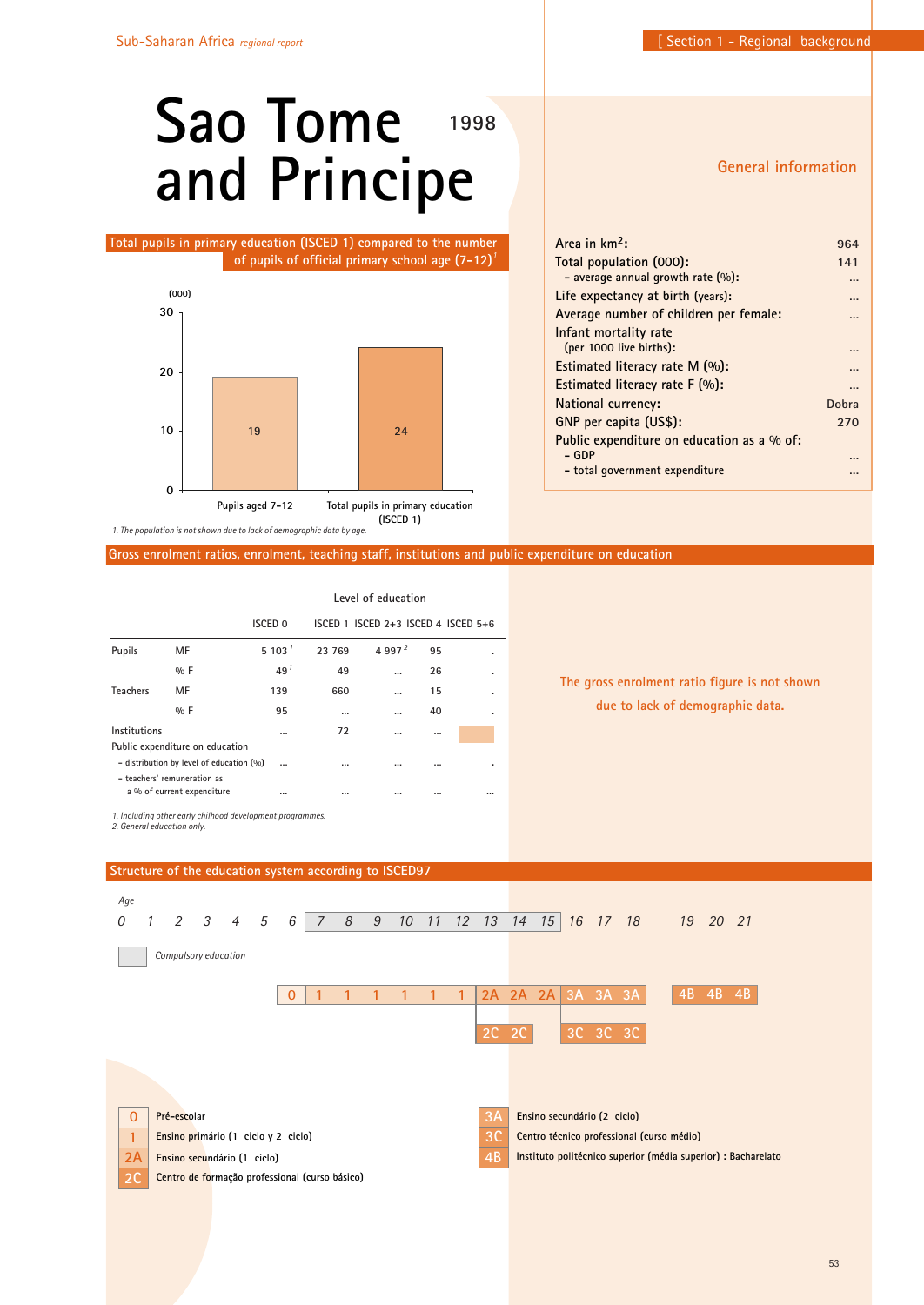# **Senegal**

 **Pupils enrolled in primary education (ISCED level 1) compared to the population at official school age (7-12 years)**



#### **Gross enrolment ratios, enrolment, teaching staff, institutions and public expenditure on education**

|                                                    |                                                                                   | Level of education |           |                                         |     |        |  |
|----------------------------------------------------|-----------------------------------------------------------------------------------|--------------------|-----------|-----------------------------------------|-----|--------|--|
|                                                    |                                                                                   | ISCED 0            |           | ISCED 1 ISCED $2+3$ ISCED 4 ISCED $5+6$ |     |        |  |
| Pupils                                             | МF                                                                                | 24 299             | 1 034 065 | 237 454                                 |     | 29 303 |  |
|                                                    | $9/6$ F                                                                           | 50                 | 45        | 39                                      |     |        |  |
| <b>Teachers</b>                                    | МF                                                                                | 1 2 7 2            | 21 277    |                                         |     |        |  |
|                                                    | $0/0$ F                                                                           | 78                 |           | $\cdots$                                |     |        |  |
| Institutions                                       |                                                                                   | 313                | 4 2 5 6   |                                         |     |        |  |
|                                                    | Public expenditure on education                                                   |                    |           |                                         |     |        |  |
| - distribution by level of education $(%)^{7}$ 2.6 |                                                                                   |                    | 39.9      | 25.3                                    | 3.0 | 23.1   |  |
| - teachers' remuneration as                        |                                                                                   |                    |           |                                         |     |        |  |
|                                                    | a % of current expenditure                                                        |                    |           |                                         |     |        |  |
|                                                    | $\overline{a}$ at $\overline{b}$ . The state of $\overline{a}$ and $\overline{b}$ |                    |           |                                         |     |        |  |

*1. Not allocated by level: 6.1%*

#### **Structure of the education system according to ISCED97**



**0**

**20**

**40 60**

**80**

**100**

**%**

### **General information**

**M F MF**

| Area in km <sup>2</sup> (000):             | 197              |
|--------------------------------------------|------------------|
| Total population (000):                    | 9 0 0 3          |
| - average annual growth rate $(\%):$       | 2.7              |
| Life expectancy at birth (years):          | 52               |
| Average number of children per female:     | 5.6              |
| Infant mortality rate                      |                  |
| (per 1000 live births):                    | 63               |
| Estimated literacy rate $M(\%)$ :          | 46               |
| Estimated literacy rate $F(\%)$ :          | 26               |
| National currency:                         | <b>Franc CFA</b> |
| GNP per capita (US\$):                     | 510              |
| Public expenditure on education as a % of: |                  |
| – GDP                                      | 3.4              |
| - total government expenditure             |                  |

**0 1 2+3 4 5+6**

**ISCED level of education**

**GER**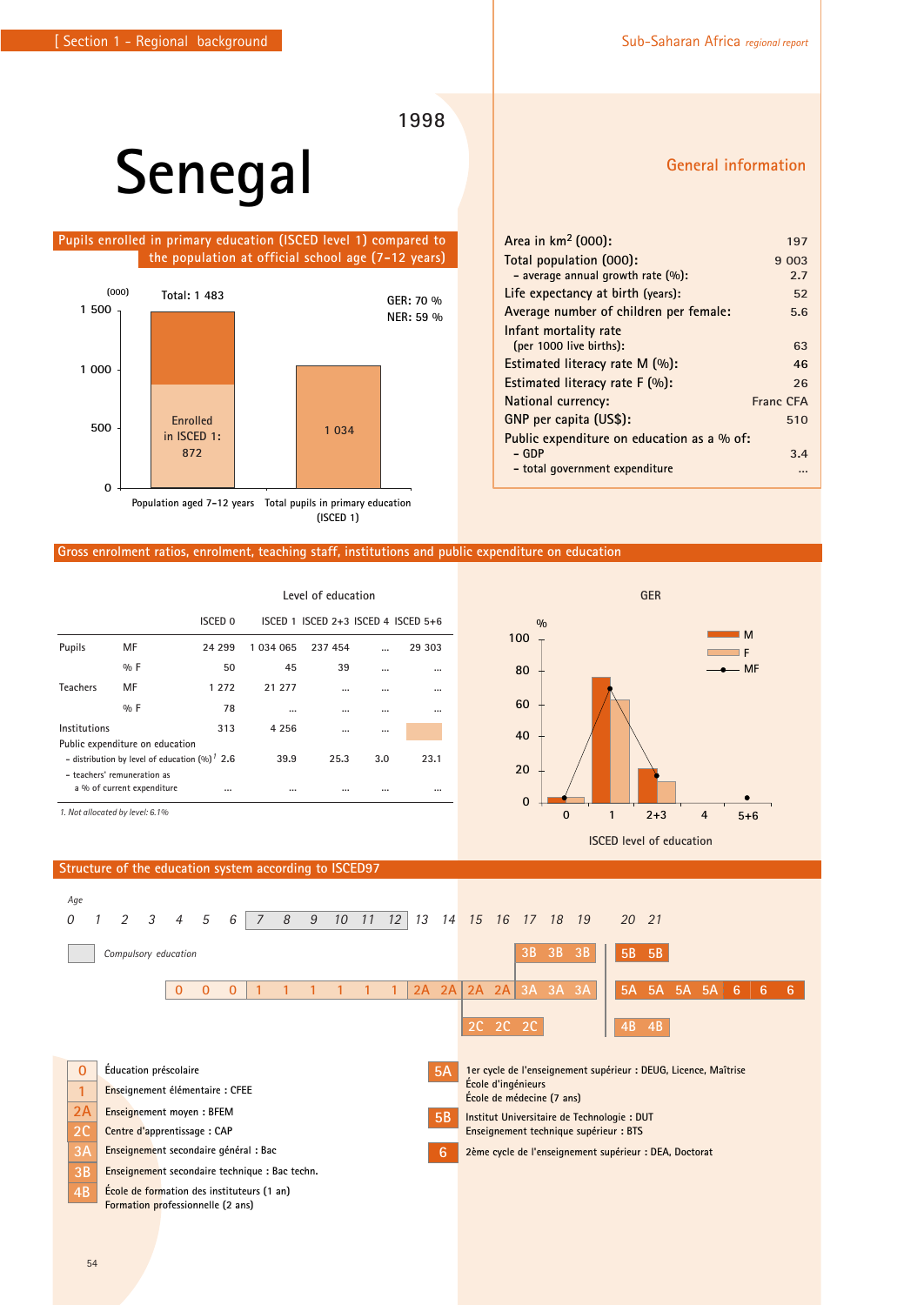# **Seychelles**

**Total pupils in primary education (ISCED 1) compared to the number of pupils of official primary school age (6-11)**  *1*



*1. The population is not shown due to lack of demographic data by age.* 

**Gross enrolment ratios, enrolment, teaching staff, institutions and public expenditure on education**

|                                                     |                                                           | Level of education |         |                                         |       |          |  |
|-----------------------------------------------------|-----------------------------------------------------------|--------------------|---------|-----------------------------------------|-------|----------|--|
|                                                     |                                                           | <b>ISCED 0</b>     |         | ISCED 1 ISCED $2+3$ ISCED 4 ISCED $5+6$ |       |          |  |
| Pupils                                              | МF                                                        | 3 3 0 4            | 9 7 3 8 | 8 0 2 7                                 | 1 380 |          |  |
|                                                     | %F                                                        | 49                 | 49      | 49                                      | 51    |          |  |
| <b>Teachers</b>                                     | MF                                                        | 194                | 656     | 555                                     | 134   |          |  |
|                                                     | $9/6$ F                                                   | 100                | 88      | 53                                      | 38    |          |  |
| Institutions                                        | 35                                                        | 25                 | 26      | 9                                       |       |          |  |
|                                                     | Public expenditure on education                           |                    |         |                                         |       |          |  |
| - distribution by level of education $(96)^{7}$ 5.4 |                                                           |                    | 17.7    | 40.8                                    | 10.0  | 2<br>8.1 |  |
|                                                     | - teachers' remuneration as<br>a % of current expenditure | 96.7               | 95.2    | 79.2                                    | 100.0 |          |  |
|                                                     | 1. Not allocated by level: 18.0 %                         |                    |         |                                         |       |          |  |

*2. Data refer to student grants for study abroad.*

**4B Polytechnic (Technical) 0 Crèche 1 Primary education 2A Lower secondary 3A Upper secondary 111 1 1 1** *Age 0 5 6 7 8 9 10 11 12 13 14 15 16 17 18 19 1 2 3 4* **0 0 2A 2A 2A 3A 3A 4B 4B 4B Polytechnic (Academic)** *Compulsory education*

#### **Structure of the education system according to ISCED97**

### **General information**

| 455   |
|-------|
| 76    |
|       |
|       |
|       |
|       |
|       |
|       |
|       |
| Rupee |
| 6 700 |
|       |
| 6.8   |
| 10.7  |
|       |

**The gross enrolment ratio figure is not shown due to lack of demographic data by age.**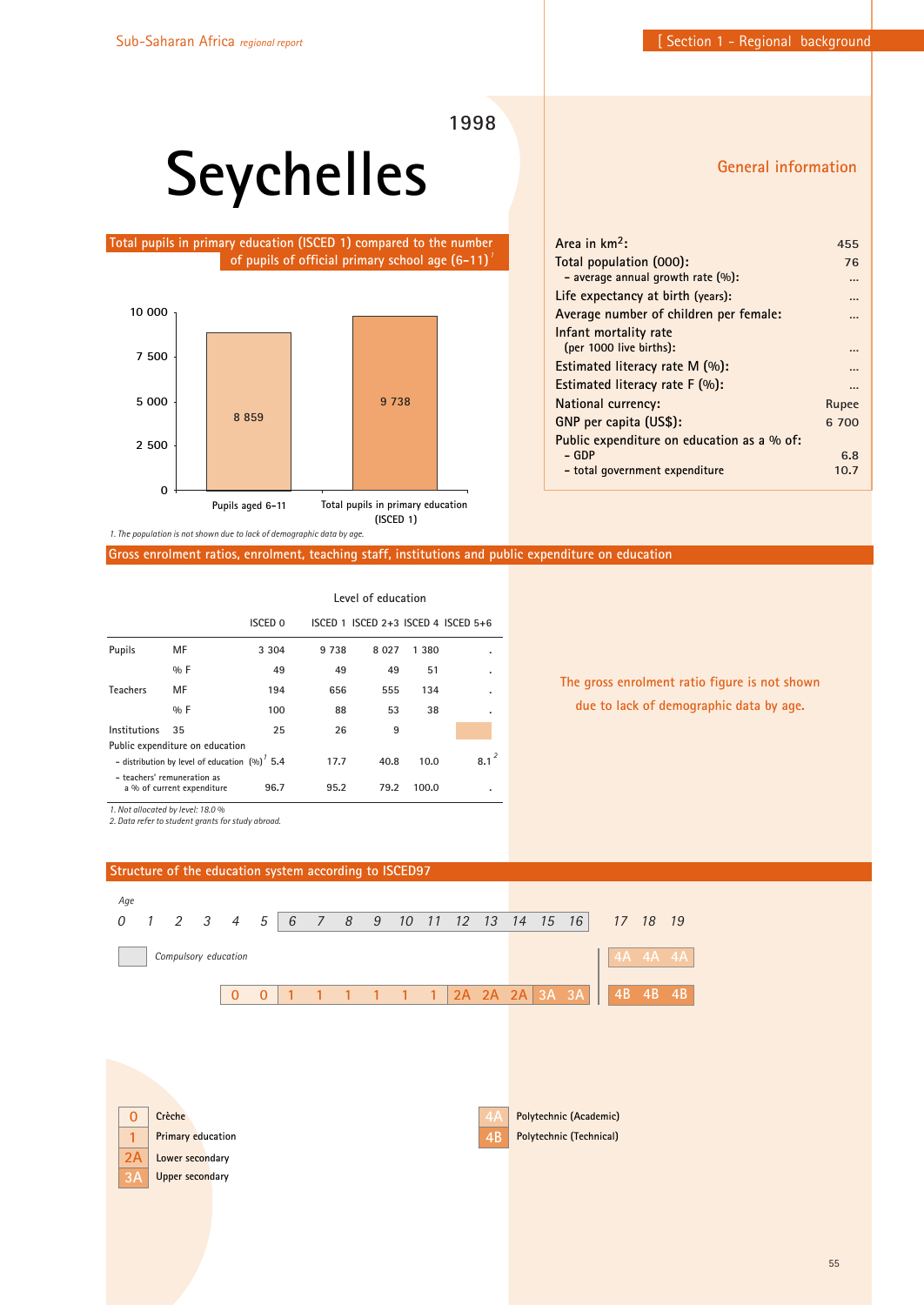# **Sierra Leone**

#### **Pupils enrolled in primary education (ISCED level 1) compared to the population at official school age (6-11 years)**



#### **Gross enrolment ratios, enrolment, teaching staff, institutions and public expenditure on education**

|                                                           |                                 | Level of education |         |                                         |        |         |  |
|-----------------------------------------------------------|---------------------------------|--------------------|---------|-----------------------------------------|--------|---------|--|
|                                                           |                                 | ISCED 0            |         | ISCED 1 ISCED $2+3$ ISCED 4 ISCED $5+6$ |        |         |  |
| Pupils                                                    | MF                              | 16 520             | 442 915 | 136 861                                 | 23 665 | 6 7 4 4 |  |
|                                                           | $0/0$ F                         | 52                 | 48      | 45                                      | 50     | 45      |  |
| <b>Teachers</b>                                           | MF                              | 702                | 14 924  | 5924                                    | 1448   | 850     |  |
|                                                           | $0/0$ F                         | 90                 | 40      | 43                                      | 59     | 38      |  |
| Institutions                                              |                                 | 154                | 2 3 7 0 | 244                                     | 123    |         |  |
|                                                           | Public expenditure on education |                    |         |                                         |        |         |  |
| - distribution by level of education (%)                  |                                 |                    | 39.5    | 23.6                                    | 8.8    | 28.1    |  |
| - teachers' remuneration as<br>a % of current expenditure |                                 |                    | 79.6    | 60.5                                    | 50.2   | 91.6    |  |

**Structure of the education system according to ISCED97**



**ISCED level of education**

#### **0 Nursery 1 Primary education 2A Junior secondary I 2B Junior secondary II 2C Junior secondary III Senior secondary I 3B Senior secondary II (Technical/Vocational) 3C 3C 3C 3C Senior secondary III (Technical/Vocational) 4A Technical/Vocational institute I 4B Technical/Vocational institute II 5A Higher Education: Bachelor's, Master's Degrees 5B Higher Education: Certificate, Higher Teacher's Certificate 111 1 1 1** *0 5 6 7 8 9 10 11 12 13 14 15 16 17 18 19 1 2 3 4* **2A 3A 3A 3A 2A 2A 0 0 0 3B 3B 3B 2C 2C 2C 5A 5A 5A 5A 5A 5A 5B 5B 5B**

### **General information**

| Total population (000):                    | 4 7 1 7 |  |
|--------------------------------------------|---------|--|
| - average annual growth rate $(\%):$       | 2.1     |  |
| Life expectancy at birth (years):          | 37.2    |  |
| Average number of children per female:     | 6.1     |  |
| Infant mortality rate                      |         |  |
| (per 1000 live births):                    |         |  |
| Estimated literacy rate $M(\%)$ :          |         |  |
| Estimated literacy rate $F(\%)$ :          |         |  |
| National currency:                         | Leone   |  |
| GNP per capita (US\$):                     | 130     |  |
| Public expenditure on education as a % of: |         |  |
| – GDP                                      | 1.0     |  |
| - total government expenditure             |         |  |

**Area in km2 (000): 72**

#### 56

*Age*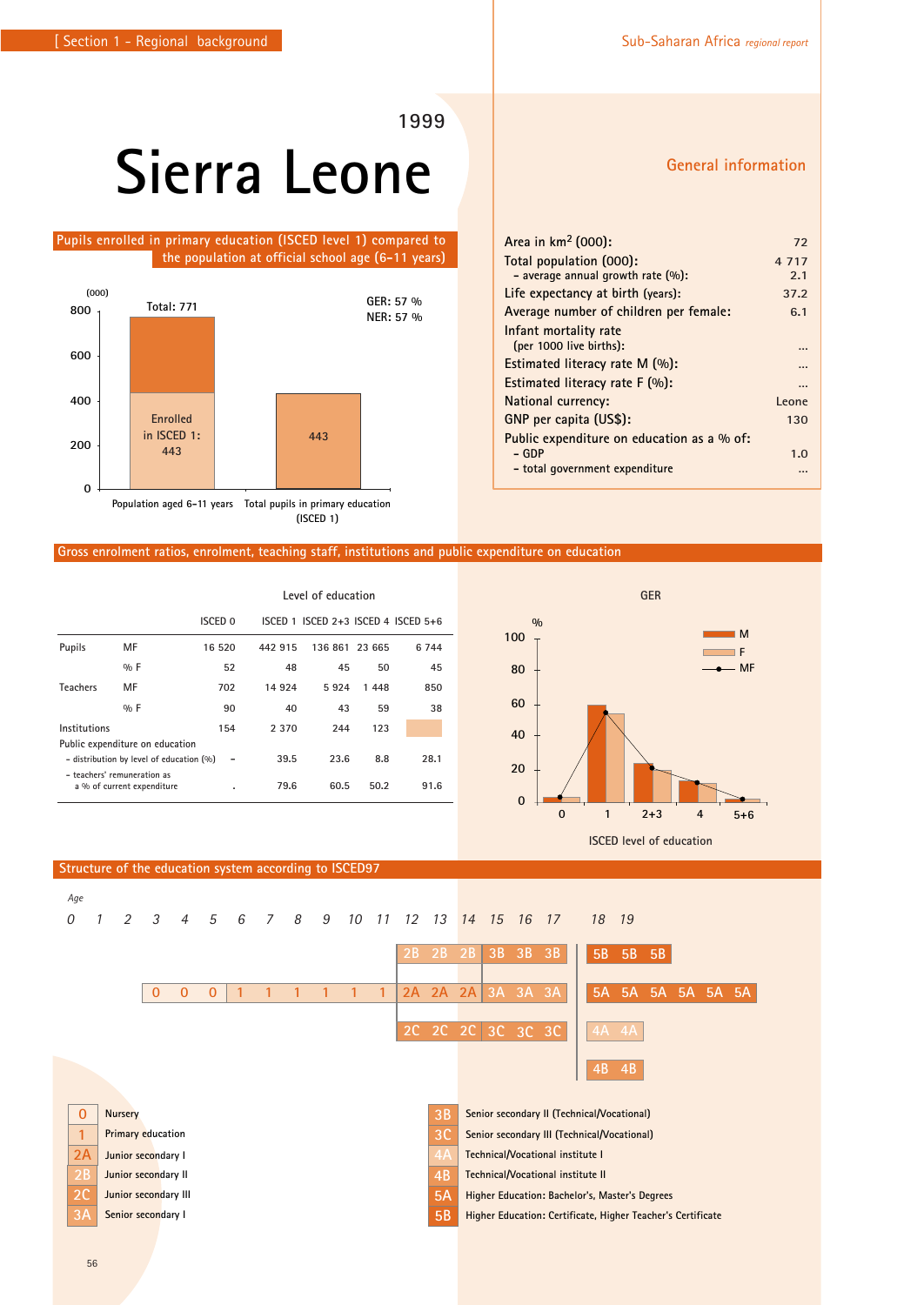# **Somalia**

 **Pupils enrolled in primary education (ISCED level 1) compared to the population at official school age**

# **(Information not available)**

**General information**

| Area in $km^2$ (000):                      | 638      |
|--------------------------------------------|----------|
| Total population (000):                    | 9 2 3 7  |
| - average annual growth rate $(\%):$       | 4.2      |
| Life expectancy at birth (years):          | 47       |
| Average number of children per female:     | 7.3      |
| Infant mortality rate                      |          |
| (per 1000 live births):                    | 122      |
| Estimated literacy rate M (%):             |          |
| Estimated literacy rate $F(\%)$ :          |          |
| <b>National currency:</b>                  | Shilling |
| GNP per capita (US\$):                     |          |
| Public expenditure on education as a % of: |          |
| – GDP                                      |          |
| - total government expenditure             |          |
|                                            |          |

**Gross enrolment ratios, enrolment, teaching staff, institutions and public expenditure on education**

**(Information not available)**

**Structure of the education system according to ISCED97**

**(Information not available)**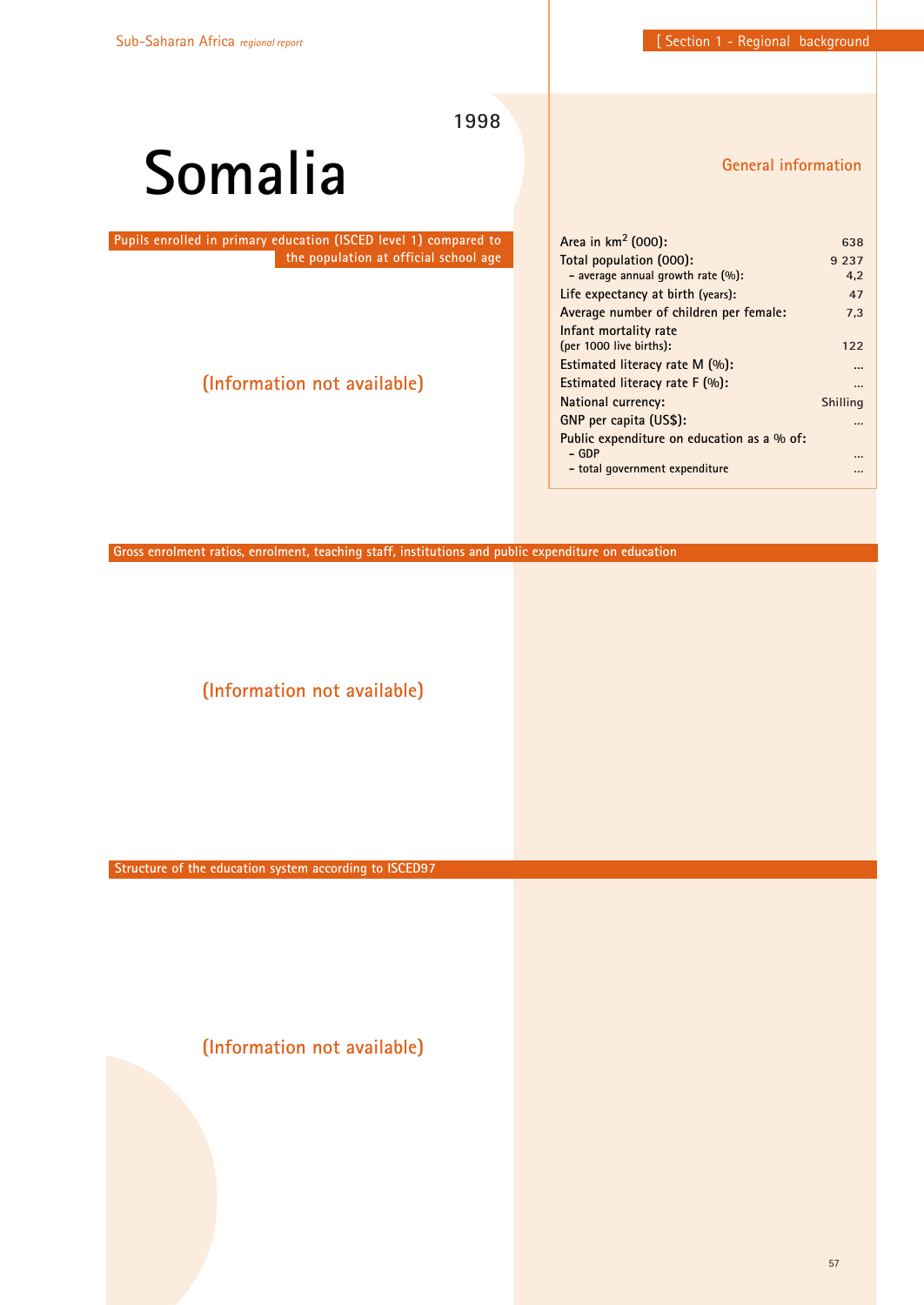# **South Africa**

#### **Total pupils in primary education (ISCED 1) compared to the number of pupils of official primary school age (7-13)***<sup>1</sup>*



*1. The population and enrolment ratios are not shown due to inconsistencies between the number of pupils and the demographic data.* 

#### **Gross enrolment ratios, enrolment, teaching staff, institutions and public expenditure on education**

|                             | Level of education                                |                   |                        |                     |       |                                         |  |  |  |
|-----------------------------|---------------------------------------------------|-------------------|------------------------|---------------------|-------|-----------------------------------------|--|--|--|
|                             |                                                   | ISCED 0           |                        |                     |       | ISCED 1 ISCED $2+3$ ISCED 4 ISCED $5+6$ |  |  |  |
| Pupils                      | MF                                                | *248 469          | *7 997 945             | *4 244 415 *142 199 |       | 633 918                                 |  |  |  |
|                             | $0/0$ F                                           | *50               | $*49$                  | *53                 | $*44$ | 54                                      |  |  |  |
| <b>Teachers</b>             | MF                                                | $\cdot$ . $\cdot$ |                        | $*223001$ $*143804$ |       | 19 751                                  |  |  |  |
|                             | $0/0$ F                                           | $\cdot$ . $\cdot$ | $*78$ <sup>1</sup>     | $*50$               |       | 40                                      |  |  |  |
| Institutions                |                                                   | J <sup>1</sup>    | $*21.367$ <sup>1</sup> | $\cdots$            |       |                                         |  |  |  |
|                             | Public expenditure on education                   |                   |                        |                     |       |                                         |  |  |  |
|                             | - distribution by level of education $(96)^2$ 0.0 |                   | 45.0                   | 33.7                |       | 15.2                                    |  |  |  |
| - teachers' remuneration as |                                                   |                   |                        |                     |       |                                         |  |  |  |
|                             | a % of current expenditure                        | 8.7               | 91.8                   | 85.1                |       | 8.1                                     |  |  |  |
|                             |                                                   |                   |                        |                     |       |                                         |  |  |  |

*1. Data for level 0 are included in level 1. 2. Not allocated by level: 6.1 %*

### **Structure of the education system according to ISCED97**

| Age |              |                |                           |                        |   |                                     |                 |   |   |    |       |           |    |    |    |          |                                                                                                                              |           |           |           |    |     |   |   |
|-----|--------------|----------------|---------------------------|------------------------|---|-------------------------------------|-----------------|---|---|----|-------|-----------|----|----|----|----------|------------------------------------------------------------------------------------------------------------------------------|-----------|-----------|-----------|----|-----|---|---|
| 0   |              | $\mathfrak{D}$ | 3                         | $\overline{4}$         | 5 | 6                                   | $7\overline{ }$ | 8 | 9 | 10 | 11 12 | 13        | 14 | 15 |    | 16 17 18 |                                                                                                                              | 19        | -20       |           |    |     |   |   |
|     |              |                |                           |                        |   |                                     |                 |   |   |    |       |           |    |    |    |          |                                                                                                                              |           |           |           |    |     |   |   |
|     |              |                |                           |                        |   |                                     |                 |   |   |    |       |           |    |    |    |          |                                                                                                                              |           |           |           |    |     |   |   |
|     |              |                |                           |                        |   | $\mathbf{0}$                        |                 |   |   |    |       |           | 2A | 2A |    | 3A 3A 3A |                                                                                                                              | 5A        | <b>5A</b> | <b>5A</b> | 5A | -5A | 6 | 6 |
|     |              |                |                           |                        |   |                                     |                 |   |   |    |       |           |    |    |    |          |                                                                                                                              |           |           |           |    |     |   |   |
|     |              |                |                           |                        |   |                                     |                 |   |   |    |       |           |    |    | 3B | 3B       | 3B                                                                                                                           | <b>5B</b> | $-5B$     |           |    |     |   |   |
|     |              |                |                           |                        |   |                                     |                 |   |   |    |       |           |    |    |    |          |                                                                                                                              |           |           |           |    |     |   |   |
|     |              |                |                           |                        |   |                                     |                 |   |   |    |       |           |    |    | 3C | 3C       |                                                                                                                              | 4B        | 4B        |           |    |     |   |   |
|     |              |                |                           |                        |   |                                     |                 |   |   |    |       |           |    |    |    |          |                                                                                                                              |           |           |           |    |     |   |   |
|     | $\mathbf{0}$ |                |                           | Pre-primary education  |   |                                     |                 |   |   |    |       | <b>5A</b> |    |    |    |          | Higher Education: National Diploma, Bachelor's Degree,<br>National Higher Certificate, Higher/Further Diploma, Postgraduate, |           |           |           |    |     |   |   |
|     | $\mathbf{1}$ |                | Primary education         |                        |   |                                     |                 |   |   |    |       |           |    |    |    |          | Honours Degree, Master's Diploma, Master's Degree                                                                            |           |           |           |    |     |   |   |
|     | 2A           |                |                           | Lower/junior secondary |   |                                     |                 |   |   |    |       | <b>5B</b> |    |    |    |          | Higher Education: National Certificate, National Higher Certificate,                                                         |           |           |           |    |     |   |   |
|     | 3A           |                |                           | Upper/senior secondary |   |                                     |                 |   |   |    |       |           |    |    |    |          | <b>Undergraduate Certificate and Diploma</b>                                                                                 |           |           |           |    |     |   |   |
|     | 3B           |                | <b>Technical schools</b>  |                        |   |                                     |                 |   |   |    |       | 6         |    |    |    |          | Laureatus in Technology, Doctorate                                                                                           |           |           |           |    |     |   |   |
|     | 3C           |                | <b>Technical colleges</b> |                        |   |                                     |                 |   |   |    |       |           |    |    |    |          |                                                                                                                              |           |           |           |    |     |   |   |
|     | 4B           |                |                           |                        |   | Post-secondary (Technical Colleges) |                 |   |   |    |       |           |    |    |    |          |                                                                                                                              |           |           |           |    |     |   |   |
|     |              |                |                           |                        |   |                                     |                 |   |   |    |       |           |    |    |    |          |                                                                                                                              |           |           |           |    |     |   |   |

### **General information**

| Area in $km^2$ (000):                      | 1 221   |
|--------------------------------------------|---------|
| Total population (000):                    | 39 357  |
| - average annual growth rate $(\%):$       | 1.5     |
| Life expectancy at birth (years):          | 55      |
| Average number of children per female:     | 3.3     |
| Infant mortality rate                      |         |
| (per 1000 live births):                    | 59      |
| Estimated literacy rate $M(\%)$ :          | 85      |
| Estimated literacy rate $F(\%):$           | 84      |
| National currency:                         | Rand    |
| GNP per capita (US\$):                     | 3 3 2 0 |
| Public expenditure on education as a % of: |         |
| – GDP                                      | 6.0     |
| - total government expenditure             | 22.2    |

**The gross enrolment ratio figure is not shown due to inconsistencies between the number of pupils and the demographic data.**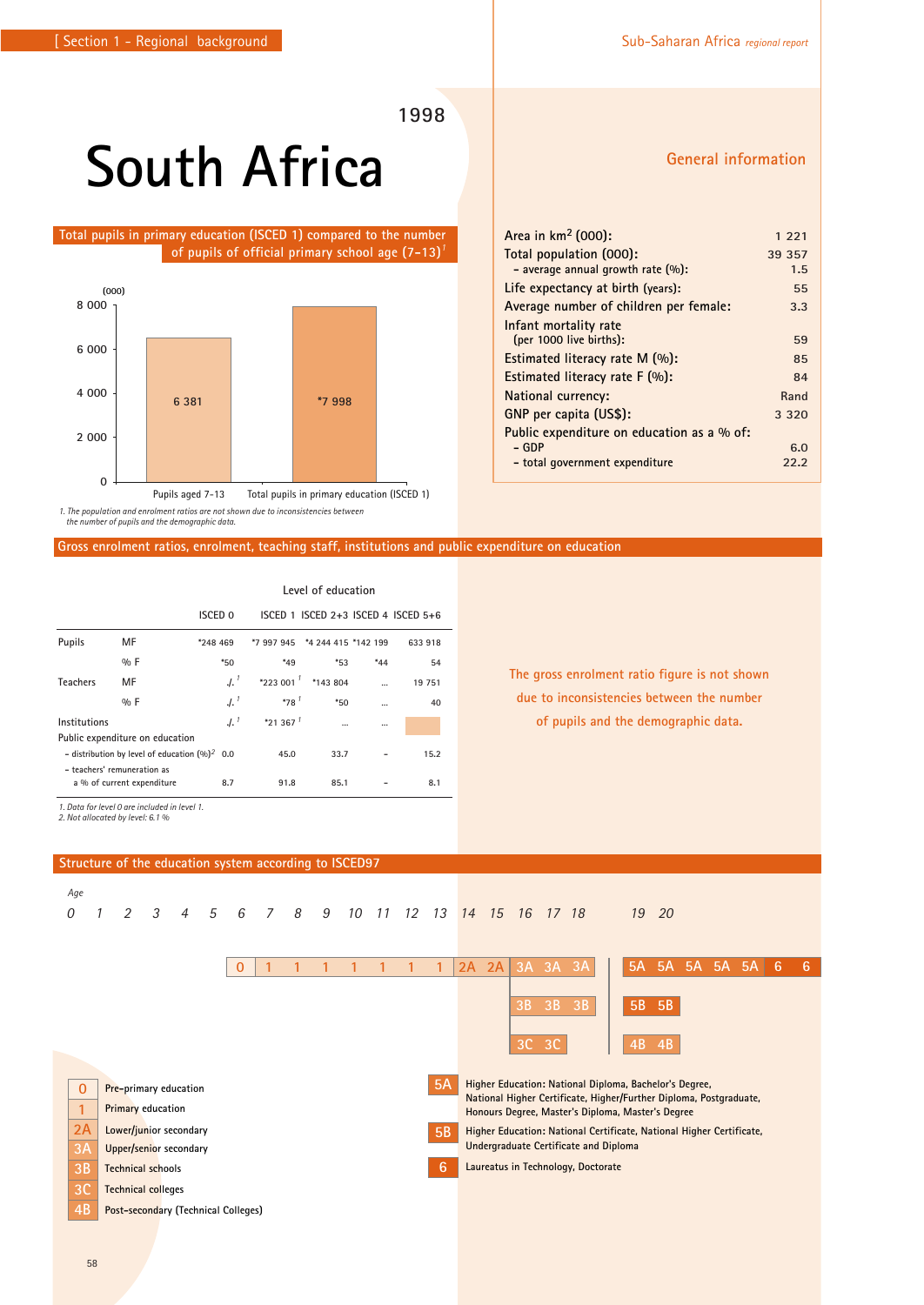# **Sudan**

#### **Pupils enrolled in primary education (ISCED level 1) compared to the population at official school age (6-11 years)**



# **General information**

| Area in $km^2$ (000):                      | 2 506   |
|--------------------------------------------|---------|
| Total population (000):                    | 28 29 2 |
| - average annual growth rate $(\%):$       | 2.2     |
| Life expectancy at birth (years):          | 55      |
| Average number of children per female:     | 4.6     |
| Infant mortality rate                      |         |
| (per 1000 live births):                    | 71      |
| Estimated literacy rate M (%):             | 68      |
| Estimated literacy rate $F(96)$ :          | 43      |
| National currency:                         | Pound   |
| GNP per capita (US\$):                     | 290     |
| Public expenditure on education as a % of: |         |
| - GDP                                      | 3.8     |
| - total government expenditure             |         |

#### **Gross enrolment ratios, enrolment, teaching staff, institutions and public expenditure on education**

|                 |                                                           | Level of education |                                |                                         |    |         |  |  |  |  |
|-----------------|-----------------------------------------------------------|--------------------|--------------------------------|-----------------------------------------|----|---------|--|--|--|--|
|                 |                                                           | ISCED 0            |                                | ISCED 1 ISCED $2+3$ ISCED 4 ISCED $5+6$ |    |         |  |  |  |  |
| Pupils          | MF                                                        |                    | 365 723 ** 2 478 309 1 010 060 |                                         |    | 200 538 |  |  |  |  |
|                 | $9/6$ F                                                   | 54                 | **45                           | 48                                      |    | 47      |  |  |  |  |
| <b>Teachers</b> | MF                                                        | 8796               | 131157 <sup>1</sup>            | $^{1.7}$                                | ä, | 4 4 0 7 |  |  |  |  |
|                 | $9/6$ F                                                   | 96                 | $65^{\frac{1}{2}}$             | $^{1.1}$                                | ٠  | 23      |  |  |  |  |
| Institutions    |                                                           | 5984               | 13,499'                        | .1.'                                    | ٠  |         |  |  |  |  |
|                 | Public expenditure on education                           |                    |                                |                                         |    |         |  |  |  |  |
|                 | - distribution by level of education $(%)$                |                    |                                |                                         | ٠  |         |  |  |  |  |
|                 | - teachers' remuneration as<br>a % of current expenditure |                    |                                |                                         | ٠  |         |  |  |  |  |
|                 | 1. Data for levels 2 and 3 are included in level 1.       |                    |                                |                                         |    |         |  |  |  |  |



**ISCED level of education**

#### **5A Higher Education: Diploma 1 and 2, Bachelor's, Postgraduate Master's Degrees 5B Higher Education: Diploma 6 Doctorate 0 Pre-school education 1 Basic education first cycle 2A Basic education second cycle 3A Academic secondary school 3B Technical education 3C Vocational education 111 1 1 1** *Age 0 5 6 7 8 9 10 11 12 13 14 15 16 17 1 2 3 4* **0 0 2A 2A 3A 3A 3A 3B 3B 3B 5A 5A 5A 5A 5A 5A 5A 6 6 6 5B 5B 5B 3C 3C 3C** *Compulsory education*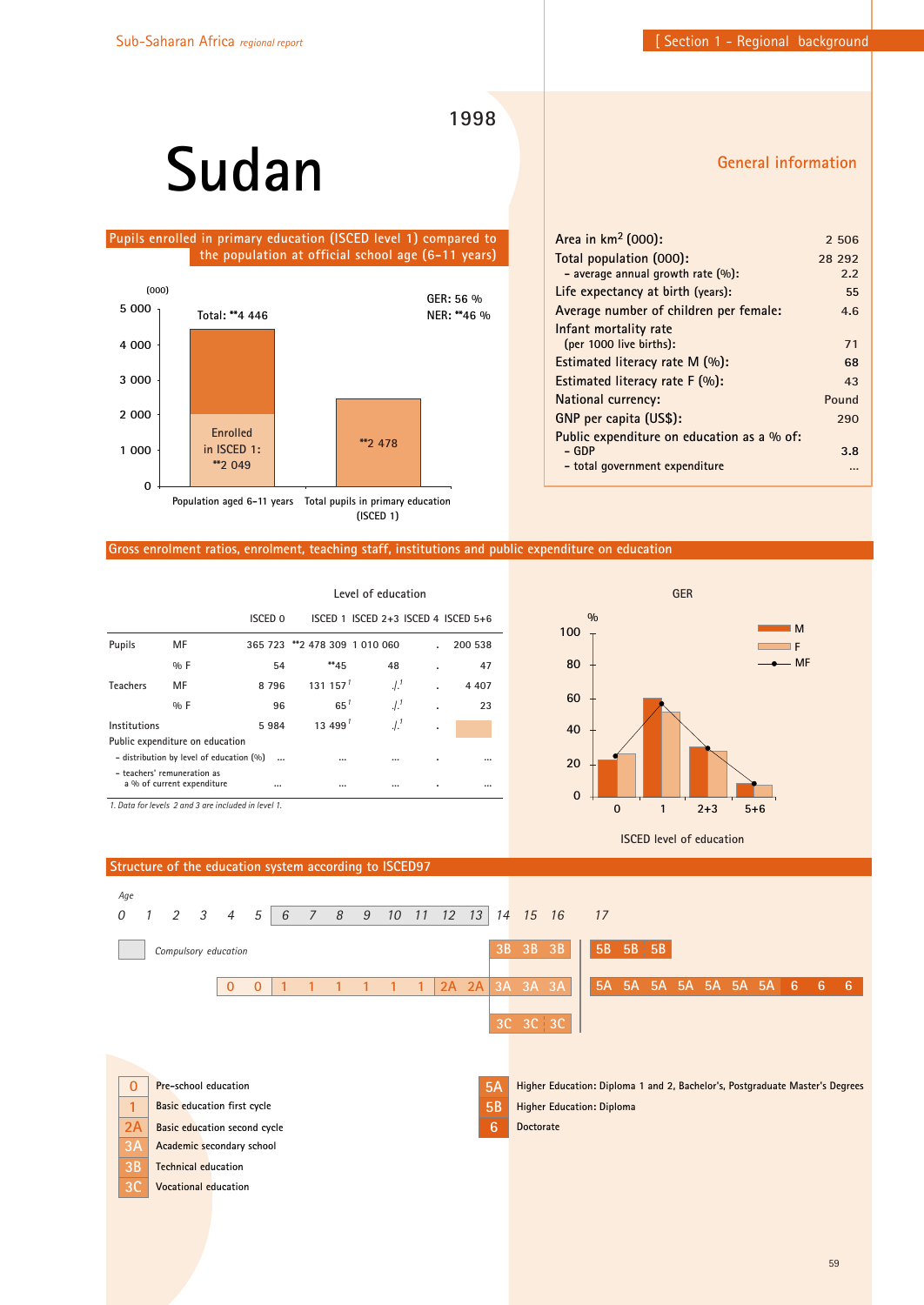# **Swaziland**

 **Pupils enrolled in primary education (ISCED level 1) compared to the population at official school age (6-12 years)**



**Gross enrolment ratios, enrolment, teaching staff, institutions and public expenditure on education**

|                                                                                        | Level of education                                        |         |         |                |                                         |  |  |  |  |  |
|----------------------------------------------------------------------------------------|-----------------------------------------------------------|---------|---------|----------------|-----------------------------------------|--|--|--|--|--|
|                                                                                        |                                                           |         |         |                |                                         |  |  |  |  |  |
| МF                                                                                     |                                                           | 212 052 | 60 830  |                | 4880                                    |  |  |  |  |  |
| $9/6$ F                                                                                | $\cdots$                                                  | 49      | 50      |                | 48                                      |  |  |  |  |  |
| MF                                                                                     | $\cdots$                                                  | 6425    | 3 4 1 6 |                | 229                                     |  |  |  |  |  |
| $9/6$ F                                                                                | $\cdots$                                                  | 75      | 46      |                | 32                                      |  |  |  |  |  |
|                                                                                        | $\cdots$                                                  | 539     | 228     | $\cdots$       |                                         |  |  |  |  |  |
| Public expenditure on education<br>- distribution by level of education $(\%)^{7}$ 0.0 |                                                           |         | 26.9    | J <sup>2</sup> | $32.1^2$                                |  |  |  |  |  |
|                                                                                        |                                                           |         |         |                | $\cdots$                                |  |  |  |  |  |
|                                                                                        | - teachers' remuneration as<br>a % of current expenditure | ISCED 0 | 33.2    |                | ISCED 1 ISCED $2+3$ ISCED 4 ISCED $5+6$ |  |  |  |  |  |

*2. Data for level 4 are included in levels 5 and 6.*



**Structure of the education system according to ISCED97**



### **General information**

| Area in $km^2$ (000):                      | 17         |
|--------------------------------------------|------------|
| Total population (000):                    | 952        |
| - average annual growth rate $(\%):$       | 2.9        |
| Life expectancy at birth (years):          | 60         |
| Average number of children per female:     | 4.7        |
| Infant mortality rate                      |            |
| (per 1000 live births):                    | 65         |
| Estimated literacy rate $M(\%)$ :          | 80         |
| Estimated literacy rate $F(\%)$ :          | 77         |
| National currency:                         | Emalangeni |
| GNP per capita (US\$):                     | 1400       |
| Public expenditure on education as a % of: |            |
| – GDP                                      | 6.6        |
| - total government expenditure             |            |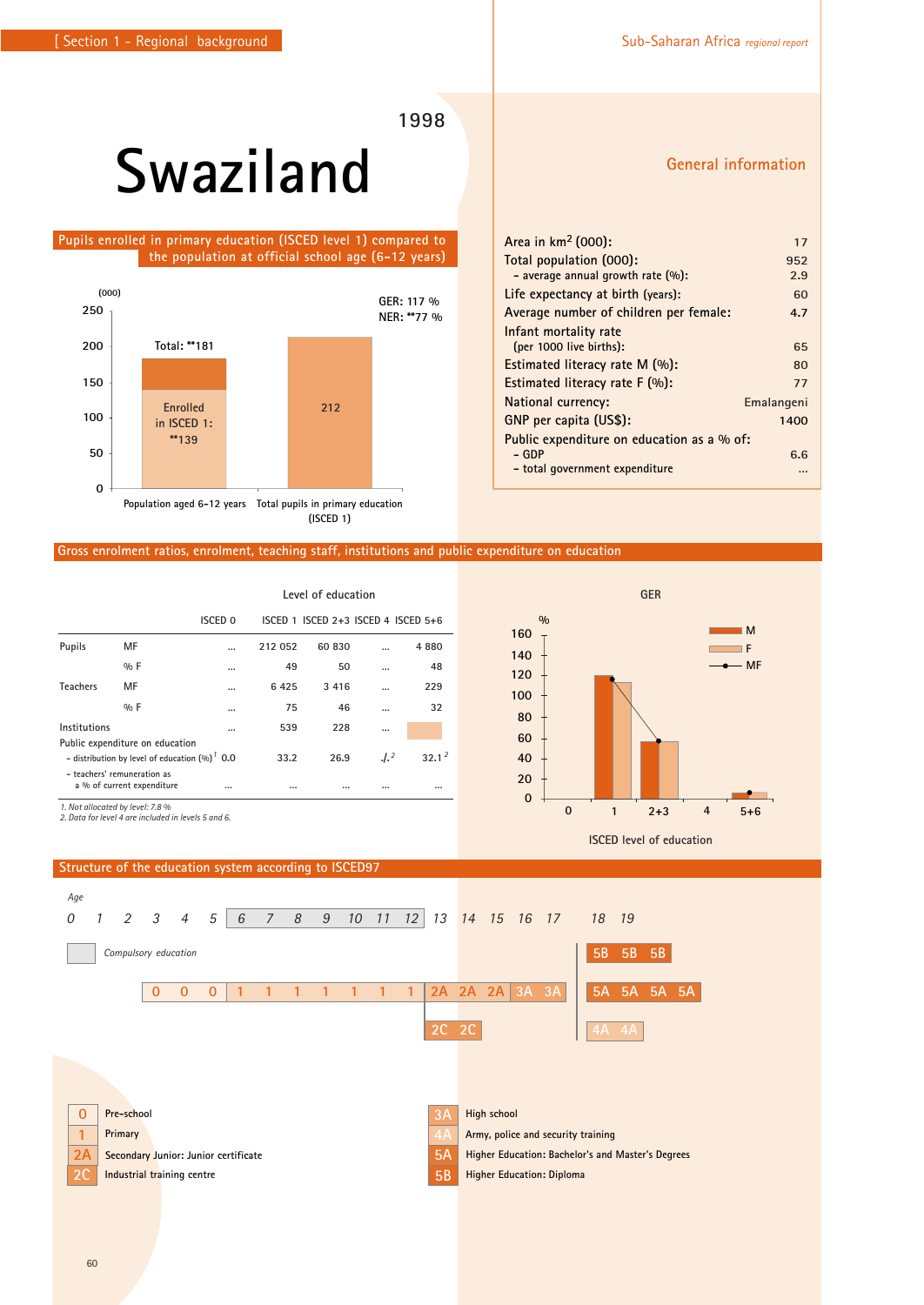# **United Republic of Tanzania**

#### **Pupils enrolled in primary education (ISCED level 1) compared to the population at official school age (7-13 years)**



**(ISCED 1)**

#### **General information**

| Area in $km^2$ (000):                     | 884      |
|-------------------------------------------|----------|
| Total population (000):                   | 32 102   |
| - average annual growth rate $(\%):$      | 2.6      |
| Life expectancy at birth (years):         | 48       |
| Average number of children per female:    | 5.5      |
| Infant mortality rate                     |          |
| (per 1000 live births):                   | 82       |
| Estimated literacy rate M (%):            | 83       |
| Estimated literacy rate $F(\%)$ :         | 64       |
| National currency:                        | Shilling |
| GNP per capita (US\$):                    | 240      |
| ublic expenditure on education as a % of: |          |
| – GDP                                     |          |
| - total government expenditure            |          |

#### **Gross enrolment ratios, enrolment, teaching staff, institutions and public expenditure on education**

**1998**

|                            |                                          | Level of education |           |                                     |  |       |  |  |  |
|----------------------------|------------------------------------------|--------------------|-----------|-------------------------------------|--|-------|--|--|--|
|                            |                                          | <b>ISCED 0</b>     |           | ISCED 1 ISCED 2+3 ISCED 4 ISCED 5+6 |  |       |  |  |  |
| Pupils                     | МF                                       |                    | 4 042 568 | 226903 <sup>1</sup>                 |  | 18867 |  |  |  |
|                            | %F                                       |                    | 50        | 46 <sup>1</sup>                     |  | 21    |  |  |  |
| <b>Teachers</b>            | MF                                       |                    | 106 329   | 11691                               |  | 2064  |  |  |  |
|                            | $0/0$ F                                  |                    | 44        | $27^{1}$                            |  | 14    |  |  |  |
| Institutions               |                                          |                    | 11 339    | 781                                 |  |       |  |  |  |
|                            | Public expenditure on education          |                    |           |                                     |  |       |  |  |  |
|                            | - distribution by level of education (%) | $\cdots$           | $\cdots$  | $\cdots$                            |  |       |  |  |  |
|                            | - teachers' remuneration as              |                    |           |                                     |  |       |  |  |  |
|                            | a % of current expenditure               |                    |           |                                     |  |       |  |  |  |
| 1. General education only. |                                          |                    |           |                                     |  |       |  |  |  |



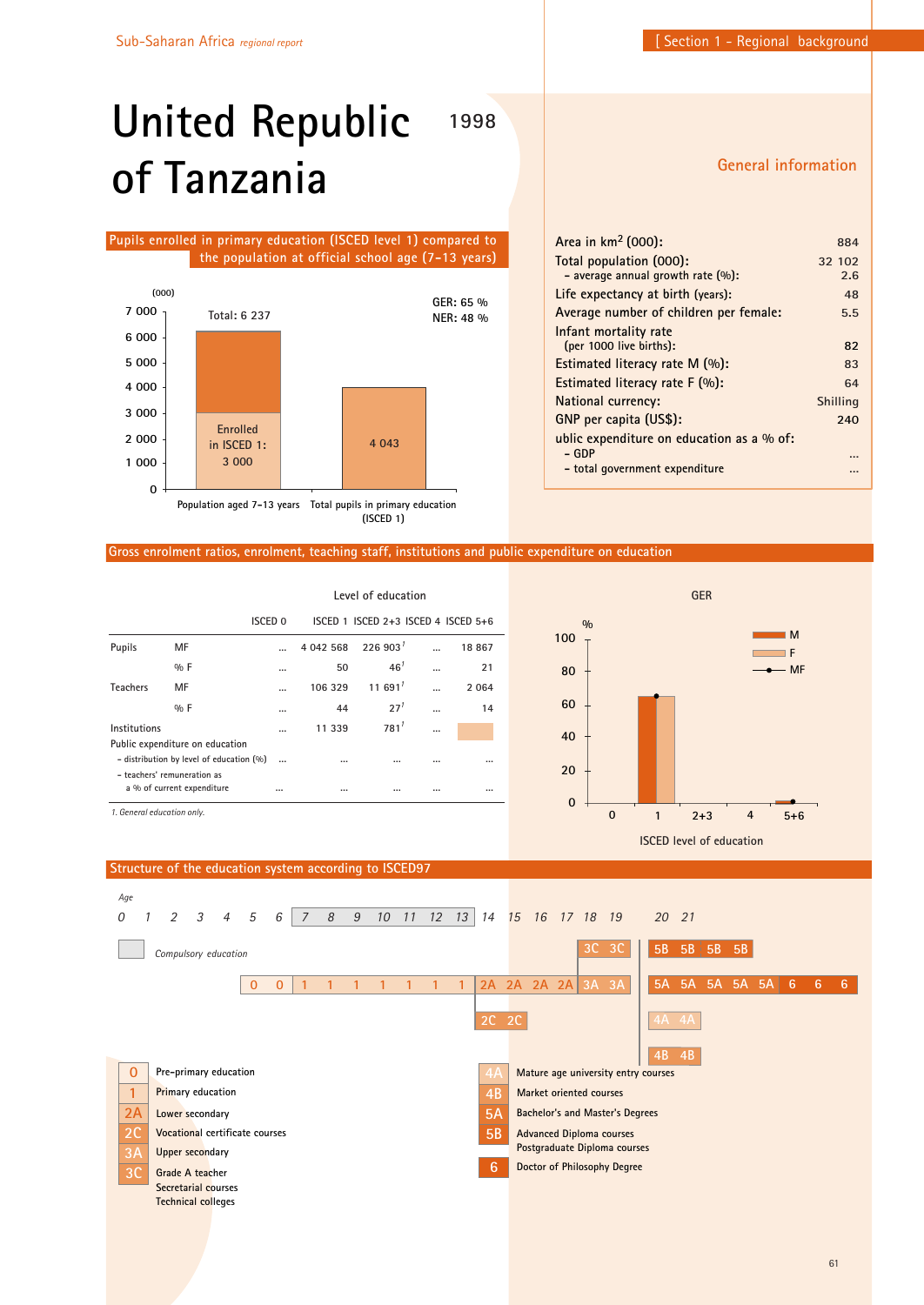# **Togo**

 **Pupils enrolled in primary education (ISCED level 1) compared to the population at official school age (6-11 years)**



**Gross enrolment ratios, enrolment, teaching staff, institutions and public expenditure on education**

| Level of education |                                                                                    |                |            |                                     |           |        |  |  |  |
|--------------------|------------------------------------------------------------------------------------|----------------|------------|-------------------------------------|-----------|--------|--|--|--|
|                    |                                                                                    | <b>ISCED 0</b> |            | ISCED 1 ISCED 2+3 ISCED 4 ISCED 5+6 |           |        |  |  |  |
| Pupils             | MF                                                                                 | 11 241         | 953 886    | 231 948                             | 331       | 15 028 |  |  |  |
|                    | $9/6$ F                                                                            | 50             | 43         | 29                                  | 15        | 17     |  |  |  |
| <b>Teachers</b>    | MF                                                                                 | 566            | 23 107     | 6 5 9 5                             | $\ddotsc$ | 384    |  |  |  |
|                    | $9/6$ F                                                                            | 97             | 14         | 13                                  |           | 10     |  |  |  |
| Institutions       |                                                                                    | 319            | 4 7 0 1    | 723                                 | 1         |        |  |  |  |
|                    | Public expenditure on education<br>- distribution by level of education $(\%)^{1}$ | $\int_1^2$     | $44.6^{2}$ | 28.7                                |           | 21.8   |  |  |  |
|                    | - teachers' remuneration as<br>a % of current expenditure                          | $\int_1^2$     | $90.8^{2}$ | 82.5                                |           | 47.1   |  |  |  |

**Structure of the education system according to ISCED97**

*1. Not allocated by level: 4.9% 2. Data for level 0 are included in level 1.*



**%**

#### **General information**

**M F MF**

| Area in $km^2$ (000):                      | 57               |
|--------------------------------------------|------------------|
| Total population (000):                    | 4 3 9 7          |
| - average annual growth rate $(\%):$       | 2.6              |
| Life expectancy at birth (years):          | 49               |
| Average number of children per female:     | 6.1              |
| Infant mortality rate                      |                  |
| (per 1000 live births):                    | 84               |
| Estimated literacy rate M (%):             | 72               |
| Estimated literacy rate $F(\%)$ :          | 38               |
| National currency:                         | <b>Franc CFA</b> |
| GNP per capita (US\$):                     | 320              |
| Public expenditure on education as a % of: |                  |
| – GDP                                      | 4.5              |
| - total government expenditure             | 24.4             |

**0 1 2+3 4 5+6**

**ISCED level of education**

**GER**

# 62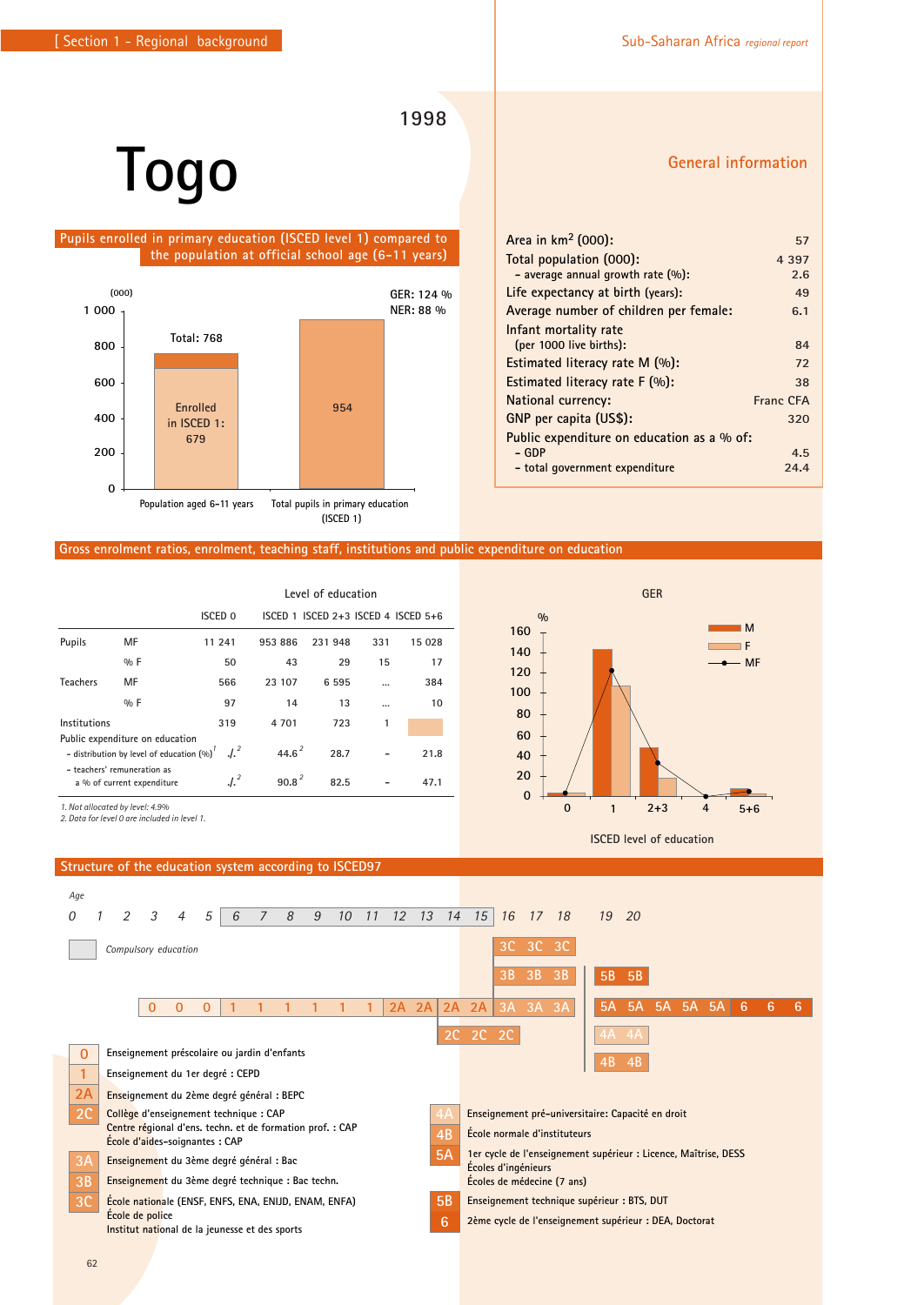**Area in km2 (000): 241 Total population (000): 20 554 - average annual growth rate (%): 2.9 Life expectancy at birth (years) 40 Average number of children per female: 7.1**

**(per 1000 live births): 107 Estimated literacy rate M (%): 76 Estimated literacy rate F (%): 54 National currency:** Shilling **GNP per capita (US\$): 310**

**- GDP … - total government expenditure …**

**Public expenditure on education as a % of:**

**Infant mortality rate**

**General information**

**1998**

# **Uganda**

**Total pupils in primary education (ISCED 1) compared to the number of pupils of official primary school age (6-12)**  *1*



*1. The population and enrolment ratios are not shown due to inconsistencies between the number of pupils and the demographic data.*

**Gross enrolment ratios, enrolment, teaching staff, institutions and public expenditure on education**

|                 |                                                           | ISCED 0   |           | ISCED 1 ISCED 2+3 ISCED 4 ISCED 5+6 |   |          |
|-----------------|-----------------------------------------------------------|-----------|-----------|-------------------------------------|---|----------|
| Pupils          | MF                                                        | $\ddotsc$ | 6 591 429 | 465 605                             |   | 40 591   |
|                 | $0/0$ F                                                   | $\cdots$  | 47        | 39                                  | ٠ | **35     |
| <b>Teachers</b> | MF                                                        |           | 109 733   | 24 982                              |   | 2 2 1 8  |
|                 | $0/0$ F                                                   | $\cdots$  | 33        | 21                                  | ٠ | 18       |
| Institutions    |                                                           | $\cdots$  | 10 597    |                                     | ٠ |          |
|                 | Public expenditure on education                           |           |           |                                     |   |          |
|                 | - distribution by level of education (%)                  | $\cdots$  | $\cdots$  |                                     | ٠ | $\cdots$ |
|                 | - teachers' remuneration as<br>a % of current expenditure | $\cdots$  | $\cdots$  |                                     | ٠ |          |

**Level of education**

**The gross enrolment ratio figure is not shown due to inconsistencies between the number of pupils and the demographic data.**

63

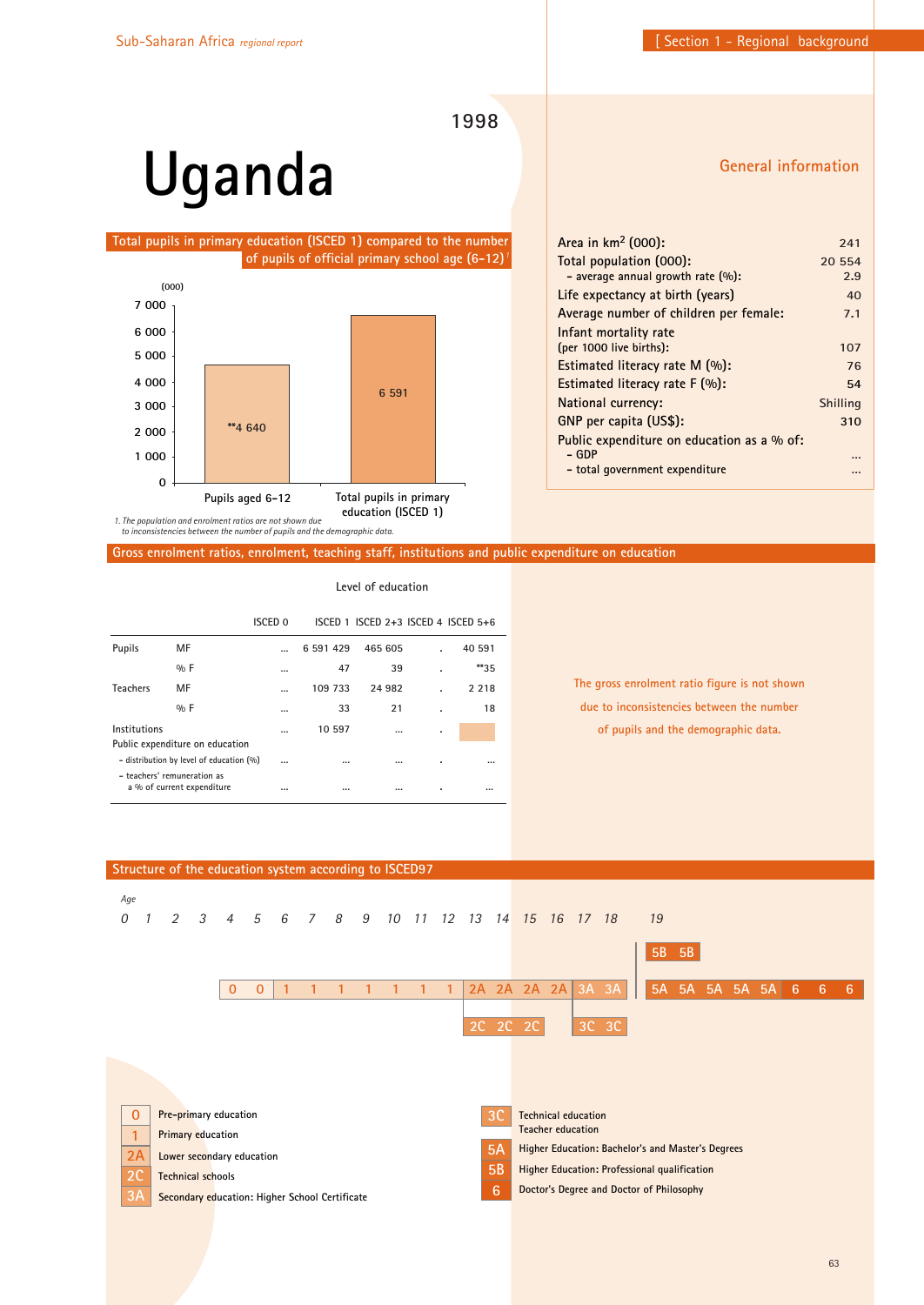### **1998**

# **Zambia**

 **Pupils enrolled in primary education (ISCED level 1) compared to the population at official school age (7-13 years)**



#### **Gross enrolment ratios, enrolment, teaching staff, institutions and public expenditure on education**

|                                                      |                                                           |          | Level of education |                                         |           |        |  |  |
|------------------------------------------------------|-----------------------------------------------------------|----------|--------------------|-----------------------------------------|-----------|--------|--|--|
|                                                      |                                                           | ISCED 0  |                    | ISCED 1 ISCED $2+3$ ISCED 4 ISCED $5+6$ |           |        |  |  |
| Pupils                                               | MF                                                        | *30 000  | 1 557 257          | 290 085                                 |           | 22 701 |  |  |
|                                                      | $9/6$ F                                                   | $*54$    | 48                 | 43                                      | $\ddotsc$ | 32     |  |  |
| <b>Teachers</b>                                      | MF                                                        | 700      | 34 810             | 10 000                                  | $\ddotsc$ |        |  |  |
|                                                      | $9/6$ F                                                   | 57       | 48                 | 26                                      | $\ddotsc$ |        |  |  |
| Institutions                                         |                                                           | 443      | 4 2 2 1            | 482                                     | $\cdots$  |        |  |  |
| Public expenditure on education                      |                                                           |          |                    |                                         |           |        |  |  |
| - distribution by level of education (%)<br><br><br> |                                                           |          |                    |                                         |           |        |  |  |
|                                                      | - teachers' remuneration as<br>a % of current expenditure | $\cdots$ |                    |                                         | $\ddotsc$ |        |  |  |

| Area in $km^2$ (000):                      | 753     |
|--------------------------------------------|---------|
| Total population (000):                    | 8 7 8 1 |
| - average annual growth rate $(\%):$       | 2.2     |
| Life expectancy at birth (years):          | 40      |
| Average number of children per female:     | 5.6     |
| Infant mortality rate                      |         |
| (per 1000 live births):                    | 82      |
| Estimated literacy rate M (%):             | 84      |
| Estimated literacy rate $F(\%)$ :          | 69      |
| <b>National currency:</b>                  | Kwacha  |
| GNP per capita (US\$):                     | 330     |
| Public expenditure on education as a % of: |         |
| – GDP                                      | 2.3     |
| - total government expenditure             | 17.6    |



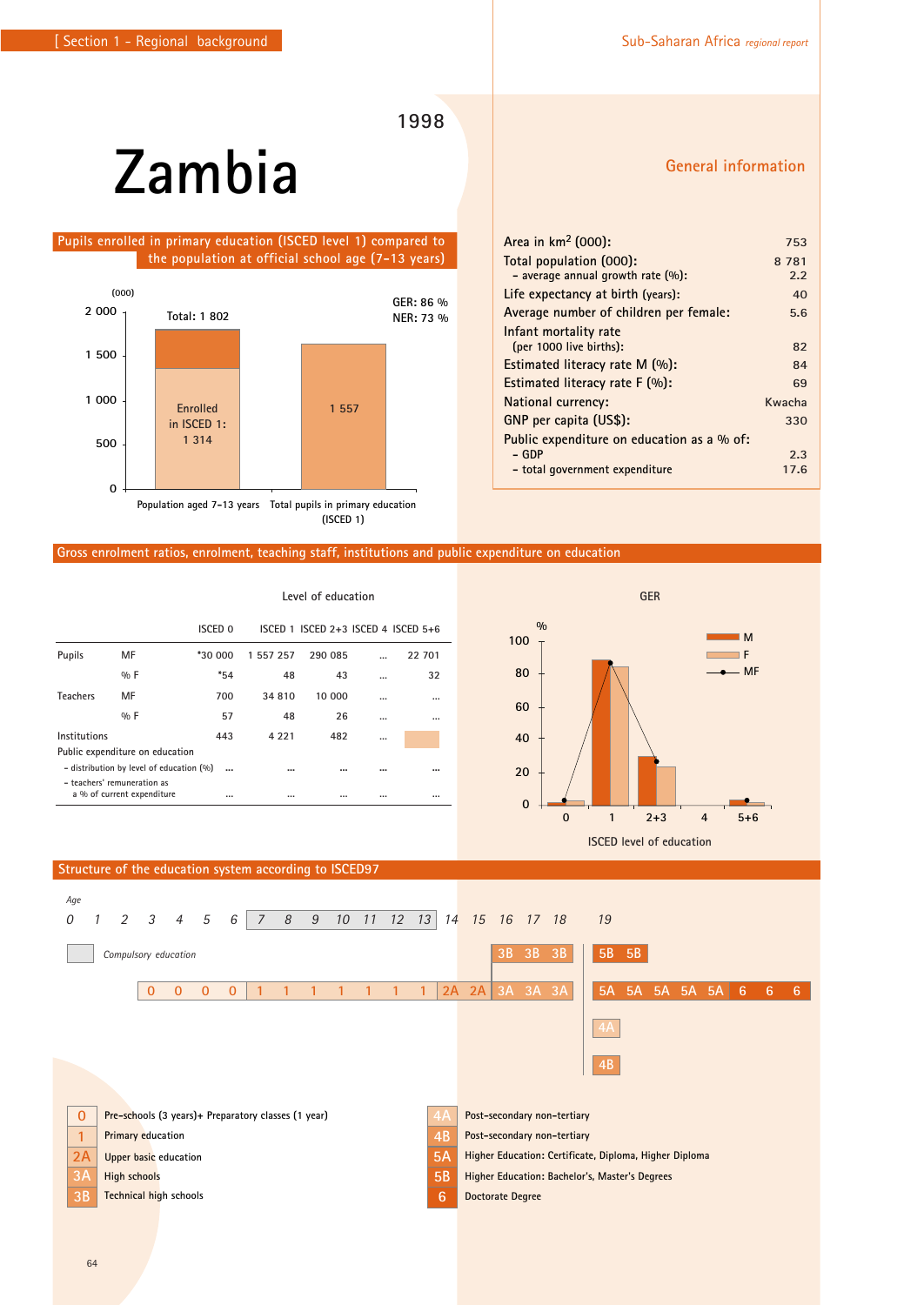# **Zimbabwe**

 **Pupils enrolled in primary education (ISCED level 1) compared to the population at official school age (6-12 years)**



**(ISCED 1)**

#### **General information**

| Area in km <sup>2</sup> (000):             | 391    |
|--------------------------------------------|--------|
| Total population (000):                    | 11 529 |
| - average annual growth rate $(\%):$       | 1.4    |
| Life expectancy at birth (years):          | 44     |
| Average number of children per female:     | 3.8    |
| Infant mortality rate                      |        |
| (per 1000 live births):                    | 69     |
| Estimated literacy rate M (%):             | 92     |
| Estimated literacy rate $F(\%)$ :          | 84     |
| National currency:                         | Dollar |
| GNP per capita (US\$):                     | 530    |
| Public expenditure on education as a % of: |        |
| $-GDP$                                     | 10.1   |
| - total government expenditure             |        |

#### **Gross enrolment ratios, enrolment, teaching staff, institutions and public expenditure on education**

|                          |                                                | Level of education |           |                                     |       |                   |  |
|--------------------------|------------------------------------------------|--------------------|-----------|-------------------------------------|-------|-------------------|--|
|                          |                                                | <b>ISCED 0</b>     |           | ISCED 1 ISCED 2+3 ISCED 4 ISCED 5+6 |       |                   |  |
| Pupils                   | MF                                             |                    | 2 460 323 | 834 880                             | 871   | 40 850 $^{2}$     |  |
|                          | $0/0$ F                                        |                    | 49        | 47                                  | 22    | $25^{2}$          |  |
| <b>Teachers</b>          | MF                                             |                    | 59 973    | $30.572$ <sup>1</sup>               |       | 2387 <sup>2</sup> |  |
|                          | $0/0$ F                                        |                    | 47        | 37 <sup>1</sup>                     |       | $15^2$            |  |
| Institutions             |                                                |                    | $\cdots$  | $\cdots$                            |       |                   |  |
|                          | Public expenditure on education                |                    |           |                                     |       |                   |  |
|                          | - distribution by level of education $(%)$ 0.0 |                    | 56.1      | 29.2                                | $J^3$ | 14.8 <sup>3</sup> |  |
|                          | - teachers' remuneration as                    |                    |           |                                     |       |                   |  |
|                          | a % of current expenditure                     |                    | $\cdots$  |                                     |       |                   |  |
| 1 General education only |                                                |                    |           |                                     |       |                   |  |

*1. General education only. 2. Excluding level 6.*

*3. Data for level 4 are included in levels 5 and 6.* 



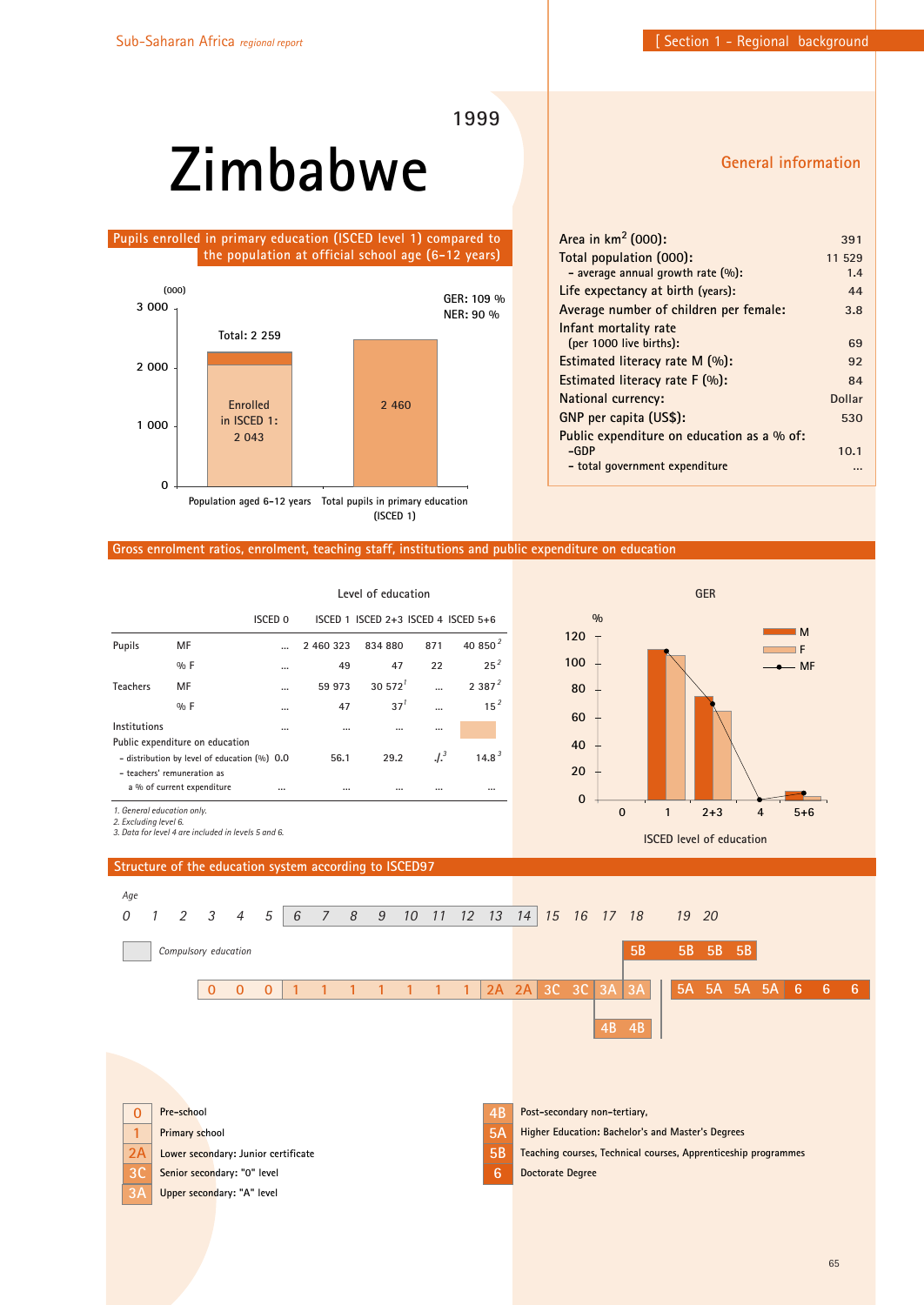# **2. Access and participation by level of education**

**2.1 Pre-primary education**

### **2.1.1 Data coverage**

Early childhood development programmes cover both pre-primary education corresponding to ISCED97 level 0 and all other school- or centre-based programmes involving organized and systematic activities aimed at encouraging children's learning and emotional and social development (UNESCO, 1998). In those countries where pre-primary provision is the responsibility of the Ministry of Education, figures for numbers of schools, pupils enrolled and teachers are generally available; but this is often not the case where pre-school education is provided by another Ministry (for example, Health or Social Services), by local communities or councils or by non-governmental organizations (NGOs). In these cases, the data are not communicated systematically to the Ministry of Education or Central Statistical Office, the main national counterparts from whom the UNESCO Institute for Statistics receives data on education.

Data coverage is even more problematic where other early childhood development (ECD) programmes are concerned: in particular those provided by local communities, council bodies or NGOs. Of the region's forty-nine countries, twenty-nine reported such programmes, but only two of these (Comoros and Sao Tome and Principe) provided figures for the number of children enrolled in them.<sup>1</sup> Consequently it has been possible only in the case of Comoros<sup>2</sup> to calculate the gross enrolment ratio for preprimary and other ECD programmes as a

*<sup>1</sup> In Comoros, the other ECD programmes consist mainly of schools for the study of the Koran. These are attended by children of all ages, with the result that the gross enrolment ratio in these types of programme is well above 100% (166%). This figure probably over-estimates the relative importance of these programmes consisting of all-age schools whose primary purpose is the study of the Koran (Ministry of National Education, Education For All: EFA 2000 Assessment , p.17). Pre-primary education, in the strict sense, involves very few children: the gross pre-primary enrolment rate is only 2%. 2 It has not been possible to calculate the rate for Sao Tome and Principe because of the lack of demographic data by single year of age.*



 $50$ 

Section 2 - Access and participation

Section 2 - Access and participation<br>by level of education

Sub-Saharan Africa *regional report*

 $Sub-Saharan$  Africa regional report  $\|$  :

UIS

by level of education

40

30

 $\overline{20}$ 

10

 $\Omega$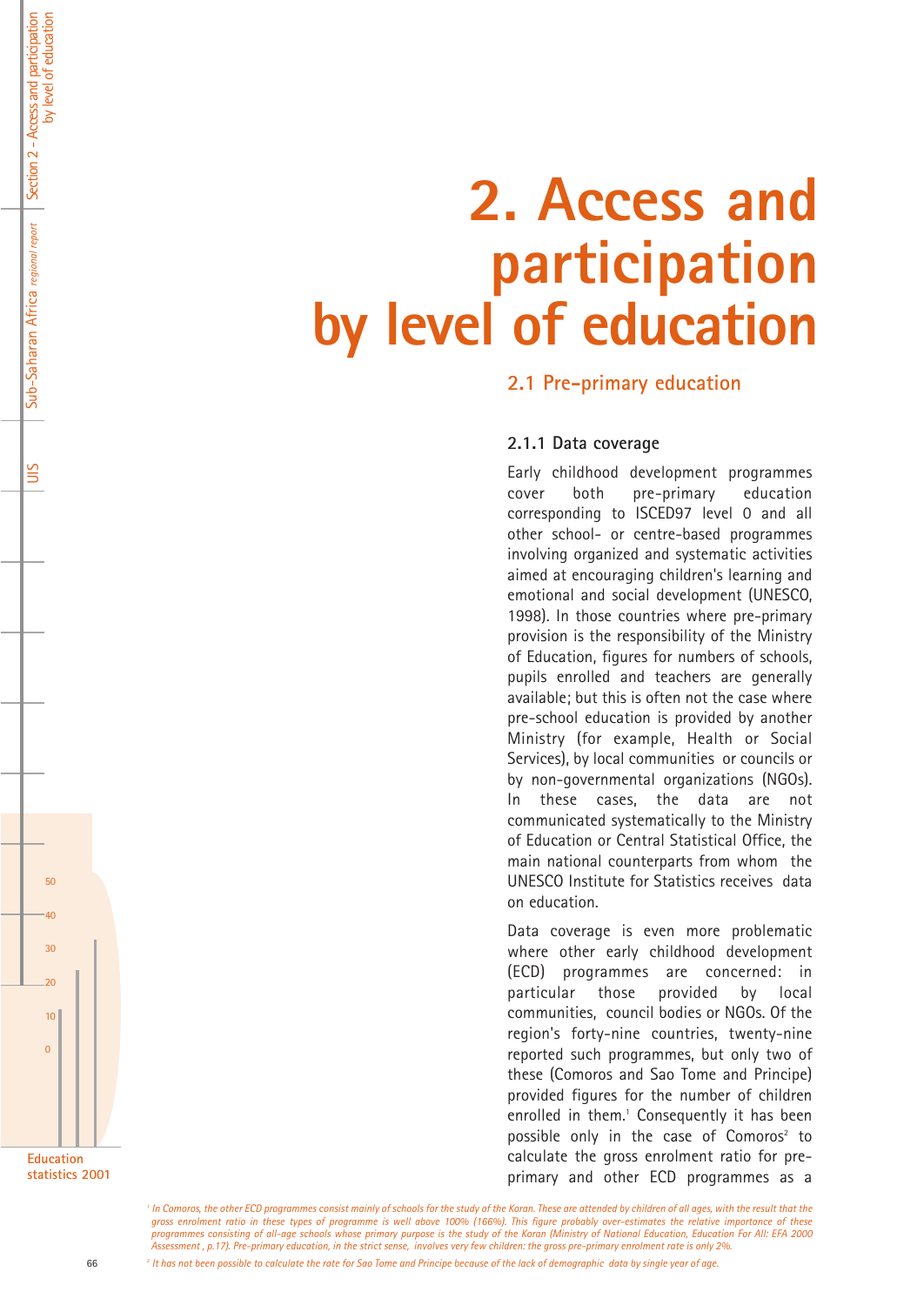whole (EFA Core Indicat 1). For the twenty countries where there are no other ECD programmes outside pre-primary schooling proper, EFA Indicator 1 corresponds to the gross enrolment ratio in pre-primary education (see Annex I, Table A1) . The present study of access to early childhood development programmes therefore concerns only pre-primary schooling (ISCED level 0).

|  | <sup>.Or</sup> Table 2.1 - Pupil numbers in pre-primary education by gender and by type of institution, 1998 |  |
|--|--------------------------------------------------------------------------------------------------------------|--|
|--|--------------------------------------------------------------------------------------------------------------|--|

|                             | Total<br>(millions) | $\%$ F | Number of<br>countries | % Private | Number of<br>countries |
|-----------------------------|---------------------|--------|------------------------|-----------|------------------------|
| Sub-Saharan Africa          | 3828                | 49     | 38/49                  | 81        | 25/49                  |
| Central and Western Africa  | 1453                | 45     | 25/27                  | 46        | 14/27                  |
| Eastern and Southern Africa | 2 3 7 5             | 51     | 13/22                  | 88        | 11/22                  |

| Table 2.2 - Gross enrolment ratios in pre-primary education by gender and gender parity |  |
|-----------------------------------------------------------------------------------------|--|
| indices (GPI), 1998                                                                     |  |

|                             | Gross enrolment ratios (%) | GPI  |      |       |
|-----------------------------|----------------------------|------|------|-------|
|                             | <b>MF</b>                  | M    | F    | (F/M) |
| Sub-Saharan Africa          | 10.6                       | 10.8 | 10.4 | 0.96  |
| Central and Western Africa  | 7.4                        | 8.1  | 6.7  | 0.83  |
| Eastern and Southern Africa | 14.3                       | 13.9 | 14.6 | 1.05  |

### **2.1.2 Pupil numbers in pre-primary education**

In 1998, some 4 million children were enrolled in pre-primary education (ISCED level 0) in sub-Saharan Africa. Eastern and Southern Africa accounted for 62% of these, or 2.4 million children (more than 1 million of these in Kenya), compared with just under 1.5 million in Central and Western Africa.

In the whole of sub-Saharan Africa nearly half of the children in pre-primary education are girls. It should perhaps be noted, though, that in Central and Western Africa, girls only account for 45% of the total, while in the countries of Eastern and Southern Africa they account for more than half of those enrolled.

Private schools play an important role in preprimary education: in the region as a whole, more than eight children out of every ten enrolled attend such institutions. There is a difference, though, between the percentages in Eastern and Southern Africa (88%) and the Central and Western subregion (46%) (Table 2.1) . In eight countries (Comoros, Djibouti, Ethiopia, Kenya, Lesotho, Sierra Leone, Sudan and Togo), pre-primary education is provided entirely by the private sector (see Annex I, Table A1). The importance of this sector reflects the relative lack of state provision in most of the countries as pre-school education is still only marginal, and is not always one of the priorities of national education policies.

### **2.1.3 Participation in pre-primary education**

Pre-primary education is still relatively marginal in sub-Saharan Africa, at present involving only one child in ten. This form of schooling is more developed in Eastern and Southern Africa, where the gross enrolment ratio is 14%, roughly double that found in Central and Western Africa (7%) (Table 2.2) .

However, these mean figures hide some quite marked disparities between individual countries, particularly in Eastern and Southern Africa, where the gross enrolment ratio ranges from 0.5% in Djibouti to 99.8% in Mauritius, a range of 99 percentage points. The differences are far smaller in Central and Western Africa, gross enrolment ratios being lower there generally. In the countries which supplied figures, the difference between the lowest rate (0.8% in Burundi) and the highest (48% in Liberia) is 47 percentage points (Annex I, Table A1). The large variation in levels of participation sometimes follows linguistic distribution: there is a small group of English-speaking countries where enrolment levels are fairly high, and a second group, mainly French-speaking, where rates are extremely low, generally under 5%.

The Gender Parity Index (GPI), which is the ratio between the female and male rates and is here a measure of equality between girls and boys in pre-primary education enrolment,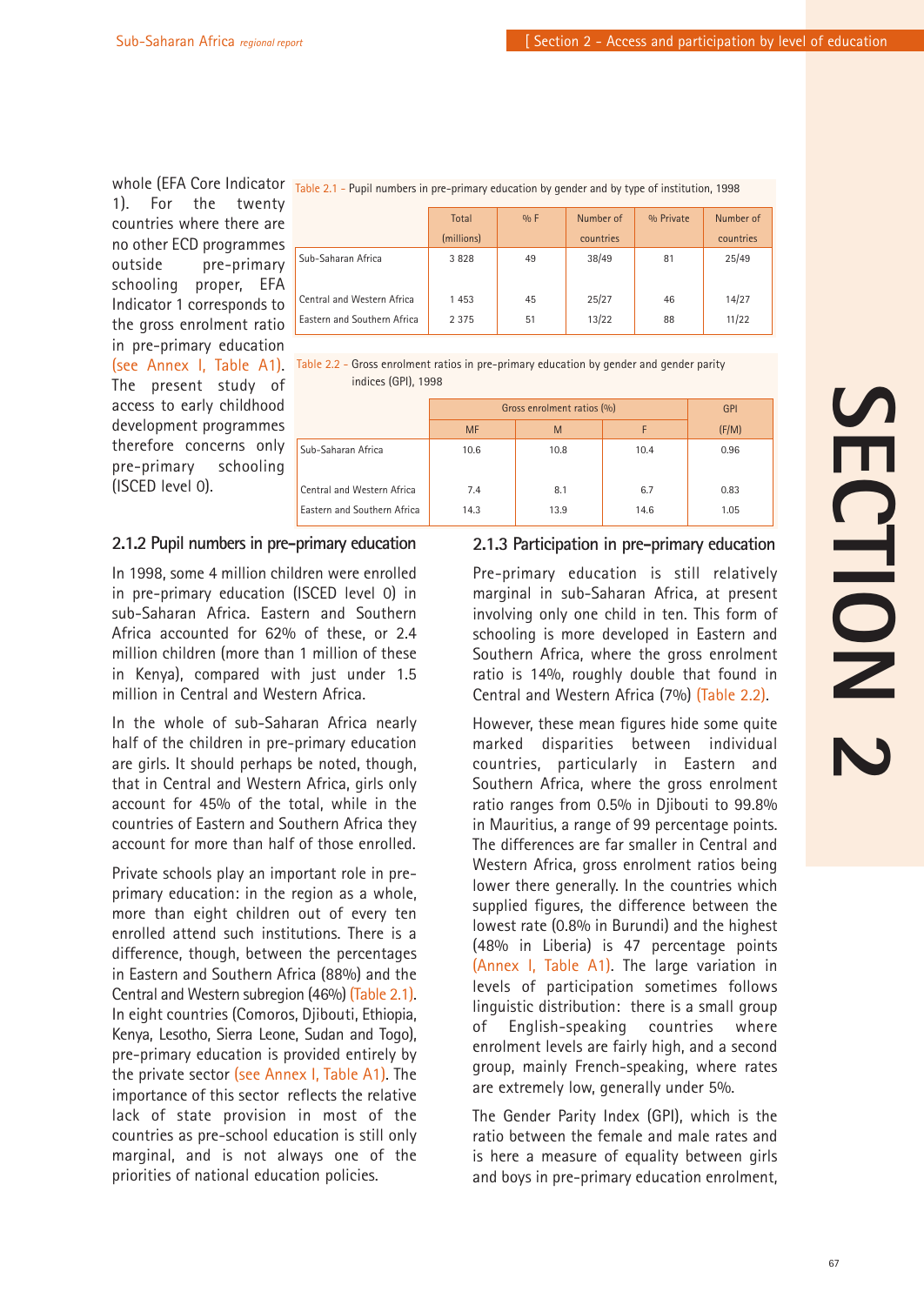



confirms what has already emerged from analysis of the numbers enrolled. In sub-Saharan Africa as a whole, girls have slightly lower enrolment ratios than boys: GPI is below 1 (0.96). A distinction must be made, though, between Eastern and Southern Africa, where girls have a higher enrolment ratio than boys (GPI greater than 1), and Central and Western Africa, where access to the limited pre-school provision is often greater for boys (GPI 0.83).

# **2.2 Primary education (ISCED 1)**

Primary education is a priority in most of the countries of sub-Saharan Africa which have set themselves a goal of primary education for all by 2015. The latest information available, however, justifies apprehensions that this objective may not be met in half of the countries in the region.<sup>4</sup>

Data availability is better in the case of primary education than for other levels. Though reasonably satisfactory so far as total numbers are concerned, it is less so for

breakdowns by age or by grade. Data on overall numbers were supplied by all countries in the region except Ghana, Nigeria and Somalia, which account for 22% of the region's total population.

### **2.2.1 Access to primary education**

Access to primary education is measured by two indicators, the apparent intake rate (or gross intake rate) and the net intake rate. The former gives the number of new entrants to the first grade of primary education, whatever their age, as a percentage of the population of official entry age. The net intake rate, on the other hand, is a measure of the level of access (in percentage terms) to primary school of children at the official entry age. In many countries, particularly in sub-Saharan Africa, children seldom enter primary school at the official age, but rather one year or more later, as shown by the apparent intake rate figures which in some cases exceed 100%. Of these two indicators, the apparent (gross) rate is the more widely used, despite its limitations, as the net rate is harder to obtain because of the lack of data on new entrants by age. Studies of apparent intake

 $50$ 

40

30

20

10

 $\Omega$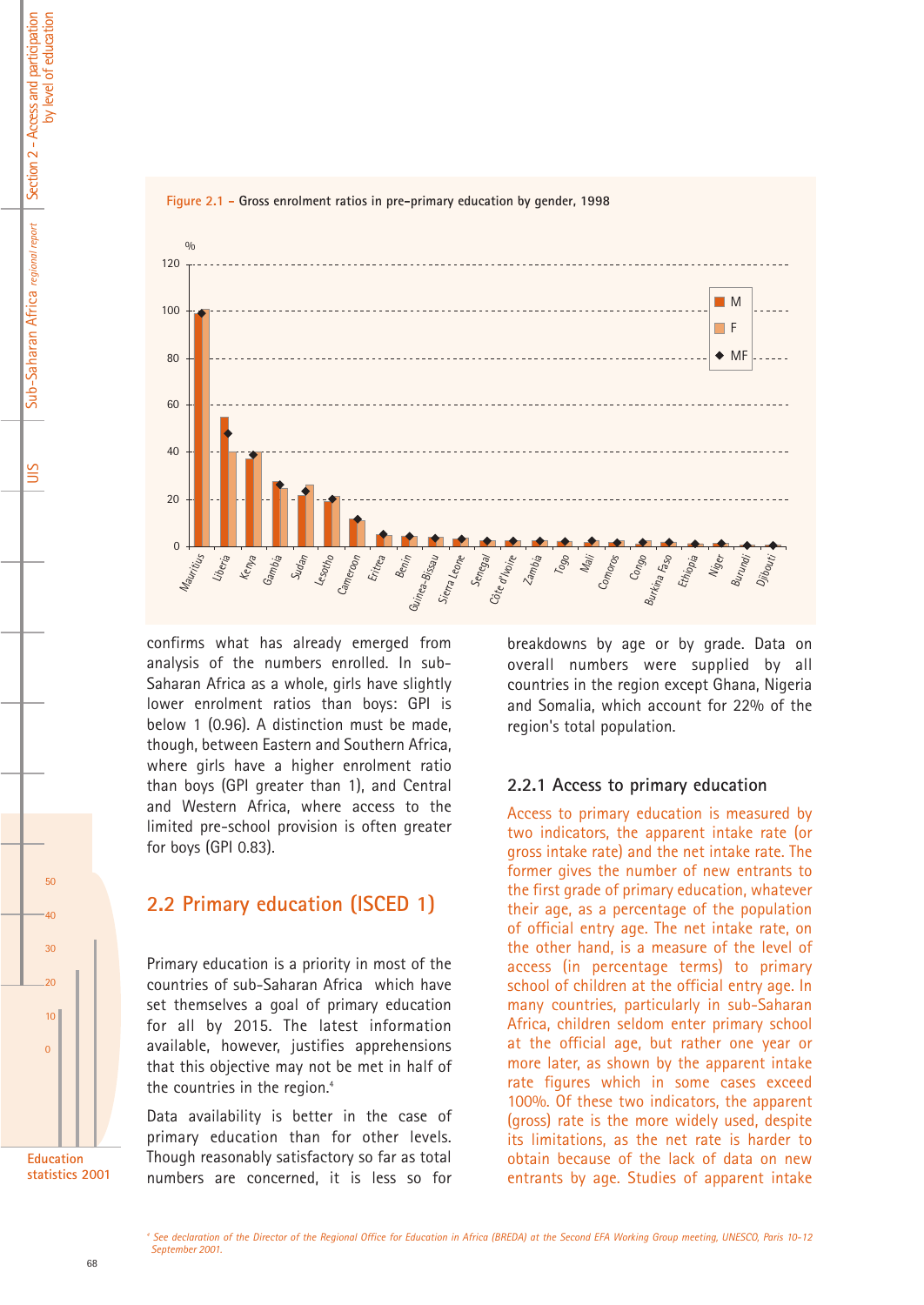rates, however, should be supplemented, whenever figures are available, by considering net ratios as well, since these allow an estimate of the proportion of school-age children not attending school at the official entry age.<sup>5</sup>

Forty of the forty-nine countries of sub-Saharan Africa provided figures for the total number of new entrants to primary education, and thirty-nine provided data broken down by age, with which it was possible to calculate their net intake rates. As already noted, one of the countries which did not provide statistics was Nigeria, which accounts for a considerable proportion of the region's population. The regional averages presented here must therefore be interpreted with great care.

### *Apparent intake rate*

Just over 12 million children of all ages entered primary school for the first time in 1998, yielding an apparent intake rate of 90% for the region as a whole (Table 2.3).

The apparent intake rate is greater than 100% in Eastern and Southern Africa (106%), suggesting that a number of countries in this sub-region have the theoretical capacity to enrol all children of official entry age to primary education. By contrast, the apparent intake rate is 64% in Central and Western Africa, reflecting the limited availability of school places in many parts of this subregion, where rates do not reach 50% in some countries (for example, Burkina Faso, Central African Republic, Congo, Democratic Republic of the Congo and Niger).

As well as this difference between the subregions, there are considerable variations in access to primary education within each of them. The difference between the lowest rate and the highest is 88 percentage points in Eastern and Southern Africa, and as much as 115 points in Central and Western Africa (Figure 2.2).

The apparent intake rates also show substantial variations according to gender: the mean rate for boys (95%) is higher than

| <b>Central and Western Africa</b> | Apparent intake rates (%) |          | <b>GPI</b> | Eastern and Southern Africa |                             | Apparent intake rates (%) |     |     |             |
|-----------------------------------|---------------------------|----------|------------|-----------------------------|-----------------------------|---------------------------|-----|-----|-------------|
| Country                           | <b>MF</b>                 | M        | F.         | (F/M)                       | Country                     | <b>MF</b>                 | M   | F   | (F/M)       |
| Angola                            | 88                        | 100      | 77         | 0.77                        | Botswana                    | 111                       | 113 | 108 | 0.96        |
| <b>Burkina Faso</b>               | 44                        | 51       | 36         | 0.71                        | Comoros                     | 71                        | 76  | 67  | 0.88        |
| Burundi                           | 70                        | 77       | 62         | 0.81                        | Djibouti                    | 34                        | 39  | 29  | 0.74        |
| Congo                             | 35                        | 36       | 34         | 0.94                        | Eritrea                     | 55                        | 60  | 49  | 0.81        |
| Côte d'Ivoire                     | 74                        | 82       | 66         | 0.80                        | Ethiopia                    | 85                        | 100 | 69  | 0.68        |
| Gambia                            | 89                        | 92       | 87         | 0.95                        | Kenya                       | 106                       | 108 | 104 | 0.96        |
| Guinea                            | 55                        | 62       | 49         | 0.79                        | Lesotho                     | 94                        | 93  | 94  | 1.01        |
| Equatorial Guinea <sup>1</sup>    | 110                       | 127      | 94         | 0.74                        | Madagascar                  | 103                       | 104 | 102 | 0.98        |
| Liberia                           | 65                        | 80       | 51         | 0.63                        | Mauritius                   | 105                       | 105 | 105 | 1.00        |
| Mali                              | 54                        | 61       | 46         | 0.75                        | Mozambique                  | 81                        | 89  | 73  | 0.81        |
| Niger                             | 41                        | 50       | 33         | 0.66                        | Namibia                     | 117                       | 115 | 119 | 1.03        |
| Central African Republic          | 43                        | 50       | 36         | 0.72                        | United Rep. of Tanzania     | 69                        | 70  | 68  | 0.97        |
| Dem. Rep. of the Congo            | 47                        | 46       | 49         | 1.07                        | Sudan                       | 65                        | 70  | 61  | 0.88        |
| Rwanda                            | 150                       | 151      | 149        | 0.99                        | Swaziland                   | 99                        | 101 | 98  | 0.97        |
| Senegal                           | 71                        | $\cdots$ |            | $\cdots$                    | Zambia                      | 91                        | 91  | 91  | 0.99        |
| Sierra Leone <sup>1</sup>         | 70                        | 72       | 69         | 0.96                        | Zimbabwe <sup>1</sup>       | 122                       | 124 | 120 | 0.97        |
| Chad                              | 77                        | 91       | 64         | 0.70                        | Central and Western Africa  | 64                        | 67  | 59  | 0.88        |
| Togo                              | 100                       | 105      | 94         | 0.90                        | Eastern and Southern Africa | 106                       | 111 | 100 | 0.90        |
| 1. Data are from 1999.            |                           |          |            |                             | Suh Saharan Africa          | ۵n                        | QF  | 95  | <b>U 80</b> |

Table 2.3 - Apparent intake rates to Grade 1 of primary education and gender parity indices (GPI) 1998

*<sup>5</sup> Assessment of basic education in Sub-Saharan Africa 1990-1999. UNESCO, NESIS, ADEA, 2000, p.40.*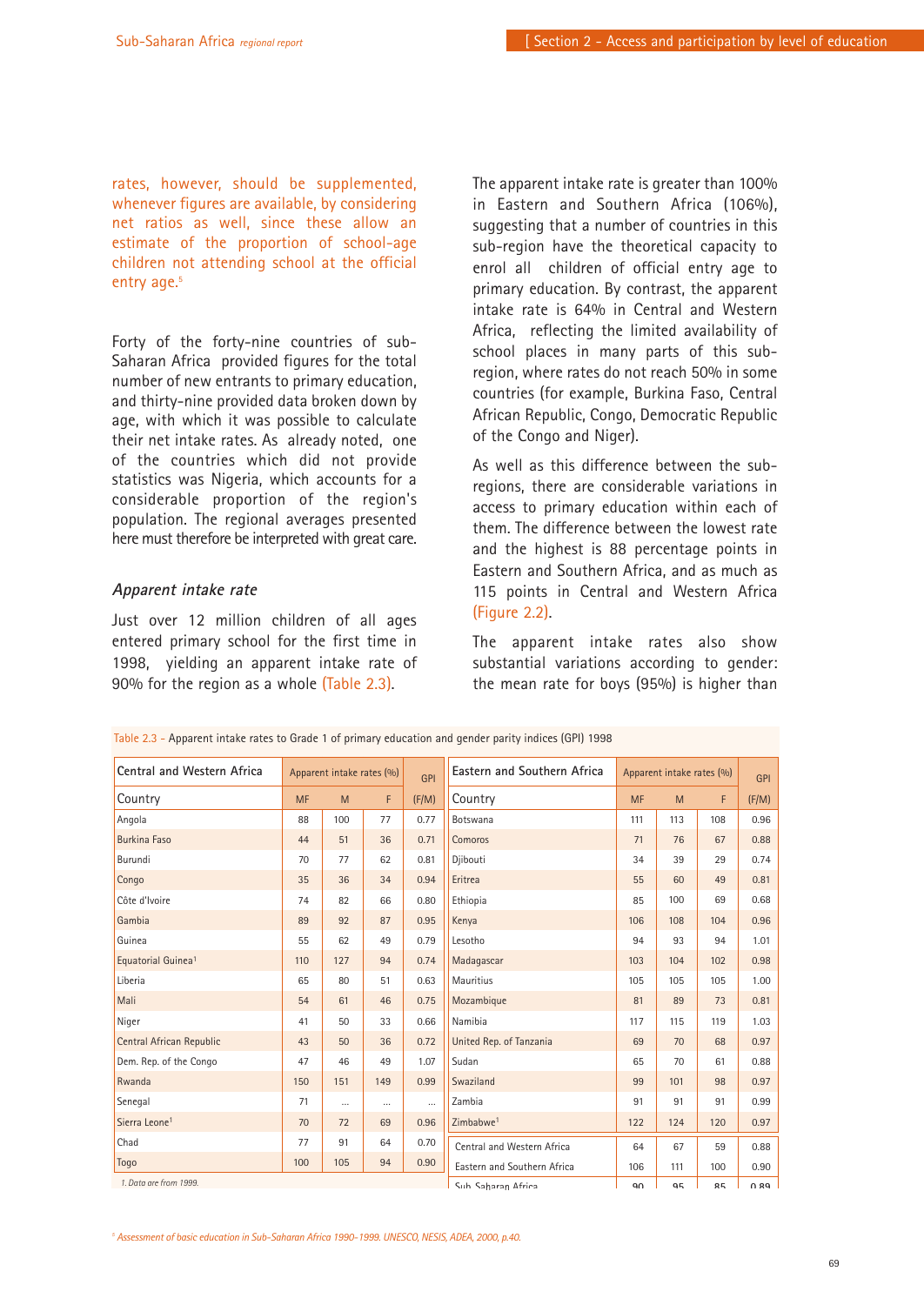

provision by 2005. There are, however, exceptions. GPI is very close to unity in most of the countries of Southern Africa, as well as in some other countries where girls enter school in numbers at least as great as boys (for example, Mauritius and Democratic Republic of the Congo).

#### *Net intake rate*

that for girls (85%), giving an overall GPI of 0.89 (Table 2.3). The advantage is with boys in most countries, with GPIs below 0.75 (i.e. the rate for girls is only three-quarters of that for boys) in some (Burkina Faso, Central African Republic, Chad, Djibouti, Ethiopia, Liberia and Niger). This inequality is likely to have an impact on the level of girls' participation later on in primary education as well. It also

highlights the difficulties most of the region's countries are likely to have in achieving one of the goals set out in the Dakar Framework for Action: the elimination of gender disparities in primary and secondary

Few children enter primary school at the official age in the region. Only 28% of children aged 6 or 7 (the commonest official ages for entry) are in fact enrolled in school (Table 2.4). In other words, more than seven school-age children in ten are still not enrolled at the official entry age.

Many children enter school a little older which explains the difference between the

Table 2.4 - Net intake rates to grade 1 of primary by gender and gender parity indices (GPI), 1998

|                             |           | <b>GPI</b> |    |       |
|-----------------------------|-----------|------------|----|-------|
|                             | <b>MF</b> | M          | F  | (F/M) |
| Sub-Saharan Africa          | 28        | 29         | 26 | 0.91  |
| Central and Western Africa  | 29        | 30         | 26 | 0.87  |
| Eastern and Southern Africa | 27        | 28         | 26 | 0.94  |



**Figure 2.3 - Net intake rates at the official age (NIR), at one year younger (NIR-1) and at one year older (NIR+1), 1998**

Section 2 - Access and participation by level of education Section 2 - Access and participation by level of education Sub-Saharan Africa regional report Sub-Saharan Africa *regional report*

UIS

**statistics 2001**

**Education**

 $50$ 

40

30

20

10

 $\Omega$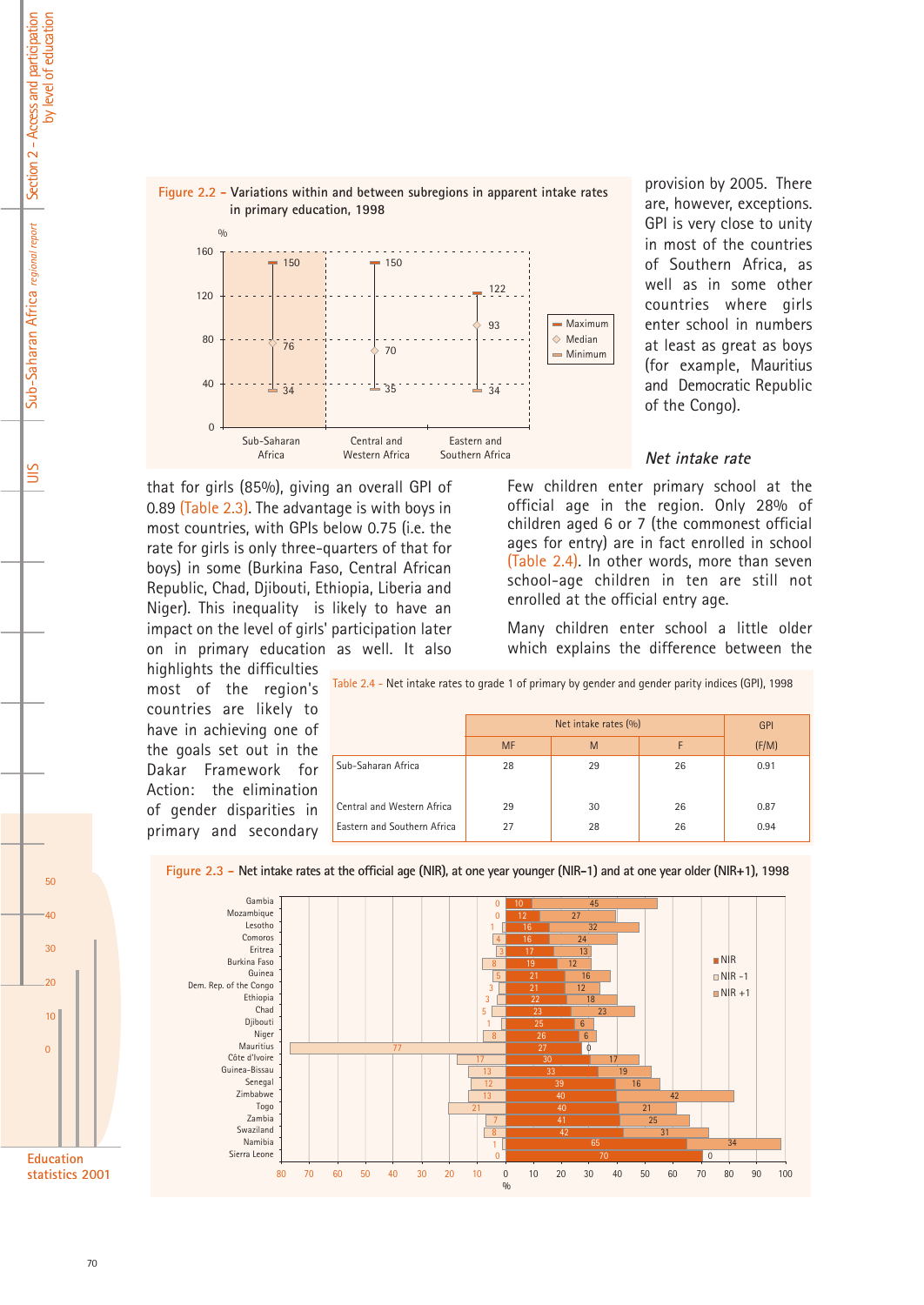

**Figure 2.4 - Net intake rates in primary education by gender, 1998**

apparent and net intake rates - the former being 90% for the region as a whole. In a number of countries, more children enter school one year older (or younger) than the official age, as revealed by calculations of specific intake rates not only at the official entrance age (NIR), but also one year later (NIR+1) or one year earlier (NIR-1). In several countries NIR+1 is higher than the rate at the official age (Figure 2.3). Mauritius stands out as the only country where intake rates are highest one year prior to the official entrance age but this is due to the fact that in this country the official entry age was raised from 5 to 6 in 1997. Nevertheless, in the year following this change of pattern, admissions still took place mostly at 5 years of age. It will probably take a number of years before they mainly occur at the official age.

The net intake rate differs little between the subregions (Table 2.4); but differences between individual countries are far more pronounced. Among the twenty or so countries for which this indicator is available, there is a variation by a factor of six between the lowest and highest rates (Annex I, Table A2). The net intake rate is as low as 12% in the United Republic of Tanzania and as high as 70% in Sierra Leone. Only one-third of countries have net rates of 40% or above, indicating that some effort is still required to ensure children's access to school, particularly at the official entrance age.

Access to primary education remains limited in sub-Saharan Africa, especially so far as girls are concerned. An analysis of the net intake rates confirms the existence of gender inequality in the numbers of new entrants of official age, though this is less pronounced than that for all new entrants, particularly in Eastern and Southern Africa where GPI is 0.94 compared with 0.90 for the apparent intake rate. There are, however, countries where girls account for more than half of admissions not only overall, but also at the official age (Namibia, Democratic Republic of the Congo and Zambia).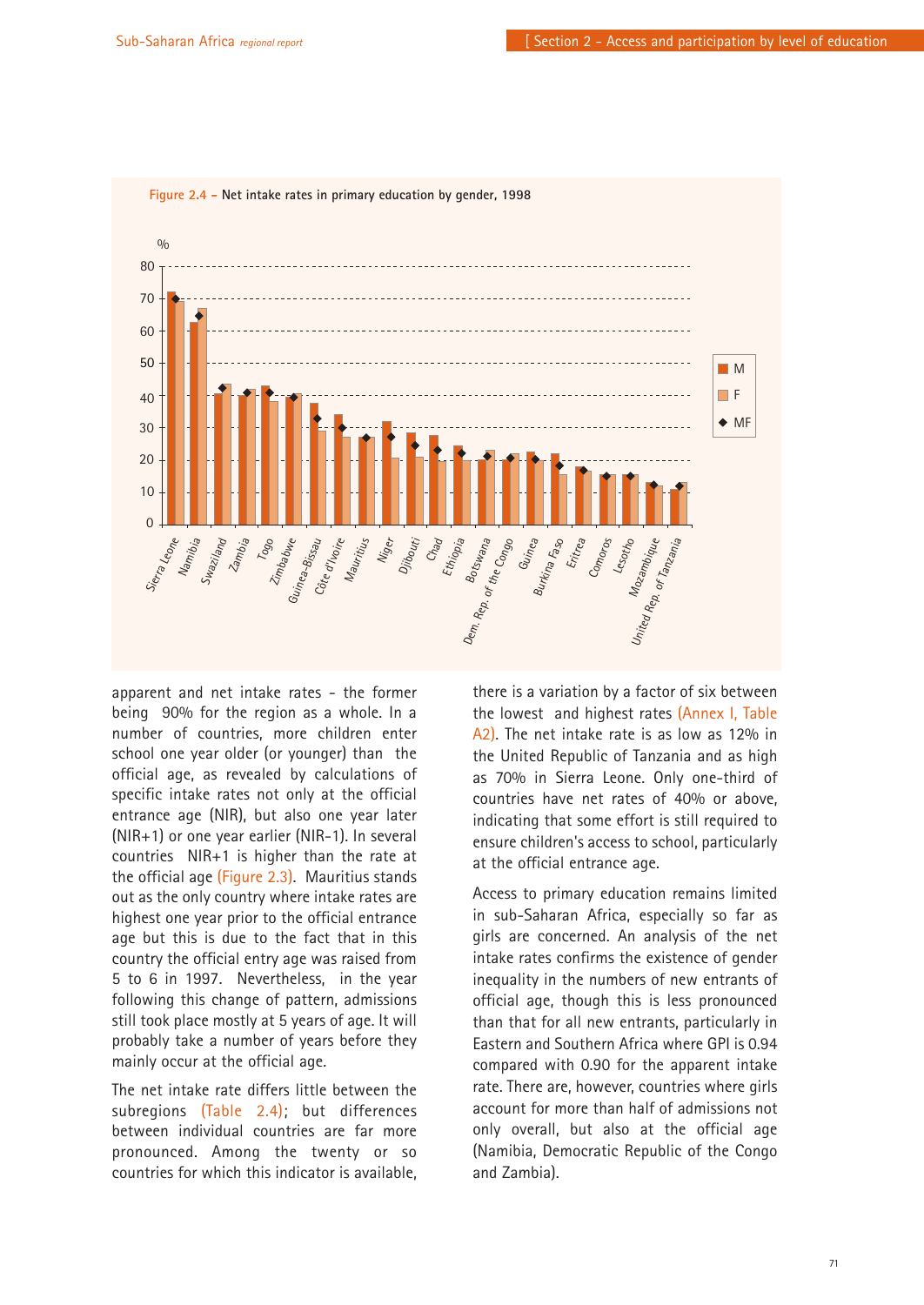### **2.2.2 Participation in primary education**

The level of participation in primary education can be measured by two indicators. The first, the gross enrolment ratio (GER) represents the number of children, of all ages, enrolled in primary school, as a percentage of the population of the group of primary schoolage. This ratio, which may be greater than 100% because of late entrance or repetition (pupils enrolled in a particular grade for a second or further time), is an indication of the theoretical capacity of an education system to accommodate all children of primary school-age. The second indicator, the net enrolment ratio (NER), is the percentage of the population of the official age group which is in fact enrolled in primary education. Of the two, NER is the more useful statistic for assessing progress towards the goal of primary education for all, and cannot exceed 100%.

#### *Pupil numbers in primary education*

In 1998, around 81 million children of all ages were enrolled in primary education in sub-Saharan Africa, of which 54% were boys. A

very great majority of these children (87%) were enrolled in public schools. Private education, though quite well - or in some cases very strongly - established in certain countries (Cameroon, Chad, Equatorial Guinea, Lesotho, Liberia, Madagascar, Mali, Mauritius, Togo and Zimbabwe), is still of limited importance overall (Annex I, Table A2), though its contribution to the achievement of primary education for all could increase in future.

**Education statistics 2001**

 $50$ 

40

30

 $\overline{20}$ 

10

 $\Omega$ 

#### *Gross enrolment ratio*

The gross enrolment ratio (GER) is 81%, indicating that the region's education system apparently lacks sufficient capacity for accommodating all children of primary school-age. This is the case particularly in Central and Western Africa, where GER is 71%, compared with 93% in Eastern and Southern Africa (Figure 2.5). A number of countries clearly have difficulty in meeting the potential demand for education in a situation where the pressure of population growth is still strong: for example, in countries where GER is below 50% (Burkina Faso, Central African Republic, Congo, Democratic Republic of the Congo, Djibouti, Eritrea, Guinea, Mali, Niger, Sierra Leone and Sudan) (Annex I, Table A2). Except for the last two, these are also countries where access to primary education remains limited.

As these enrolment figures show, fewer girls are enrolled than boys. For sub-Saharan Africa as a whole, GER for girls is 12 percentage points lower than the rate for boys (75% against 87%), whilst GPI is just 0.86. The disparities are more pronounced in Central and Western Africa, with GERs of 64% and 79% for girls and boys respectively. Girls seem to do a little better in the countries



Figure 2.5 - Gross enrolment ratios in primary education by gender, 1998

UIS

by level of education

by level of education

72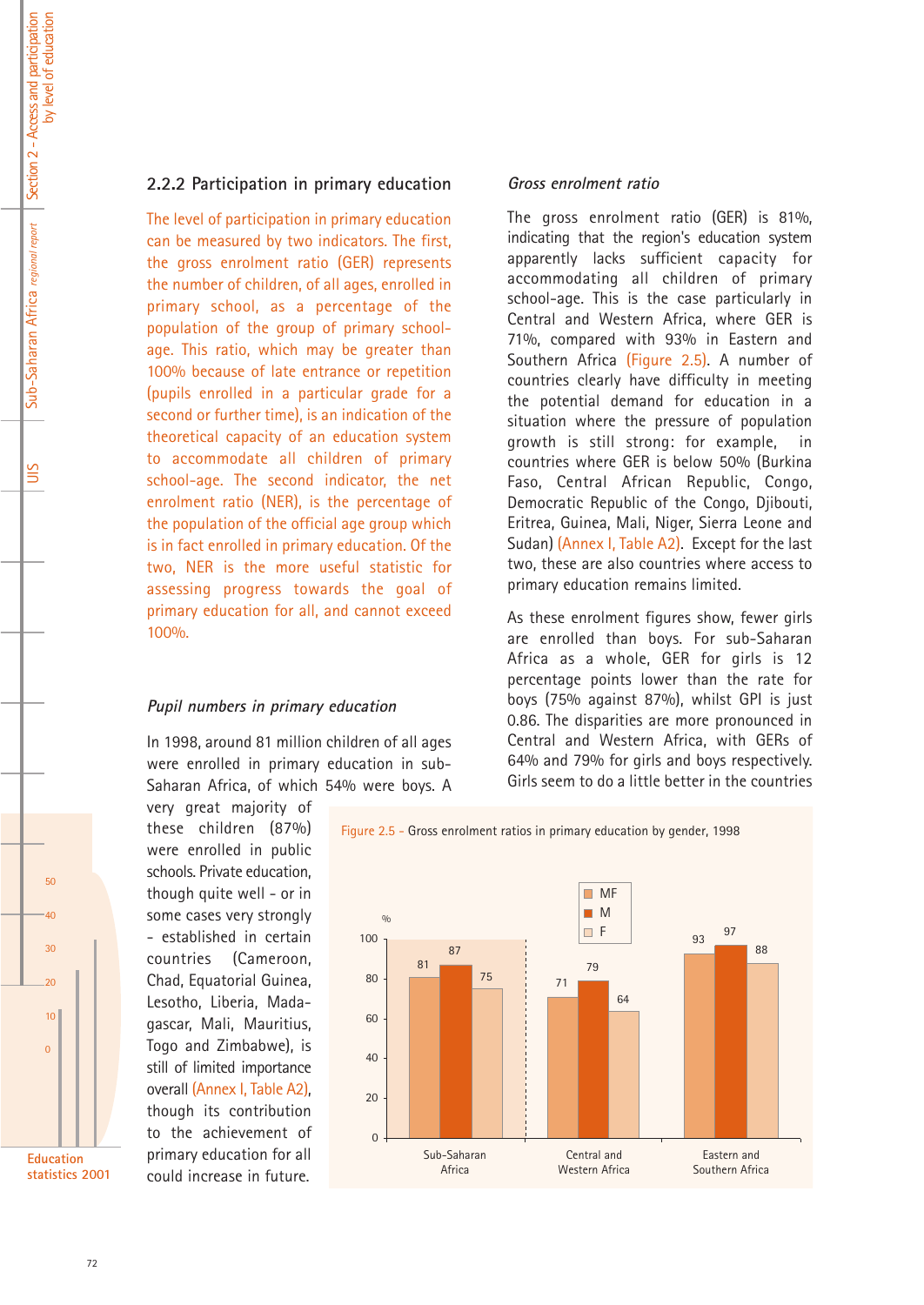of Eastern and Southern Africa, where GERs are generally higher (88% and 97% respectively) and where GPI is 0.91. An increase in the general level of enrolment thus appears to bring a reduction of the gender disparity: but this is not always the case. There are countries with relatively high enrolment levels (above 75%) which nevertheless show strong inequalities between the genders (GPIs between 0.65 and 0.85): for example, Angola, Benin, Cameroon, Comoros, Côte d'Ivoire, Gambia, Liberia and Togo.

### *Net enrolment ratio*

The goal, reaffirmed at Dakar, of primary

education for all between now and 2015, remains a challenge for the whole of sub-Saharan Africa, in that present levels of access and participation are still relatively low with a net enrolment ratio (NER) of only 60% in 1998. In other words, four

children out of ten of primary-school-age were still not enrolled. This proportion is greater in Central and Western Africa, where only 54% of the population of the official age group is enrolled, against 67% in Eastern and Southern Africa (Table 2.5).

The disparities are more pronounced between individual countries, as Figure 2.6 shows, with a range as great as 67 percentage points between the lowest net ratio (26% in Niger) and the highest (93% in Mauritius). Some countries are relatively close to the objective of education for all (for example, Mauritius) or, on current trends, will not have great difficulty achieving it (Botswana, Namibia, Rwanda, Swaziland, Togo and Zimbabwe).

| Table 2.5 – Net enrolment ratios in primary education by gender and gender parity |  |  |
|-----------------------------------------------------------------------------------|--|--|
| indices (GPI), 1998                                                               |  |  |

|                             | Net enrolment ratios (%) |    |    | <b>GPI</b> |
|-----------------------------|--------------------------|----|----|------------|
|                             | <b>MF</b>                | M  | F  | (F/M)      |
| Sub-Saharan Africa          | 60                       | 63 | 57 | 0.91       |
| Central and Western Africa  | 54                       | 59 | 49 | 0.84       |
| Eastern and Southern Africa | 67                       | 69 | 66 | 0.96       |

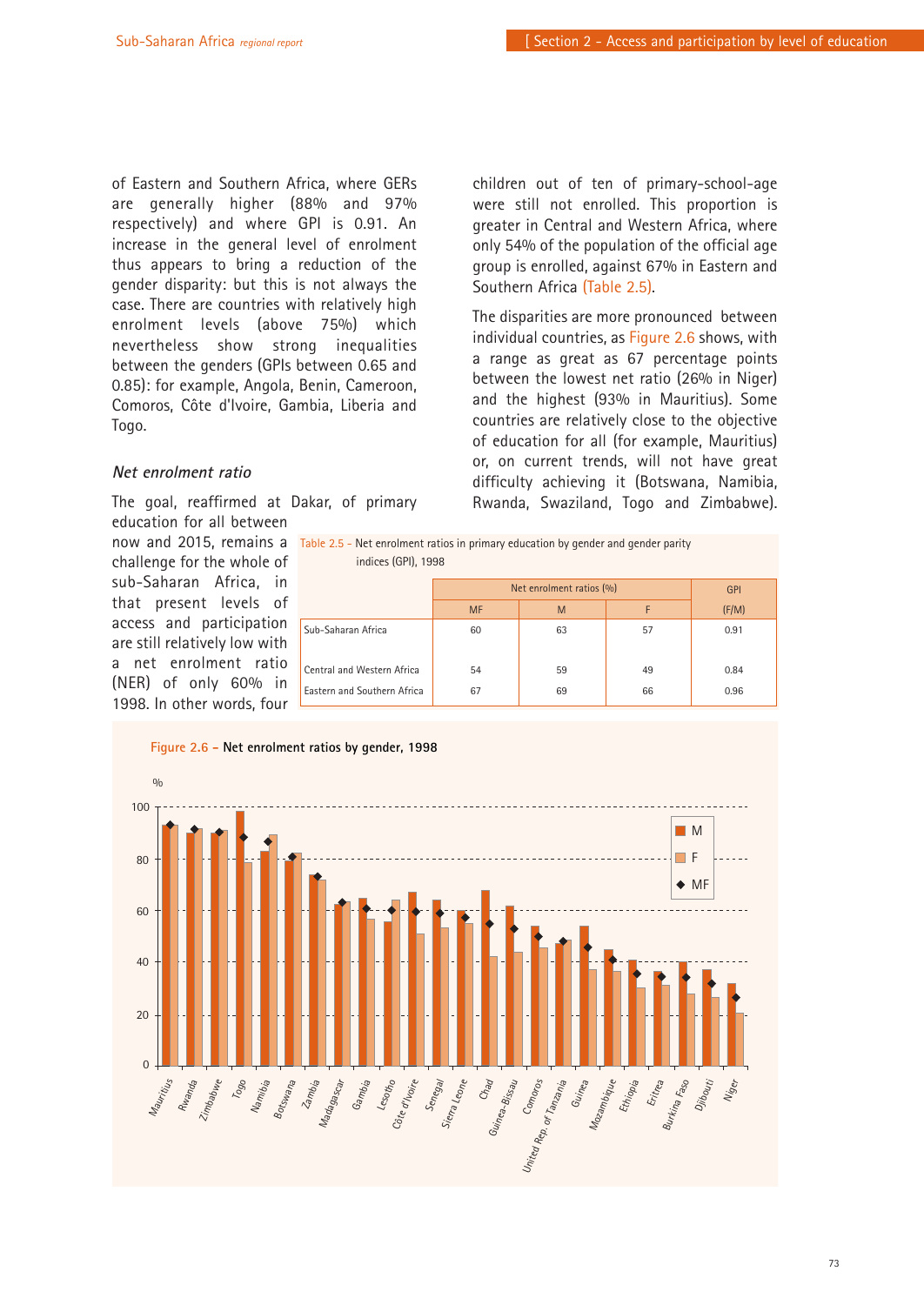UIS

Others, affected by political conflicts or only just emerging from them, or facing poverty or other economic difficulties, still have such low participation levels that their attainment of the EFA objective in 2015 seems uncertain, or even unlikely (for example, Burkina Faso, Burundi, Democratic Republic of the Congo, Djibouti, Eritrea, Ethiopia, Guinea, Liberia, Mali, Mozambique, Niger, Sudan and the United Republic of Tanzania).

The net enrolment ratio also differs between the genders. The average proportion of girls of primary school-age who are enrolled is 6 percentage points lower than that of boys, for sub-Saharan Africa as a whole. These differences, however, are much smaller than in the case of the gross enrolment ratio, even in the countries of Central and Western Africa, though here the disparities between the genders are still greater than in Eastern and Southern Africa (GPIs of 0.84 and 0.96 respectively, Table 2.5). These disparities are particularly great in some countries, which have GPIs below 0.80: these include Burkina Faso, Chad, Côte d'Ivoire, Djibouti, Ethiopia, Guinea, Guinea-Bissau, Niger and Togo (Figure 2.6).

### *Numbers of children out-of-school*

Sub-Saharan

 $\overline{0}$ 

The net enrolment ratios make it possible to estimate the number of children of schoolage still outside the system. Based on data from forty-four of the forty-nine countries in sub-Saharan Africa, it is estimated that in this region as a whole 38 million children were out-of-school in 1998, about 60% of these in Central and Western Africa.<sup>6</sup>

### **2.2.3 Repetition in primary education**

Any discussion of the functioning of education systems should take account not only of their capacity to accommodate all children, and in particular those of the official ages, but also the extent to which pupils are able to complete their schooling: as far as possible, drop-out and repetition, which are obstacles to the attainment of the EFA goals, need to be minimized. Drop-out reduces numbers in the system, lowering the level of participation and, in countries where education provision is insufficient, large numbers of repetitions can restrict access to school for new entrants.

This section deals with repetition  $-$  in particular the percentage of repeaters<sup>7</sup>, used here as an indicator of the quality of education.

In the region, twenty-eight countries provided data on repetition. Median figures are used here for the regional analysis.

The level of repetition is relatively high in sub-Saharan Africa with a median figure of nearly 17% of pupils repeating a year. In a

> quarter of countries the percentage of repeaters was 26% or more. Repetition is more frequent in Central and Western Africa, where the median percentage is 24%, compared with 12% in Eastern and Southern Africa. However, there are considerable differences between countries, with figures ranging from 3% in the United Republic of Tanzania to 39% in

Africa Western Africa Southern Africa *<sup>6</sup> This estimate is slightly lower than the figure of 42 million children out-of-school estimated during the Education for All 2000 Assessment which was based*

*on countries' own estimates of their school-age populations at that time. The current estimate is based on the United Nations population estimates. (See the Reader's Guide for further information.)*

Eastern and

*<sup>7</sup> The percentage of repeaters is used here instead of the repetition rate which is more suitable for analysis of the internal efficiency of education systems but requires data on pupil numbers, and numbers repeating, for two consecutive school years. The present publication is essentially based on data for 1998 from the 2000 survey using ISCED97, and data for 1997 did not always conform to that classification.*



Central and

**Figure 2.7 - Number of children of primary school-age in and out of**

 $50$ 

40

30

 $\overline{20}$ 

10

 $\Omega$ 

**Education statistics 2001**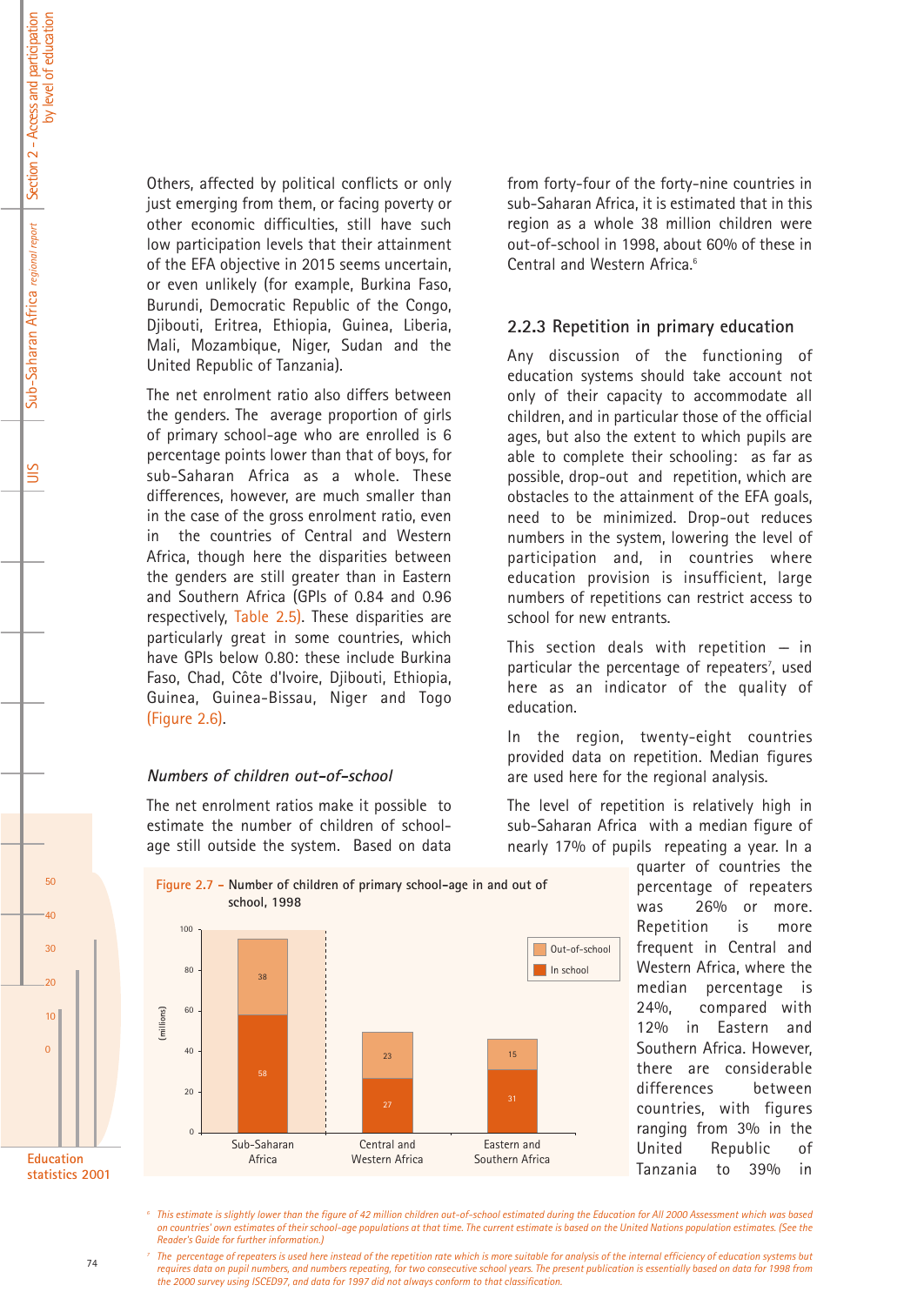Congo. The combination of any number of factors could account for these differences: learning difficulties, inadequate teacher training, the conditions under which education operates, or education policies concerning repetition.

In terms of gender inequality, the median percentage of repeaters for boys is higher than for girls (18% against 15%). This would to some extent explain the higher level of for learning. As Figure 2.8 shows, there is relatively high repetition in primary Grade 1, where it involves one child in five. At this stage, this could be an indication of some problems for children in adapting to the system and new modes of learning, and, perhaps, by not being sufficiently prepared for primary school. The available data are not sufficient to reveal which children are affected, nor how far some experience of pre-

boys' participation in primary school as reflected in the gross enrolment ratio. Nevertheless, eight of the countries for which data were available, reported that the proportion of girls repeating was higher than that of boys (Table 2.6).

The percentage of repeaters also varies according to school grade. The first, fourth, and also fifth grades appear to be critical years



Table 2.6 - Percentage of repeaters in primary education by gender, 1998

| <b>Central and Western Africa</b> |           | Percentage of repeaters (%) |          | Eastern and Southern Africa |                | Percentage of repeaters (%) |  |
|-----------------------------------|-----------|-----------------------------|----------|-----------------------------|----------------|-----------------------------|--|
| Country                           | <b>MF</b> | M                           | F        | Country                     | <b>MF</b>      | M                           |  |
| Angola                            | 35        | 33                          | 38       | South Africa                | 8              | 9                           |  |
| <b>Burkina Faso</b>               | 18        | 18                          | 18       | Botswana                    | 3              | $\overline{4}$              |  |
| Cape Verde                        | 12        | 13                          | 10       | Comoros                     | 26             | 26                          |  |
| Congo                             | 39        | 40                          | 38       | Eritrea                     | 19             | 18                          |  |
| Côe d'Ivoire                      | 24        | $\cdots$                    | $\cdots$ | Ethiopia                    | 11             | 11                          |  |
| Gambia                            | 11        | 11                          | 11       | Lesotho                     | 20             | 23                          |  |
| Guinea                            | 26        | 26                          | 27       | Madagascar                  | 33             | 34                          |  |
| Guinea-Bissau <sup>1</sup>        | 24        | 24                          | 25       | <b>Mauritius</b>            | $\overline{4}$ | $\overline{4}$              |  |
| Equatorial Guinea                 | 12        | 9                           | 15       | Namibia                     | 12             | 14                          |  |
| Niger                             | 12        | 12                          | 12       | United Rep. of Tanzania     | 3              | 3                           |  |
| Dem. Rep. of the Congo            | 16        | 19                          | 12       | Swaziland                   | 15             | 18                          |  |
| Rwanda                            | 29        | 29                          | 29       | Zambia                      | 6              | 6                           |  |
| Sao Tome and Principe             | 31        | 33                          | 29       | Median:                     |                |                             |  |
| Senegal                           | 14        | 14                          | 14       | Central and Western Africa  | 24             | 24                          |  |
| Chad                              | 26        | 26                          | 26       | Eastern and Southern Africa | 12             | 12                          |  |
| Togo                              | 31        | 31                          | 32       | Sub-Saharan Africa          | 17             | 18                          |  |

*1 D t f 1999*

75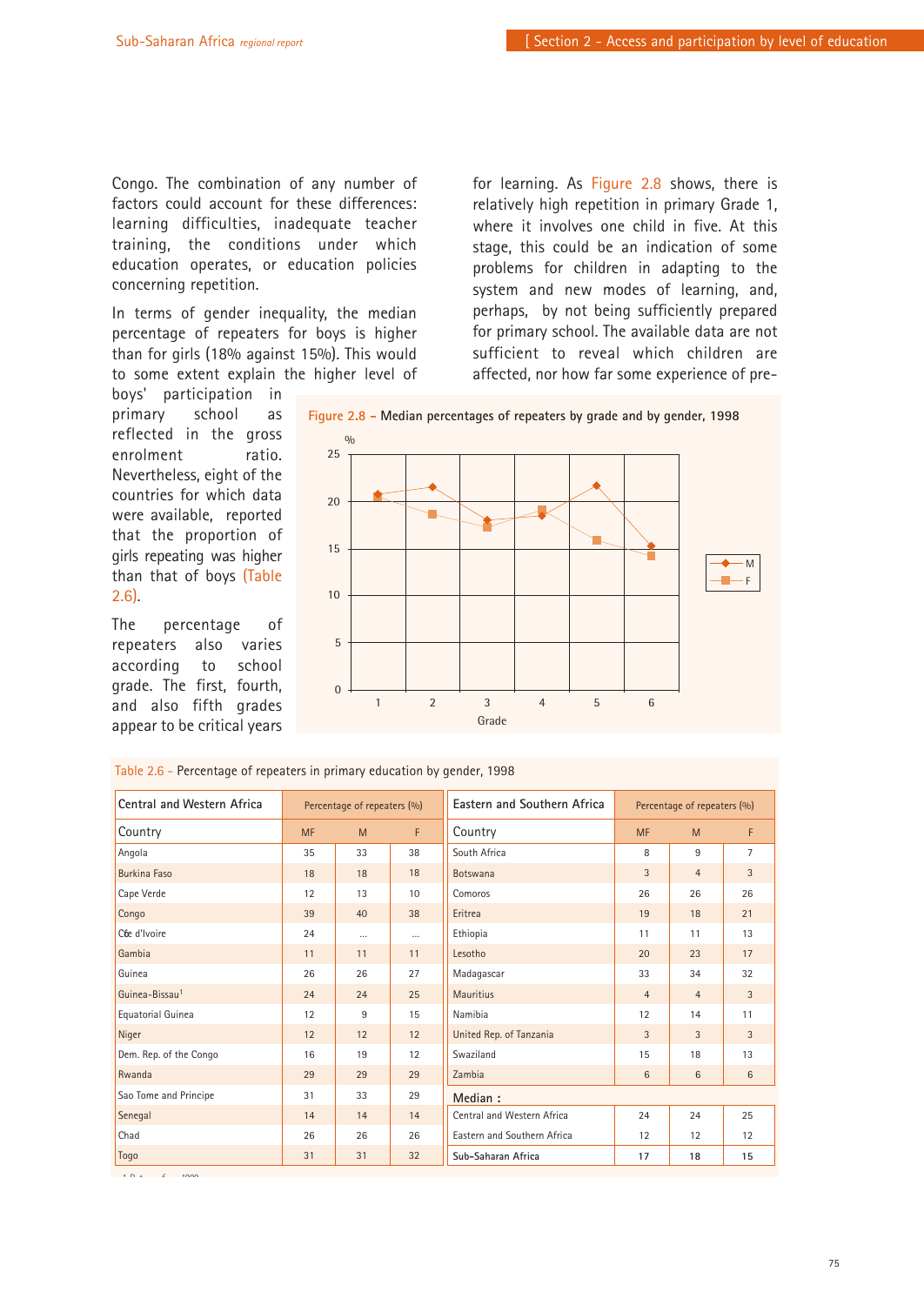UIS

primary education or other early childhood development programmes could help reduce this phenomenon.

The percentage of repeaters next reaches a peak in the 4th grade for girls and the 5th grade for boys, falling again for both sexes in the 6th grade. As noted above, boys are on the whole more likely to repeat grades than girls, especially in the second and fifth grades.

However, the amount of repetition does not correlate with countries' enrolment ratios. Relatively high percentages are found just as often in countries with low enrolment ratios (Burkina Faso, Burundi, Democratic Republic of the Congo, Djibouti, Eritrea and Mali), as in those where the enrolment levels are highest (Rwanda, Swaziland and Togo) (Table 2.7). In some countries, quantity and quality often go

|                     | together, while in others increases in quantity |  |  |
|---------------------|-------------------------------------------------|--|--|
|                     | of education has sometimes been at the          |  |  |
| expense of quality. |                                                 |  |  |

# **2.3 Secondary education (ISCED 2 and 3)**

*Secondary education, unlike primary, is distinguished by programmes on a subjectoriented pattern, requiring more specialized teachers. It is composed of two cycles, a first (ISCED level 2) or lower secondary education, and a second (ISCED level 3). The end of level 2 often coincides with the end of compulsory*

| Table 2.7 - Net enrolment ratios (NER) and percentage of repeaters, 1998 |                   |                |  |  |  |  |
|--------------------------------------------------------------------------|-------------------|----------------|--|--|--|--|
|                                                                          |                   | $%$ of         |  |  |  |  |
| Country                                                                  | <b>NER (%)</b>    | repeaters      |  |  |  |  |
| Angola                                                                   | $**$ 57           | 35             |  |  |  |  |
| <b>Botswana</b>                                                          | 81                | 3              |  |  |  |  |
| <b>Burkina Faso</b>                                                      | 34                | 18             |  |  |  |  |
| <b>Burundi</b>                                                           | **38              | $*35$          |  |  |  |  |
| Comoros                                                                  | 50                | 26             |  |  |  |  |
| Côe d'Ivoire                                                             | 59                | 24             |  |  |  |  |
| Djibouti                                                                 | 32                | 17             |  |  |  |  |
| Eritrea                                                                  | 34                | 19             |  |  |  |  |
| Ethiopia                                                                 | 35                | 11             |  |  |  |  |
| Gambia                                                                   | 61                | 11             |  |  |  |  |
| Guinea                                                                   | 46                | 26             |  |  |  |  |
| Guinea-Bissau <sup>1</sup>                                               | 53                | 24             |  |  |  |  |
| Lesotho                                                                  | 60                | 20             |  |  |  |  |
| Madagascar                                                               | 63                | 33             |  |  |  |  |
| Mali                                                                     | $*$ <sup>42</sup> | $*$ 18         |  |  |  |  |
| <b>Mauritius</b>                                                         | 93                | $\overline{4}$ |  |  |  |  |
| Mozambique                                                               | 41                | $*26$          |  |  |  |  |
| Namibia                                                                  | 86                | 12             |  |  |  |  |
| Niger                                                                    | 26                | 12             |  |  |  |  |
| Central African Republic                                                 | $*$ 53            | $*33$          |  |  |  |  |
| Dem. Rep. of the Congo                                                   | $*32$             | 16             |  |  |  |  |
| United Rep. of Tanzania                                                  | 48                | 3              |  |  |  |  |
| Rwanda                                                                   | 91                | 29             |  |  |  |  |
| Senegal                                                                  | 59                | 14             |  |  |  |  |
| Sudan                                                                    | $**46$            | $**12$         |  |  |  |  |
| Swaziland                                                                | $**77$            | 15             |  |  |  |  |
| Chad                                                                     | 55                | 26             |  |  |  |  |
| Togo                                                                     | 88                | 31             |  |  |  |  |
| Zambia                                                                   | 73                | 6              |  |  |  |  |

*1. Data are from 1999.* 

*schooling, in countries where that exists.8 ISCED level 3 is given various different names: for example, "lycée" in systems of the Frenchspeaking type, "high school" in many Englishspeaking countries.* 

*As well as its two cycles, secondary education has variants in terms of the type or orientation of its programmes: general education, and technical or vocational education. The aim of the former is to give pupils a greater understanding of a particular subject or group of subjects, so as to enable them to study further if they wish, while the technical or vocational programmes are mainly intended to enable pupils to acquire the practical skills,*

*<sup>8</sup> International Standard Classification of Education. ISCED97. UNESCO, 1997, p.22.*

 $50$ 

40

30

 $\overline{20}$ 

10

 $\Omega$ 

**Education statistics 2001**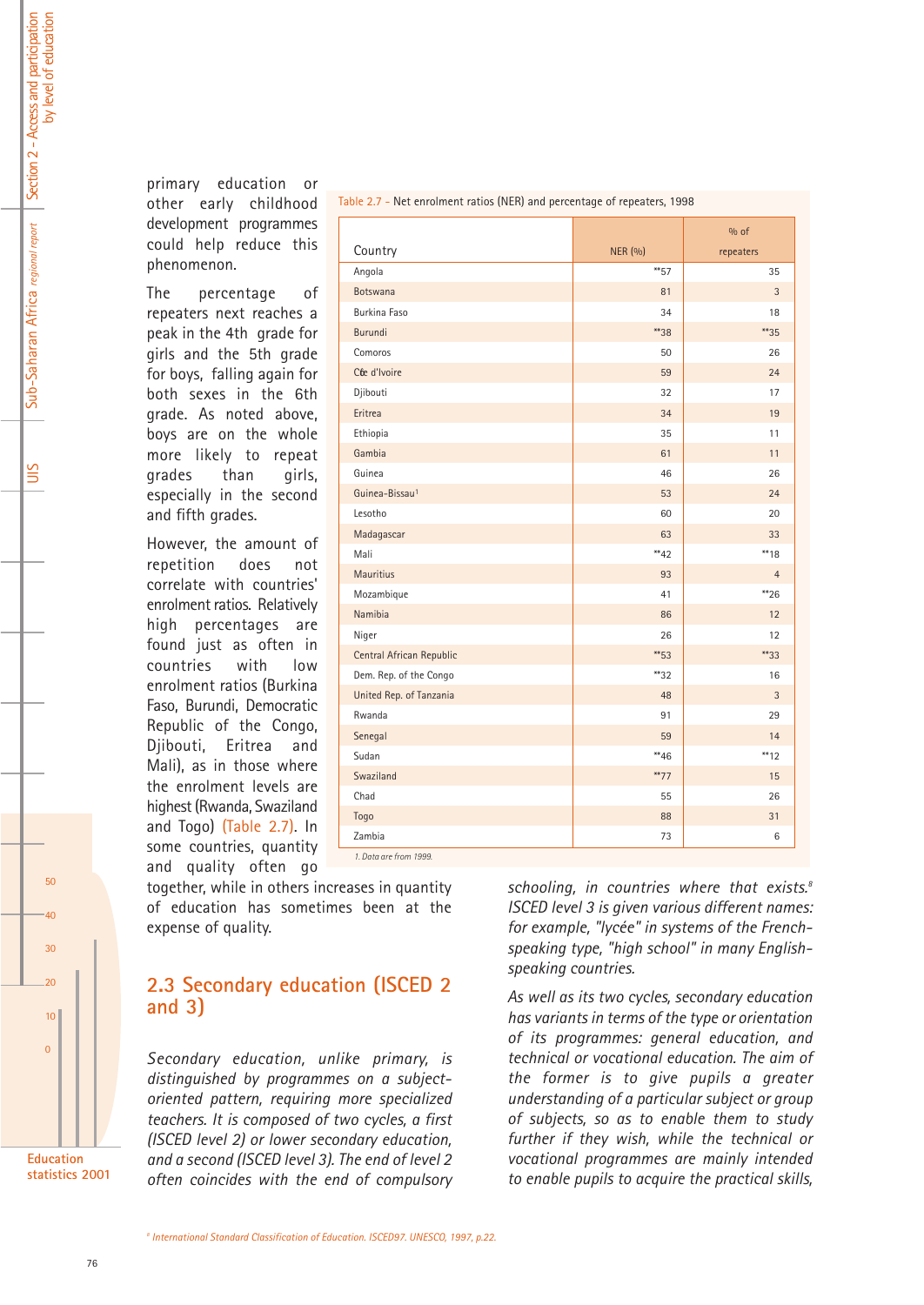*the abilities and the understanding which they will need later in a trade or vocation.9*

### **2.3.1 Participation in secondary education**

Secondary education is dealt with here in its entirety, without distinction between ISCED97 levels 2 and 3. Data coverage varies according to the type of programme. General education, typically the direct responsibility of Ministries of Education, is generally well covered, even though the figures supplied by national departments are occasionally incomplete in that they deal only with the public sector, or with only one of the two cycles, or are not broken down by gender. Thus forty-two out of the forty-nine countries in sub-Saharan Africa have provided statistics on numbers enrolled in general secondary education, while only twenty-eight have done so for technical or vocational education. It should be emphasized that in many countries this latter branch is often the province of ministries other than that of education (for example, Ministries of Labour, Agriculture or Trade and Industry). This may account for the difficulty of collecting complete data on this type of education. Because figures broken down by age or by grade are only partial (if available at all), it has been necessary to make estimates in order to calculate the

More boys are enrolled than girls (56% against 44%, for the region as a whole). The proportion of boys is again higher in Central and Western Africa, where they account for nearly two-thirds of all those enrolled.

Secondary education is for the most part general education, the number of enrolments in this type of programme representing 94% of the total (Table 2.9). Though only a marginal proportion overall, technical or vocational education is relatively widespread in certain countries, especially in Central and Western Africa: for example, Cameroon (26% of pupils), Democratic Republic of the Congo (30%) and Guinea-Bissau (35%), all with percentages well above the subregional mean of 17%.

As with primary education, secondary education is still for the most part public in sub-Saharan Africa, 87% of pupils being enrolled in this type of institution (Figure 2.9). The private sector's share is a little higher in Central and Western Africa (22% of pupils). Private education is well established in many individual countries, accounting for 30% or more of pupils in Cameroon (32%), Burkina Faso (33%), Côte d'Ivoire (36%), Liberia (37%), Uganda (38%), Zimbabwe (39%), Comoros (46%), Rwanda (49%), Mauritius (74%) and Lesotho (89%).

various indicators.

Table 2.8 - Enrolments in secondary education and percentage of females, 1998

### *Pupil numbers in secondary education*

The thirty-two countries of sub-Saharan Africa for which we have complete data (which account for just under 60% of the school-age population of the whole region), have 14.4 million young people enrolled in secondary education, of which over 10 million are in Eastern and Southern Africa.

|                             | Secondary enrolments | Number of |           |
|-----------------------------|----------------------|-----------|-----------|
|                             | Total (thousands)    | $0/0$ F   | countries |
| Sub-Saharan Africa          | 14 400               | 44        | 32/49     |
| Central and Western Africa  | 4 0 8 2              | 36        | 16/27     |
| Eastern and Southern Africa | 10 318               | 47        | 16/22     |

Table 2.9 - Secondary enrolments by programme type and by subregion, 1998

|                             | Total<br>(thousands) | Distribution of enrolments by<br>type of programme (%) |            | Number of<br>countries |
|-----------------------------|----------------------|--------------------------------------------------------|------------|------------------------|
|                             |                      | General                                                | Tech./voc. |                        |
| Sub-Saharan Africa          | 13 957               | 94                                                     | 6          | 30/49                  |
| Central and Western Africa  | 3 9 9 0              | 83                                                     | 17         | 16/27                  |
| Eastern and Southern Africa | 9967                 | 98                                                     | 2          | 14/22                  |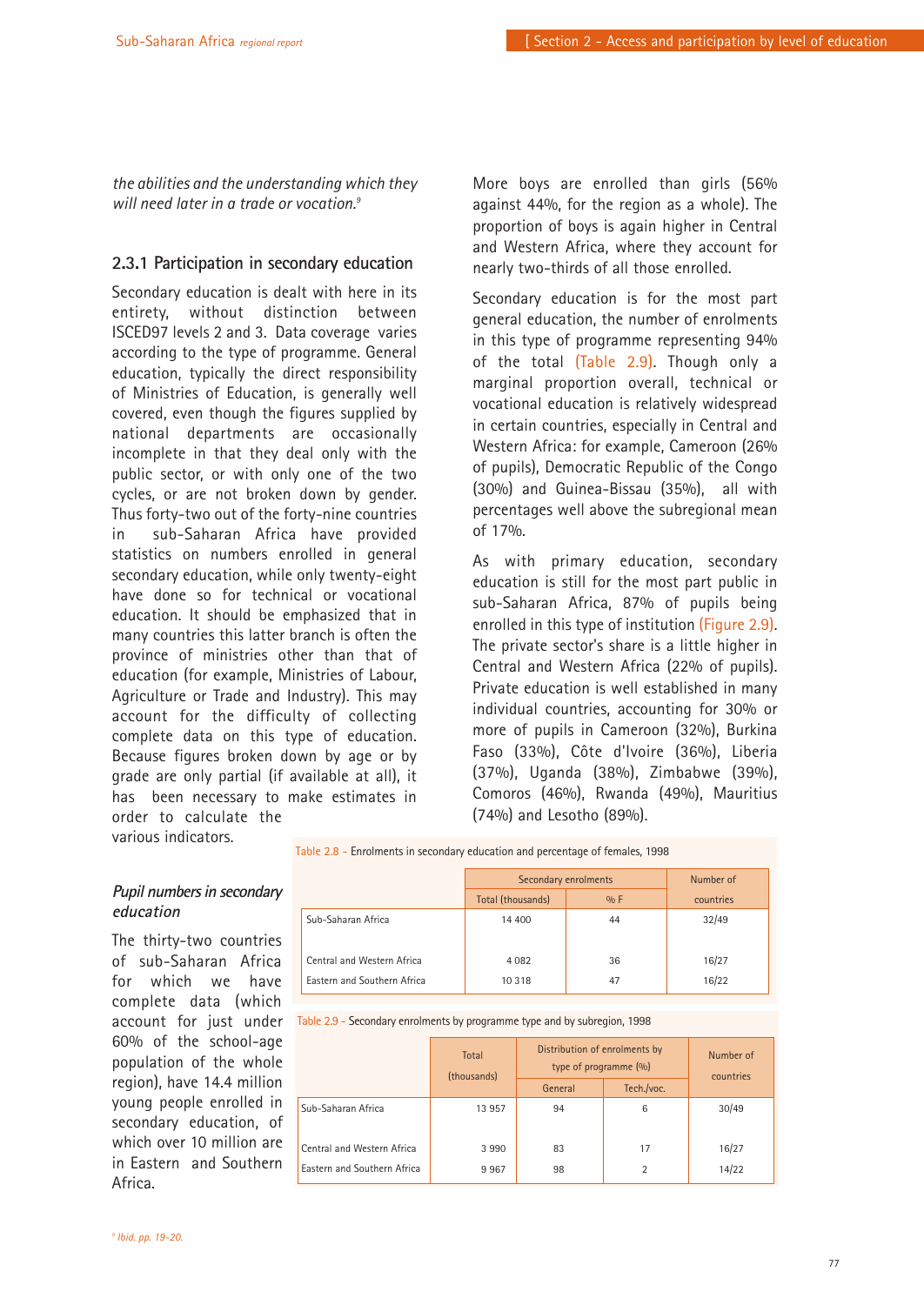

### *Gross enrolment ratio*

This indicator could only be calculated for thirty-four countries, eight of which required some estimation since the data provided were only partial. Analysis of the gross enrolment ratio at the regional and subregional levels is consequently based on the medians of the gross ratios for each gender, and not on weighted means. This is particularly important since the countries not

Nigeria, which accounts for a large proportion of the region's population, as noted above.

Secondary education is still not widespread in sub-Saharan Africa. In 1998, the median gross enrolment ratio was 25%, meaning that in half of the countries GERs were below this figure. There is a great disparity between the two subregions (18% in Central and Western Africa: 29% in Eastern and Southern Africa). In the latter subregion, however, there is a wide range of enrolment ratios between individual countries: the highest

providing data include **Table 2.10 - Median gross enrolment ratios and gender parity indices (GPI), 1998**

|                             | Median gross enrolment ratios (%)<br><b>MF</b> | <b>GPI</b><br>(F/M) |    |      |
|-----------------------------|------------------------------------------------|---------------------|----|------|
| Sub-Saharan Africa          | 25                                             | 27                  | 22 | 0.81 |
| Central and Western Africa  | 18                                             | 22                  | 13 | 0.59 |
| Eastern and Southern Africa | 29                                             | 30                  | 28 | 0.93 |





being 77% in Botswana and the lowest 9% in Mozambique  $-a$  range of 68 percentage points, compared with a range of only 26 percentage points in Central and Western Africa where the situation appears more uniform (Figure 2.10).

So far as differences between girls' and boys' ratios are concerned, girls are enrolled in far fewer numbers than boys in the countries of Central and

Western Africa, where GPI is 0.59, as compared with 0.93 in Eastern and Southern Africa.

Gross enrolment ratios in secondary education are substantially lower than those for primary education (Figure 2.11). This difference, particularly noticeable in the case of some countries, raises a number of questions, about the status of secondary

by level of education Section 2 - Access and participation Section 2 - Access and participation by level of education Sub-Saharan Africa regional report Sub-Saharan Africa *regional report*

 $\frac{5}{10}$ 



**statistics 2001**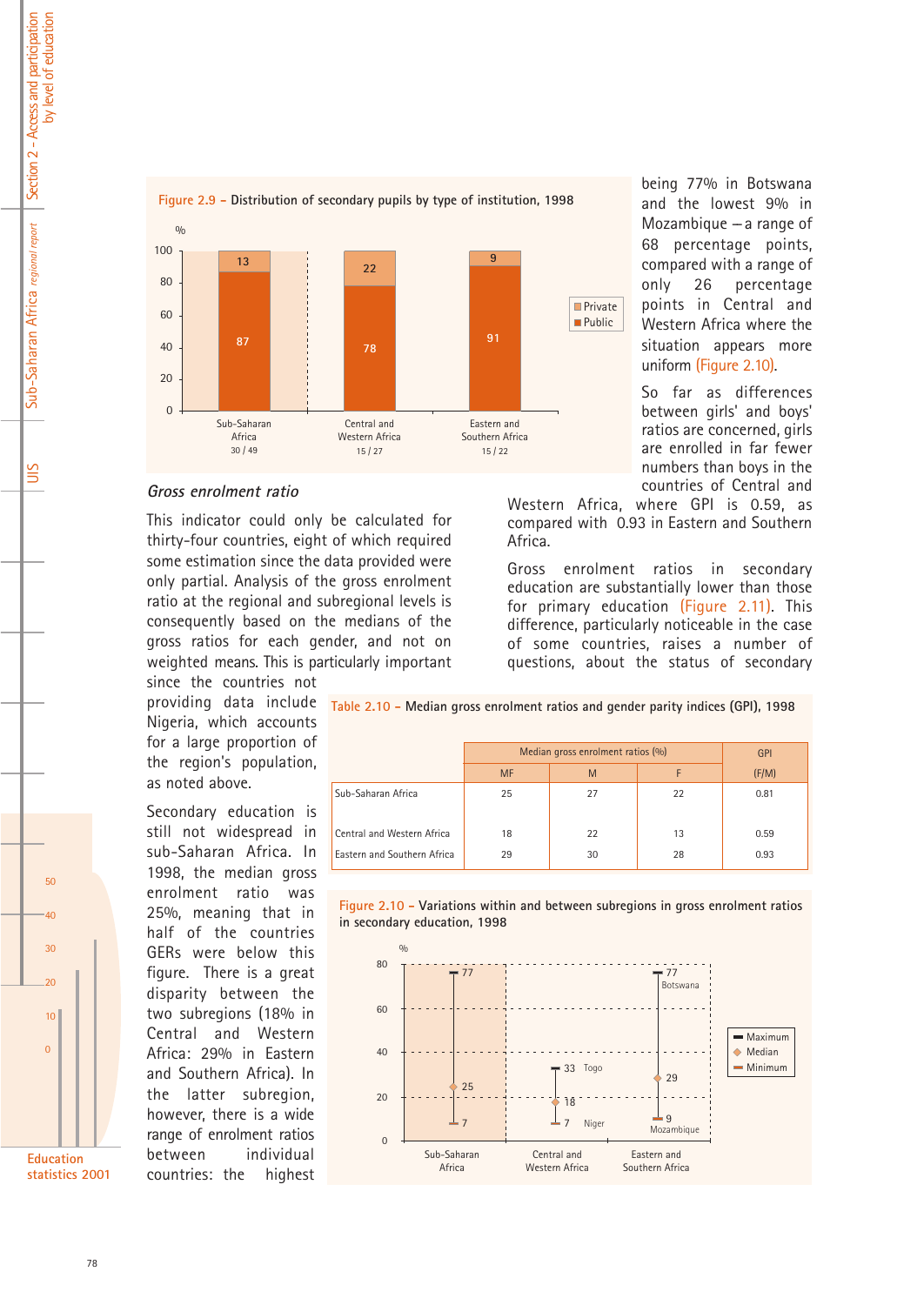

education in situations where primary education for all is still the priority, the limited supply of education in the face of the potential demand stemming from the development of primary education, and the application of highly selective policies of access to secondary education. In certain countries, particularly French-speaking ones, entrance to secondary education constitutes a high hurdle, requiring not only a certificate of successful completion of primary studies, but also success in a competitive entry process.

It is understandable that where the level of primary education provision is still low, policy-makers want to develop this first of all, before tackling the other levels of education. But, secondary education is still in a virtually embryonic stage in a number of African countries

even though primary education is becoming more widespread. The Framework for Action adopted at Dakar in April 2000 reaffirms that Education for All must extend further than primary education. Improved provision at other levels of education is important for individual welfare, and no less indispensable for national development.

### *Net enrolment ratio*

The rate of enrolment in secondary education of young people of secondary school-age is very low in sub-Saharan Africa. The median net enrolment ratio among the twenty-one countries for which data are available is approximately 19% (Table 2.11), but the ratio differs considerably from country to country,

ranging from 6% in Niger to 63% in Mauritius. Four other countries besides Niger have a ratio below 10% (Burkina Faso, Chad, Guinea and Mozambique). At the other end of the scale, one-quarter of the countries for which data are available have a ratio of over 30% (Botswana, Mauritius, Namibia, Swaziland and Zimbabwe).

Gender disparities in secondary education enrolment are very marked in this region. In two-thirds of the twenty-one countries studied, fewer girls are enrolled than boys, as shown in Table 2.11 and also Figure 2.12 (in which such countries appear below the diagonal of gender equality). In countries such as Benin, Chad, Guinea-Bissau and Togo, the girls' ratio is less than half that of the boys. In Chad, GPI is only 0.29.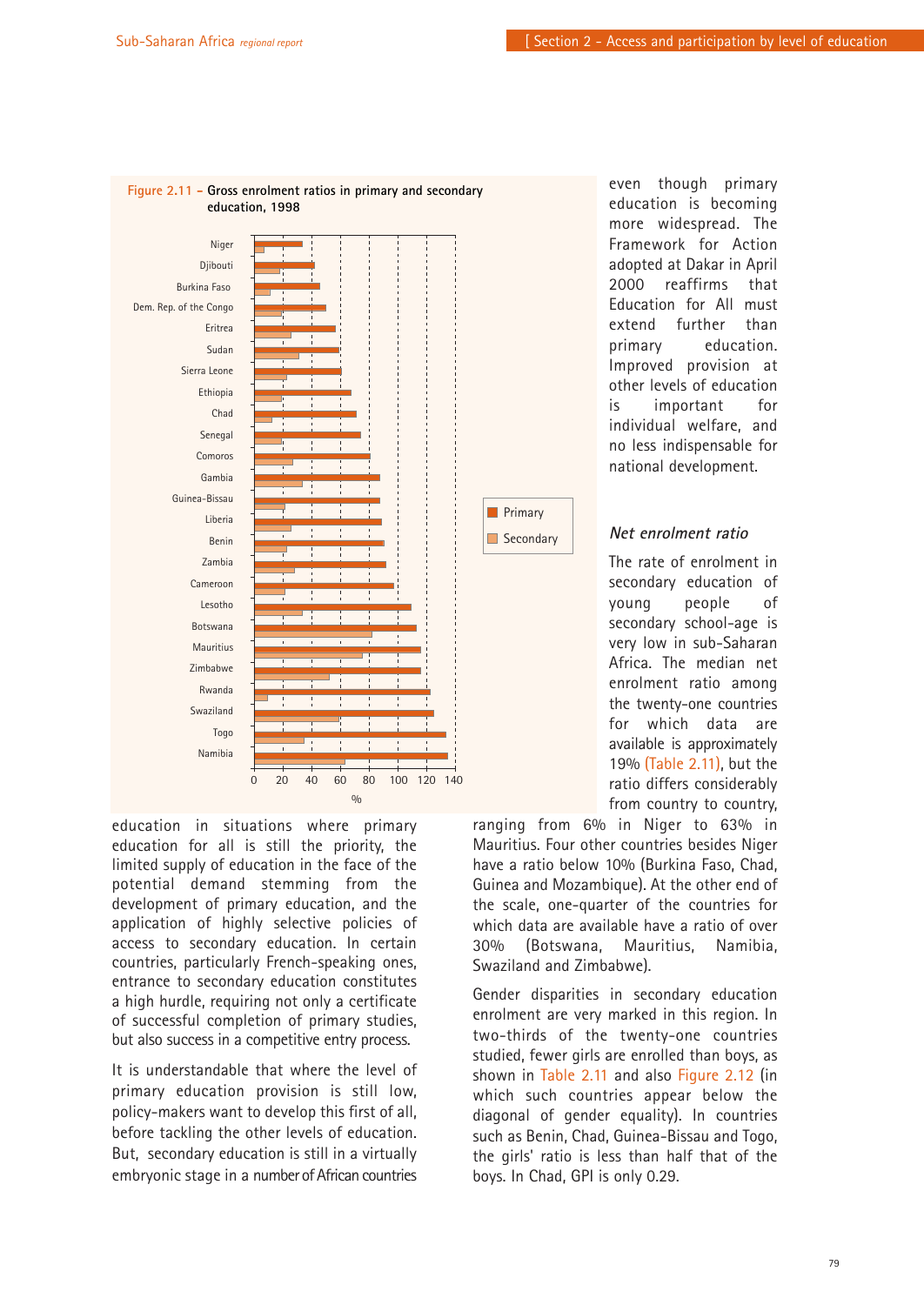|                            |                | Net enrolment ratios<br>(0/0) |                |       |
|----------------------------|----------------|-------------------------------|----------------|-------|
| Country                    | <b>MF</b>      | M                             | F              | (F/M) |
| Benin                      | $** 16$        | $**22$                        | $** 10$        | 0.45  |
| <b>Botswana</b>            | $*$ 57         | $**$ 52                       | $*62$          | 1.19  |
| Burkina Faso               | 9              | 11                            | 6              | 0.59  |
| Eritrea                    | ** 19          | $*21$                         | $**17$         | 0.81  |
| Ethiopia                   | $*$ 16         | $** 19$                       | $*12$          | 0.63  |
| Gambia                     | 23             | 27                            | 20             | 0.72  |
| Guinea                     | $*$ 8          | $** 14$                       | $**18$         | 1.29  |
| Guinea-Bissau <sup>1</sup> | 10             | 12                            | $\overline{7}$ | 0.56  |
| Lesotho                    | $** 14$        | $**10$                        | **19           | 1.90  |
| Madagascar                 | $*$ 13         | $*$ 12                        | $*$ 13         | 1.08  |
| Mauritius                  | $*$ 63         | $*$ 63                        | $*$ 63         | 1.00  |
| Mozambique                 | $**7$          | $*$ 9                         | $*6$           | 0.67  |
| Namibia                    | 31             | 25                            | 38             | 1.48  |
| Niger                      | $*6$           | $**7$                         | $*$ 5          | 0.71  |
| Dem. Rep. of the Congo     | 12             | 15                            | 9              | 0.60  |
| Sierra Leone <sup>1</sup>  | 22             | 24                            | 19             | 0.81  |
| Swaziland                  | $*35$          | $*38$                         | $*32$          | 0.84  |
| Chad                       | $\overline{7}$ | 12                            | 3              | 0.29  |
| Togo                       | 23             | 32                            | 14             | 0.44  |
| Zambia                     | $*22$          | $*21$                         | $*20$          | 0.95  |
| Zimbabwe <sup>1</sup>      | 45             | 48                            | 43             | 0.90  |
|                            |                |                               |                |       |
| Median                     | 19             | 21                            | 17             | 0.81  |

Table 2.11 - Net enrolment ratios in secondary education by gender and gender parity indices (GPI), 1998

**Figure 2.12 -** Net enrolment ratios in secondary education by gender, 1998



There are countries, on the other hand (those above the diagonal in Figure 2.12) where the gender disparity is in favour of the girls (whatever the general level of enrolment) including three countries in Southern Africa: Botswana, Lesotho and Namibia where the advantage is very much in favour of girls.

The rate of enrolment of young people of secondary-school-age in secondary education tells only part of the story of this population group's education. The low net enrolment ratios in secondary education in sub-Saharan Africa underestimate to some extent the overall participation in education of the age-group concerned, since some of these young people are still enrolled in primary education, despite their age ( Figures 2.13 and 2.14).

The proportion of young people of secondaryschool-age enrolled in primary education varies considerably from country to country. It ranges from 3% in Niger, where few children of official secondary-school-age are enrolled in education at all, to 64% in Swaziland, where almost all young people in the age group are enrolled but only about one-third of them in secondary education.

In most countries for which data are available



*1 Data refer to 1999*



 $\overline{20}$ 

10

0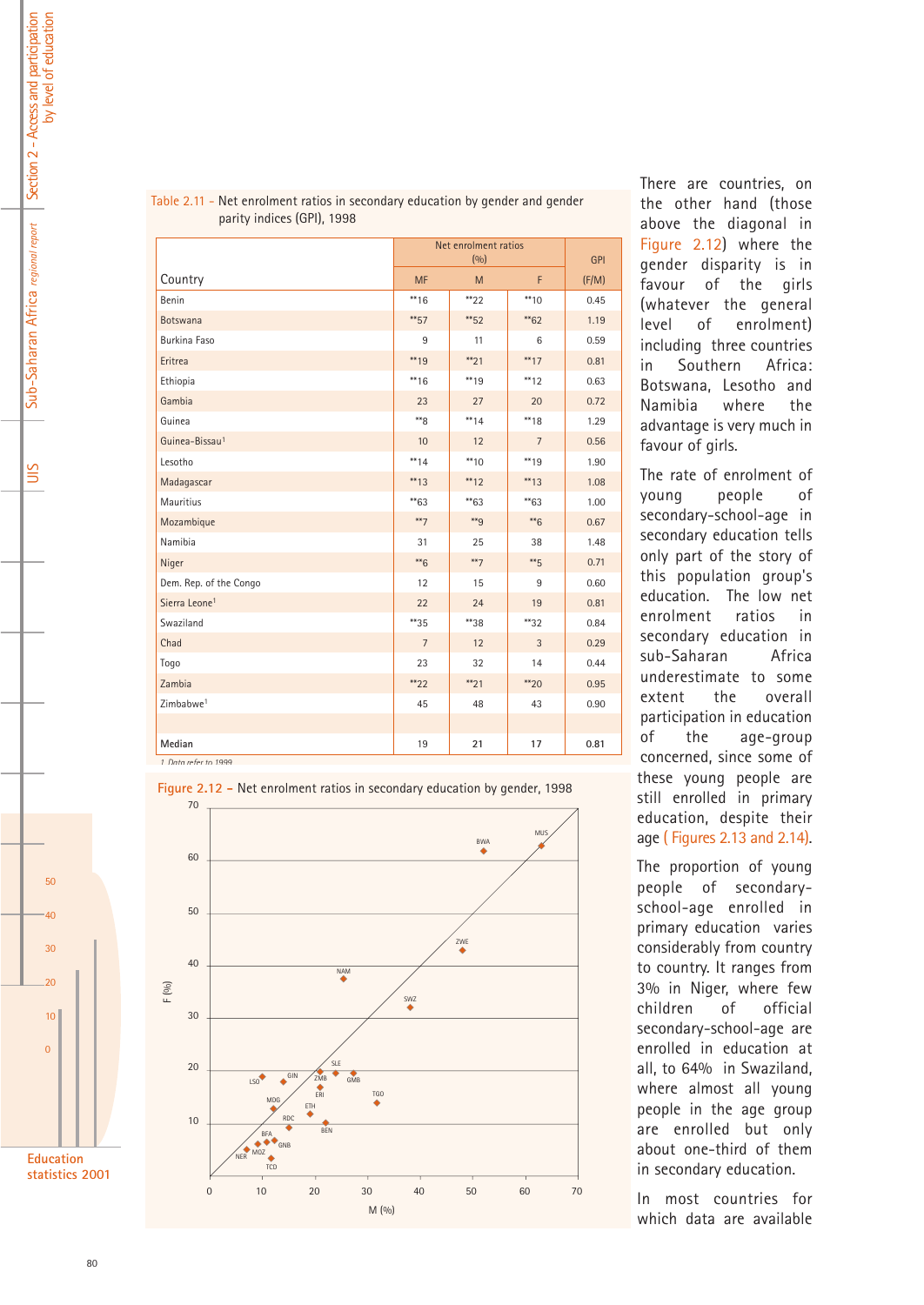

Figure 2.13 - Enrolment ratios of population of secondary-school-age in primary and

(11 out of 18), the majority of pupils of official secondary-school-age are enrolled in primary education (Figure 2.14). This lag in schooling, due to repetition of grades and to late entry, explains why the figures for gross enrolment ratios are so high compared with net enrolment ratios. The proportion of children of secondary age enrolled in primary education ranges from 1% in Mauritius to around 80% in Guinea-Bissau, Lesotho and Mozambique. In these latter countries, the percentages of repeaters in primary education are between 20% and 26%.

### **2.3.2 Repetition in secondary education**

Just as in the case of primary education, internal efficiency is measured here in terms of the percentages of repeaters, and only for general education. Data availability on repetition is even poorer in the case of secondary education. Twenty-three countries provided figures on this and, in addition, Seychelles and Sierra Leone reported nil repetition, as did St Helena, where the policy is one of moving all children to the next grade automatically.

Though generally lower than that observed in primary education, the percentage of repeaters in general secondary education was relatively high in 1998, with a median figure for the region of 15% although the percentage varies widely, ranging from 0.5% in Botswana to nearly 30% in Burkina Faso.

Girls seem somewhat more subject to repetition. Though slight overall in the region, the gender difference is very marked in certain countries such as Equatorial Guinea, Eritrea and Ethiopia (Figure 2.15).

The percentage of repeaters also varies by grade. The median for the eighteen countries for which data are available by grade is relatively stable, at approximately 13%, from the first to the third grades of general secondary education. It then rises to a first



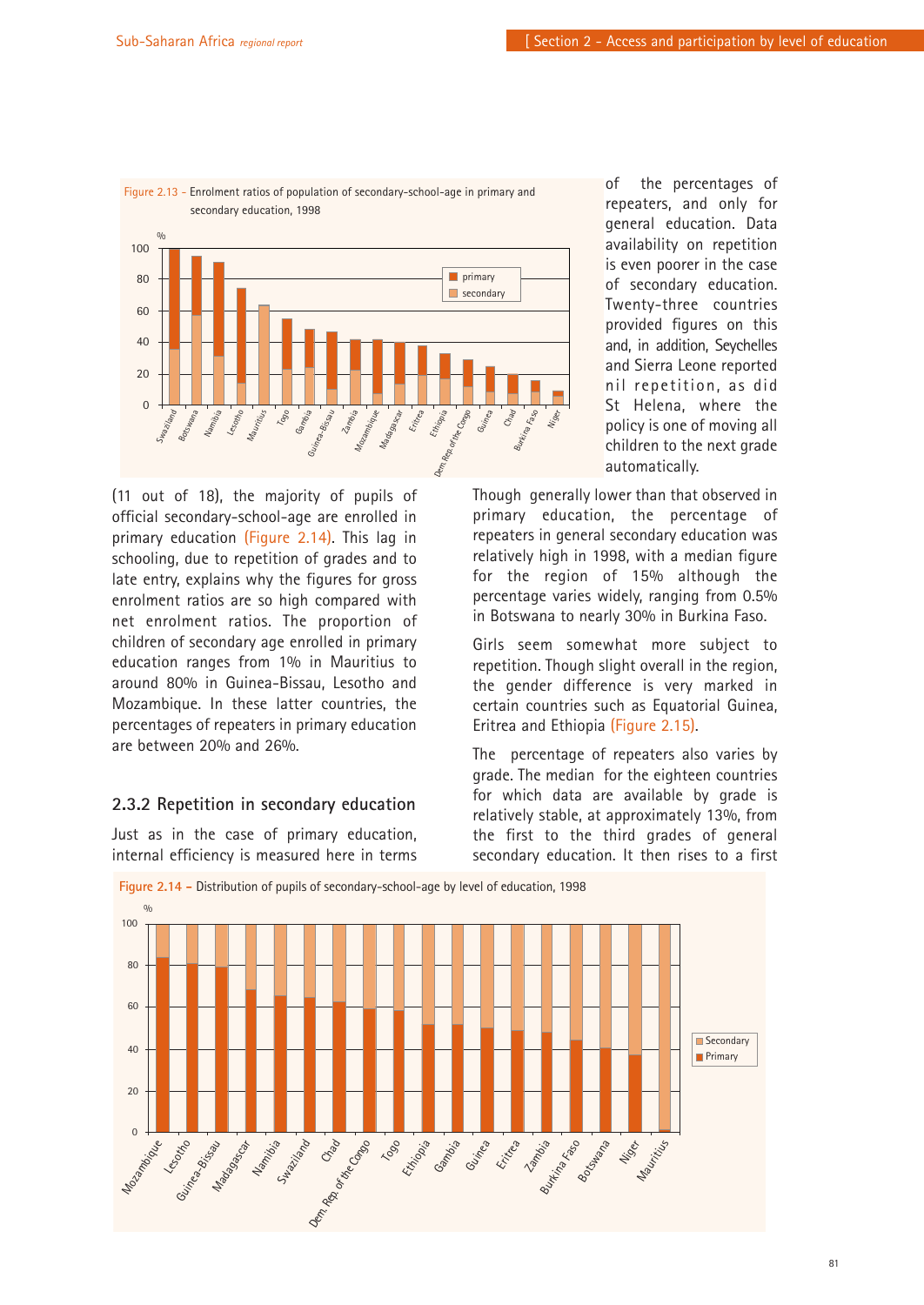

**Figure 2.15 - Percentage of repeaters in secondary education by gender, 1998**



peak in the fourth grade which, in most countries, is the year of passage from the first to the second stage of secondary education. Falling again in the fifth and sixth grades, the percentage of repeaters rises to a second peak, of 29%, in the final year of secondary education (Figure 2.16). This high level of repetition is an indication of the fairly

high overall failure rate in the final examinations at the end of secondary schooling in the countries studied.

**%**

# **2.4 Post-secondary non-tertiary education (ISCED 4)**

*T his is the first time that UNESCO is presenting data separately on post-secondary non-tertiary education, or ISCED97 level 4. This type of education covers programmes which, though no longer part of secondary education, do not form part of tertiary education either, because of their content and/or duration. These programmes are often designed as a preparation for tertiary education for those students who have ended their secondary education without managing to get a secondary certificate. They may also*

*be relatively short programmes of technical or vocational training. The length of level 4 programmes is generally between six months and two years, though in some countries (Liberia, Malawi, Sao Tome and Principe, and* **Grade 12 345 67**

> There are no level 4 programmes in fourteen countries of sub-Saharan Africa. Of the remaining thirty-five countries, only twentytwo provided statistics on at least one of the two types of programme (general and technical/vocational).

> *Seychelles) programmes lasting longer than two years are classified at this level too.*

### **2.4.1 Student numbers, by type of programme and by gender**

Table 2.12 below includes only those countries that provided information on both

Section 2 - Access and participation by level of education Section 2 - Access and participation by level of education Sub-Saharan Africa regional report Sub-Saharan Africa *regional report*

 $50$ 

40

30

20

10

 $\Omega$ 

**Education statistics 2001**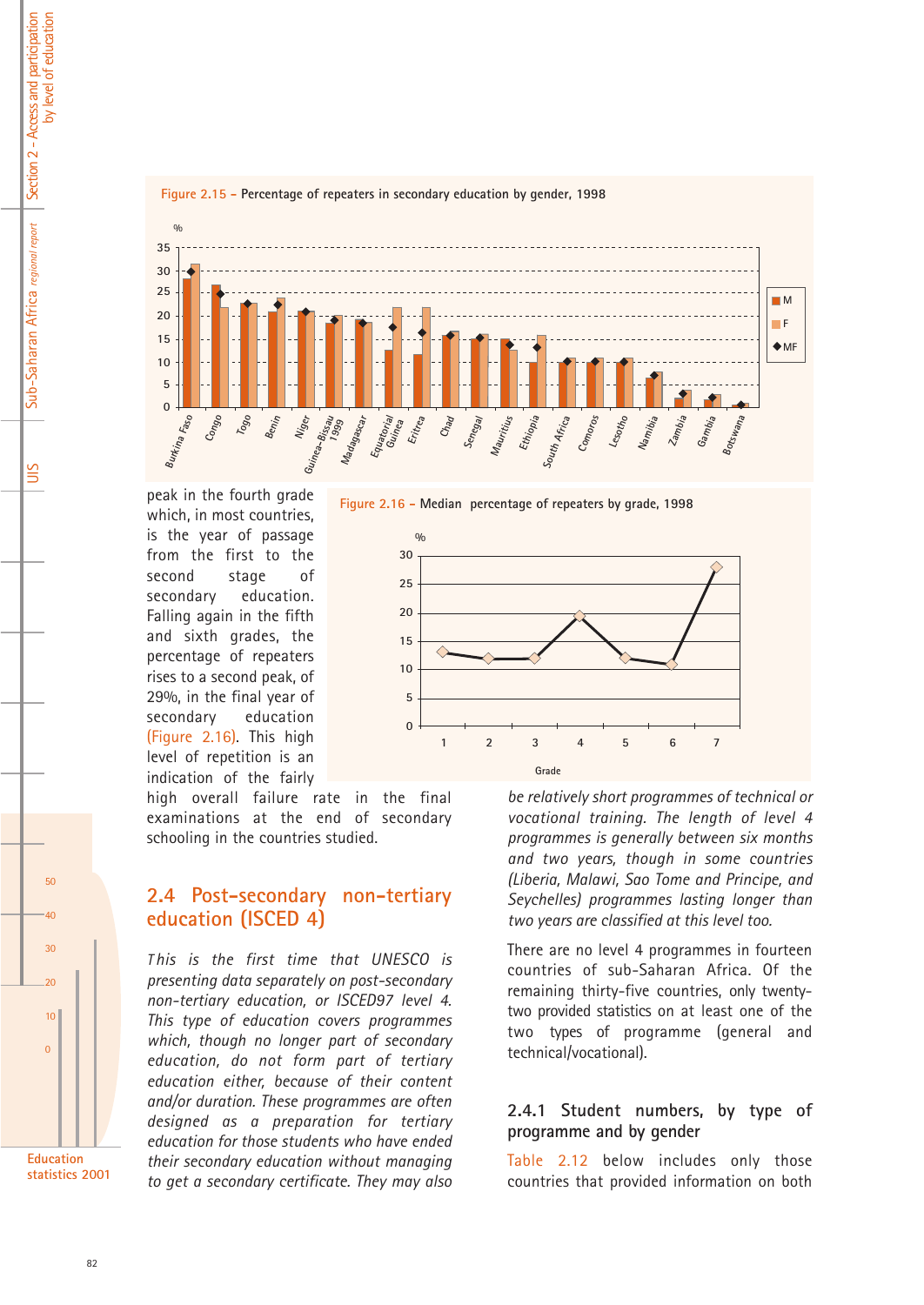|                       | Number of<br>students in |         | Distribution by type of<br>programme (%) |
|-----------------------|--------------------------|---------|------------------------------------------|
| Country               | <b>ISCED4</b>            | General | Tech./voc.                               |
| South Africa          | 142 199                  |         | 100                                      |
| <b>Botswana</b>       | 9685                     | 19      | 81                                       |
| Comoros               | 73                       |         | 100                                      |
| Côte d'Ivoire         | 5 5 7 0                  |         | 100                                      |
| Eritrea               | 727                      |         | 100                                      |
| Ethiopia              | 5 4 4 3                  | 100     |                                          |
| Gambia                | 76                       | 100     |                                          |
| Kenya                 | 17 11 5                  |         | 100                                      |
| Lesotho               | 536                      |         | 100                                      |
| Liberia               | 10 610                   |         | 100                                      |
| Madagascar            | 306                      | 100     |                                          |
| <b>Mauritius</b>      | 2 4 1 1                  |         | 100                                      |
| Mauritania            | 300                      | 100     |                                          |
| Namibia               | 1578                     | 15      | 85                                       |
| Niger                 | 638                      | 10      | 90                                       |
| Sao Tome and Principe | 95                       |         | 100                                      |
| Seychelles            | 1 3 8 0                  | 36      | 64                                       |
| Togo                  | 331                      | 100     |                                          |
| Zimbabwe <sup>1</sup> | 871                      |         | 100                                      |

Table 2.12 - Students in post-secondary non-tertiary education (ISCED4), and distribution by type of programme, 1998

general programmes and those of a technical or vocational kind.

Post-secondary non-tertiary education is typically of the technical or vocational kind in three-quarters of the countries for which data are available (fourteen out of nineteen). General programmes predominate at this level of education in five countries (Ethiopia, Gambia, Madagascar, Mauritania and Togo), where they consist of teacher training.

This post-secondary level has mainly men students in most countries, with a few exceptions (Gambia, Seychelles and Sierra Leone), as shown in Figure 2.17. The proportion of males in total student numbers (all types of programme), ranges from 52% in Mauritania to 85% in Togo: these are countries where the post-

secondary level only contains programmes of the general type (teacher training in particular). In these countries, in other words, the teacher-training colleges appear to be training mainly men as teachers.



83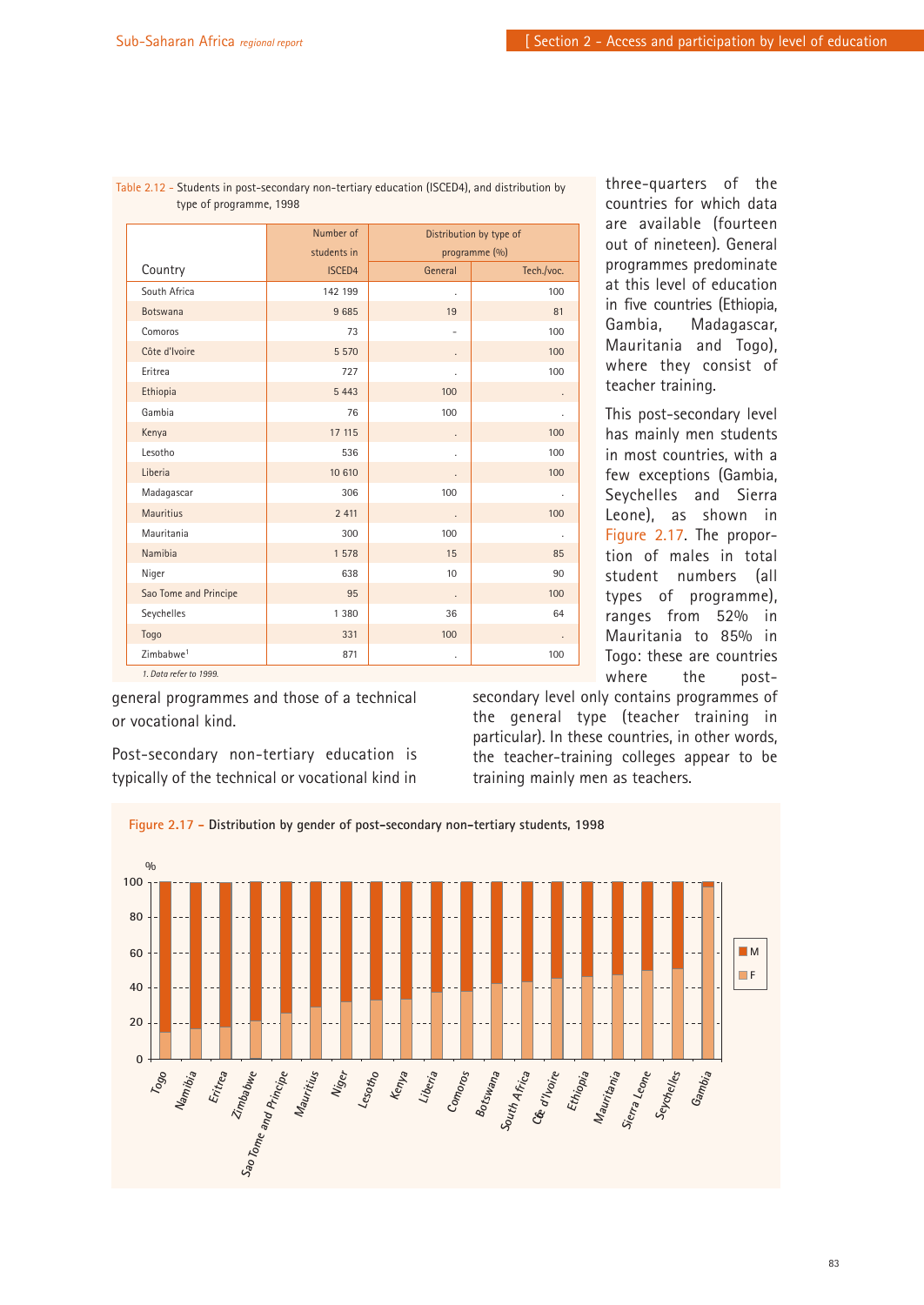UIS

### **2.4.2 Gross enrolment ratio in postsecondary non-tertiary education**

Post-secondary non-tertiary education involves a small proportion of the relevant age group in most of the countries of sub-Saharan Africa. Gross enrolment ratios are below 1% in nearly two-thirds of the countries (eleven of the eighteen studied). Only four countries have ratios above 5%: Liberia and Mauritius (5.6%), Botswana (9.5%) and Sierra Leone (12.8%). It should be borne in mind that these ratios are really only an indication; this is for various reasons, the main one being that level 4 programmes are designed for young people who, because of their age, might otherwise still be enrolled in other programmes at the secondary or tertiary levels. It follows that a very low ratio for post-secondary non-tertiary education does not necessarily mean a low level of enrolment in education, since the young people of the ages concerned could be enrolled in other levels and types of education.<sup>10</sup>

An examination of gender inequality confirms

Table 2.13 - Gross enrolment ratios in post-secondary non-tertiary education by gender and gender parity indices (GPI), 1998

|                           | Gross enrolment ratios | <b>GPI</b> |      |       |
|---------------------------|------------------------|------------|------|-------|
| Country                   | <b>MF</b>              | M          | F    | (F/M) |
| <b>Botswana</b>           | 9.5                    | 10.9       | 8.1  | 0.7   |
| Comoros                   | 0.3                    | 0.3        | 0.2  | 0.6   |
| Côte d'Ivoire             | 1.8                    | 2.0        | 1.7  | 0.8   |
| Djibouti                  | 0.3                    | 0.4        | 0.2  | 0.4   |
| Eritrea                   | 0.5                    | 0.9        | 0.2  | 0.2   |
| Ethiopia                  | 0.5                    | 0.5        | 0.5  | 0.9   |
| Gambia                    | 0.2                    | 0.0        | 0.3  |       |
| Kenya                     | 1.3                    | 1.7        | 0.9  | 0.5   |
| Lesotho                   | 0.6                    | 0.8        | 0.4  | 0.5   |
| Liberia                   | 5.6                    | 6.9        | 4.3  | 0.6   |
| Madagascar                | 0.1                    | $\ddotsc$  |      |       |
| <b>Mauritius</b>          | 5.6                    | 7.7        | 3.4  | 0.4   |
| Mauritania                | 0.3                    | 0.3        | 0.3  | 0.9   |
| Namibia                   | 2.4                    | 3.9        | 0.8  | 0.2   |
| Niger                     | 0.2                    | 0.2        | 0.1  | 0.5   |
| Sierra Leone <sup>1</sup> | 12.8                   | 12.9       | 12.7 | 1.0   |
| Togo                      | 0.2                    | 0.3        | 0.1  | 0.2   |
| Zimbabwe <sup>1</sup>     | 0.2                    | 0.3        | 0.1  | 0.3   |

**Education statistics 2001**

 $50$ 

40

30

 $\overline{20}$ 

10

 $\Omega$ 

the observation already made in connection with student numbers: this post-secondary education is essentially attended by young men in the overwhelming majority of countries. Gender disparities do vary though, from country to country, with GPIs ranging from 0.18 in Togo, where level 4 programmes are essentially of the general type, to 0.98 in Sierra Leone where there are nearly as many young women as young men. Only in one country, Gambia, is there a large disparity in favour of women students: here such postsecondary education consists exclusively of teacher training, and all seventy-four students are women.

# **2.5 Tertiary education (ISCED 5A, 5B and 6)**

*T ertiary education plays a crucial role in national development, above all by training managers.11 In ISCED97, this level of education, which students reach by successfully completing their secondary education or getting a comparable qualification at level 4A, is divided into two cycles. The first (ISCED level 5) is composed of two types of programme: those that are theoretically based, preparatory to advanced research, or giving access to professions with high skills requirements (level 5A); and programmes of study, typically of a more practical or technical nature and generally shorter than those of level 5A, which give access to the labour market (level 5B). The second cycle of tertiary education, ISCED level 6, covers programmes which lead to the award of an advanced research qualification, typically at doctorate level or beyond.* 

All the countries of sub-Saharan Africa, with the exception of St Helena, Sao Tome and Principe, and Seychelles, have at least one university institution offering programmes at one or more of the levels of education classified by ISCED97 as tertiary. The provision of tertiary education within a country has not, however, prevented emigration by students who go abroad to

*<sup>10</sup> The reference age group used for calculating this ratio is that of the most common Level 4 programme in each country. For an indication of these programmes' duration, and the age groups used for calculation of the ratios, see the Country Profiles and Table A3 in Annex I.*

*<sup>11</sup> Jeanne Lamoure-Rontopoulou, L'université africaine à la croisée des chemins, Crise de l'éducation en Afrique , La Documentation Française, p.149, 1994.*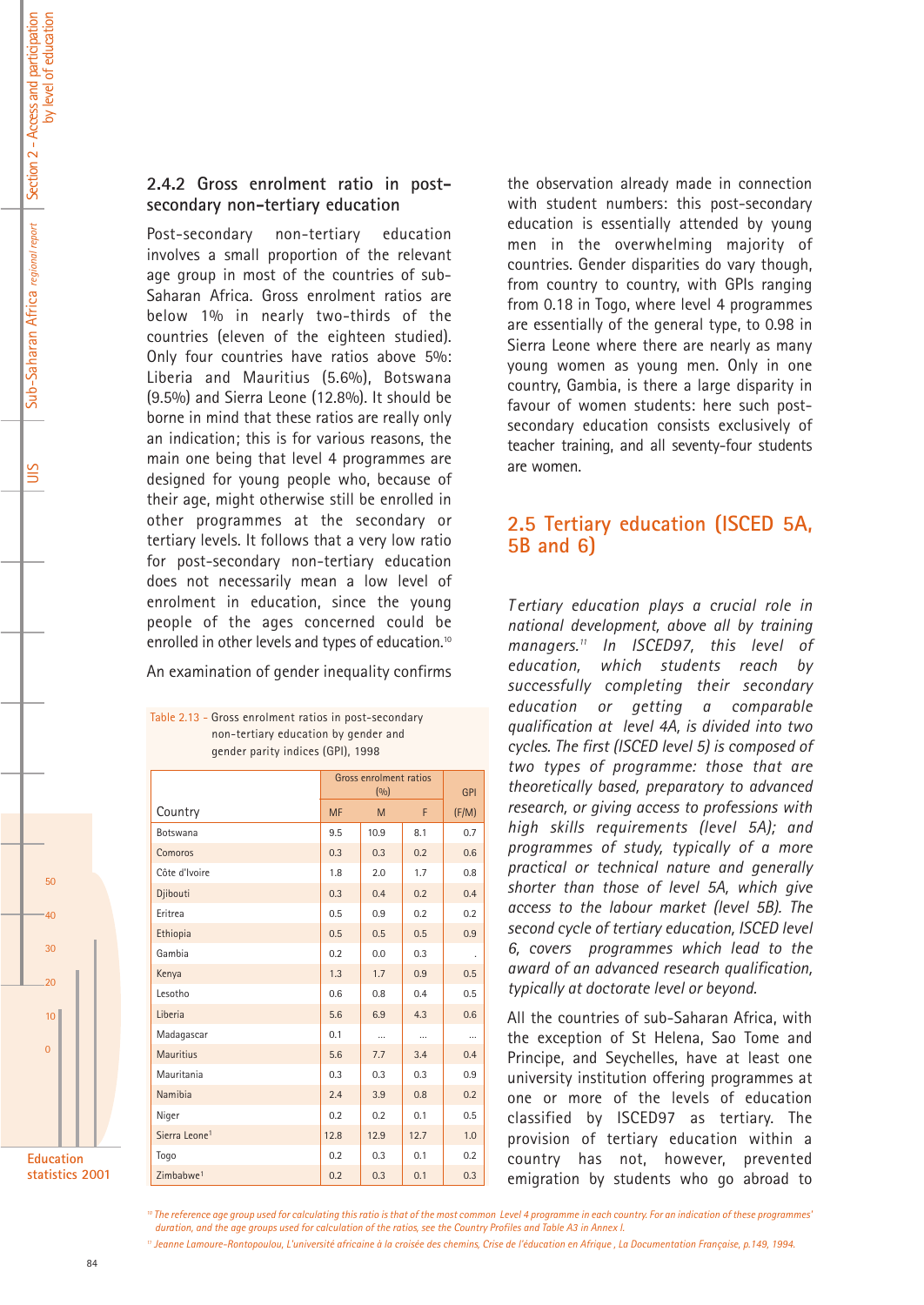complete their training, to specialize, or simply to study. This emigration can sometimes be on a considerable scale; with the result that national statistics only give part of the real picture of participation in tertiary education, to the extent that they only cover students enrolled in national institutions.

A problem of data coverage arises sometimes in the case of tertiary education provided within the country, also. Of the forty-six countries in the region which have a university or other, more general, tertiary education institutions, eleven did not provide

|                             | Number of | Gender distribution (%) |    | Number of |
|-----------------------------|-----------|-------------------------|----|-----------|
|                             | students  | M                       | F  | countries |
| Sub-Saharan Africa          | 1 274 085 | 56                      | 44 | 27/49     |
| Central and Western Africa  | 188 518   | 75                      | 25 | 10/27     |
| Eastern and Southern Africa | 1 085 567 | 52                      | 48 | 17/22     |

Table 2.14 - Students enrolled in tertiary education by gender and by subregion, 1998



statistics on this aspect.

The extent of the statistical information available on tertiary education is particularly limited so far as the distribution of students by gender, age, ISCED level, field of study and country of origin are concerned.

### **2.5.1. Student numbers: tertiary education**

The estimated number of students, in the thirty-five countries of the region (out of forty-six) which provided figures on this matter, is around one and a half million. The seventeen countries concerned in Eastern and

> Southern Africa account for nearly three-quarters of this total (74%). It should be noted that among the countries for which data are not available is Nigeria, whose importance in terms of population has already been stressed.

> In the twenty-seven countries where data broken down by gender are available, men outnumber women, accounting for 56% of those enrolled (Table 2.14). The situation of women is worse in the countries of Central and Western Africa, where they only account for a quarter of all students; they form almost half (48%) in Eastern and Southern Africa.

The proportion of women students varies greatly from country to country, ranging from 14% in Eritrea to 64% in Lesotho. Women are in the majority in three other countries, as Figure 2.18 shows: Djibouti (51%), Namibia (53%) and South Africa (54%).

### **Figure 2.18 - Distribution by gender of enrolments in tertiary education, 1998**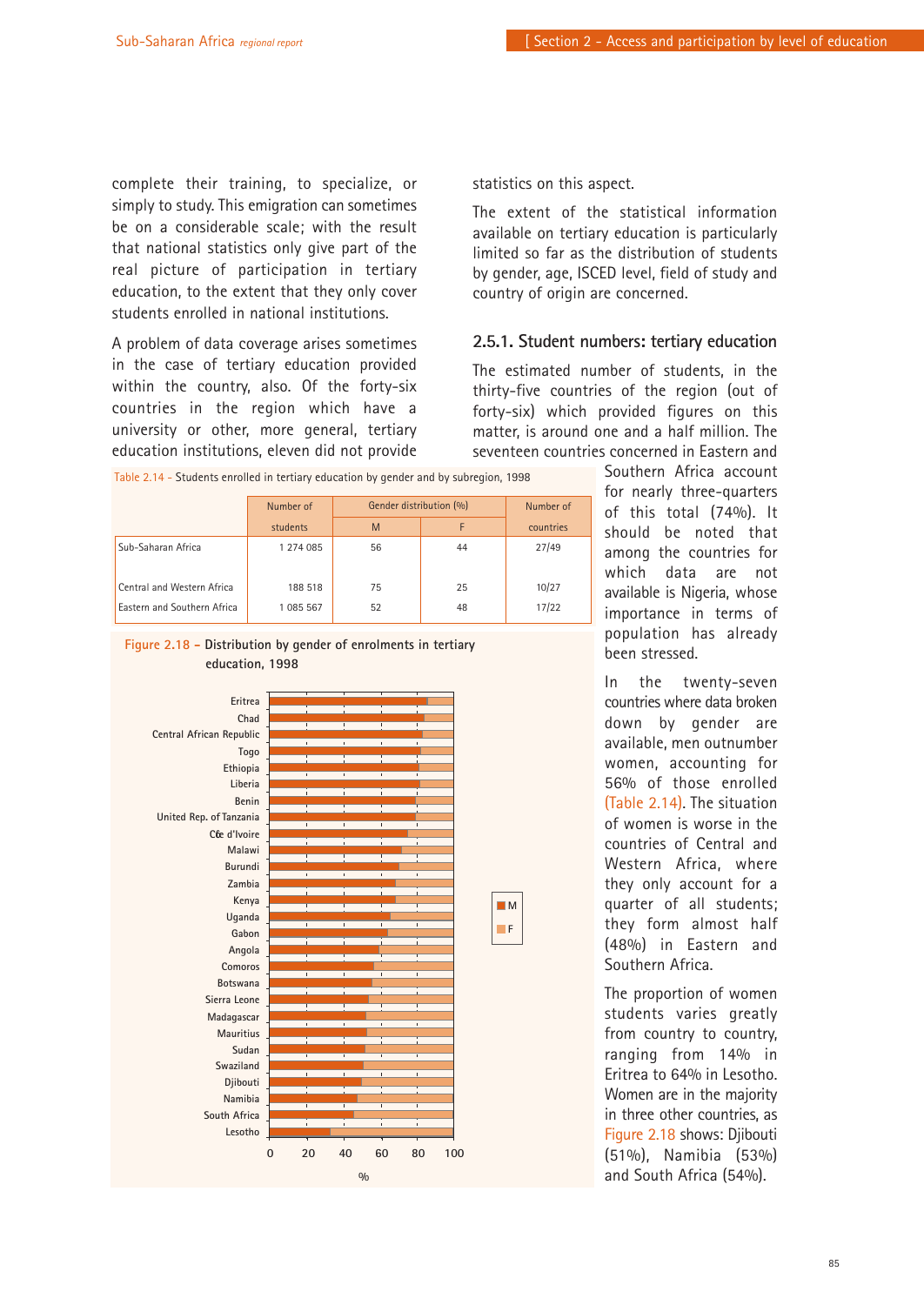### *Student numbers by level*

In twenty of the twenty-nine countries that provided data more than three-quarters of all enrolments are in programmes at ISCED97 level 5A (Table 2.15), which is the only level of tertiary education in four of them (Angola, Eritrea, Liberia and Malawi).

Level 5B, providing generally shorter programmes than level 5A and designed to train students for a particular occupation or trade, appears to be widely established in certain countries, particularly in Eastern and Southern Africa where it involves a

considerable number of students. It is more widespread than the more theoretical programmes at level 5A in Djibouti, Mauritius, Namibia and Sierra Leone.

The portion of tertiary education which is oriented towards advanced research (ISCED level 6) is still negligible in most of the twenty-nine countries studied: indeed, this level is non-existent in twelve of them. Students wanting to carry out advanced studies therefore have to go abroad to do so.

Women are still in a minority overall in tertiary education, but their comparative numbers vary by ISCED level. Table 2.16 shows a number of particular cases where:

women are underrepresented at all levels of education: this is so in the majority of the countries (twenty out of twenty-five);

- ◆ women are over-represented at one or both of the levels 5A and 5B; this may represent a certain "feminization" of a particular type of course (Comoros, Djibouti, Lesotho, Namibia, Sierra Leone and South Africa);
- $\triangle$  fewer women are engaged in long courses, particularly doctorates. They form a substantial, but always minority portion in nine of the countries where level 6 courses exist.

Table 2.15 - Distribution of enrolments in tertiary education by ISCED level, 1998

|                                  |          | Distribution by level |                   |                  |
|----------------------------------|----------|-----------------------|-------------------|------------------|
| Country                          | Total    | Level 5A              | (0/0)<br>Level 5B | Level 6          |
| South Africa                     | 633 918  | 91                    | 8                 | 1                |
| Angola                           | 8 3 3 7  | 100                   |                   |                  |
| Benin                            | 16 284   | 80                    | 20                | $\mathbf 0$      |
| <b>Botswana</b>                  | 5 5 3 2  | 92                    | 8                 | $\overline{0}$   |
| Burundi                          | 5037     | 91                    | 9                 |                  |
| Comoros                          | 649      | 61                    | 39                |                  |
| Cfe d'Ivoire                     | 96 681   | 53                    | 42                | 5                |
| Djibouti                         | 175      | 28                    | 72                |                  |
| Eritrea                          | 3 9 9 4  | 100                   |                   |                  |
| Ethiopia                         | 52 305   | 100                   | $\cdot$           | $\mathbf 0$      |
| Gabon                            | 7473     | 74                    | 26                | $\boldsymbol{0}$ |
| Lesotho                          | 4 0 4 6  | 79                    | 21                |                  |
| Liberia                          | 20 804   | 100                   |                   |                  |
| Madagascar                       | 31 013   | 80                    | 16                | $\overline{4}$   |
| Malawi                           | 3 1 7 9  | 100                   |                   |                  |
| Mali                             | 18 662   | 95                    | 5                 | $\cdot$ .        |
| <b>Mauritius</b>                 | 7 5 5 9  | 42                    | 57                | 1                |
| Namibia                          | 11 209   | 22                    | 78                | $\boldsymbol{0}$ |
| Uganda                           | 40 591   | 49                    | 47                | 4                |
| Central African Republic         | 6 2 2 9  | 91                    | 9                 |                  |
| Dem. Rep. of the Congo           | **60 341 | 79                    | 20                | $**1.7$          |
| United Rep. of Tanzania          | 18 867   | 65                    | 34                | $\overline{2}$   |
| Rwanda                           | 5678     | 91                    | 9                 |                  |
| Senegal                          | 29 30 3  | 95                    | 5                 | ./.              |
| Sierra Leone <sup>1</sup>        | 6744     | 24                    | 76                |                  |
| Swaziland                        | 4880     | 82                    | 19                |                  |
| Chad <sup>1</sup>                | 5901     | 89                    | $\overline{7}$    | $\overline{4}$   |
| Togo                             | 15 0 28  | 100                   | $\boldsymbol{0}$  | ./.              |
| Zambia<br>1. Data are from 1999. | 22 701   | 58                    | 41                | 1                |

**Education statistics 2001**

 $50$ 

40

30

20

10

 $\Omega$ 

UIS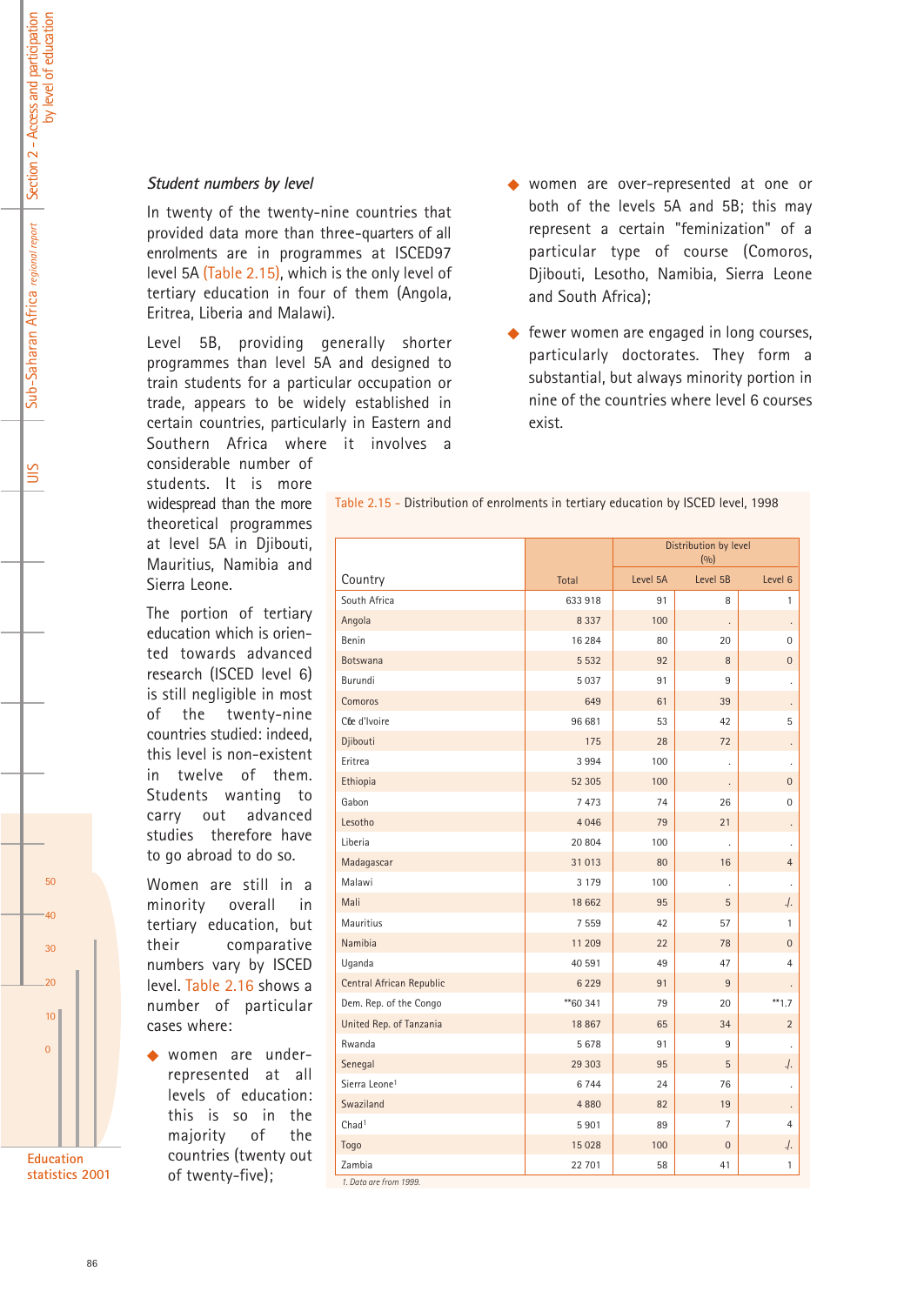|                           | Percentage of female students (%) |                      |           |  |
|---------------------------|-----------------------------------|----------------------|-----------|--|
| Country                   | Level 5A                          | Level 5B             | Level 6   |  |
| South Africa              | 53                                | 66                   | 36        |  |
| Angola                    | 41                                | $\ddot{\phantom{a}}$ |           |  |
| Benin                     | 19                                | 27                   |           |  |
| <b>Botswana</b>           | 46                                | 18                   |           |  |
| Burundi                   | 30                                | 26                   |           |  |
| Comoros                   | 34                                | 56                   |           |  |
| Côte d'Ivoire             | 21                                | 33                   | 23        |  |
| Djibouti                  | 43                                | 54                   |           |  |
| Eritrea                   | 14                                |                      |           |  |
| Ethiopia                  | 19                                | $\cdot$              |           |  |
| Gabon                     | 34                                | 42                   | 37        |  |
| Lesotho                   | 62                                | 70                   |           |  |
| Liberia                   | 19                                |                      |           |  |
| Madagascar                | 46                                | 44                   | 43        |  |
| Malawi                    | 28                                |                      |           |  |
| <b>Mauritius</b>          | 49                                | 44                   | 42        |  |
| Namibia                   | 54                                | 53                   |           |  |
| Uganda                    | 37                                | 32                   | $*34$     |  |
| Central African Republic  | 17                                | $\overline{7}$       |           |  |
| United Rep. of Tanzania   | 18                                | 26                   | 24        |  |
| Sierra Leone <sup>1</sup> | 50                                | 44                   |           |  |
| Swaziland                 | 49                                | 43                   |           |  |
| Chad <sup>1</sup>         | 14                                | 28                   | 20        |  |
| Togo                      | 17                                |                      | $\cdot$ . |  |
| Zambia                    | 38                                | 23                   | 14        |  |

Table 2.16 - Percentage of female students at each ISCED level, 1998

*1. Data refer to 1999. ./. Included in level 5A.*

### **2.5.2 Gross enrolment ratio in tertiary education**

Despite its expansion after independence and the creation of national universities, tertiary education remains marginal in sub-Saharan Africa. The median gross enrolment ratio among the thirty or so countries for which data are available is barely above 2%. The level of participation varies from country to country, ranging from less than 1% (Angola, Djibouti, Guinea-Bissau, Rwanda and United Republic of Tanzania) to a little over 7% (Côte d'Ivoire, Liberia, Mauritius, Namibia and Sudan), as Table 2.17 shows.

If enrolment ratios in tertiary education are low generally, they are still lower in the case of women. Except in Lesotho and in Namibia, where there are more women than men in university studies, women are disadvantaged in all countries, to different extents. GPI is below 0.50 meaning that the enrolment ratio for women is less than half that for men  $-$  in thirteen of the thirty-one countries for which it could be calculated, and in five of these GPI is below 0.25 (Chad, Eritrea, Ethiopia, Liberia and Togo). The breakdown of student numbers by field of study, however, shows that women outnumber men in certain disciplines.

The low level of participation in tertiary education can be a handicap for a region where many national economies have not yet taken off (especially in the least developed countries). On the other

hand, the development of this type of education is an extremely heavy burden on these countries' limited budgets. African universities, besides accommodating a relatively small number of young people, have also been living through a crisis for the past decade and a half. Originally designed for the education of managers and national elites, universities have been finding it hard to carry out this mission in situations of manifold economic and social crisis and employment shortage.

### **2.5.3 Distribution of students in tertiary education by field of study**

Twenty-three countries provided data on the distribution of tertiary students by field of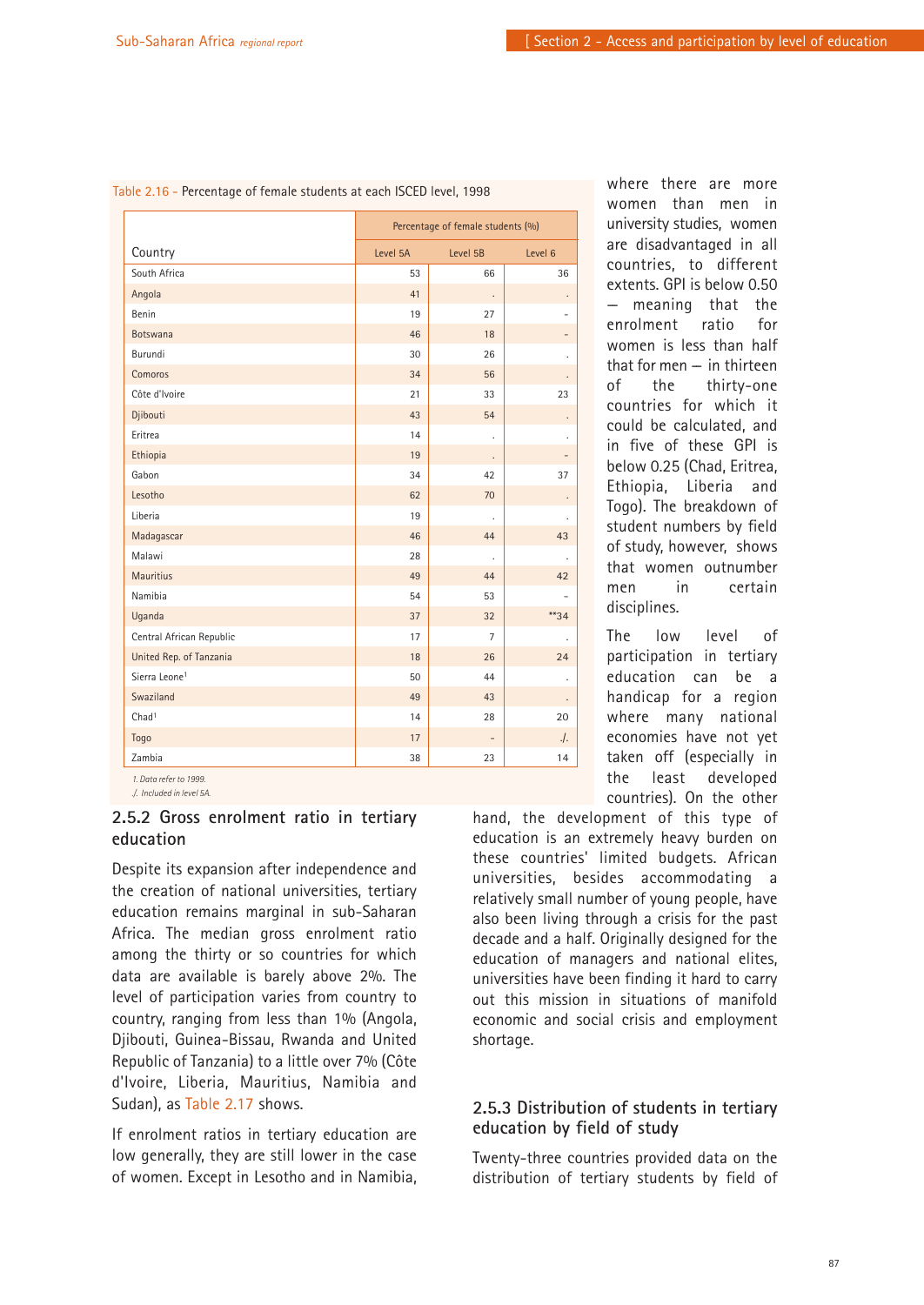| Central and Western Africa |           | Gross enrolment ratios<br>(0/0) |          | <b>GPI</b> | Eastern and Southern Africa |           | Gross enrolment ratios<br>(0/0) |        | <b>GPI</b> |
|----------------------------|-----------|---------------------------------|----------|------------|-----------------------------|-----------|---------------------------------|--------|------------|
| Country                    | <b>MF</b> | M                               | F.       | (F/M)      | Country                     | <b>MF</b> | M                               | F      | (F/M)      |
| Angola                     | 0.8       | 0.9                             | 0.6      | 0.7        | Botswana                    | 3.5       | 3.9                             | 3.1    | 0.8        |
| <b>Benin</b>               | 3.4       | 5.5                             | 1.4      | 0.3        | Comoros                     | 1.0       | 1.2                             | 0.9    | 0.8        |
| Burundi                    | 1.0       | 1.4                             | 0.6      | 0.4        | Djibouti                    | 0.3       | 0.3                             | 0.3    | 1.0        |
| Cameroon                   | 5.2       | $\cdots$<br>$\cdots$            |          | $\cdots$   | Eritrea                     | 1.2       | 2.2                             | 0.3    | 0.2        |
| Côte d'Ivoire              | 7.3       | 1.1                             | 3.9      | 0.4        | Ethiopia                    | 1.0       | 1.6                             | 0.4    | 0.2        |
| Guinea-Bissau <sup>1</sup> | 0.5       | $\cdots$                        | $\cdots$ | $\cdots$   | Kenya                       | 1.5       | 2.0                             | 0.9    | 0.5        |
| Liberia                    | 7.8       | 12.4                            | 3.0      | 0.2        | Lesotho                     | 2.0       | 1.5                             | 2.6    | 1.8        |
| Mali                       | 1.9       | $\cdots$                        | $\cdots$ | $\cdots$   | Madagascar                  | 2.3       | 2.5                             | 2.1    | 0.9        |
| Mauritania                 | 5.5       | $\cdots$                        | $\cdots$ | $\cdots$   | Mauritius                   | 7.4       | 7.9                             | 6.8    | 0.9        |
| Dem. Rep. of the Congo     | $*1.4$    | $\cdots$                        | $\cdots$ | $\cdots$   | Namibia                     | 7.3       | 6.8                             | 7.8    | 1.2        |
| Central African Republic   | 2.0       | 3.5                             | 0.6      | 0.2        | United Rep. of Tanzania     | 0.7       | 1.1                             | 0.3    | 0.3        |
| Rwanda                     | 0.9       | $\cdots$                        | $\cdots$ | $\cdots$   | Sudan                       | 7.3       | 7.7                             | 6.9    | 0.9        |
| Senegal                    | 3.8       | $\cdots$                        | $\cdots$ | $\cdots$   | Swaziland                   | 5.1       | 5.4                             | 4.8    | 0.9        |
| Sierra Leone <sup>1</sup>  | 1.6       | 1.8                             | 1.4      | 0.8        | Zambia                      | 2.7       | 3.6                             | 1.7    | 0.5        |
| Chad <sup>1</sup>          | 1.0       | 1.7                             | 0.3      | 0.2        | Zimbabwe <sup>1</sup>       | $*3.8$    | $**$ 5.7                        | $*1.9$ | 0.3        |
| Togo                       | 4.0       | 6.6                             | 1.4      | 0.2        |                             |           |                                 |        |            |
|                            |           |                                 |          |            |                             |           |                                 |        |            |
| Median                     | 2.7       |                                 |          |            | Median                      | 2.3       |                                 |        |            |

### Table 2.17 - Gross enrolment ratios in tertiary education by gender and gender parity indices (GPI), 1998

*1. Data refer to 1999.*

Table 2.18 - Distribution of students by broad field of study, 1998

|                           |          |                          |                |                   |                |                | Distribution by broad field of study (%) |                 |                          |                |
|---------------------------|----------|--------------------------|----------------|-------------------|----------------|----------------|------------------------------------------|-----------------|--------------------------|----------------|
|                           | Total    | General                  | Education      | Social sciences,  | Science        |                | Engineering Agriculture                  | Health and      | <b>Services</b>          | Unspecified    |
| Country                   | students | Programmes               |                | humanities & arts |                |                |                                          | social services |                          |                |
| South Africa              | 633 918  |                          | 23             | 55                | 8              | $\overline{7}$ | 1                                        | 5               | $\mathbf{1}$             |                |
| Benin                     | 16 284   | $\overline{\phantom{0}}$ | $\overline{2}$ | 68                | 19             | 5              | $\mathbf{1}$                             | $\overline{4}$  | $\bf 0$                  |                |
| Botswana                  | 5 5 3 2  |                          | 19             | 50                | 22             | 6              | $\overline{2}$                           |                 |                          |                |
| Cameroon                  | 66 902   |                          | 9              | 60                | 24             | 3              | $\mathbf{1}$                             | $\mathbf{1}$    | $\overline{a}$           | $\sqrt{2}$     |
| Comoros                   | 649      |                          |                | 87                | 13             |                |                                          |                 |                          |                |
| Côte d'Ivoire             | 96 681   | $\overline{\phantom{0}}$ | 9              | 53                | 19             | $\mathbf{1}$   | $\mathbf{0}$                             | 9               | 3                        | $\overline{7}$ |
| Djibouti                  | 175      |                          |                | 83                | 17             | ۰              |                                          |                 | $\overline{\phantom{a}}$ |                |
| Eritrea                   | 3 9 9 4  | 40                       | 9              | 28                | 11             | $\overline{4}$ | $\overline{7}$                           | $\mathbf{1}$    | $\overline{\phantom{a}}$ |                |
| Ethiopia                  | 52 305   | 9                        | 28             | 30                | 5              | 11             | 9                                        | $\overline{7}$  | $\overline{\phantom{a}}$ | $\mathbf 0$    |
| Gabon                     | 7 4 7 3  | $\qquad \qquad -$        | $\overline{7}$ | 66                | 11             | $\mathbf{1}$   | $\mathbf{1}$                             | 15              | $\overline{\phantom{a}}$ |                |
| Lesotho                   | 4 0 4 6  | $\overline{a}$           | 37             | 31                | 7              | ۰              | 3                                        |                 |                          | $\overline{2}$ |
| Liberia                   | 20 804   | $\overline{a}$           | $\overline{2}$ | 35                | $\mathbf{1}$   | $6\phantom{1}$ | $\overline{2}$                           | 50              | $\overline{4}$           | $\mathbf{1}$   |
| Madagascar                | 31 013   |                          | 3              | 64                | 13             | 6              | $\overline{2}$                           | 11              | $\mathbf{1}$             |                |
| Mali                      | 18 662   | $\qquad \qquad -$        | $\overline{4}$ | 61                | 10             | $\overline{4}$ | 5                                        | 16              | $\overline{\phantom{a}}$ | $\mathbf 0$    |
| <b>Mauritius</b>          | 7 5 5 9  |                          | 32             | 24                | 7              | 25             | 4                                        | $\overline{2}$  | $\mathbf{1}$             | $\overline{4}$ |
| Namibia                   | 11 209   | $\overline{2}$           | 45             | 33                | $\overline{4}$ | $\overline{2}$ | $\overline{4}$                           | 8               | $\overline{4}$           |                |
| Uganda                    | 40 591   |                          | 44             | 32                | $\overline{4}$ | 11             | $\overline{2}$                           | 4               | 3                        | $\mathbf{1}$   |
| United Rep. of Tanzania   | 18 867   | 11                       | 14             | 39                | $\overline{4}$ | 18             | $\overline{7}$                           | 5               | $\mathbf{0}$             | $\mathbf{1}$   |
| Sierra Leone <sup>1</sup> | 6744     |                          | 67             | 22                | $\overline{2}$ | $\mathbf{1}$   | 5                                        | 3               | $\mathbf{1}$             |                |
| Swaziland                 | 4 8 8 0  | $\overline{a}$           | 31             | 40                | 5              | $\overline{7}$ | 6                                        | 9               | $\mathbf{1}$             |                |
| Chad <sup>1</sup>         | 5 9 0 1  | $\overline{a}$           | 5              | 76                | 16             | ٠              | $\overline{a}$                           | 3               | $\overline{\phantom{a}}$ |                |
| Togo                      | 15 0 28  | $\overline{\phantom{0}}$ | $\overline{4}$ | 81                | $\,6\,$        | $\overline{2}$ | $\mathbf{1}$                             | $\overline{7}$  | $\overline{\phantom{a}}$ |                |
| Zambia                    | 22 701   | $\overline{a}$           | 32             | 33                | 8              | 22             | $\overline{2}$                           | 3               | $\overline{a}$           |                |



10

0

**Education statistics 2001**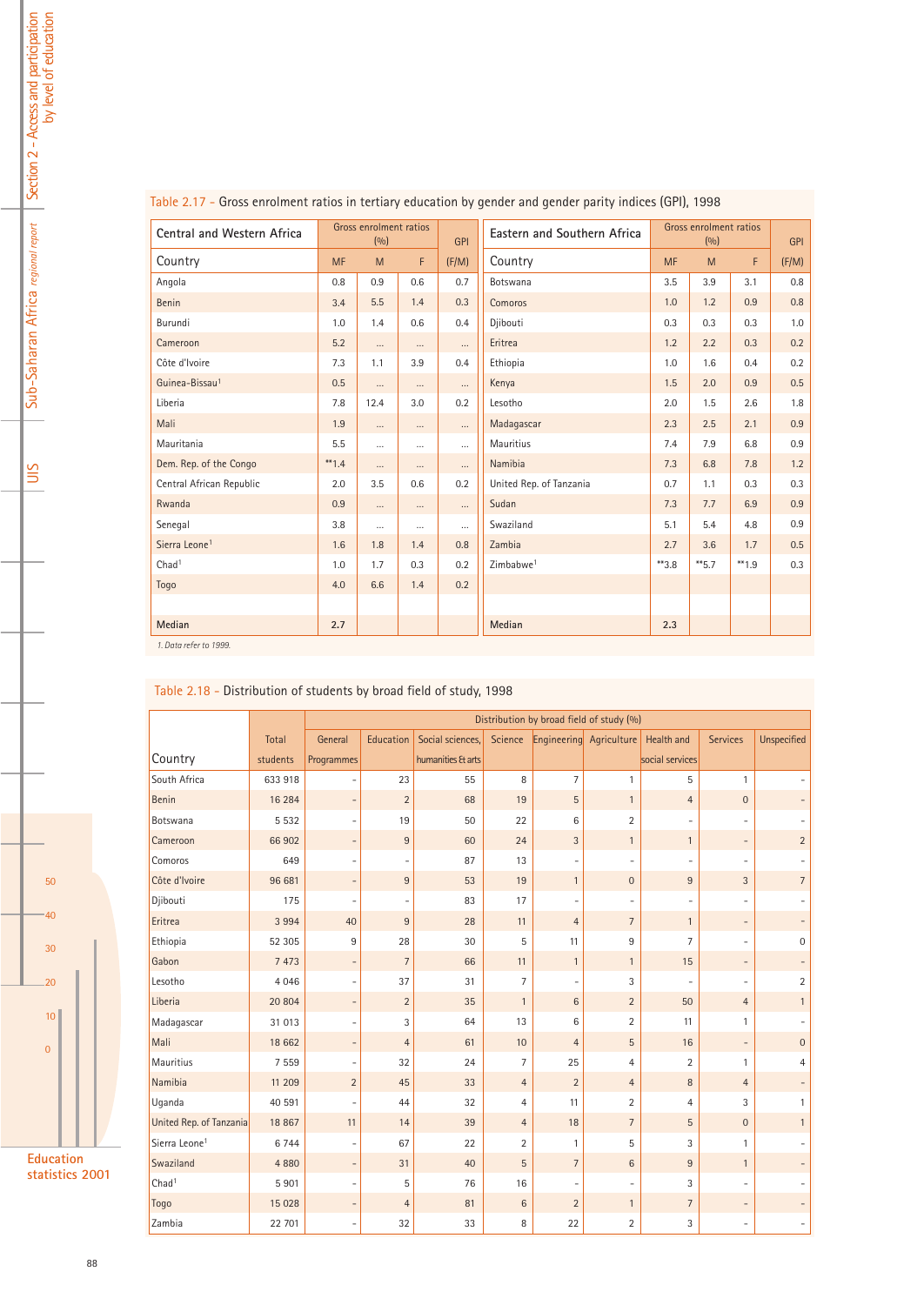study. Education and the social sciences (including humanities) are the disciplines in which most students are engaged in the majority of these countries (Table 2.18).

Education is the commonest field of study in Lesotho (37% of enrolments), Mauritius (32%), Namibia (45%), Uganda (44%) and Sierra Leone (67%) where it accounts for more than two-thirds of students. Social sciences are studied by a large majority of students in sixteen countries: the percentage of enrolments in these is as high as 87% in Comoros. Other figures of note are the large numbers in the health and social services field in Liberia (50%) and in general programmes in Eritrea (40%). Certain predominantly science or technology courses, though covering far fewer students, nevertheless have a considerable place in some countries: science in Botswana and in Cameroon, for instance, with 22% and 24% of enrolments respectively; or engineering (with industry and construction) in Zambia and Mauritius (22% and 25% respectively).

Women form a majority in the disciplines connected with education and social sciences - fields which generally include most students. Health and social services and Services are fields with a large proportion of women in some countries, though the total number of students in these disciplines is generally low (Benin, Gabon, Madagascar, Namibia and South Africa) (Table 2.19).

### **2.5.4 Graduates by field of study**

The availability and quality of data on graduates leave a great deal to be desired. In the 14 countries for which data are available, the distribution of graduates by broad field of study roughly follows that of students, in that the social sciences account for the greatest number of graduates, followed by either education or science (Table 2.20). There are relatively high percentages of science graduates in Benin (27%) and Gabon (19%). In the United Republic of Tanzania, engineering courses have the greatest

|                           | General                  | Education         | Social sciences,  | <b>Science</b>           | Engineering              | Agriculture              | <b>Health and</b>        | <b>Services</b>              | <b>Unspecified</b>           |
|---------------------------|--------------------------|-------------------|-------------------|--------------------------|--------------------------|--------------------------|--------------------------|------------------------------|------------------------------|
| Country                   | Programmes               |                   | humanities & arts |                          |                          |                          | social services          |                              |                              |
| South Africa              | $\overline{a}$           | 71                | 52                | 43                       | 16                       | 38                       | 35                       | 73                           | $\overline{\phantom{0}}$     |
| Benin                     | $\overline{\phantom{a}}$ | 12                | 21                | 18                       | 15                       | 18                       | 34                       | 66                           | $\overline{\phantom{0}}$     |
| Botswana                  | $\overline{\phantom{a}}$ | 56                | 51                | 27                       | 14                       | 35                       |                          | $\overline{\phantom{a}}$     | $\overline{\phantom{a}}$     |
| Comoros                   | $\overline{\phantom{a}}$ | $\qquad \qquad -$ | 46                | 23                       | $\overline{\phantom{a}}$ | $\overline{\phantom{a}}$ | $\overline{\phantom{a}}$ | $\overline{\phantom{a}}$     | $\overline{\phantom{a}}$     |
| Côte d'Ivoire             | $\overline{a}$           | 15                | 30                | 13                       | 9                        | 15                       | 26                       | 37                           | 44                           |
| Djibouti                  | $\overline{\phantom{a}}$ | $\qquad \qquad -$ | 53                | 38                       | $\overline{\phantom{a}}$ | $\qquad \qquad -$        |                          | $\overline{\phantom{a}}$     | $\overline{\phantom{a}}$     |
| Eritrea                   | 16                       | 12                | 15                | 8                        | $\overline{4}$           | 9                        | 6                        | $\overline{\phantom{a}}$     | $\overline{\phantom{a}}$     |
| Ethiopia                  | 12                       | 17                | 27                | 16                       | $9\,$                    | 17                       | 18                       | $\qquad \qquad \blacksquare$ | 17                           |
| Gabon                     | $\overline{\phantom{a}}$ | 9                 | 41                | $\overline{\phantom{a}}$ | $\overline{\phantom{a}}$ | 14                       | 54                       | $\overline{\phantom{a}}$     | $\overline{\phantom{a}}$     |
| Lesotho                   | $\overline{\phantom{a}}$ | 73                | 53                | 37                       | $\overline{\phantom{a}}$ | 46                       | $\overline{\phantom{a}}$ | $\overline{\phantom{a}}$     | 73                           |
| Liberia                   | $\overline{a}$           | 17                | 19                | 31                       | 12                       | $\overline{4}$           | 20                       | 27                           | $\overline{\phantom{a}}$     |
| Madagascar                | $\overline{\phantom{a}}$ | 40                | 50                | 33                       | 22                       | 35                       | 52                       | 63                           | $\overline{\phantom{a}}$     |
| Mauritius                 |                          | 53                | 62                | 53                       | 23                       | 46                       | 33                       | 14                           | 52                           |
| Namibia                   | 63                       | 55                | 49                | 39                       | 38                       | 32                       | 73                       | 68                           | $\qquad \qquad -$            |
| Uganda                    |                          | 34                | 42                | 23                       | 17                       | 18                       | 40                       | 46                           | 36                           |
| United Rep. of Tanzania   | 37                       | 21                | 21                | 13                       | 9                        | 22                       | 38                       | $\mathbf{1}$                 | $\overline{7}$               |
| Sierra Leone <sup>1</sup> | $\overline{\phantom{0}}$ | 44                | 50                | 49                       | 29                       | 50                       | 45                       | 27                           | $\overline{\phantom{a}}$     |
| Swaziland                 | $\overline{\phantom{a}}$ | 53                | 48                | 44                       | 7                        | 41                       | 76                       | 36                           | $\qquad \qquad =$            |
| Chad <sup>1</sup>         | ٠                        | 18                | 16                | 10                       | $\overline{\phantom{a}}$ | $\overline{a}$           | 12                       | $\overline{\phantom{a}}$     | $\overline{\phantom{0}}$     |
| Togo                      | $\overline{\phantom{a}}$ | 25                | 18                | 8                        | $\mathbf{1}$             | $\overline{4}$           | 21                       | $\overline{\phantom{a}}$     | $\qquad \qquad -$            |
| Zambia                    | $\overline{a}$           | 47                | 35                | 22                       | 8                        | 15                       | 35                       | $\overline{\phantom{a}}$     | $\qquad \qquad \blacksquare$ |

Table 2.19 - Percentage of female students in each broad field of study, 1998

*1. Data refer to 1999.*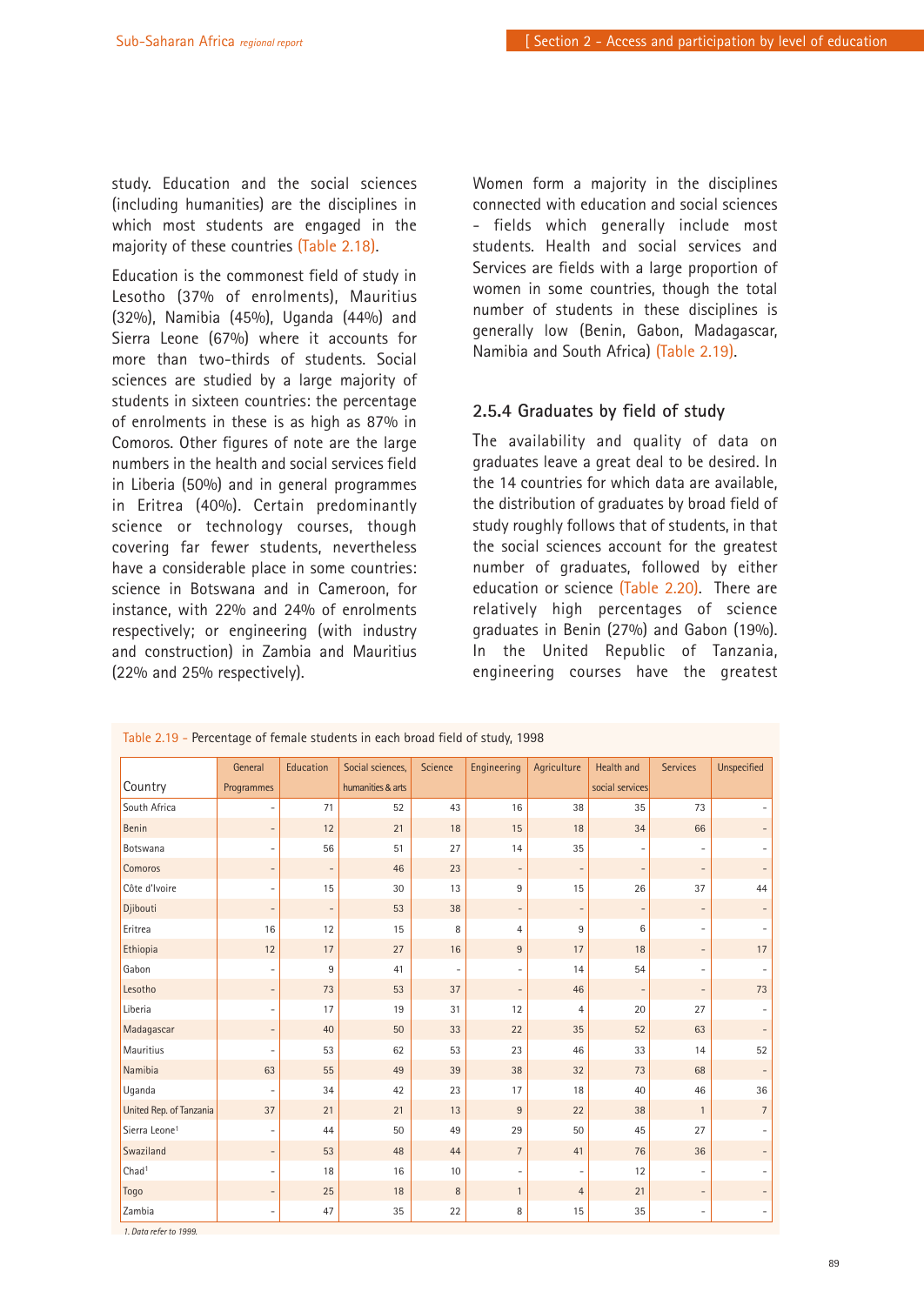| $1001$ $2.20$ $3.5010$ and $0101$ and $0100$ and $0100$ and $0100$ and $0100$ |              |            |                          |                          |                |                                          |                          |                          |                          |                          |
|-------------------------------------------------------------------------------|--------------|------------|--------------------------|--------------------------|----------------|------------------------------------------|--------------------------|--------------------------|--------------------------|--------------------------|
|                                                                               |              |            |                          |                          |                | Distribution by broad field of study (%) |                          |                          |                          |                          |
|                                                                               | <b>Total</b> | General    | Education                | Social sciences, Science |                | Engineering Agriculture                  |                          | <b>Health and</b>        | <b>Services</b>          | <b>Unspecified</b>       |
| Country                                                                       | graduates    | programmes |                          | humanities & arts        |                |                                          |                          | social services          |                          |                          |
| South Africa                                                                  | 103 796      |            | 36                       | 43                       | 6              | 6                                        | $\mathbf{1}$             | $\overline{7}$           | 1                        |                          |
| <b>Benin</b>                                                                  | 1 0 0 0      |            | $\mathbf{1}$             | 47                       | 27             | 14                                       | $\overline{2}$           | 8                        | $\overline{a}$           |                          |
| Botswana                                                                      | 1 3 6 6      |            | 33                       | 44                       | 18             | $\overline{4}$                           | 1                        | $\overline{\phantom{a}}$ | $\overline{a}$           |                          |
| Comoros                                                                       | 246          |            | $\overline{\phantom{a}}$ | 90                       | 10             | $\overline{\phantom{a}}$                 | $\overline{\phantom{a}}$ | $\qquad \qquad -$        | $\overline{a}$           |                          |
| Djibouti                                                                      | 59           |            | $\overline{\phantom{a}}$ | 100                      | $\overline{a}$ | $\overline{a}$                           | $\overline{\phantom{a}}$ | $\overline{\phantom{a}}$ | $\overline{a}$           |                          |
| Eritrea                                                                       | 823          |            | $\overline{7}$           | 62                       | 13             | $\overline{7}$                           | 10                       | $\mathbf{1}$             | $\overline{\phantom{a}}$ |                          |
| Ethiopia                                                                      | 8 5 5 5      |            | 23                       | 36                       | 6              | 8                                        | 17                       | 11                       | $\overline{a}$           |                          |
| Gabon                                                                         | 2 4 9 9      |            | 8                        | 66                       | 19             | $\mathbf{3}$                             | $\overline{2}$           | $\overline{2}$           | $\overline{a}$           |                          |
| Liberia                                                                       | 1 1 9 0      |            | 15                       | 63                       | 4              | $\overline{a}$                           | 1                        | $\overline{\phantom{a}}$ |                          | 17                       |
| Madagascar                                                                    | 5981         |            | 3                        | 66                       | 15             | 5                                        | $\overline{2}$           | 9                        | $\mathbf{1}$             |                          |
| Uganda                                                                        | 10 919       |            | 41                       | 36                       | 13             | 5                                        | $\overline{2}$           | $\overline{2}$           | $\overline{2}$           |                          |
| United Rep. of Tanzania                                                       | 3922         | 19         | 6                        | 39                       | $\overline{2}$ | 24                                       | $\overline{7}$           | 3                        | $\Omega$                 |                          |
| Sierra Leone <sup>1</sup>                                                     | 6 2 3 6      |            | 68                       | 21                       | $\overline{2}$ | 1                                        | 5                        | 3                        | 1                        |                          |
| Togo                                                                          | 4 4 6 3      |            | $\overline{2}$           | 84                       | $\overline{7}$ | $\mathbf{1}$                             | $\overline{2}$           | 5                        | $\overline{\phantom{a}}$ | $\overline{\phantom{m}}$ |

#### Table 2.20 - Distribution of graduates by broad field of study, 1998

*1. Data refer to 1999.*

Table 2.21 - Percentage of female graduates in each broad field of study, 1998

|                           | General                  | Education                | Social sciences,  | <b>Science</b>           | Engineering              | Agriculture              | Health and      | <b>Services</b>          | Unspecified    |
|---------------------------|--------------------------|--------------------------|-------------------|--------------------------|--------------------------|--------------------------|-----------------|--------------------------|----------------|
| Country                   | programmes               |                          | humanities & arts |                          |                          |                          | social services |                          |                |
| South Africa              | -                        | 73                       | 53                | 43                       | 14                       | 36                       | 71              | 74                       |                |
| <b>Benin</b>              | $\overline{\phantom{0}}$ | $\overline{\phantom{0}}$ | 26                | 23                       | 14                       | $\overline{4}$           | 49              | $\overline{\phantom{0}}$ |                |
| Comoros                   | $\overline{a}$           | $\overline{\phantom{0}}$ | 50                | 36                       | -                        | $\overline{\phantom{0}}$ |                 | $\overline{\phantom{0}}$ |                |
| Djibouti                  | $\overline{\phantom{0}}$ | $\overline{\phantom{0}}$ | 55                | $\overline{\phantom{a}}$ | ۰                        | $\overline{\phantom{a}}$ |                 | $\overline{\phantom{0}}$ |                |
| Eritrea                   | $\overline{\phantom{0}}$ | 3                        | 15                | 13                       | 3                        | 6                        |                 | $\overline{\phantom{0}}$ |                |
| Ethiopia                  | $\overline{a}$           | 22                       | 28                | 16                       | $\overline{7}$           | 10                       | 17              | $\overline{\phantom{0}}$ |                |
| Gabon                     | $\overline{\phantom{0}}$ | 22                       | 45                | $\cdots$                 | $\cdots$                 | 12                       | 50              | $\overline{\phantom{0}}$ |                |
| Uganda                    | $\overline{\phantom{0}}$ | 33                       | 42                | 32                       | 9                        | 27                       | 28              | 72                       | $\overline{7}$ |
| United Rep. of Tanzania   | 40                       | 26                       | 22                | 12                       | $\overline{7}$           | 28                       | 22              | 20                       |                |
| Sierra Leone <sup>1</sup> | $\qquad \qquad$          | 42                       | 46                | 73                       | 25                       | 52                       | 56              | 49                       |                |
| Togo                      | $\overline{\phantom{0}}$ | 20                       | 13                | 9                        | $\overline{\phantom{a}}$ | $\overline{\phantom{0}}$ | 19              | $\equiv$                 |                |
|                           |                          |                          |                   |                          |                          |                          |                 |                          |                |

number of graduates (24%) after social sciences (39%).

The proportion of women graduates is relatively high in the disciplines where they are generally well represented in terms of enrolments (education, social sciences) (Table 2.21). This also applies to fields such as science, agriculture and services, which have a very strong contingent of women in certain countries (Sierra Leone, South Africa and Uganda).

Sub-Saharan Africa  $_{regional\ report}$  Section 2 - Access and participation Section 2 - Access and participation by level of education

UIS

**Education statistics 2001**

50

40

30

20

10

 $\overline{0}$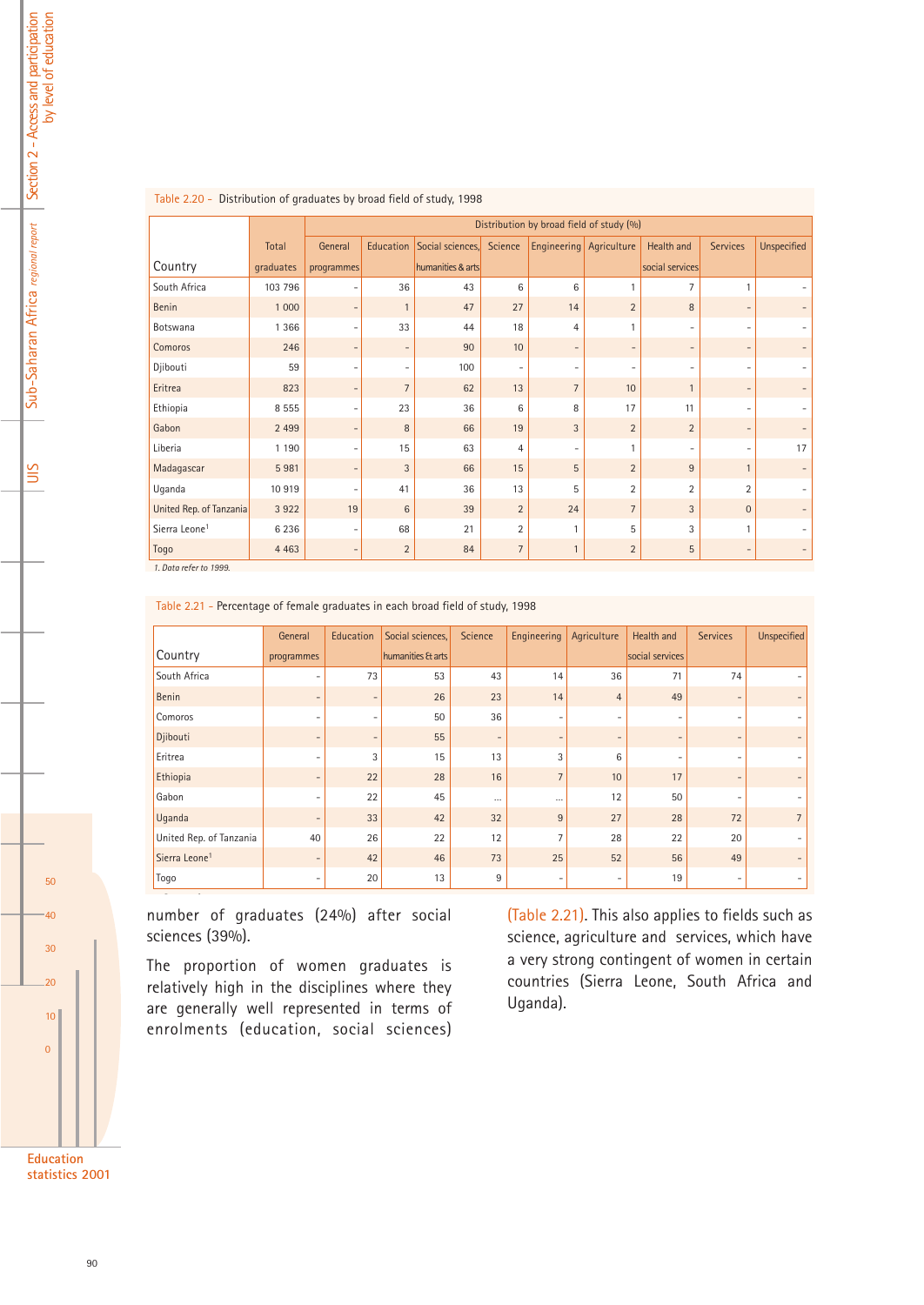# **3. Teaching staff**

**The authority of the set of the set of the set of the set of the set of the set of the set of the set of the set of the set of the set of the set of the set of the set of the set of the set of the set of the set of the se** eachers play an all-important role in the educational process. Any policy which aims at improving access to education, or account. The type of data collected by the UNESCO Institute for Statistics covers teacher numbers (full- and part-time), by gender and by level of education. Starting with the latest survey *(Survey 2000)*, the Institute has also been collecting data on numbers of trained (or certified) teachers (those who have attended initial or in-service teacher training courses leading to a teacher's diploma). Data availability and the quality of replies vary greatly, however, from country to country and by type of indicator.

### **3.1 Teaching staff by level of education and by gender**

The availability of data on teachers varies according to the level of education. It is reasonable in the case of primary education and general secondary education, but poorer for the other levels: pre-primary, postsecondary non-tertiary, and tertiary education. The figures available are sometimes only partial, covering just one type of institution (generally those in the public sector), or just one type of programme (general secondary education).

**Eastern and Southern Africa** 

Number of countries

time, very few countries have provided figures on these matters; and even when these are available, the calculation of student and

teacher number in terms of full-time equivalents has not been possible due to lack of information on the proportions of a fulltime position which the average part-timer represents.

The presence of women among the teaching staff is evidence of their integration in the social, economic and even political life of their country. A large proportion of women teachers can be helpful in improving girls' access to school (in primary education especially). This is particularly true in those countries where parents are reluctant to send their children, or at least their daughters, to school.

The percentage of women among the teaching staff varies according to the level of education and the region, as shown in Table 3.1 that covers only the countries that provided full data by gender (including all types of institution and programme).

Pre-primary education is provided by a teaching body composed of 90% women overall. The situation in the other levels of education is very different: here women are under-represented (as low as 28% of the total in tertiary education, up to a maximum of 37% in primary education, for the region as a whole). The percentage of women teachers in pre-primary education in Central and Western Africa, though high (66%), is still short of their great preponderance in Eastern and

**SECTION 3 SECTION** 

Pre-primary, primary and secondary education are generally conducted fulltime so far as both pupils and teachers are concerned, though mention should be made of the practice of double shifts in certain countries. For the university level, where courses may be taken, or entirely provided, part-

|                            |             | Teaching staff by level of education |         |         |           |         |          |         |  |  |  |  |
|----------------------------|-------------|--------------------------------------|---------|---------|-----------|---------|----------|---------|--|--|--|--|
|                            | Pre-primary |                                      | Primary |         | Secondary |         | Tertiary |         |  |  |  |  |
|                            | Total       | $0/0$ F                              | Total   | $0/0$ F | Total     | $9/0$ F | Total    | $0/0$ F |  |  |  |  |
| Sub-Saharan Africa         | 73 532      | 90                                   | 409 869 | 37      | 384 011   | 31      | 41 285   | 28      |  |  |  |  |
| Central and Western Africa | 18 748      | 66                                   | 432 826 | 26      | 161 331   | 15      | 8 1 3 7  | 13      |  |  |  |  |

Table 3.1 - Number of teachers and percentage of females by level of education, 1998

977 043

42

222 680

43

33 148

32

*20/46*

*23/49*

*38/49*

98

54 784

*24/49*

91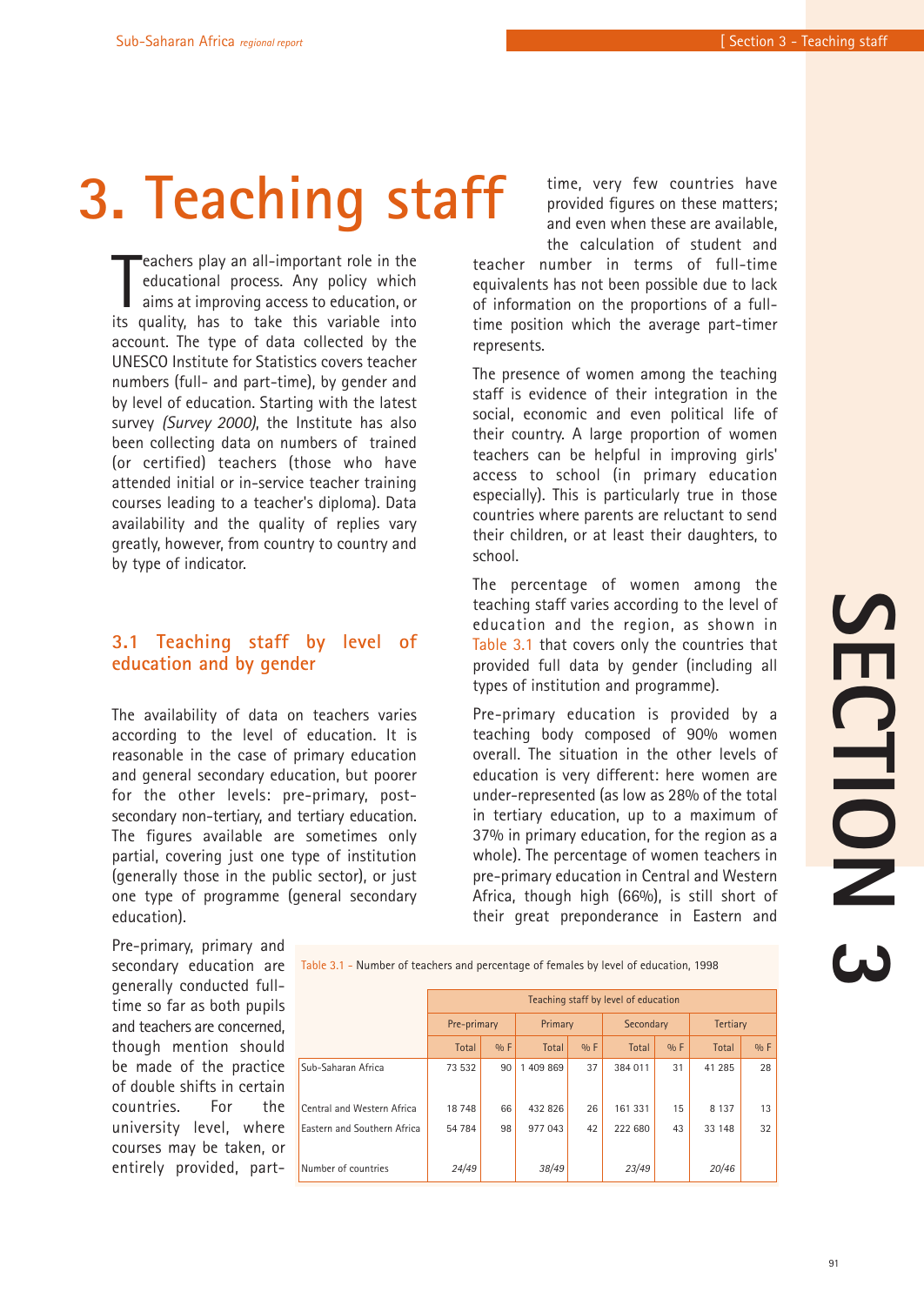UIS

Southern Africa (98%). There are even greater differences between the two subregions in the case of the other levels of education: in Central and Western Africa women are only 26% of teachers in primary education (against 42% in Eastern and Southern Africa), 15% in secondary education (against 43%) and only 13% in tertiary education (against 32%).

The proportion of women in the teaching staff also varies between individual countries. In the case of pre-primary schooling, the range is wide: women are as few as 19% of teachers in Liberia  $-$  which, along with Equatorial Guinea (36%), is one of the countries where women's presence is smallest  $-$  and as many as 100% in Congo, Djibouti, Lesotho, Mauritius, St Helena and Seychelles (Figure 3.1 and Annex I, Table A1).

The proportion of women teachers also varies greatly in primary education, ranging from 9% in Chad to 91% in St Helena, where out of fifty-seven teachers, only two are men. Nearly one-third of the countries studied (twelve out of thirty-eight) have proportions of women teachers of 25% or less. On the other hand there are ten countries with a mainly female teaching force (Botswana, Cape Verde, Lesotho, Madagascar, Mauritius, Namibia, Rwanda, St Helena, Seychelles and Swaziland).

In secondary and tertiary education the

difference between the lowest and highest percentages of women teachers is smaller: 48 percentage points in the case of secondary education (5% in Central African Republic and Chad, and 53% in Seychelles), and 35 percentage points in the case of tertiary education (5% in Chad and 40% in South Africa).

### **3.2 Training of teachers, by gender and by level of education**

The development of education presupposes recruitment of a sufficient number of teachers, and in particular of teachers who have been trained to teach. Employment of trained teachers is in fact one of the ways of ensuring that pupils and students will get a good education. The level of training required of such teachers is laid down by national standards, which may differ from one country to another, and it is important, therefore, to take great care with international comparisons.

The data collected by the UNESCO Institute for Statistics on trained teachers cover only pre-primary, primary, secondary and postsecondary, non-tertiary education, and the coverage differs according to educational level. Data are more often available for trained teachers in primary schools than for the other levels; but the data are sometimes

> only partial, which further restricts the number of countries studied. The analysis here therefore only deals with the preprimary and primary levels of education.

> The general shortage of teachers who have received even a modest amount of teacher training is still a problem in the region. The situation varies, however, according to the level of education and from





 $50$ 

40

30

 $\overline{20}$ 

10

 $\Omega$ 

**Education statistics 2001**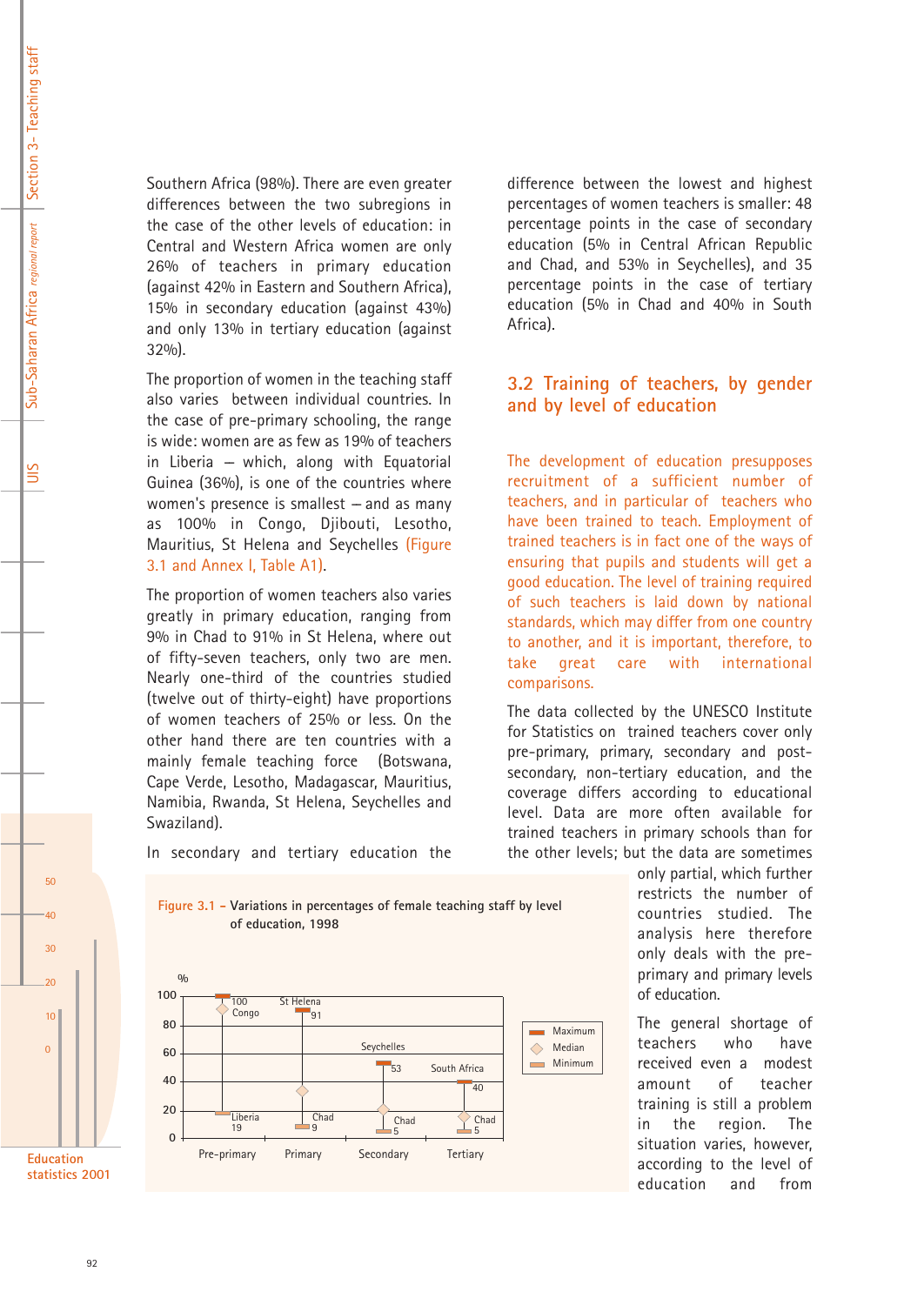country to country. Pre-primary education employs a very small proportion of trained teachers, the median percentage among the sixteen countries that provided figures being only 30%. This percentage ranges from 22% in Guinea-Bissau to 100% in Benin, Equatorial Guinea, Mauritius and Zambia (Figure 3.2).

Though the situation is somewhat better in primary education, it is still the case that in half of the twenty-six countries studied, two teachers out of ten have not had any teacher training  $-$  neither initially nor in service. As with pre-primary education, there are great differences between countries: proportions of trained teachers range from only 28% in Guinea-Bissau to 100% in Equatorial Guinea, Guinea and Mauritius (Figure 3.3).

Turning to gender inequalities in training, in general as many women as men teachers in pre-primary schools have had teacher training: here, of course, the women are a very great majority of the teaching staff. A greater proportion of pre-primary women teachers are trained than men in Eritrea, Ethiopia and Niger, while the opposite is true in Guinea-Bissau and Togo, where the percentage of men who have received teacher training is greater than that of women (Figure 3.2).

This finding at the pre-primary level holds good also in primary education. In the majority of the countries studied (twenty out of twenty-five), as many women teachers are just as likely to be trained as men teachers, or even more so. In other words, although we find fewer women teachers at this level of education, this inequality does not apply to their training status, for this is often as good as men's, or even better.

### **3.3 Pupil/teacher ratio in primary education**

*The pupil/teacher ratio is a measure of the level of investment in human resources by comparison with pupil numbers: it is one of the indicators of quality of education and a better one when it is calculated using the number of trained teachers. Oversized classes limit*

**Figure 3.2 - Percentage of trained teachers in pre-primary education by gender, 1998** 

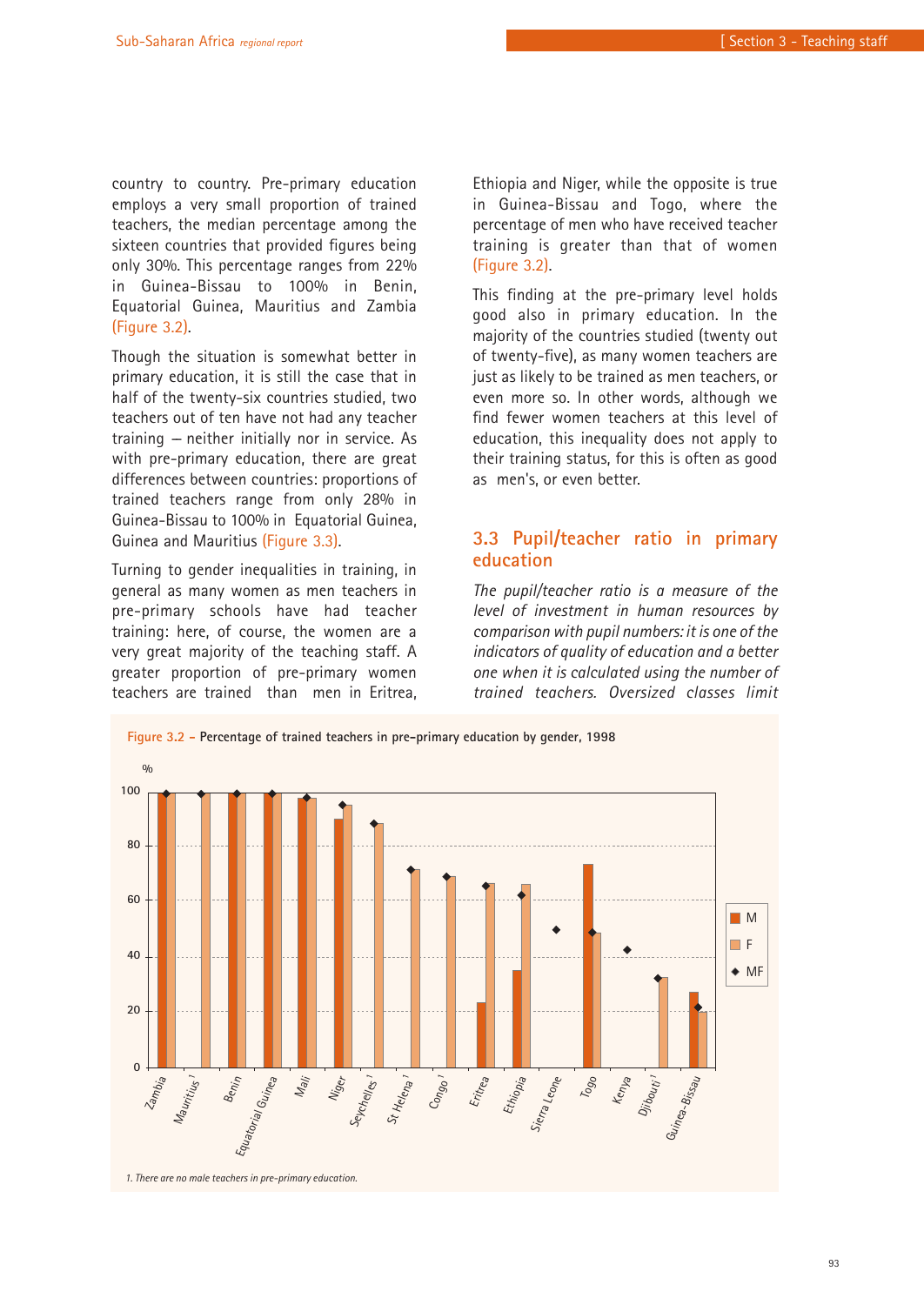

#### **Figure 3.3 - Percentage of trained teachers in primary education by gender, 1998**

*teachers' opportunities to give individual pupils the necessary attention; and an oversized classes run by unqualified or untrained teachers make learning still harder for pupils.*

As suggested by countries' participants in the Institute's training workshops on education statistics and indicators, the present study of pupil/teacher ratios only concerns primary education: this mirrors most closely the preoccupations of many countries. Besides, in

secondary education, an overall pupil/teacher figure is less meaningful because of the many different courses, taught by different teachers, particularly in technical or vocational education programmes.

The pupil/teacher ratio in primary education varies greatly across sub-Saharan Africa. The average number of pupils per teacher is 40/I overall;

and among the forty countries for which data were available, ten have a pupil/teacher ratio below 32/I. At the other extreme, ten countries reported a ratio of over 50/I. This proportion varies more among countries than it does between the regions, as shown by Table 3.2 and Figure 3.4.

Greater disparities are to be seen among the countries of Eastern and Southern Africa, where an exceptionally low pupil/teacher ratio is found in St Helena (9/I), whilst the



**Education statistics 2001**

 $50$ 

40

30

 $\overline{20}$ 

10

 $\Omega$ 

UIS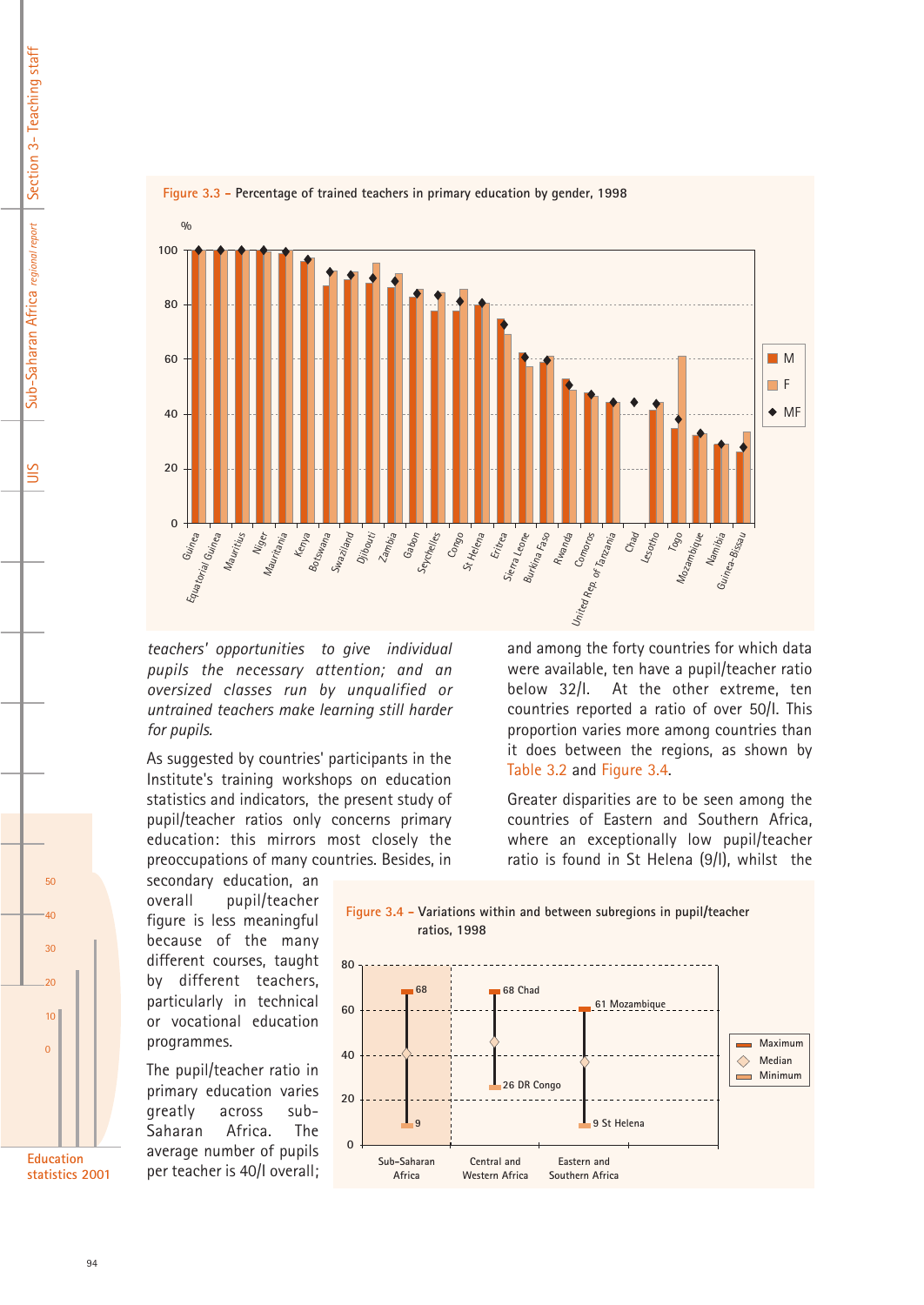highest are in Mozambique (61/I) and Uganda (60/I). In the case of Central and Western Africa, the highest pupil/teacher ratio is in Chad (68/I), but levels above 60/I are also recorded in Mali and Congo. Particularly difficult conditions for education in these countries certainly have important implications for the quality of education

| Table 3.2 - Pupil/teacher ratios in primary education, 1998 |                   |                             |                   |
|-------------------------------------------------------------|-------------------|-----------------------------|-------------------|
| Central and Western Africa                                  | Pupil/<br>teacher | Eastern and Southern Africa | Pupil/<br>teacher |
| Country                                                     | ratios            | Country                     | ratios            |
| Benin                                                       | 53                | Botswana                    | 28                |
| <b>Burkina Faso</b>                                         | 49                | Comoros                     | 35                |
| Cameroon                                                    | 52                | Djibouti                    | 40                |
| Cape Verde                                                  | 29                | Eritrea                     | 47                |
| Congo                                                       | 61                | Kenya                       | 28                |
| Côte d'Ivoire                                               | 43                | Lesotho                     | 25                |
| Gabon                                                       | 44                | Madagascar                  | 47                |
| Gambia                                                      | 33                | Malawi <sup>1</sup>         | 61                |
| Guinea                                                      | 47                | <b>Mauritius</b>            | 26                |
| Guinea-Bissau <sup>2</sup>                                  | 35                | Mozambique                  | 61                |
| Equatorial Guinea                                           | 57                | Namibia                     | 32                |
| Liberia                                                     | 39                | Uganda                      | 60                |
| Mali                                                        | 62                | United Rep. of Tanzania     | 38                |
| Mauritania                                                  | 47                | St Helena                   | $\overline{9}$    |
| Niger                                                       | 41                | Seychelles                  | 15                |
| Dem. Rep. of the Congo                                      | 26                | Swaziland                   | 33                |
| Rwanda                                                      | 54                | Zambia                      | 45                |
| Sao Tome and Principe                                       | 36                | Zimbabwe <sup>2</sup>       | 41                |
| Senegal                                                     | 49                |                             |                   |
| Sierra Leone <sup>2</sup>                                   | 30                |                             |                   |
| Chad                                                        | 68                |                             |                   |
| Togo                                                        | 41                |                             |                   |
|                                                             |                   |                             |                   |
| Mean                                                        | 40                | Mean                        | 42                |

received by its pupils. It should be stressed that national mean figures of 60 pupils or more per teacher in fact mean these countries may have some teachers in charge of 100 pupils or more. The practice of double shifts, frequent in some African countries, is often the only solution to the problems of limited resources of teaching staff.

*1. Data refer to 1997.*

*2. Data refer to 1999.*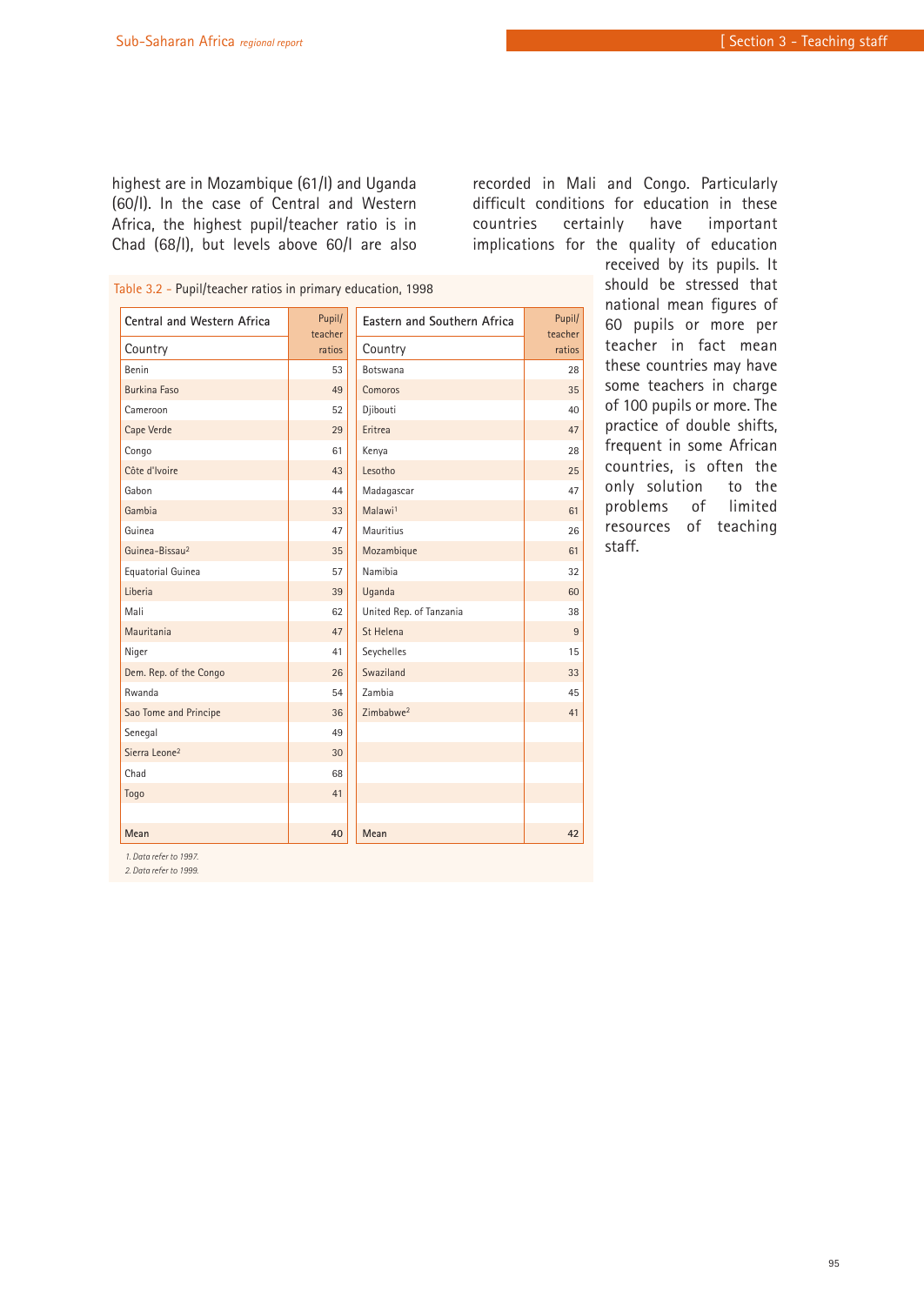# **4. Finance for and expenditure on education**

Any discussion of the development of<br>education will give a prominent place<br>of expenditure allocated to education is one education will give a prominent place  $\blacksquare$  to the question of its finance. The share of expenditure allocated to education is one indication of national education effort and accordingly a sign of the political will behind it. As with other aspects of education, the availability of consistent and reliable data is crucial for an assessment of the effort each country is making, and for an identification of its needs. However, it is very difficult to get statistics on education finance and expenditure that are complete, reliable and comparable at the international level. Unlike the data on pupils and teachers, which can be collected directly at school level, expenditure data come from various different sources: some public, some private. In the case of public sources, for example, the annual reports of Ministries of Education, one of the main sources of such figures, often fail to give a complete picture of the real situation, since spending by other ministries and departments, local government and independent institutions such as universities are often not fully reported. Public education finance at central level, therefore, is often more readily recognized than that spent at regional or local level. Moreover, most of the countries in sub-Saharan Africa, as in other regions of the world, have very little information on spending by private sources.

In view of these difficulties, the data on education expenditure analysed in this publication only cover expenditure from public sources; in fact only four countries in this region were able to supply data on private spending, while two others indicated that the sums involved were negligible.



 $50$ 

Section 4 - Finance for and expenditure on education

Section 4 - Finance for and<br>expenditure on education

Sub-Saharan Africa *regional report*

Sub-Saharan Africa regional report

UIS

40

30

 $\overline{20}$ 

 $\begin{array}{c}\n10 \\
0\n\end{array}$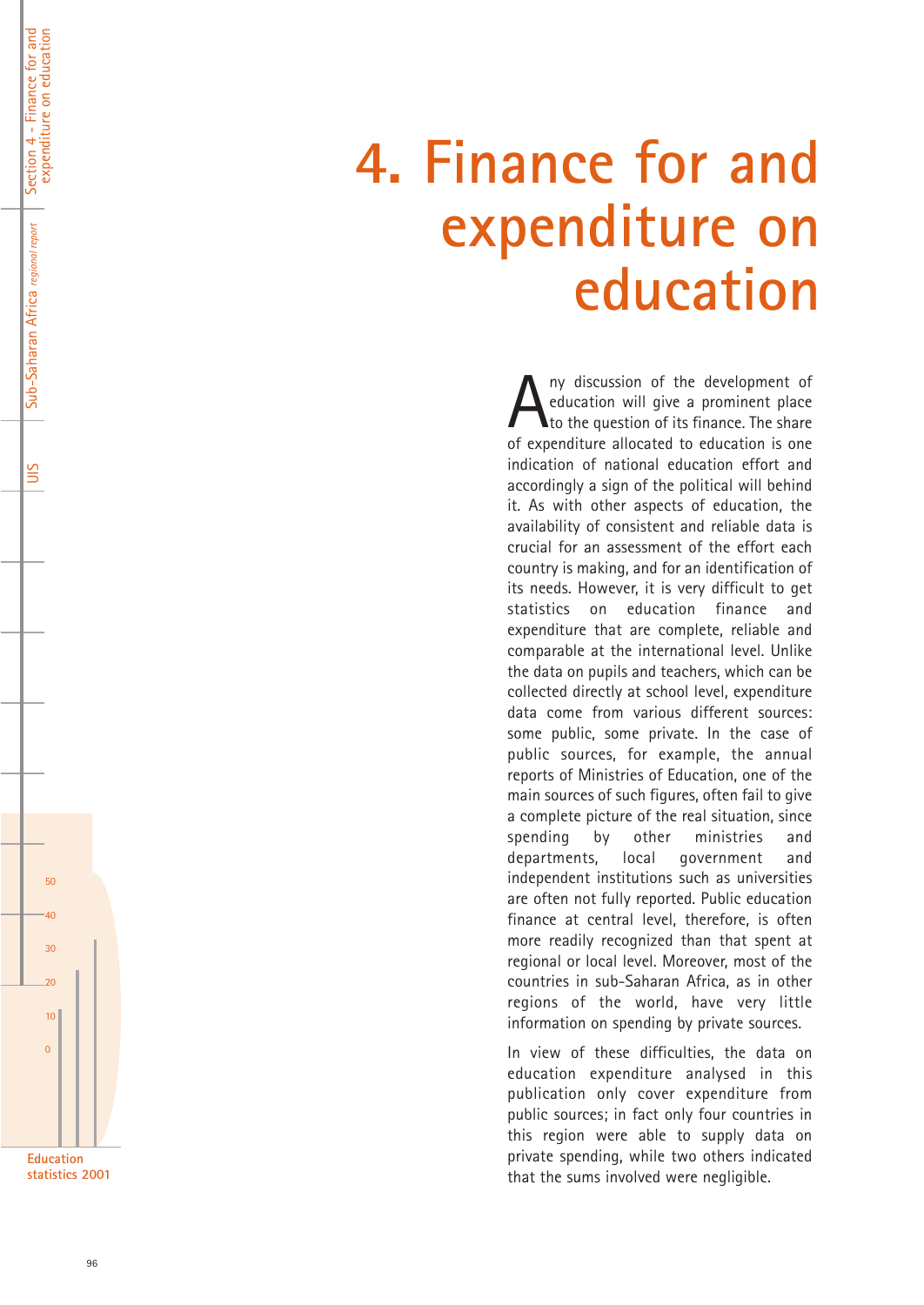### **4.1 Total public spending on education, as a percentage of gross domestic product (GDP) and as a percentage of total government expenditure**

### *Total public spending on education as a percentage of GDP*

Public spending on education (current and capital expenditures combined), expressed as a percentage of GDP, shows what proportion of national income is allocated to education. It has been possible to calculate this indicator, which enables international comparisons to be made, in the case of thirtysix of the region's forty-nine countries. Half of these countries devote less than 4% of their GDP to education, seven of them less than 2%. Of the other half, seven countries, all in Eastern and Southern Africa (Kenya, Lesotho, Namibia, Seychelles, South Africa, Swaziland and Zimbabwe), allocate more than 6% of their national income to education. The median figure for this indicator in this subregion is 4.8%, against 2.6% in Central and Western Africa.

In the region as a whole, the percentage of GDP devoted to education varies considerably between countries, ranging from 1% in Sierra Leone to 10% or more in Zimbabwe (10.1%) and Lesotho (13.2%) (Figure 4.1) .

### *Total public spending on education, as a percentage of total government expenditure*

This indicator is, in theory, a better one for assessing the effort that governments put into education. However, the figures for total government expenditure are less comparable internationally than those for GDP, since the relative size of the public sector is different in different national economies. In the seventeen countries for which data were available, the share of education in the government budget ranges from 6% in Angola to nearly 26% in Guinea (Figure 4.1) . This percentage is greater than 22% in seven of these countries (Comoros, Guinea, Lesotho, Malawi, Namibia, South Africa and Togo).

Though the proportion of the government budget allocated to education is often proportional to that of GDP so allocated, there are exceptions: on the one hand Guinea and Zambia, where education as a component

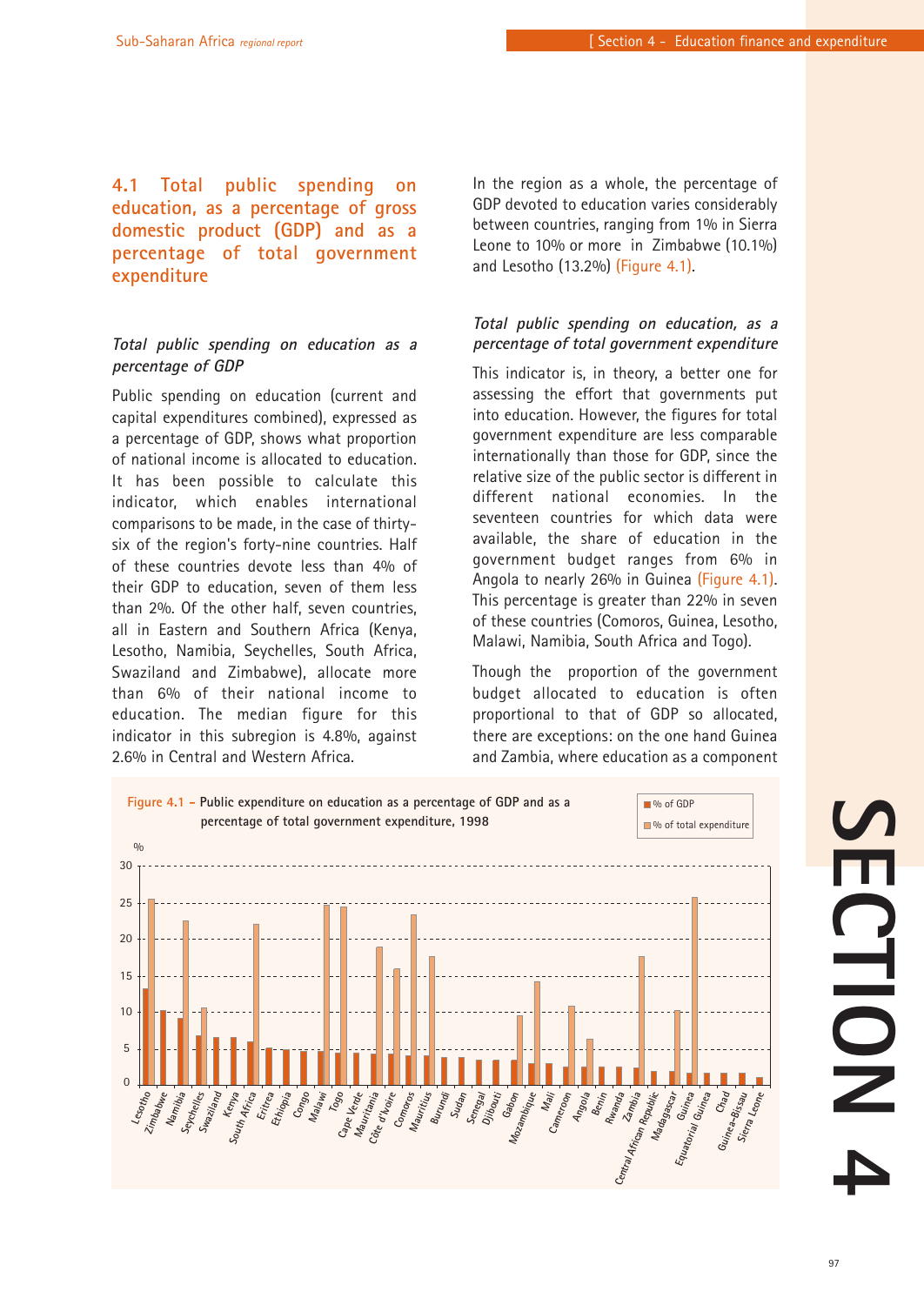Sub-Saharan Africa *regional report*

Sub-Saharan Africa regional report

UIS

of the government budget (25.8% and 17.6% respectively) is important compared with its share in GDP (1.8% and 2.3%) and, on the other hand, Seychelles where the opposite is found, a far from negligible percentage of GDP (6.8%) allocated to education although education only receives a comparatively small proportion of government spending (10.7%).

In 1998, public expenditure on education was mainly spent on current costs of the education system. In the twenty-three countries for which data were available, current expenditure (which covers mainly teachers' pay but also the purchase of educational materials, etc.) as a percentage of total expenditure ranges from 60.5% of total expenditure in Ethiopia to 99.9% in Chad, Comoros and Swaziland (Annex 1, Table A4). Of these twenty-three countries, nineteen allocated at least 80% of their expenditure to current or operating costs, while the other four devoted a relatively large proportion to capital spending: Mauritania (24%), Lesotho (26%), Eritrea (31%) and Ethiopia (40%).

### **4.2 Total public spending on education, by level of education**

The distribution of public spending by level of education gives a view of the share of public expenditure allocated to each ISCED97 level of education. In considering this distribution, it is worth recalling that the number of years' schooling covered by each level may be different from one country to another, and resource allocation by levels may vary as a result. Secondly, the proportion of expenditure that is not distributed by level at all can affect this distribution. This proportion is fairly large in certain countries (in Gabon and Seychelles it reaches 16% and 18% respectively and in some other countries  $$ not shown in the table below  $-$  it is higher still) (Table 4.1).

The financial effort made by governments is mainly directed towards primary (including pre-primary) education, followed by secondary education. Primary education is presented here combined with pre-primary education, the cost of which it is not always easy to identify separately; in any case these costs are only marginal by comparison with

|                         |                        |                        | Distribution of total public expenditure on education (%) |                        |                          |
|-------------------------|------------------------|------------------------|-----------------------------------------------------------|------------------------|--------------------------|
| Country                 | <b>ISCED 0 &amp; 1</b> | <b>ISCED 2 &amp; 3</b> | <b>ISCED 4</b>                                            | <b>ISCED 5 &amp; 6</b> | Not allocated            |
| South Africa            | 45                     | 34                     | $\overline{\phantom{a}}$                                  | 15                     | 6                        |
| <b>Benin</b>            | 57                     | 18                     | $.$ /                                                     | 13                     | 13                       |
| Comoros                 | 42                     | 41                     | $\overline{4}$                                            | 3                      | 10                       |
| Côte d'Ivoire           | 43                     | 33                     | $\overline{\phantom{a}}$                                  | 24                     | $\mathbf 0$              |
| Gabon                   | 44                     | 30                     | $\cdot$ /.                                                | 10                     | 16                       |
| Lesotho                 | 50                     | 22                     | $\overline{7}$                                            | 22                     | $\overline{\phantom{a}}$ |
| Madagascar              | 40                     | 32                     | $\mathbf{1}$                                              | 17                     | 10                       |
| Malawi                  | 60                     | 10                     | $\overline{2}$                                            | 14                     | 13                       |
| Namibia                 | 59                     | 27                     | $\overline{2}$                                            | 12                     | $\overline{\phantom{a}}$ |
| Senegal                 | 43                     | 25                     | 3                                                         | 23                     | $6\,$                    |
| Seychelles <sup>1</sup> | 23                     | 41                     | 10                                                        | 8                      | 18                       |
| Sierra Leone            | 40                     | 24                     | 9                                                         | 28                     | $\overline{\phantom{a}}$ |
| Swaziland               | 33                     | 27                     | $\cdot$ /.                                                | 32                     | 8                        |
| Chad <sup>2</sup>       | 58                     | 26                     | $\bullet$                                                 | 17                     | $\overline{\phantom{0}}$ |
| Togo                    | 45                     | 29                     | $\mathbf{r}$                                              | 22                     | 5                        |
| Zimbabwe                | 56                     | 29                     | $.$ /                                                     | 15                     | $\overline{\phantom{a}}$ |

*./. Expenditure on level 4 is included in ISCED levels 5 & 6.* 

*1. The data for ISCED 5 and 6 refer to bursaries for studies abroad.* 

*2. Excluding expenditure on ISCED level 0.* 

Table 4.1 - Public expenditure on education by ISCED level, 1998

 $50$ 

40

30

 $\overline{20}$ 

10

 $\Omega$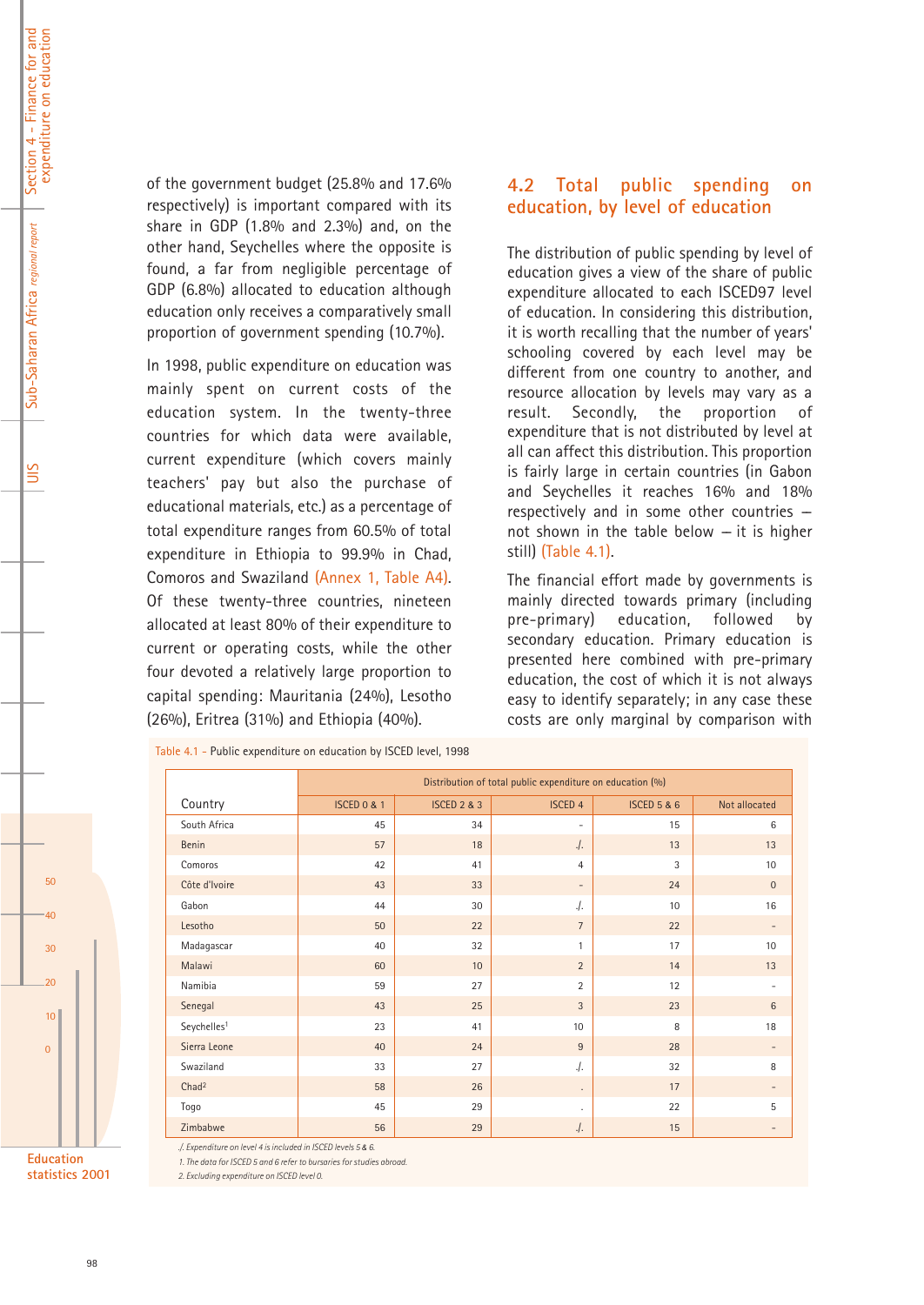those of primary education, as are its pupil numbers (see Section 2). The three levels (preprimary, primary and secondary) together account for at least 70% of public spending on education in twelve of the sixteen countries studied. In six of the region's countries, more than half of public spending is devoted to primary and pre-primary education combined: this percentage is as high as 60% in Malawi.<sup>12</sup>

The share of expenditure devoted to secondary education ranges from a fairly low figure of 9.5% in Malawi to levels above 30% in six countries (Comoros, Côte d'Ivoire, Gabon, Madagascar, Seychelles and South Africa).

The percentages of public expenditure devoted to post-secondary non-tertiary education and to tertiary education are smaller overall, but these levels together do receive, in some countries, a share of expenditure that is sometimes higher than that of secondary education: this is the case in Lesotho, Malawi, Senegal, Sierra Leone and Swaziland.

### **4.3 Public spending per pupil as a percentage of GDP per capita**

**This indicator measures the average cost of a pupil by comparison with the average income (per person) in each country. It is an**

**approximate measure of a country's ability to pay for education, and has the advantage of avoiding the international comparison difficulties which arise from conversion of expenditures into a common currency.** 

Spending per pupil, taking all levels of education together, was between 7% and 56% of GDP per capita in the twenty-two countries for which estimates were considered reliable. Guinea and Sierra Leone are the countries where unit costs per pupil relative to per capita income are lowest, and Lesotho the country where this figure is the highest. This proportion is 20% or more in over half of the countries (Figure 4.2).

Spending per pupil compared with average income varies according to level of education (Table 4.2). It is greater at higher levels of education, except in Malawi where it is lower in the case of secondary education than for pre-primary and primary education combined. Though spending on the primary level, which covers the largest proportion of pupils, is generally a major part of total public spending on education, the mean cost per pupil is usually higher in secondary education, and higher still in tertiary. At this level, average spending per student is considerably higher than GDP per capita, in all the countries shown in Table 4.2, with the exception of South Africa. Tertiary education is extremely expensive in these countries: the



<sup>12</sup> To be precise, "expenditure on primary education" in this case refers to "basic education", which lasts eight years and includes the first stage of secondary *education.*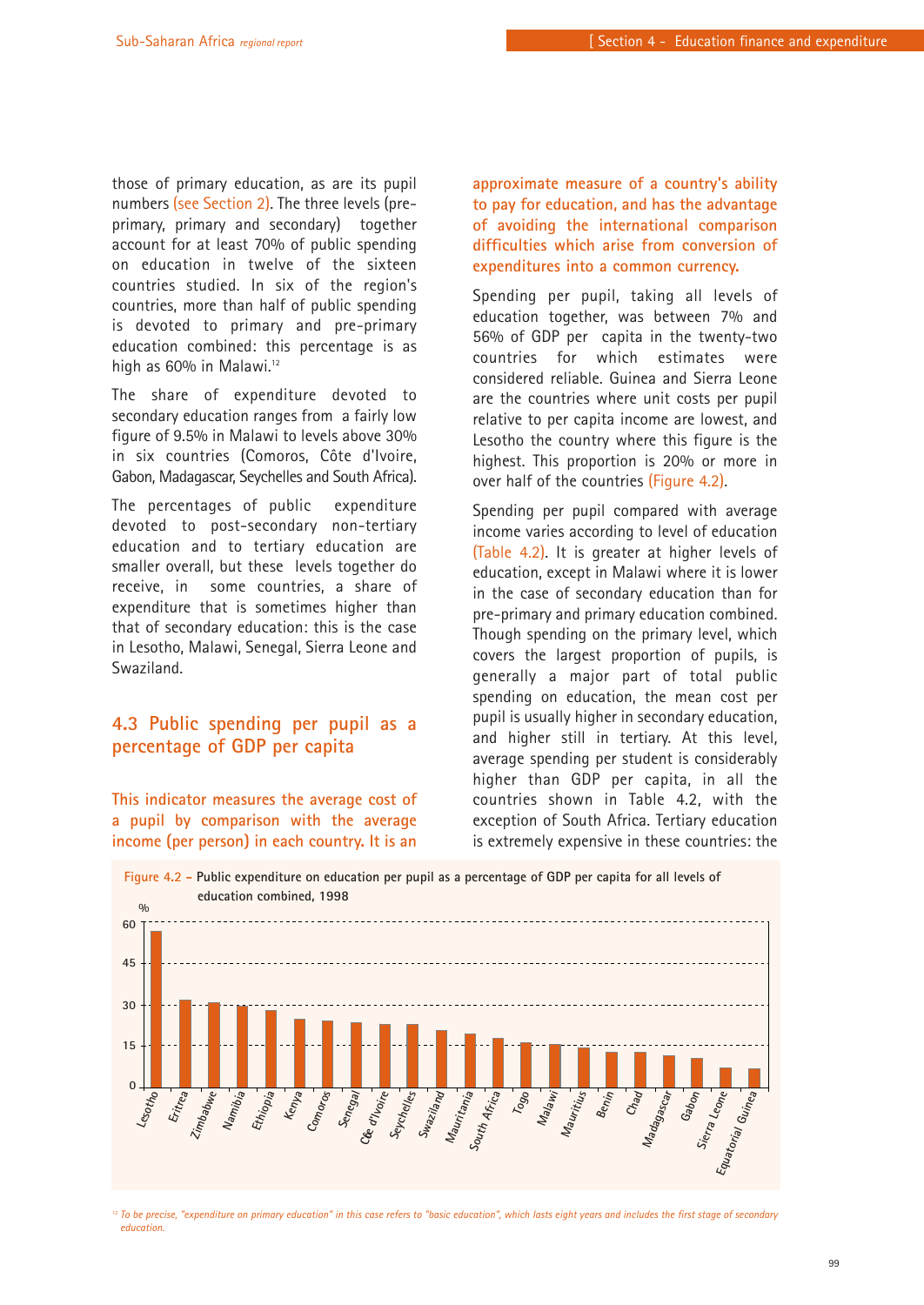Section 4 - Finance for and<br>expenditure on education Section 4 - Finance for and expenditure on education

Sub-Saharan Africa regional report Sub-Saharan Africa *regional report*

UIS

50

40

30

20

10

0

cost of a single student can represent more than ten times the per capita GDP (e.g. in Comoros, Lesotho and Malawi). The reasons for this might be, on the one hand, the small number of students enrolled, which could mean excessively high unit costs; and, on the other, the fact that many students need to go abroad to continue their studies (allocation of bursaries).

| Table 4.2 - Public expenditure per student as a percentage of GDP per capita by level |  |  |
|---------------------------------------------------------------------------------------|--|--|
| of education, 1998                                                                    |  |  |

|               |                |                        | Public expenditure per pupil as % of GDP per capita |                        |
|---------------|----------------|------------------------|-----------------------------------------------------|------------------------|
| Country       | All levels     | <b>ISCED 0 &amp; 1</b> | <b>ISCED 2 &amp; 3</b>                              | <b>ISCED 5 &amp; 6</b> |
| South Africa  | 18             | 13                     | 18                                                  | 57                     |
| Comoros       | 24             | 13                     | 39                                                  | 1393                   |
| Côte d'Ivoire | 23             | 13                     | 34                                                  | 140                    |
| Lesotho       | 56             | 33                     | 81                                                  | 1472                   |
| Madagascar    | 11             | 5                      | 26                                                  | 156                    |
| Malawi        | 16             | 14                     | 5                                                   | 2158                   |
| Namibia       | 30             | 23                     | 37                                                  | 162                    |
| Senegal       | 23             | 12                     | 33                                                  | 245                    |
| Seychelles    | 23             | 9                      | 26                                                  |                        |
| Sierra Leone  | $\overline{7}$ | $\overline{4}$         | 8                                                   | 190                    |
| Chad          | 13             | 9                      | 26                                                  | 350                    |
| Togo          | 16             | 9                      | 24                                                  | 279                    |

### **References**

*Assessment of Basic Education in Sub-Saharan Africa, 1990-2000*, Harare, UNESCO-NESIS Programme (ADEA), 2000.

*Education for All Year 2000 Assessment. Technical Guidelines,* UNESCO: International consultative forum for Education for All, Paris, UNESCO, 1998, 48 pages

*International Standard Classification of Education, 1997 revision (ISCED97)*, Paris, UNESCO, 1997.

Jeanne Lamoure-Rontopoulou, 'L'université africaine à la croisée des chemins", in *Crise de l'éducation en Afrique,* Paris, La Documentation Française, 1994.

The Islamic Federal Republic of Comoros - Ministry of Education, *Education for All Year 2000 National Assessment*, Moroni, 2000.

**Education statistics 2001**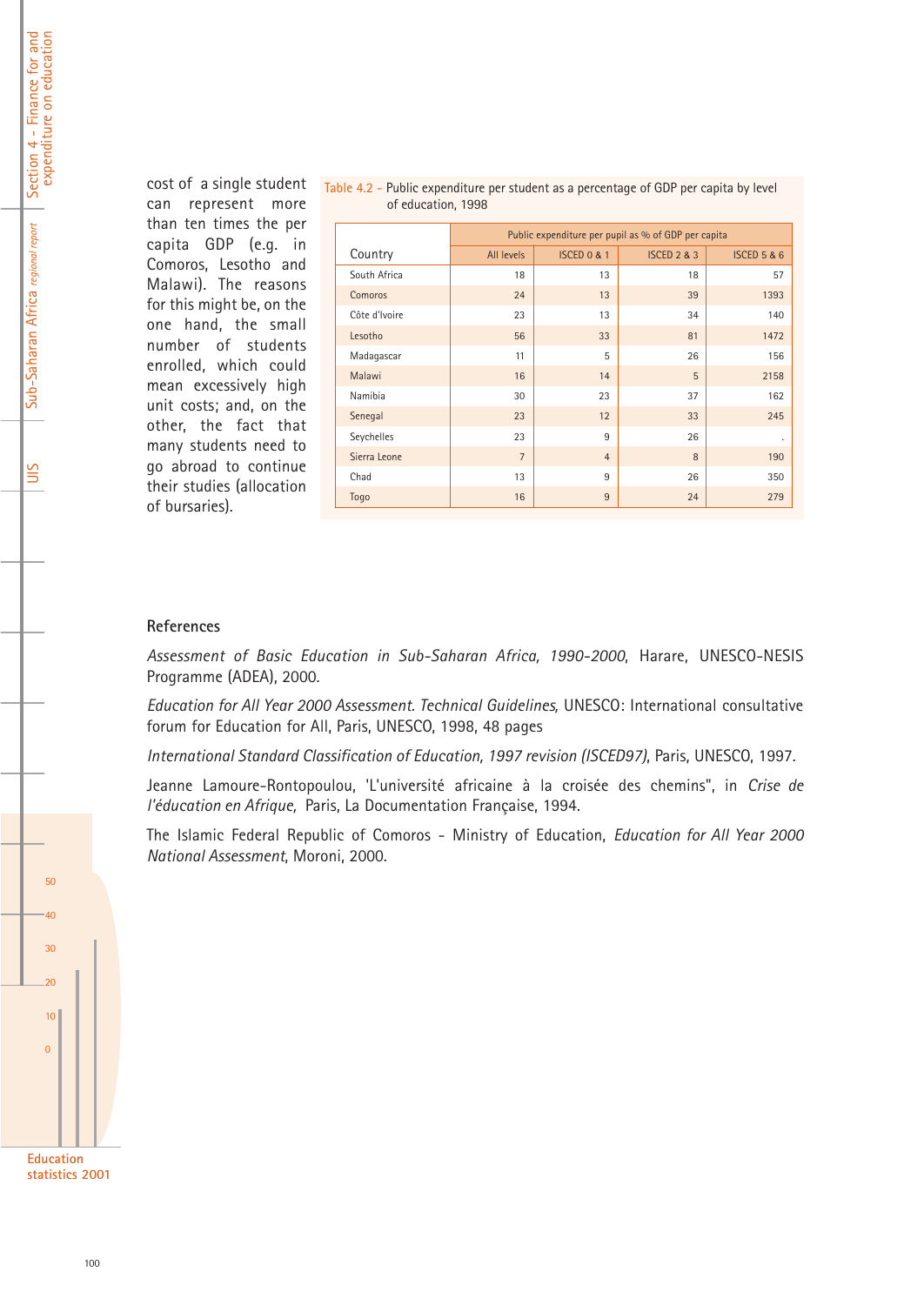# **ANNEXES**

- **ANNEX 1** Statistical tables
- **ANNEX 2** Definitions of indicators
- **ANNEX 3** Glossary
- **ANNEX 4** ISCED97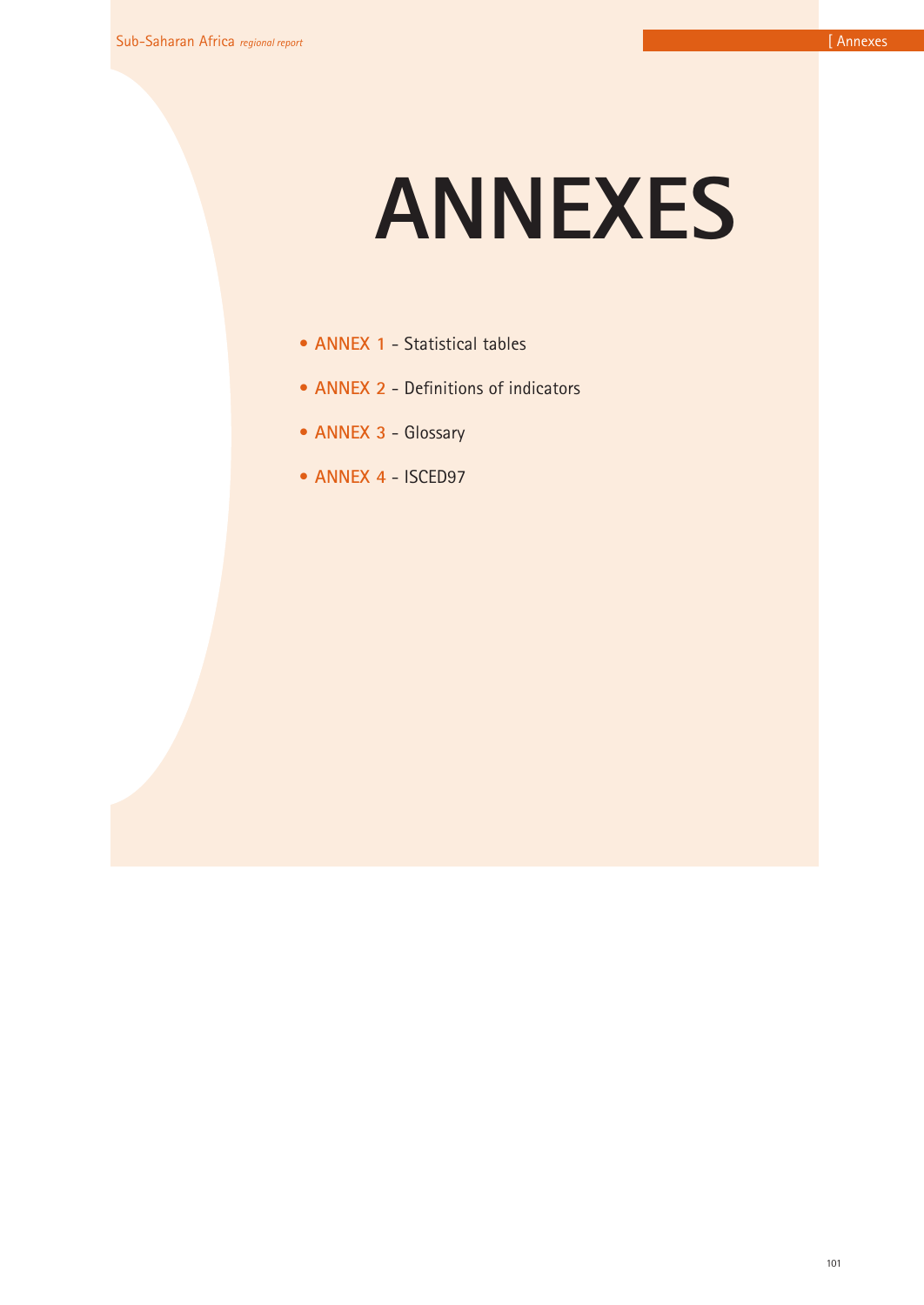# Table A1 - Pre-primary education (ISCED 0) and other early childhood development programmes (ECD), 1998

|                                |                           | Pre-primary     |                |           |                       | <b>Enrolment</b>         |                      |                |                | Gross enrolment ratio |              |
|--------------------------------|---------------------------|-----------------|----------------|-----------|-----------------------|--------------------------|----------------------|----------------|----------------|-----------------------|--------------|
|                                |                           | education       |                |           |                       |                          |                      |                |                | for pre-primary and   |              |
|                                | Entrance                  | <b>Duration</b> | Number of      |           | Pre-primary education |                          | <b>Other ECD</b>     |                |                | other ECD (%)         |              |
| Country                        | age                       | (years)         | institutions   | Total     | F                     | % Private                | Total                | F.             | Total          | M                     | F            |
| South Africa <sup>1</sup>      | $\,6\,$                   | $\mathbf{1}$    | .12            | *248 469  | *122 969              | 17                       | $\cdots$             | $\cdots$       | $\ldots$       | $\cdots$              | $\cdots$     |
| Angola                         | $\sqrt{3}$                | $\mathbf{3}$    | $\cdots$       | $\cdots$  | $\cdots$              | $\cdots$                 | $\cdots$             | $\cdots$       | $\cdots$       | $\cdots$              | $\cdots$     |
| Benin                          | $\overline{4}$            | $\overline{2}$  | 336            | 17891     | 8 6 4 9               | 20                       | $\ddot{\phantom{a}}$ | $\cdot$        | 5              | 5                     | 5            |
| Botswana                       | $\mathbf{3}$              | $\mathbf{3}$    | $\ldots$       | $\ldots$  | $\ldots$              | $\ldots$                 | $\ldots$             | $\ldots$       | $\ldots$       | $\cdots$              |              |
| Burkina Faso                   | $\overline{4}$            | 3               | 154            | 19 850    | 9920                  | 34                       | $\cdots$             | $\ldots$       |                | $\cdots$              |              |
| Burundi                        | $\overline{4}$            | 3               | $\ldots$       | 4938      | 2 4 8 3               | 49                       | $\cdots$             | $\cdots$       | $\cdots$       | $\cdots$              | $\cdots$     |
| Cameroon                       | $\overline{4}$            | $\overline{2}$  | 1 3 7 1        | 103 908   | 50 271                | 57                       |                      |                | 12             | 12                    | 11           |
| Cape Verde <sup>1</sup>        | $\overline{4}$            | $\overline{2}$  | $\cdots$       | $\cdots$  | $\ldots$              | $\ldots$                 | ÷,                   | $\mathcal{L}$  | $\ldots$       | $\ldots$              | $\cdots$     |
| Comoros                        | 3                         | 3               | $\cdots$       | 1 3 1 2   | 669                   | 100                      | 95 440               | 46 729         | 166            | 169                   | 164          |
| Congo                          | $\mathbf{3}$              | $\mathbf{3}$    | 95             | 6 0 3 3   | 3 6 9 5               | 85                       | l,                   | $\blacksquare$ | $\sqrt{2}$     | $\overline{2}$        | $\mathbf{3}$ |
| Côte d'Ivoire                  | $\sqrt{3}$                | 3               | 276            | 35 553    | 17 387                | 46                       |                      |                | 3              | 3                     | 3            |
| Djibouti                       | $\overline{4}$            | $\overline{2}$  | $\overline{2}$ | 171       | 102                   | 100                      |                      | ÷.             | 0.5            | 0.4                   | 0.6          |
| Eritrea                        | 5                         | $\overline{2}$  | 88             | 11 581    | 5 4 1 3               | 97                       |                      | $\cdot$        | 5              | $\,6$                 | $\sqrt{5}$   |
| Ethiopia                       | $\overline{4}$            | $\mathbf{3}$    | 793            | 90 321    | 44 230                | 100                      | $\cdots$             | $\cdots$       |                | $\cdots$              | $\cdots$     |
| Gabon <sup>1</sup>             | 3                         | 3               | $\ldots$       | $\ldots$  | $\cdots$              | $\cdots$                 | $\ldots$             | $\ldots$       | $\ldots$       | $\cdots$              | $\cdots$     |
| Gambia                         | $\mathbf{3}$              | $\mathbf{3}$    | 264            | 28 8 23   | 13 618                | $\ldots$                 | $\ldots$             | $\ldots$       |                | $\ldots$              |              |
| Ghana                          | $\overline{4}$            | $\overline{2}$  | $\ldots$       | $\cdots$  | $\ldots$              | $\ldots$                 | $\cdots$             | $\ldots$       |                | $\cdots$              | $\cdots$     |
| Guinea                         | $\mathbf{3}$              | $\overline{4}$  | $\cdots$       | $\cdots$  | $\cdots$              | $\cdots$                 | $\cdot$              | $\bullet$      | $\cdots$       | $\cdots$              | $\cdots$     |
| Guinea-Bissau <sup>3</sup>     | $\overline{4}$            | 3               | 54             | 4 1 5 9   | 2 1 3 2               | 62                       |                      | ×.             | $\overline{4}$ | $\overline{4}$        | 4            |
| Equatorial Guinea <sup>1</sup> | $\sqrt{3}$                | $\overline{4}$  | 180            | 16 645    | 8 4 7 5               | 37                       | ÷,                   | $\epsilon$     | $\cdots$       | $\cdots$              | $\cdots$     |
| Kenya                          | $\sqrt{3}$                | 3               | 23 977         | 1 016 606 | 522 230               | 100                      | $\cdots$             | $\cdots$       | $\cdots$       | $\cdots$              | $\cdots$     |
| Lesotho                        | $\sqrt{3}$                | $\mathbf{3}$    | $\cdots$       | 36 079    | *19 063               | 100                      | ÷,                   | $\cdot$        | 20             | 19                    | 22           |
| Liberia                        | $\sqrt{3}$                | 3               | $\ldots$       | 111 590   | 47 324                | 39                       | $\cdots$             | $\cdots$       |                | $\cdots$              | $\cdots$     |
| Madagascar                     | $\sqrt{3}$                | $\mathbf{3}$    | $\cdots$       | $\cdots$  | $\cdots$              | $\cdots$                 | $\cdots$             | $\cdots$       | $\cdots$       | $\cdots$              | $\cdots$     |
| Malawi <sup>1,4</sup>          | 3                         | 3               | $\ldots$       | $\ldots$  | $\ldots$              | $\cdots$                 | $\cdots$             | $\ldots$       | $\ldots$       | $\ldots$              | $\cdots$     |
| Mali                           | $\overline{4}$            | $\mathbf{3}$    | 212            | 25 141    | 15 085                | $*_{1}$                  | $\ldots$             | $\cdots$       |                | $\cdots$              | $\cdots$     |
| Mauritius                      | $\overline{4}$            | $\overline{2}$  | 1 1 3 2        | 42 279    | 21 023                | 83                       |                      | $\cdot$        | 100            | 99                    | 101          |
| Mauritania                     | $\mathbf{3}$              | $\mathbf{3}$    | $\cdots$       | $\cdots$  | $\cdots$              | $\cdots$                 |                      | $\cdot$        | $\ldots$       | $\cdots$              |              |
| Mozambique                     | $\cdots$                  | $\cdots$        | $\cdots$       | $\cdots$  | $\cdots$              | $\cdots$                 | $\cdots$             | $\cdots$       |                | $\cdots$              | $\cdots$     |
| Namibia                        | 3                         | 3               | $\cdots$       | $\cdots$  | $\cdots$              | $\cdots$                 | $\cdots$             | $\cdots$       |                | $\cdots$              |              |
| Niger                          | 4                         | 3               | 133            | 11 564    | 5 7 7 9               | 33                       |                      | ÷,             | 1.1            | 1.1                   | 1.1          |
| Nigeria                        | $\sqrt{3}$                | $\mathbf{3}$    | $\cdots$       | $\cdots$  | $\cdots$              | $\cdots$                 | $\cdots$             | $\cdots$       |                | $\cdots$              | $\cdots$     |
| Uganda <sup>1</sup>            | $\overline{4}$            | $\overline{2}$  | $\cdots$       | $\ldots$  | $\cdots$              | $\cdots$                 | $\cdots$             | $\cdots$       | $\cdots$       | $\ldots$              | $\cdots$     |
| Central African Republic       | $\overline{4}$            | $\overline{2}$  | $\cdots$       | $\cdots$  | $\cdots$              | $\cdots$                 | $\cdot$              | $\bullet$      | $\cdots$       | $\cdots$              | $\cdots$     |
| DR Congo                       | $\sqrt{3}$                | 3               | $\ldots$       | $\cdots$  | $\cdots$              | $\cdots$                 | $\ldots$             | $\ldots$       |                | $\cdots$              | $\cdots$     |
| United Republic of Tanzania    | 5                         | $\overline{2}$  | $\cdots$       | $\cdots$  | $\cdots$              | $\cdots$                 | $\cdots$             | $\cdots$       | $\cdots$       | $\cdots$              |              |
| Rwanda                         | $\overline{4}$            | 3               | $\cdots$       | $\cdots$  | $\ldots$              | $\cdots$                 | $\cdots$             | $\cdots$       | $\ldots$       | $\ldots$              | $\cdots$     |
| St Helena <sup>5</sup>         | $\overline{4}$            | 1               | $\, 8$         | 53        | $\cdots$              | $\equiv$                 | $\cdot$              | $\epsilon$     |                | $\cdots$              | $\cdots$     |
| Sao Tome and Principe 5        | $\,6\,$                   | $\mathbf{1}$    | $\cdots$       | 5 103 6   | 2 503 6               | $\overline{\phantom{a}}$ | $J.$ $^6$            | .1.6           | $\ldots$       | $\cdots$              | $\cdots$     |
| Senegal                        | $\overline{4}$            | $\mathfrak{Z}$  | 313            | 24 29 9   | 12 030                | 68                       | $\cdots$             | $\cdots$       |                | $\cdots$              | $\cdots$     |
| Seychelles 5                   | $\overline{4}$            | $\overline{2}$  | 35             | 3 3 0 4   | 1 604                 | $\overline{4}$           |                      | $\blacksquare$ |                | $\cdots$              | $\cdots$     |
| Sierra Leone <sup>3</sup>      | $\sqrt{3}$                | $\mathbf{3}$    | 154            | 16 520    | 8 5 7 8               | 100                      | $\cdots$             | $\cdots$       | $\cdots$       | $\cdots$              | $\cdots$     |
| Somalia                        | $\cdots$                  | $\cdots$        | $\ldots$       | $\cdots$  | $\ldots$              | $\ldots$                 | $\cdots$             | $\ldots$       | $\cdots$       | $\cdots$              | $\cdots$     |
| Sudan                          | $\overline{4}$            | $\overline{2}$  | 5984           | 365 723   | 196 083               | 100                      | $\ddot{\phantom{a}}$ | ¥,             | 24             | 22                    | 26           |
| Swaziland                      | 3                         | 3               | $\cdots$       | $\cdots$  | $\cdots$              | $\cdots$                 | $\cdot$              | $\cdot$        | $\cdots$       | $\cdots$              | $\cdots$     |
| Chad                           | $\ensuremath{\mathsf{3}}$ | $\mathfrak{Z}$  | $\cdots$       | $\cdots$  | $\cdots$              | $\cdots$                 | $\cdots$             | $\cdots$       |                | $\cdots$              | $\cdots$     |
| Togo                           | $\ensuremath{\mathsf{3}}$ | $\mathfrak{Z}$  | 319            | 11 241    | 5 601                 | 53                       |                      | $\blacksquare$ | 3              | 3                     | 3            |
| Zambia                         | $\mathbf{3}$              | $\overline{4}$  | 443            | *30 000   | *16 263               | 100                      | $\cdots$             | $\cdots$       | $\cdots$       | $\cdots$              | $\cdots$     |
| Zimbabwe 3                     | $\sqrt{3}$                | 3               |                | $\ldots$  | $\ldots$              | $\ldots$                 | $\ldots$             | $\cdots$       |                | $\ldots$              | $\cdots$     |

*1. The enrolment ratios have not been calculated due to inconsistencies between enrolment and demographic data. 2. Data are included in level 1 (see Table A2).* 

*3. Data refer to 1999.* 

*4. Data refer to 1997.* 

*5. The enrolment ratios have not been calculated due to lack of demographic data by age. 6. Data on other ECD programmes are included in level 0.*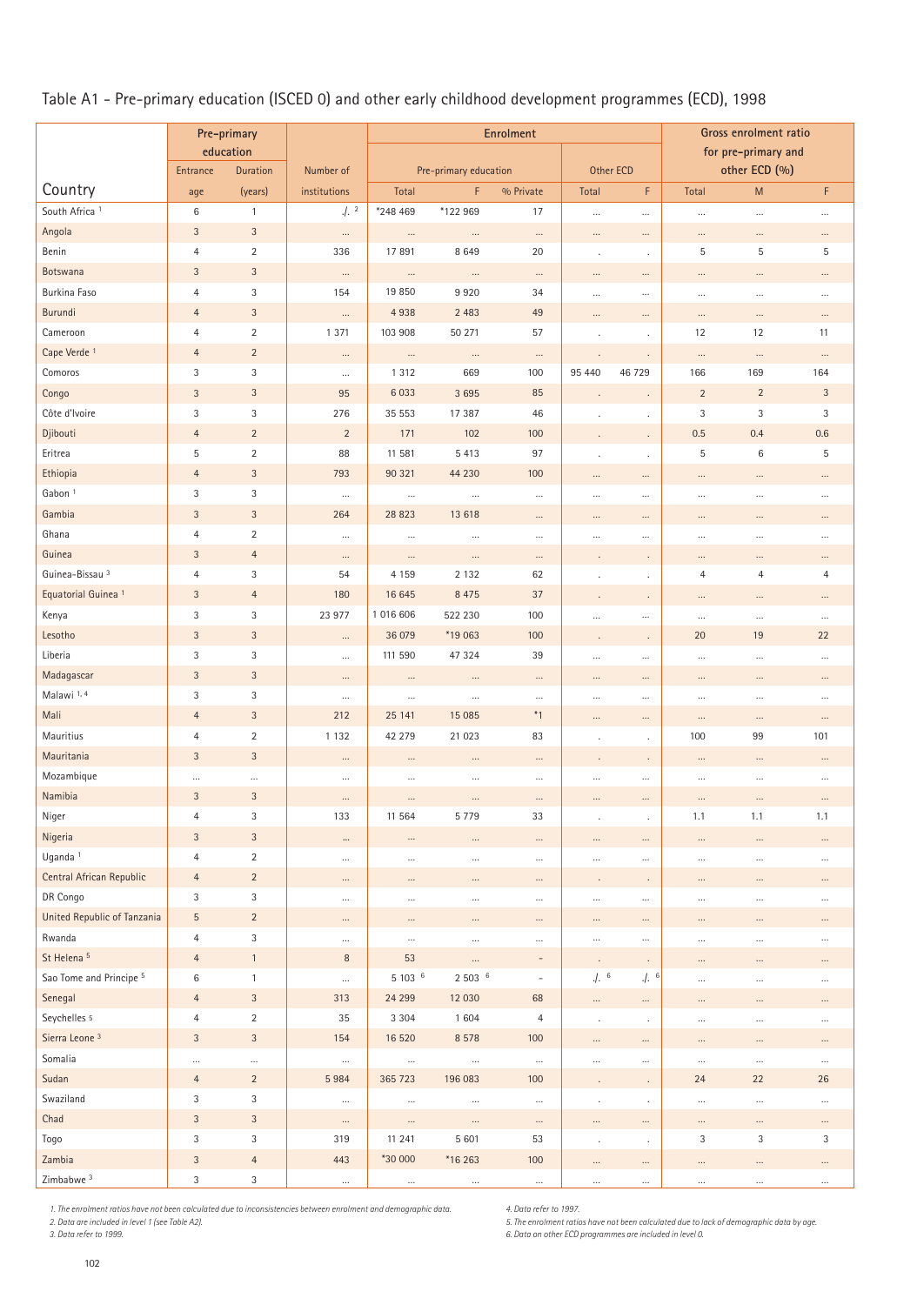|                | Pre-primary education |                |                |                |                |                |                |          |                       |          |          |
|----------------|-----------------------|----------------|----------------|----------------|----------------|----------------|----------------|----------|-----------------------|----------|----------|
|                | Gross enrolment       |                |                | Net enrolment  |                |                |                |          | Percentage of trained |          | Pupil/   |
|                | ratio (%)             |                |                | ratio (%)      |                |                | Teaching staff |          | teachers              |          | teacher  |
| Total          | ${\sf M}$             | F              | Total          | ${\sf M}$      | F.             | Total          | F.             | Total    | ${\sf M}$             | F.       | ratio    |
|                |                       |                |                |                |                | .12            | .1.2           |          |                       |          |          |
| $\cdots$       | $\cdots$              | $\ldots$       | $\ldots$       | $\ldots$       | $\ldots$       |                |                | .12      | .1.2                  | .1.2     | $\cdots$ |
| $\cdots$       | $\cdots$              | $\cdots$       | $\ldots$       | $\cdots$       | $\cdots$       | $\cdots$       | $\cdots$       |          |                       |          | $\cdots$ |
| 5              | 5                     | 5              | 3              | 3              | 3              | 638            | 386            | 100      | 100                   | 100      | 28       |
| $\cdots$       | $\cdots$              | $\cdots$       | $\cdots$       | $\cdots$       | $\cdots$       | $\cdots$       | $\cdots$       | $\cdots$ | $\cdots$              | $\cdots$ | $\cdots$ |
| 1.8            | 1.7                   | 1.8            | $\ldots$       | $\cdots$       | $\cdots$       | $**485$        | $**420$        | $\cdots$ | $\cdots$              | $\cdots$ | 41       |
| $0.8\,$        | $0.8\,$               | $0.8\,$        |                |                |                |                |                |          |                       |          |          |
|                |                       |                | $\cdots$       | $\cdots$       | $\cdots$       | $\cdots$       | $\ldots$       | $\cdots$ | $\cdots$              | $\cdots$ | $\cdots$ |
| 12             | 12                    | 11             | $\ldots$       | $\cdots$       | $\cdots$       | 4 4 3 8        | 4 3 1 2        | $\cdots$ | $\cdots$              | $\cdots$ | 23       |
| $\cdots$       | $\cdots$              | $\cdots$       | $\ldots$       | $\cdots$       | $\cdots$       | $\ldots$       | $\ldots$       | $\cdots$ | $\cdots$              | $\cdots$ | $\cdots$ |
| $\overline{2}$ | $\overline{2}$        | $\overline{2}$ | $\overline{2}$ | $\sqrt{2}$     | $\sqrt{2}$     | $\cdots$       | $\cdots$       | $\cdots$ | $\cdots$              | $\ldots$ | $\cdots$ |
| $\overline{2}$ | $\overline{2}$        | $\mathbf{3}$   | $\overline{2}$ | $\overline{2}$ | 3              | 606            | 606            | 68       |                       | 68       | 10       |
| $\mathbf{3}$   | 3                     | $\sqrt{3}$     | $\cdots$       | $\ldots$       | $\ldots$       | 1 5 8 0        | 1519           | $\cdot$  | $\cdot$               | $\alpha$ | 23       |
| 0.5            | 0.4                   | $0.6\,$        | 0.4            | 0.3            | 0.5            | $\,6\,$        | $\,6\,$        | 33       | $\mathbf{r}$          | 33       | 29       |
| 5              | $\,6\,$               | 5              | $\overline{4}$ | 4              | $\overline{4}$ | 321            | 312            | 65       | $22\,$                | 66       | 36       |
|                |                       |                |                |                |                |                |                |          |                       |          |          |
| 1.5            | 1.6                   | 1.5            | $\ldots$       | $\cdots$       | $\cdots$       | 2 4 8 7        | 2 3 0 1        | 63       | $37\,$                | 65       | 36       |
| $\cdots$       | $\cdots$              | $\cdots$       | $\ldots$       | $\cdots$       | $\cdots$       | $\cdots$       | $\cdots$       | $\cdots$ | $\ldots$              | $\cdots$ | $\ldots$ |
| 26             | 28                    | 25             | $\cdots$       | $\cdots$       | $\cdots$       | $\cdots$       | $\cdots$       | $\cdots$ | $\cdots$              | $\cdots$ | $\cdots$ |
| $\cdots$       | $\ldots$              | $\ldots$       | $\ldots$       | $\ldots$       | $\cdots$       | $\cdots$       | $\ldots$       | $\cdots$ | $\cdots$              | $\ldots$ | $\cdots$ |
| $\cdots$       | $\cdots$              | $\cdots$       | $\cdots$       | $\cdots$       | $\cdots$       | $\cdots$       | $\cdots$       | $\cdots$ | $\ldots$              | $\cdots$ | $\cdots$ |
| $\overline{4}$ | $\overline{4}$        | $\overline{4}$ | 3              | 3              | 3              | 194            | 142            | 22       | 27                    | 20       | 21       |
|                |                       |                |                |                |                | 387            |                |          | 100                   |          |          |
| $\cdots$       | $\ldots$              | $\cdots$       | $\ldots$       | $\cdots$       | $\cdots$       |                | 141            | 100      |                       | 100      | $43\,$   |
| 39             | 37                    | 40             | $\ldots$       | $\ldots$       | $\cdots$       | 37 752         | 37 374         | 42       | $\ldots$              | $\ldots$ | 27       |
| 20             | 19                    | 22             | $\cdots$       | $\cdots$       | $\cdots$       | 1970           | 1970           | $\cdot$  | $\cdot$               | $\cdot$  | 18       |
| 48             | 55                    | 41             | $\ldots$       | $\ldots$       | $\cdots$       | 6 1 5 8        | 1 1 8 4        | $\cdots$ | $\cdots$              | $\ldots$ | 18       |
| $\cdots$       | $\cdots$              | $\cdots$       | $\cdots$       | $\cdots$       | $\cdots$       | $\ldots$       | $\cdots$       | $\cdots$ | $\cdots$              | $\cdots$ | $\cdots$ |
| $\cdots$       | $\cdots$              | $\cdots$       | $\cdots$       | $\cdots$       | $\cdots$       | $\ldots$       | $\ldots$       | $\cdots$ | $\cdots$              | $\cdots$ | $\cdots$ |
| $\overline{2}$ | $\overline{2}$        | $\mathbf{3}$   |                |                |                | 1 0 5 0        | 839            | 98       | 98                    | 98       | 24       |
|                | 99                    | 101            | $\ldots$       | $\cdots$       | $\cdots$       | 2 5 5 1        |                |          |                       |          | 17       |
| 100            |                       |                | 71             | 71             | 72             |                | 2 5 5 1        | 100      | $\mathcal{L}$         | 100      |          |
| $\cdots$       | $\cdots$              | $\cdots$       | $\cdots$       | $\cdots$       | $\cdots$       | $\cdots$       | $\cdots$       | $\cdots$ | $\cdots$              | $\cdots$ | $\cdots$ |
| $\cdots$       | $\cdots$              | $\cdots$       | $\ldots$       | $\cdots$       | $\cdots$       | $\cdots$       | $\cdots$       | $\cdots$ | $\cdots$              | $\cdots$ | $\cdots$ |
| $\cdots$       | $\cdots$              | $\cdots$       | $\cdots$       | $\cdots$       | $\cdots$       | $\cdots$       | $\cdots$       | $\cdots$ | $\cdots$              | $\cdots$ | $\cdots$ |
| 1.1            | 1.1                   | 1.1            | 1.0            | 1.0            | 1.0            | 533            | 523            | 94       | 90                    | 94       | 22       |
| $\cdots$       |                       | $\cdots$       | $\cdots$       | $\cdots$       | $\cdots$       | $\cdots$       |                | $\cdots$ |                       | $\cdots$ |          |
| $\cdots$       | $\cdots$              | $\cdots$       | $\cdots$       | $\cdots$       | $\cdots$       | $\cdots$       | $\cdots$       | $\cdots$ | $\cdots$              | $\cdots$ | $\cdots$ |
|                |                       |                |                |                |                |                |                |          |                       |          |          |
| $\cdots$       | $\cdots$              | $\cdots$       | $\cdots$       | $\cdots$       | $\cdots$       | $\cdots$       | $\cdots$       | $\cdots$ | $\cdots$              | $\cdots$ | $\cdots$ |
| $\cdots$       | $\cdots$              | $\cdots$       | $\cdots$       | $\cdots$       | $\cdots$       | $\cdots$       | $\cdots$       | $\cdots$ | $\cdots$              | $\cdots$ | $\cdots$ |
|                |                       | $\cdots$       | $\cdots$       | $\cdots$       | $\cdots$       | $\cdots$       | $\cdots$       | $\cdots$ | $\cdots$              | $\cdots$ | $\cdots$ |
| $\cdots$       | $\cdots$              | $\cdots$       | $\ldots$       | $\cdots$       | $\cdots$       | $\cdots$       | $\cdots$       | $\ldots$ | $\cdots$              | $\cdots$ | $\ldots$ |
| $\cdots$       | $\cdots$              | $\cdots$       | $\cdots$       | $\cdots$       | $\cdots$       | $\overline{7}$ | $\overline{7}$ | 71       |                       | 71       | 8        |
| $\cdots$       | $\cdots$              | $\cdots$       | $\cdots$       | $\cdots$       | $\cdots$       | 139            | 132            | $\cdot$  | $\cdot$               | $\cdot$  | $\cdots$ |
| 3              | 3                     | 3              |                |                |                | 1 2 7 2        | 988            |          |                       |          | 19       |
|                |                       |                | $\cdots$       | $\cdots$       | $\cdots$       | 194            | 194            | $\cdots$ | $\cdots$              | $\cdots$ | 17       |
| $\cdots$       | $\cdots$              | $\cdots$       | $\cdots$       | $\cdots$       | $\cdots$       |                |                | 88       | $\cdot$               | 88       |          |
| $\overline{4}$ | $\overline{4}$        | $\overline{4}$ | $\cdots$       | $\cdots$       | $\cdots$       | 702            | 632            | 50       | $\cdots$              | $\cdots$ | 24       |
| $\cdots$       | $\cdots$              | $\cdots$       | $\cdots$       | $\cdots$       | $\cdots$       | $\cdots$       | $\cdots$       | $\cdots$ | $\cdots$              | $\cdots$ | $\cdots$ |
| 24             | 22                    | 26             | $\cdots$       | $\cdots$       | $\cdots$       | 8796           | 8 4 6 3        | $\cdots$ | $\cdots$              | $\cdots$ | 42       |
| $\cdots$       | $\cdots$              | $\cdots$       | $\cdots$       | $\cdots$       | $\cdots$       | $\cdots$       | $\cdots$       | $\cdots$ | $\cdots$              | $\cdots$ | $\cdots$ |
| $\cdots$       | $\cdots$              | $\cdots$       | $\cdots$       | $\cdots$       | $\cdots$       | $\cdots$       | $\cdots$       | $\cdots$ | $\cdots$              | $\cdots$ | $\cdots$ |
| 3              | 3                     | 3              | 3              | 3              | 3              | 566            | 551            | 49       | 73                    | 49       | 20       |
|                |                       |                |                |                |                |                |                |          |                       |          |          |
| 3              | $\overline{2}$        | 3              | $\cdots$       | $\cdots$       | $\cdots$       | 700            | 400            | 100      | 100                   | 100      | 43       |
| $\cdots$       | $\cdots$              | $\cdots$       | $\cdots$       | $\cdots$       | $\cdots$       | $\cdots$       | $\cdots$       | $\cdots$ | $\cdots$              | $\cdots$ | $\cdots$ |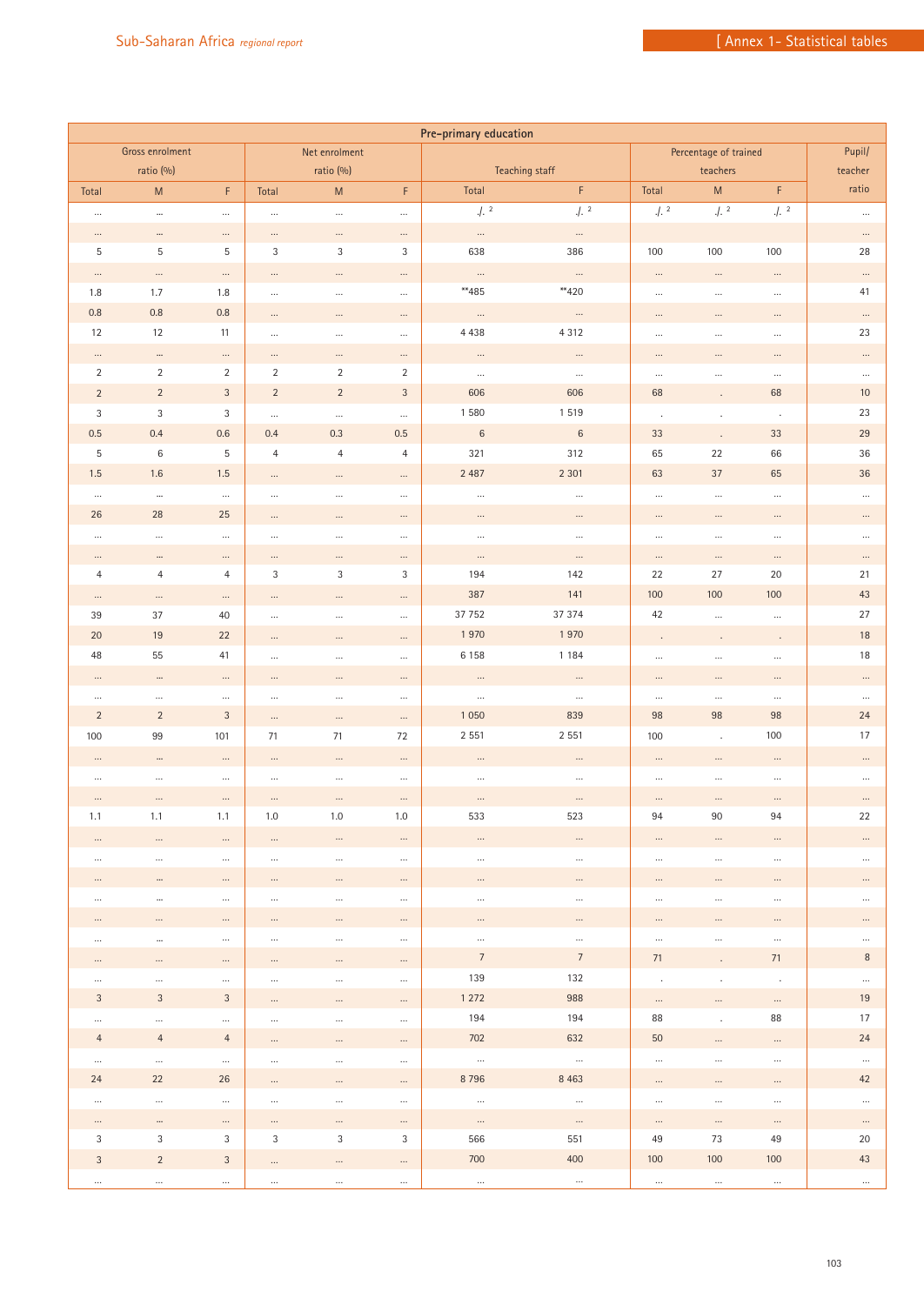# Table A2 - Primary education (ISCED 1) and school life expectancy, 1998

|                                | Primary             |                            |                     |                            |               |                       |                                     |                      |                    |                  |                |                |                |
|--------------------------------|---------------------|----------------------------|---------------------|----------------------------|---------------|-----------------------|-------------------------------------|----------------------|--------------------|------------------|----------------|----------------|----------------|
|                                |                     | education                  | School-age          | <b>Number</b>              |               |                       | Apparent intake rate                |                      | Net intake rate    |                  |                |                |                |
|                                | Entrance Duration   |                            | population          | of                         |               |                       |                                     |                      | (0/0)              |                  |                | (0/0)          |                |
| Country                        | age                 | (years)                    | (000)               | institutions               | Total         |                       | F % Private                         | Total                | M                  | F                | Total          | M              | F.             |
| South Africa <sup>1</sup>      | $\overline{7}$      | $\overline{7}$             | 6 3 0 0             | *21 367 2                  | *7 997 945    | *3 934 217            | $\mathbf{1}$                        | $\ldots$             | $\ldots$           | $\cdots$         | $\ldots$       | $\cdots$       | $\cdots$       |
| Angola                         | $\,6\,$             | $\overline{4}$             | 1 4 8 0             | $\ldots$                   | 1 342 116     | 611 672               | 5                                   | 88                   | 100                | 77               | $*24$          | $*27$          | $*22$          |
| Benin                          | 6                   | $\,6\,$                    | 1 0 3 5             | 3773                       | 872 217       | 342 595               | $\overline{7}$                      | $\cdots$             | $\cdots$           | $\ldots$         | $\ldots$       | $\cdots$       | $\cdots$       |
| Botswana                       | $\,6$               | $\overline{7}$             | 305                 | 721                        | 321 271       | 159 430               | $\overline{4}$                      | 111                  | 113                | 108              | $*22$          | $*20$          | $*23$          |
| Burkina Faso                   | $\overline{7}$      | 6                          | 1930                | 4519                       | 816 393       | 330 077               | 11                                  | 44                   | 51                 | 36               | 19             | 22             | 15             |
| Burundi                        | $\overline{7}$      | $\,6\,$                    | 1 1 1 5             | 1512 <sup>3</sup>          | 557 344 3     | 250 265 3             | $\cdots$                            | $*$ 70               | $**77$             | $**62$           | $*25$          | $*27$          | $*23$          |
| Cameroon                       | 6                   | $6$ <sup>#</sup>           | 2 3 6 2             | 9 4 5 9                    | 2 133 707     | 957 306               | 28                                  | $\cdots$             | $\cdots$           | $\cdots$         | $\ldots$       | $\cdots$       |                |
| Cape Verde <sup>1</sup>        | $\,6\,$             | $\,6\,$                    | 63                  | $\cdots$                   | 91 636        | 44 915                | $\overline{\phantom{a}}$            | $\cdots$             | $\cdots$           | $\cdots$         | $\cdots$       | $\cdots$       | $\cdots$       |
| Comoros                        | 6                   | 6                          | 109                 | 348                        | 82 789        | 37 538                | 12                                  | 71                   | 76                 | 67               | 16             | 16             | 16             |
| Congo                          | $\,6\,$             | $\,6$                      | 482                 | 1 1 6 8                    | 276 451       | 134 805               | 10                                  | 35                   | 36                 | 34               | $**10$         | $**11$         | $*$ 10         |
| Côte d'Ivoire                  | 6                   | $\,6\,$                    | 2 4 5 2             | 8 0 8 2                    | 1910820       | 813 346               | 12                                  | 74                   | 82                 | 66               | 30             | 34             | 27             |
| Djibouti                       | 6                   | $\,6\,$                    | 98                  | 80                         | 38 194        | 15 7 26               | 9                                   | 34                   | 39                 | 29               | 25             | 29             | 21             |
| Eritrea                        | $\overline{7}$      | 5                          | 492                 | 593                        | 261 963       | 118 385               | 11                                  | 55                   | 60                 | 49               | 17             | 18             | 16             |
| Ethiopia                       | $\overline{7}$      | $\overline{4}$             | 6 900               | 11 051 4                   | 4 3 6 7 9 2 9 | 1 660 014             | 5                                   | 85                   | 100                | 69               | 22             | 25             | 20             |
| Gabon <sup>1</sup>             | 6                   | 6                          | 172                 | 1 1 7 5                    | 265 244       | 131 720               | 17                                  | $\cdots$             | $\cdots$           | $\cdots$         | $\cdots$       | $\cdots$       | $\cdots$       |
| Gambia                         | $\,6\,$             | $\,6\,$                    | 185                 | 331                        | 150 403       | 69 043                | $\ldots$                            | 89                   | 92                 | 87               | $*$ 10         | $*$ 10         | $*$ 10         |
| Ghana                          | 6                   | 6                          | 3 2 4 3             | $\cdots$                   | $\ldots$      | $\ldots$              | $\cdots$                            | $\ldots$             | $\ldots$           | $\cdots$         | $\ldots$       | $\cdots$       | $\cdots$       |
| Guinea                         | $\overline{7}$      | $\,6\,$                    | 1 2 3 4             | 34 906                     | 726 561       | 276 708               | 15                                  | 55                   | 62                 | 49               | 21             | 23             | 20             |
| Guinea-Bissau <sup>5</sup>     | $\overline{7}$      | 6                          | 183                 | 759                        | 149 530       | 60 129                | 18                                  | 110                  | 127                | 94               | 33             | 38             | 29             |
| Equatorial Guinea <sup>1</sup> | $7\overline{ }$     | 5                          | 57                  | 483                        | 74 940        | 32 975                | 33                                  | $\ldots$             | $\cdots$           | $\cdots$         | $\cdots$       | $\cdots$       | $\cdots$       |
| Kenya                          | 6                   | $\overline{7}$             | 5951                | 17 611                     | 5 480 689     | 2 709 826             | $\cdots$                            | 106                  | 108                | 104              | $\ldots$       | $\ldots$       | $\cdots$       |
| Lesotho                        | $\,6\,$             | $7\overline{ }$            | 364                 | 1 2 6 4                    | 369 515       | 191 384               | 97                                  | 94                   | 93                 | 94               | 16             | 16             | 15             |
| Liberia                        | 6                   | $\,6\,$                    | 478                 | $\ldots$                   | 395 611       | 167 658               | 38                                  | 65                   | 80                 | 51               | **39           | **48           | $**31$         |
| Madagascar                     | 6                   | $\sqrt{5}$                 | 2 1 6 3             | 14 4 38                    | 2 012 416     | 988 130               | 22                                  | 103                  | 104                | 102              | $**$ 51        | **56           | $**46$         |
| Malawi <sup>1,6</sup>          | 6                   | $\overline{4}$             | 1 2 2 3             | **3 160                    | **2 102 424   | ** 1 045 151          | $\ldots$                            | $\ldots$             | $\cdots$           | $\cdots$         | $\cdots$       | $\cdots$       | $\cdots$       |
| Mali                           | $\overline{7}$      | $6\phantom{1}$             | 1806                | 2871 <sup>7</sup>          | 958 935       | 393 192               | 22                                  | **54                 | $*$ 61             | **46             | $\cdots$       | $\cdots$       | $\cdots$       |
| Mauritius                      | 6                   | 6                          | 121                 | 285                        | 130 505       | 64 471                | 24                                  | 105                  | 105                | 105              | 27             | 27             | 27             |
| Mauritania                     | $\,6\,$             | $6\phantom{a}$             | 416                 | 2676                       | 346 222       | 167 550               | $\overline{2}$                      | $\ldots$             | $\ldots$           | $\ldots$         | $\ldots$       | $\ldots$       | $\cdots$       |
| Mozambique                     | 6                   | 5                          | 2 687               | 6 2 6 3                    | 1918 400      | 807 389               | $\overline{2}$                      | 82                   | 90                 | 73               | 12             | 13             | 12             |
| Namibia                        | 6                   | $\overline{7}$             | 307                 | 1 3 6 2                    | 386 647       | 193 478               | $\overline{4}$                      | 117                  | 115                | 119              | 65             | 63             | 67             |
| Niger                          | 7                   | $\,6\,$                    | 1 7 1 2             | 3 5 9 7                    | 529 806       | 207 559               | $\overline{4}$                      | 41                   | 50                 | 33               | 26             | 32             | 21             |
| Nigeria                        |                     |                            |                     |                            |               |                       |                                     |                      |                    |                  |                |                |                |
| Uganda <sup>1</sup>            | $\cdots$<br>$\,6\,$ | $\cdots$<br>$\overline{7}$ | $\cdots$<br>4 2 7 6 | $\cdots$<br>10 597         | <br>6 591 429 | $\cdots$<br>3 124 337 | $\cdots$<br>6                       | $\cdots$<br>$\ldots$ | $\cdots$           | $\cdots$         | $\cdots$       | $\cdots$       |                |
| Central African Republic       | $6\phantom{a}$      | $6\phantom{a}$             | 575                 |                            | 284 398 3     | 116 284 3             | $\cdots$                            | $*43$                | $\ldots$<br>$*$ 50 | $\cdots$<br>**36 | $\cdots$       | $\cdots$       | $\cdots$       |
| DR Congo                       | $\,6\,$             | $\,6\,$                    | 8743                | $\cdots$<br>17 585         | 4 0 2 2 4 1 1 | 1 905 659             | 19                                  | 47                   | 46                 | 49               | $\ldots$<br>21 | $\ldots$<br>20 | $\ldots$<br>22 |
| United Republic of Tanzania    | $7\overline{ }$     | $7\overline{ }$            | 6 2 3 7             | 11 3 3 9                   | 4 042 568     | 2 009 287             | 0.2                                 | 69                   | 70                 | 68               | $**12$         | $**11$         | $**13$         |
| Rwanda                         | $\overline{7}$      | $\,6\,$                    | 1 1 2 7             |                            | 1 288 669     | 643 834               |                                     | 150                  | 151                | 149              |                |                |                |
| St Helena <sup>8</sup>         | $\overline{5}$      | $\,6\,$                    |                     | $\cdots$<br>$\overline{7}$ | 506           | 221                   | $\ldots$                            |                      |                    |                  | $\ldots$       | $\cdots$       | $\cdots$       |
| Sao Tome and Principe 8        | $\overline{7}$      | $\,6\,$                    | $\cdots$            | 72                         | 23 769        | 11 564                | $\cdot$<br>$\overline{\phantom{a}}$ | $\cdots$             | $\cdots$           | $\cdots$         | $\cdots$       | $\cdots$       | $\cdots$       |
| Senegal                        | $7\overline{ }$     | $6\phantom{a}$             | $\cdots$<br>1 4 8 3 |                            | 1 0 34 0 65   |                       |                                     | $\cdots$<br>71       | $\cdots$           | $\ldots$         | $\cdots$       | $\ldots$       | $\cdots$       |
| Seychelles <sup>8</sup>        |                     |                            |                     | 4 2 5 6                    |               | 462 998               | 12                                  |                      | $\ldots$           | $\cdots$         | 39             | $\cdots$       | $\cdots$       |
|                                | 6                   | 6                          | $\ldots$            | 25                         | 9 7 3 8       | 4 7 9 1               | 4                                   | $\ldots$             | $\ldots$           | $\cdots$         | $\ldots$       | $\cdots$       | $\cdots$       |
| Sierra Leone <sup>5</sup>      | $\,6\,$             | $\,6\,$                    | 771                 | 2 3 7 0                    | 442 915       | 214 279               | $\mathbf{1}$                        | 70                   | 72                 | 69               | 70             | 72             | 69             |
| Somalia                        |                     |                            | $\ldots$            | $\cdots$                   | $\ldots$      | $\ldots$              | $\cdots$                            | $\cdots$             | $\cdots$           | $\cdots$         | $\ldots$       | $\cdots$       | $\ldots$       |
| Sudan                          | $\,6\,$             | $\,6\,$                    | 4 4 4 6             | 11 982 4                   | **2 478 309   | ** 1 1 29 2 50        | $\overline{4}$                      | 65                   | 70                 | 61               | $\cdots$       | $\cdots$       | $\cdots$       |
| Swaziland                      | $\,6\,$             | $\overline{7}$             | 181                 | 539                        | **212 052     | **103 175             | $\overline{2}$                      | 99                   | 101                | 98               | 42             | 41             | 43             |
| Chad                           | $\,6\,$             | $6\phantom{a}$             | 1 2 5 0             | 3 3 2 6                    | 839 932       | 308 613               | 25                                  | 77                   | 91                 | 64               | 23             | 27             | 19             |
| Togo                           | 6                   | 6                          | 768                 | 4 7 0 1                    | 953 886       | 410 894               | 36                                  | 100                  | 105                | 94               | 40             | 43             | 38             |
| Zambia                         | $\overline{7}$      | $7\overline{ }$            | 1 802               | 4 2 2 1                    | 1 557 257     | 746 384               | $\cdots$                            | 91                   | 91                 | 91               | 41             | 40             | 42             |
| Zimbabwe <sup>5</sup>          | $\,6\,$             | $\overline{7}$             | 2 2 5 9             | $\cdots$                   | 2 460 323     | 1 208 790             | 88                                  | 122                  | 124                | 120              | 40             | 39             | 40             |

*1. The enrolment ratios have not been calculated due to inconsistencies*

 *between enrolment and demographic data. 2. Including level 0 (see Table A1).* 

*3. Data refer to public education only.* 

*6. Data refer to 1997.* 

*4. Data include level 2 (see Table A3). 5. Data refer to 1999.* 

*7. Excluding Merdersas schools. 8. The enrolment ratios have not been calculated due to lack of demographic data by age. # The education system has a structure of 6-7 years in the anglophone provinces.*

104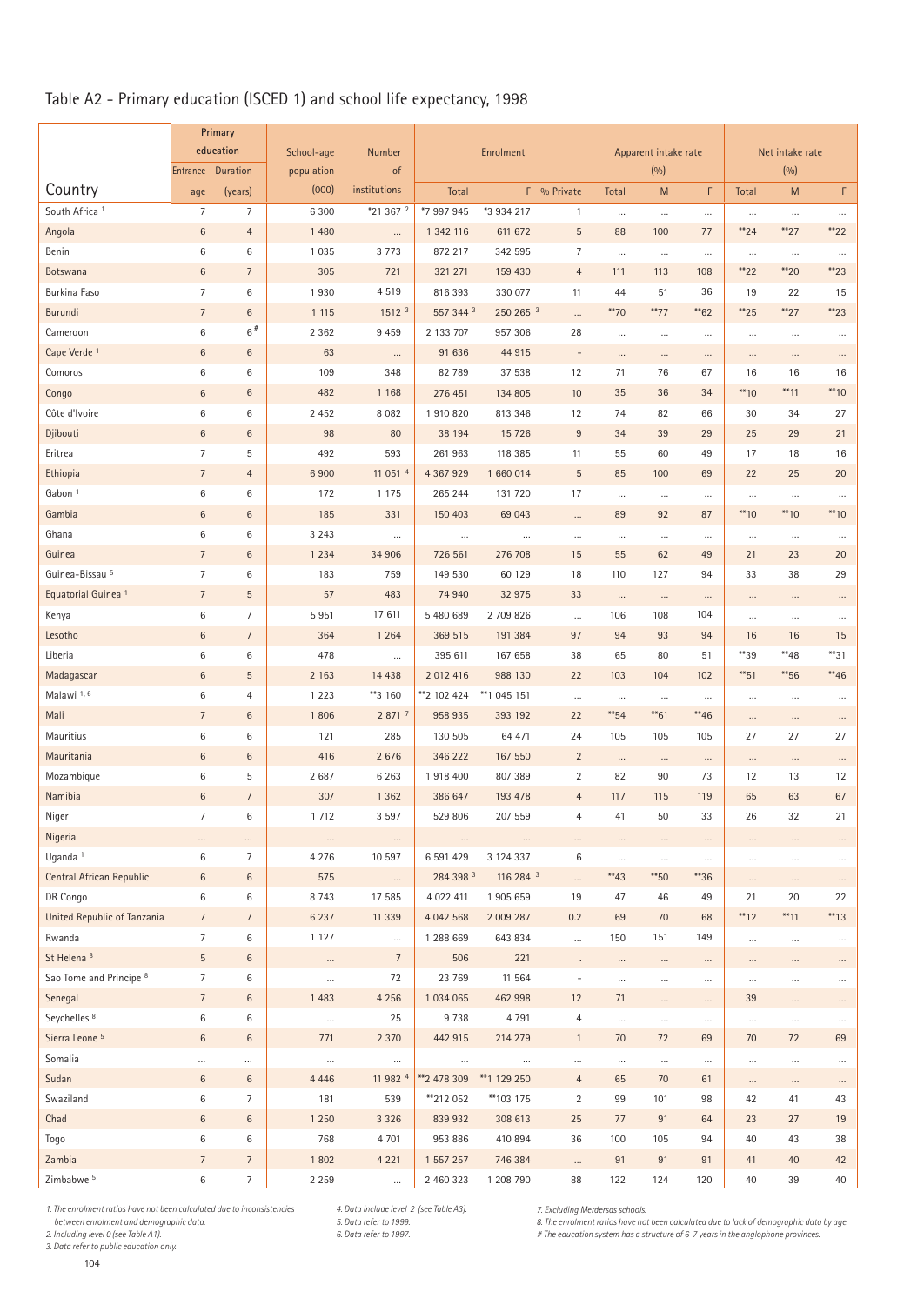|          | Gross enrolment<br>ratio (%) |          |                   | Net enrolment<br>ratio (%) |                   |                | Percentage of<br>repeaters |                  | Teaching staff    |                  | Percentage of trained<br>teachers |                  | Pupil/<br>teacher | School<br>life<br>expectancy |            |
|----------|------------------------------|----------|-------------------|----------------------------|-------------------|----------------|----------------------------|------------------|-------------------|------------------|-----------------------------------|------------------|-------------------|------------------------------|------------|
| Total    | M                            | F        | Total             | ${\sf M}$                  | F                 | Total          | M                          | F                | Total             | F                | Total                             | M                | F                 | ratio                        | (in years) |
| $\ldots$ | $\ldots$                     | $\ldots$ | $\cdots$          | $\cdots$                   | $\ldots$          | 8              | 9                          | $\overline{7}$   | *223 001 2        | *174 208 2       | $*632$                            | $*662$           | $*62$ 2           | $\cdots$                     |            |
| 91       | 99                           | 83       | $**$ 57           | $*$ 61                     | $*$ 53            | 35             | 33                         | 38               | $\cdots$          | $\cdots$         | $\cdots$                          | $\cdots$         | $\cdots$          | $\cdots$                     | $\cdots$   |
| 84       | 102                          | 66       | $\cdots$          | $\cdots$                   | $\cdots$          | $\cdots$       | $\cdots$                   | $\cdots$         | 16 3 35           | 3 6 9 9          | $\cdots$                          | $\cdots$         | $\cdots$          | 53                           | $\cdots$   |
| 105      | 106                          | 105      | 81                | 79                         | 82                | 3              | $\overline{4}$             | $\sqrt{3}$       | 11 654            | 9 5 3 9          | 92                                | 87               | 93                | 28                           | $**11.7$   |
| 42       | 50                           | 34       | 34                | 40                         | 28                | 18             | 18                         | 18               | 16 660            | 4 1 1 4          | 60                                | 59               | 61                | 49                           | $\ldots$   |
| $*$ 51   | **56                         | **46     | **38              | $*41$                      | $*34$             | $*25$          | $*26$                      | $*25$            | 12 107 3          | 6 4 9 3          | 87 <sup>3</sup>                   | $\cdots$         | $\cdots$          | $\cdots$                     | $\cdots$   |
| 90       | 99                           | 82       | $\cdots$          | $\ldots$                   | $\cdots$          | $\ldots$       | $\cdots$                   | $\cdots$         | 41 142            | 14 607           | $\cdots$                          | $\cdots$         | $\cdots$          | 52                           | $\cdots$   |
| $\cdots$ | $\cdots$                     | $\cdots$ | $\cdots$          | $\cdots$                   | $\cdots$          | 12             | 13                         | 10               | 3 1 9 0           | 1975             | $\cdots$                          | $\cdots$         | $\cdots$          | 29                           | $\cdots$   |
| 76       | 82                           | 70       | 50                | 54                         | 46                | 26             | 26                         | 25               | 2 3 8 1           | 612              | 47                                | 48               | 46                | 35                           | $\cdots$   |
| 57       | 59                           | 56       | $\ldots$          | $\ldots$                   | $\cdots$          | 39             | 40                         | 38               | 4 5 1 5           | 1890             | 81                                | 78               | 86                | 61                           | $\cdots$   |
| 78       | 89                           | 66       | 59                | 67                         | 51                | 24             | $\ldots$                   | $\ldots$         | 44 731            | 8949             | $\cdots$                          | $\ldots$         | $\ldots$          | 43                           | $\ldots$   |
| 39       | 46                           | 32       | 32                | 37                         | 27                | 17             | $\cdots$                   | $\cdots$         | 966               | 268              | 90                                | 88               | 96                | 40                           | $\cdots$   |
| 53       | 58                           | 48       | 34                | 36                         | 31                | 19             | 18                         | 21               | 5 5 7 6           | 1951             | 73                                | 75               | 69                | 47                           | $*4.3$     |
| 63       | 79                           | 48       | 35                | 41                         | 30                | 11             | 11                         | 12               | 112 405 4         | 31 302 4         | 914                               | 914              | 92 4              | $\ldots$                     | $*4.1$     |
| $\cdots$ | $\cdots$                     | $\cdots$ | $\ldots$          | $\cdots$                   | $\cdots$          | $\cdots$       | $\cdots$                   | $\cdots$         | 6 0 2 2           | 2 5 0 7          | 84                                | 83               | 86                | $44\,$                       | $\cdots$   |
| 81       | 88                           | 75       | 61                | 65                         | 57                | 11             | 11                         | 10               | 4 5 7 8           | 1 3 5 0          | $\ldots$                          | $\ldots$         | $\cdots$          | 33                           | $\cdots$   |
| $\cdots$ | $\cdots$                     | $\cdots$ | $\cdots$          | $\cdots$                   | $\cdots$          | $\ldots$       | $\cdots$                   | $\ldots$         | $\cdots$          | $\cdots$         | $\cdots$                          | $\cdots$         | $\cdots$          | $\cdots$                     | $\cdots$   |
| 59       | 72                           | 45       | 46                | 54                         | 37                | 26             | 25                         | 27               | 15 512            | 3 8 7 3          | 100                               | 100              | 100               | 47                           | $\cdots$   |
| 82       | 98                           | 67       | 53                | 62                         | 44                | 24             | 24                         | 25               | 4 3 0 6           | 889              | 28                                | 26               | 34                | 35                           | 6.3        |
| $\cdots$ | $\cdots$                     | $\cdots$ | $\cdots$          | $\cdots$                   | $\cdots$          | 12             | $9\,$                      | 15               | 1 3 2 2           | 375              | 100                               | 100              | 100               | 57                           | $\ldots$   |
| 92       | 92                           | 92       | $\cdots$          | $\cdots$                   | $\cdots$          |                | $\cdots$                   | $\cdots$         | 192 306           | 80 899           | 97                                | 96               | 97                | 28                           | $\cdots$   |
| 102      | 97                           | 106      | 60                | 56                         | 64                | 20             | 23                         | 17               | 14 555            | 11 644           | 44                                | 41               | 45                | 25                           | $*$ 9.2    |
| 83       | 95                           | 70       | $*$ 41            | **46                       | **35              |                |                            |                  | 10 047            | 1931             | $\cdots$                          | $\ldots$         | $\cdots$          | 39                           | $\ldots$   |
| 93       | 94                           | 92       | 63                | 62                         | 63                | 33             | 34                         | 32               | 42 678            | 24 905           | $\cdots$                          | $\cdots$         | $\cdots$          | 47                           | $*6.3$     |
| $\cdots$ | $\cdots$                     | $\cdots$ | $\cdots$          | $\cdots$                   | $\cdots$          | $*$ 16         | $*$ 16                     | $*16$            | **340 375         | ** 130 881       | $*$ 54                            | $**$ 57          | **49              | 61                           | $\cdots$   |
| $*$ 53   | $*$ 63                       | $*$ 44   | $*$ <sup>42</sup> | **49                       | $*34$             | **18           | $*$ 18                     | $** 18$          | *15 447           | *3 522           | $\cdots$                          | $\cdots$         | $\cdots$          | 62                           | $\cdots$   |
| 108      | 108                          | 108      | 93                | 93                         | 93                | $\overline{4}$ | $\overline{4}$             | 3                | 5 0 6 5           | 2 6 9 2          | 100                               | 100              | 100               | 26                           | **12       |
| 83       | 86                           | 81       | 60                | 62                         | 58                | $\ldots$       | $\ldots$                   | $\ldots$         | 7 3 6 6           | 1888             | 99                                | 99               | 100               | 47                           | $\ldots$   |
| 71       | 83                           | 60       | 41                | 45                         | 37                | $*26$          | $*25$                      | $*27$            | 31 512            | 7 7 0 6          | 33                                | 33               | 33                | 61                           | $*$ 5.0    |
| 126      | 125                          | 127      | 86                | 83                         | 90                | 12             | 14                         | 11               | 11 992            | 7982             | 29                                | 29               | 29                | 32                           | 13.0       |
| 31       | 38                           | 24       | 26                | 32                         | 20                | 12             | 12                         | 12               | 12 901            | 3 9 7 4          | 100                               | 100              | 99                | 41                           |            |
| $\cdots$ | $\cdots$                     | $\cdots$ | $\cdots$          | $\cdots$                   | $\cdots$          | $\cdots$       | $\cdots$                   | $\cdots$         | $\cdots$          | $\cdots$         | $\cdots$                          | $\cdots$         | $\cdots$          | $\cdots$                     | $\cdots$   |
| $\cdots$ | $\cdots$                     | $\ldots$ | $\ldots$          | $\cdots$                   | $\cdots$          | $**7$          | $**7$                      | $*$ <sup>6</sup> | 109 733           | 35 811           | $\cdots$                          | $\cdots$         | $\cdots$          | 60                           | $\cdots$   |
| $**$ 57  | **69                         | **46     | $*$ 53            | $*64$                      | $*43$             | $*33$          | $*33$                      | $*32$            | 3125 <sup>3</sup> | 694 3            | 100 <sup>3</sup>                  | 100 <sup>3</sup> | 100 <sup>3</sup>  | $\cdots$                     | $\cdots$   |
| 46       | 48                           | 44       | 32                | 33                         | 31                | 16             | 19                         | 12               | 154 618           | 33 198           | $\cdots$                          | $\cdots$         | $\cdots$          | 26                           | $*4.3$     |
| 65       | 65                           | 65       | 48                | 47                         | 49                | 3              | 3                          | 3                | 106 329           | 46 850           | 44                                | 44               | 44                | 38                           | $\cdots$   |
| 114      | 115                          | 114      | 91                | 90                         | 92                | 29             | 29                         | 29               | 23 730            | 12 988           | 50                                | 53               | 49                | 54                           | $\ldots$   |
| $\cdots$ | $\cdots$                     | $\cdots$ | $\cdots$          | $\cdots$                   | $\cdots$          | $\cdots$       | $\cdots$                   | $\cdots$         | 57                | 52               | 81                                | 80               | 81                | 11                           | $\cdots$   |
| $\cdots$ | $\cdots$                     | $\cdots$ | $\cdots$          | $\cdots$                   | $\ldots$          | 31             | 33                         | 29               | 660               | $\cdots$         | $\cdots$                          | $\cdots$         | $\cdots$          | 36                           | $\cdots$   |
| 70       | 76                           | 63       | 59                | 64                         | 54                | 14             | 14                         | 14               | 21 277            | $\cdots$         | $\ldots$                          | $\cdots$         | $\ldots$          | 49                           | $\cdots$   |
| $\cdots$ | $\cdots$                     | $\cdots$ | $\cdots$          | $\cdots$                   | $\cdots$          | $\cdots$       | $\cdots$                   | $\cdots$         | 656               | 580              | 84                                | 78               | 84                | 15                           | $\cdots$   |
| 57       | 60                           | 55       | 57                | 60                         | 55                | $\blacksquare$ | $\sim$                     | $\sim$ $\sim$    | 14 9 24           | 5979             | 61                                | 63               | 58                | 30                           | 5.0        |
| $\cdots$ | $\cdots$                     | $\ldots$ | $\cdots$          | $\ldots$                   | $\ldots$          | $\cdots$       | $\cdots$                   | $\ldots$         | $\cdots$          | $\sim$ 100 $\mu$ | $\ldots$                          | $\cdots$         | $\cdots$          | $\cdots$                     | $\cdots$   |
| 56       | 60                           | 51       | $**46$            | $**$ 50                    | $*$ <sup>42</sup> | $*$ 12         | $**11$                     | $*$ 12           | 113 026 4         | 76 526 4         | $52^{4}$                          | 794              | 39 4              | $\cdots$                     | $\cdots$   |
| 117      | 121                          | 114      | $**77$            | **76                       | **78              | $*$ 15         | **18                       | $*$ 13           | 6425              | 4 8 4 5          | 91                                | 89               | 92                | 33                           | $**10.0$   |
| 67       | 85                           | 49       | 55                | 68                         | 42                | 26             | 26                         | 26               | 12 373            | 1 1 5 6          | 44                                | $\cdots$         | $\cdots$          | 68                           | 5.0        |
| 124      | 141                          | 107      | 88                | 99                         | 78                | 31             | 31                         | 32               | 23 107            | 3 1 1 0          | 38                                | 34               | 61                | 41                           | 10.3       |
| 86       | 89                           | 84       | 73                | 74                         | 72                | 6              | 6                          | $6\phantom{1}6$  | 34 810            | 16 530           | 89                                | 86               | 92                | 45                           | $*8.0$     |
| 109      | 111                          | 107      | 90                | 90                         | 91                | ÷,             | $\cdot$                    | i.               | 59 973            | 28 339           | $\cdots$                          | $\ldots$         | $\cdots$          | 41                           | $**10.0$   |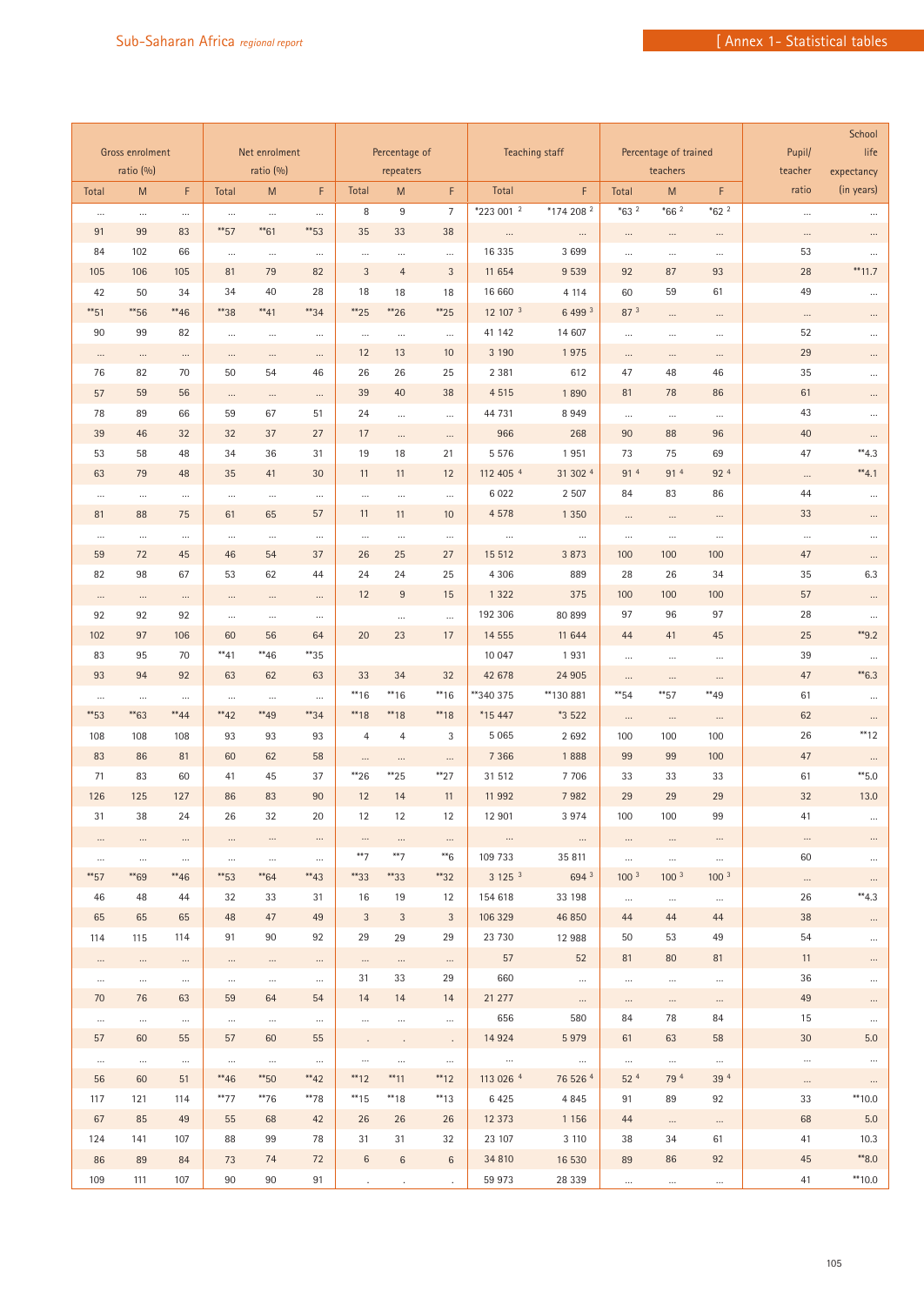# Table A3 - Secondary education (ISCED 2 and 3) and post-secondary non-tertiary education (ISCED4), 1998

|                                | General secondary |                                |                          | Students enrolled in secondary education |                       |                         |            |                       |                          |                       |                                 |           |  |  |
|--------------------------------|-------------------|--------------------------------|--------------------------|------------------------------------------|-----------------------|-------------------------|------------|-----------------------|--------------------------|-----------------------|---------------------------------|-----------|--|--|
|                                |                   | education<br>Entrance Duration | School-age<br>population |                                          | Total                 |                         |            | General               |                          |                       | <b>Technical and Vocational</b> |           |  |  |
| Country                        | age               | (years)                        | (000)                    | Total                                    | F                     | % Private               | Total      | F                     | % Private                | Total                 | F.                              | % Private |  |  |
| South Africa <sup>1</sup>      | 14                | 5                              | 4 0 9 5                  | * 4 244 415                              | * 2 2 5 1 8 4 7       | $\overline{1}$          | *4 084 064 | *2 181 293            | $\mathbf{1}$             | *160 351              | *70 554                         |           |  |  |
| Angola                         | 10                | $\overline{7}$                 | 2 0 6 4                  | $\cdots$                                 | $\ldots$              | $\cdots$                | 267 399 3  | $\ldots$              | 11                       | $\ldots$              | $\cdots$                        |           |  |  |
| Benin                          | 12                | $\overline{7}$                 | 996                      | 213 474                                  | 66 945                | 18                      | 188 035    | 57 342                | 11                       | 25 4 39               | 9 6 0 3                         | 72        |  |  |
| Botswana                       | 13                | 5                              | 193                      | 147 525                                  | 76 904                | $6\phantom{1}6$         | 143 503    | 75 832                | 6                        | 4 0 2 2               | 1 0 7 2                         | $\cdot$   |  |  |
| Burkina Faso                   | 13                | $\overline{7}$                 | 1779                     | 173 205                                  | 65 018                | 33                      | 160 096    | 58 112                | 30                       | 13 109                | 6906                            | 72        |  |  |
| Burundi                        | 13                | $\overline{7}$                 | 1 0 0 5                  | 61 482 4                                 | $\sim$ 100            | $\ldots$                | 56 872 4   | 26 268 4              | $\ldots$                 | 4 6 10 4              | $\sim$ . $\ldots$               | $\ldots$  |  |  |
| Cameroon                       | 12                | $\overline{7}$                 | 2 2 9 7                  | 463 561                                  | 202 765               | 32                      | 341 439    | 154 034               | 30                       | 122 122               | 48 731                          | 37        |  |  |
| Cape Verde <sup>1</sup>        | 12                | $\,6\,$                        | 59                       | 40 314 5, 6                              | $\ldots$              |                         | 39 403 6   | $\ldots$              |                          | 911 5                 | $\ldots$                        |           |  |  |
| Comoros                        | 12                | $7\overline{ }$                | 116                      | 28 718                                   | 12 731                | 46                      | 28 559     | 12 692                | 46                       | 159                   | 39                              |           |  |  |
| Congo                          | 12                | $\overline{7}$                 | 440                      | $\ldots$                                 | $\cdots$              | $\ldots$                | 114 450    | 43 281                | $\,$ 8 $\,$              | $\ldots$              | $\ldots$                        | $\cdots$  |  |  |
| Côte d'Ivoire                  | 12                | $\overline{7}$                 | 2 5 1 9                  | ** 586 431                               | ** 203 091            | 36                      | 565 850    | 193 742               | 35                       | ** 20 581             | **9 349                         | 39        |  |  |
| Djibouti                       | 12                | $7\phantom{.0}$                | 98                       | 15 511                                   | 6 4 4 7               | 14                      | 13 3 04    | 5 1 7 2               | 10                       | 2 2 0 7               | 1 2 7 5                         | 34        |  |  |
| Eritrea                        | 12                | 6                              | 485                      | 115 393                                  | 47 183                | $\overline{7}$          | 114 554    | 47 046                | $\overline{7}$           | 839                   | 137                             |           |  |  |
| Ethiopia                       | 11                | 8                              | 10 890                   | 1859 406                                 | 710 235               | $\overline{2}$          | 1856032    | 709 510               | $\overline{2}$           | 3 3 7 4               | 725                             | 8         |  |  |
| Gabon <sup>1</sup>             | 12                | $\overline{7}$                 | 158                      | 86 543                                   | 40 097                | 29                      | 80 382     | 37974                 | 32                       | 6 1 6 1               | 2 1 2 3                         |           |  |  |
| Gambia                         | 12                | $\,6\,$                        | 150                      | 47 106                                   | 18 7 50               | $\ldots$                | 46 769     | 18 5 25               | $\cdots$                 | 337                   | 225                             |           |  |  |
| Ghana                          | 12                | 6                              | 2 7 3 8                  | $\ldots$                                 | $\cdots$              | $\cdots$                | $\cdots$   | $\cdots$              | $\cdots$                 | $\cdots$              | $\ldots$                        |           |  |  |
| Guinea                         | 13                | $7\phantom{.0}$                | 1 1 6 8                  | $\ldots$                                 | $\cdots$              | $\cdots$                | 165 934    | 43 336                | $\overline{7}$           | $\cdots$              | $\cdots$                        |           |  |  |
| Guinea-Bissau 9                | 13                | $\sqrt{5}$                     | 128                      | 25 3 24                                  | 8997                  | 13                      | 25 034     | 8925                  | 13                       | 280                   | 72                              |           |  |  |
| Equatorial Guinea <sup>1</sup> | 12                | $\overline{7}$                 | 65                       | $\cdots$                                 | $\cdots$              | $\cdots$                | 18 802     | 4 8 4 6               | 25                       | $\cdots$              | $\cdots$                        |           |  |  |
| Kenya                          | 13                | 5                              | 3 7 7 3                  | $\ldots$                                 | $\cdots$              | $\ldots$                | 1 139 569  | 542 439               | $\ldots$                 | $\ldots$              | $\ldots$                        |           |  |  |
| Lesotho                        | 13                | 5                              | 228                      | 72 235                                   | 42 171                | 89                      | 71 262     | 41 692                | 89                       | 973                   | 479                             | 100       |  |  |
| Liberia                        | 12                | 6                              | 467                      | 113 878                                  | 44 3 5 5              | 37                      | 94 126     | 38 367                | 39                       | 19 7 5 2              | 5988                            | 28        |  |  |
| Madagascar                     | 11                | $\overline{7}$                 | 2 2 0 7                  | $\ldots$                                 | $\ldots$              | $\cdots$                | 334 250    | 165 616               | 45                       | $\ldots$              | $\ldots$                        | $\ldots$  |  |  |
| Malawi 1, 10                   | 10                | 8                              | 1957                     | ** 946 309                               | **414 538             | 3                       | **946 309  | **414 538             | 3                        |                       |                                 |           |  |  |
| Mali                           | 13                | $\,6\,$                        | 1 5 3 0                  | 217 700                                  | 74 416                | $\cdots$                | 190 916    | 63 702                | 10                       | 26 784                | 10 714                          | $\cdots$  |  |  |
| Mauritius                      | 12                | $7\overline{ }$                | 143                      | 101 517                                  | 50 384                | 74                      | 94 3 64    | 48 382                | 75                       | 7 1 5 3               | 2 0 0 2                         | 55        |  |  |
| Mauritania                     | 12                | $\,6\,$                        | 353                      | 61 711 4                                 | 25 371 4              | $\ldots$                | 60 029 4   | 24 837 4              | $\cdots$                 | 1 682 4               | 534 4                           |           |  |  |
| Mozambique                     | 11                | $\overline{7}$                 | 3 0 18                   | $\ldots$                                 | $\cdots$              | $\cdots$                | 254 540    | 104 638               | 9                        | $\cdots$              | $\ldots$                        |           |  |  |
| Namibia                        | 13                | 5                              | 185                      | 110 076                                  | 58 873                | 5                       | 110 076    | 58 873                | $\sqrt{5}$               |                       |                                 |           |  |  |
| Niger                          | 13                | $\overline{7}$                 | 1 5 2 5                  | 104 933                                  | 39 842                | $16\,$                  | 98 362     | 37 234                | 15                       | 6 5 7 1               | 2 6 0 8                         |           |  |  |
| Nigeria                        | 12                | 6                              | $\cdots$                 | $\cdots$                                 | $\cdots$              | $\cdots$                | $\cdots$   | $\cdots$              | $\cdots$                 | $\cdots$              | $\cdots$                        | $\cdots$  |  |  |
| Uganda <sup>1</sup>            | 13                | 6                              | 2897                     | 465 605                                  | 182 313               | 38                      | 427 492    | 170 997               | 41                       | 38 113                | 11 316                          |           |  |  |
| Central African Republic       | 12                | $7\overline{ }$                | 558                      | $\sim 100$ and                           | $\sim 100$ km $^{-1}$ | $\cdots$                | $\ldots$   | $\sim 100$ km $^{-1}$ | $\cdots$                 | $\ldots$              | $\sim 100$ km $^{-1}$           | $\cdots$  |  |  |
| DR Congo                       | 12                | 6                              | 6752                     | 1 2 3 4 5 2 8                            | 423 320               | 11                      | 862 725    | 307 830               | 9                        | 371 803               | 115 490                         | 18        |  |  |
| United Republic of Tanzania    | 14                | $\,6\,$                        | 4 2 8 7                  | $\sim 100$ m                             | $\sim 100$ km $^{-1}$ | $\ldots$                | 226 903    | 105 474               | 45                       | $\sim 100$ km $^{-1}$ | $\sim 100$ and                  | $\cdots$  |  |  |
| Rwanda                         | 13                | $\,6\,$                        | 968                      | 91 219                                   | 45 27 2               | 49                      | 77 425     | 38 337                | 41                       | 13 7 94               | 6935                            | 92        |  |  |
| St Helena <sup>12</sup>        | 11                | $\,6\,$                        | $\cdots$                 | $\cdots$                                 | $\sim$ 100 $\mu$      | $\cdots$                | 374        | 206                   | $\cdots$                 | $\cdots$              | $\cdots$                        | $\cdots$  |  |  |
| Sao Tome and Principe 12       | 13                | 6                              | $\cdots$                 | $\ldots$                                 | $\ldots$              | $\ldots$                | 4 9 9 7    | 1 0 8 0 3             | $\overline{\phantom{a}}$ | $\ldots$              | $\ldots$                        | $\ldots$  |  |  |
| Senegal                        | 13                | $7\overline{ }$                | 1 3 9 5                  | 237 454                                  | 92 356                | 28                      | 230 043    | 89 742                | 28                       | 7 4 11                | 2 6 1 4                         | 11        |  |  |
| Seychelles <sup>12</sup>       | 12                | $\overline{5}$                 | $\ldots$                 | 8 0 27                                   | 3 9 3 1               | 3                       | 8 0 2 7    | 3 9 3 1               | 3                        | $\cdot$               | $\cdot$                         |           |  |  |
| Sierra Leone 9                 | 12                | $\,6\,$                        | 631                      | 136 861                                  | 61 968                | 3                       | $\ldots$   | $\sim 100$ km $^{-1}$ | $\cdots$                 | $\cdots$              | $\cdots$                        | $\cdots$  |  |  |
| Somalia                        | $\cdots$          | $\cdots$                       | $\cdots$                 | $\sim$                                   | $\sim$ $-$            | $\ldots$                | $\cdots$   | $\cdots$              | $\cdots$                 | $\cdots$              | $\cdots$                        | $\ldots$  |  |  |
| Sudan                          | 12                | 5                              | 3 5 1 2                  | 1 010 060                                | 485 493               | 15                      | 984 020    | 476 182               | 15                       | 26 040                | 9 3 1 1                         | 11        |  |  |
| Swaziland                      | 13                | $\overline{5}$                 | 109                      | 60 830                                   | 30 602                | 16                      | $\ldots$   | $\ldots$              | $\cdots$                 | $\cdots$              | $\cdots$                        | $\cdots$  |  |  |
| Chad                           | 12                | $\overline{7}$                 | 1 1 4 9                  | 123 408                                  | 25 530                | 14                      | 120 523    | 24 648                | 14                       | 2885                  | 882                             | 3         |  |  |
| Togo                           | 12                | $\overline{7}$                 | 701                      | 231 948                                  | 66 383                | 18                      | 216 484    | 62 542                | 15                       | 15 4 64               | 3 8 4 1                         | 57        |  |  |
| Zambia                         | 14                | $\overline{5}$                 | 1 0 9 5                  | 290 085                                  | 125 093               | $\overline{\mathbb{Z}}$ | $\ldots$   | $\ldots$              | $\cdots$                 | $\cdots$              | $\cdots$                        |           |  |  |
| Zimbabwe 9                     | 13                | 6                              | 1 7 1 8                  | 834 880                                  | 391 813               | 39                      | 834 880    | 391 813               | 39                       |                       |                                 |           |  |  |

*1. The enrolment ratios have not been calculated due to inconsistencies between enrolment and demographic data.* 

*2. Data refer to general education only. 3. Data refer to level 2 only.* 

*4. Data refer to public education only.* 

106

*5. Excluding nursing schools. 6. Excluding teachers' colleges. 7. Data refer to level 3 only; those related to level 2 are included in level 1 (see Table A2 ).*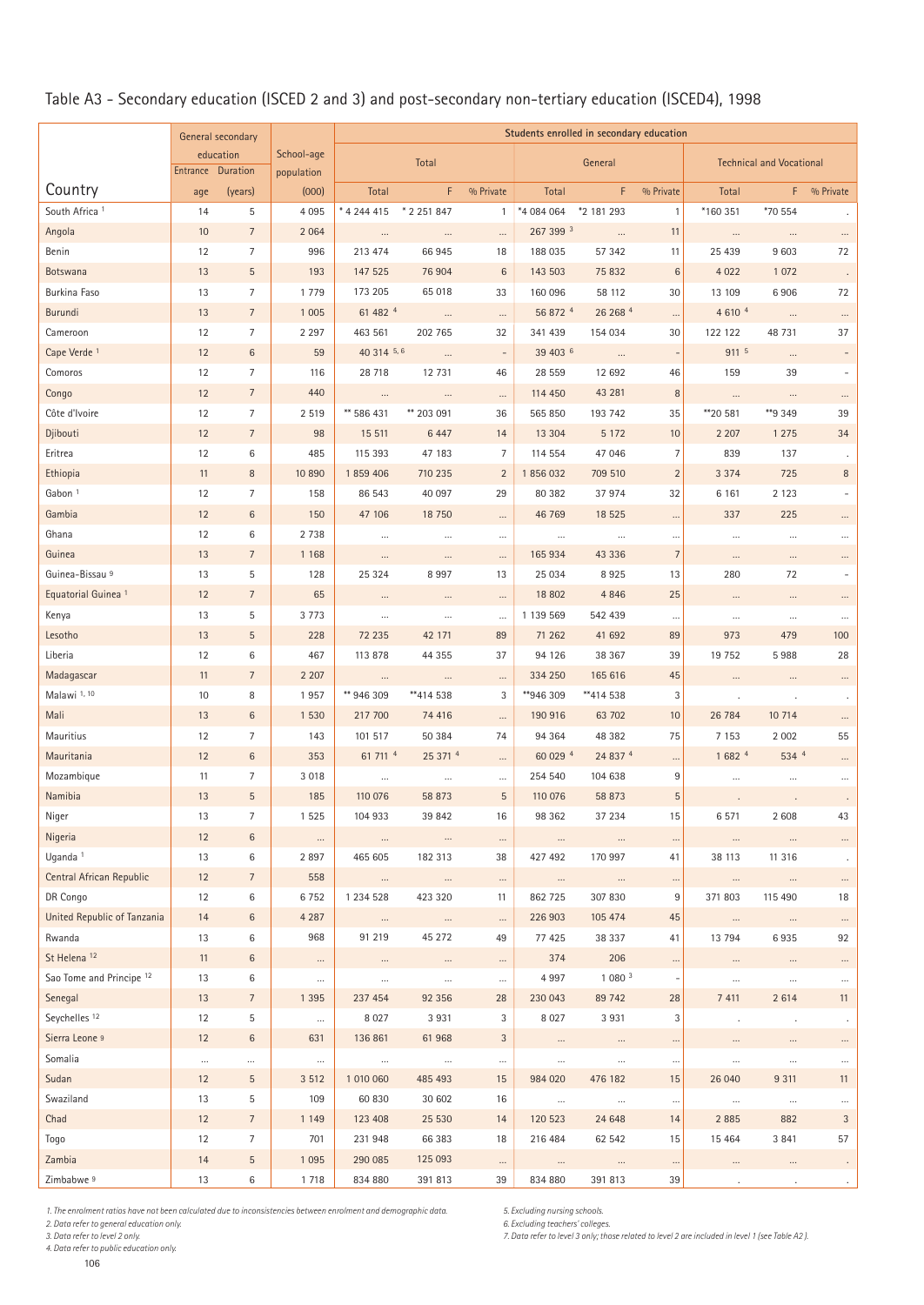|                |                              |                | Secondary education |                            |                |                          | Percentage of                     |                          |                            |                                         |                                   |                  |                  |                   | Post-secondary non-tertiary education (ISCED4) |                     |            |                    |
|----------------|------------------------------|----------------|---------------------|----------------------------|----------------|--------------------------|-----------------------------------|--------------------------|----------------------------|-----------------------------------------|-----------------------------------|------------------|------------------|-------------------|------------------------------------------------|---------------------|------------|--------------------|
|                | Gross enrolment<br>ratio (%) |                |                     | Net enrolment<br>ratio (%) |                |                          | repeaters in general<br>education |                          | Teaching staff             |                                         | Percentage of trained<br>teachers |                  |                  | Pupil/<br>teacher | <b>Theoretical</b><br>entrance                 | Average<br>duration |            | Enrolment          |
| Total          | ${\sf M}$                    |                | $F$ Total           | M                          | F              | Total                    | ${\sf M}$                         | $\mathsf F$              | Total                      | F                                       | Total                             | M                | F                | ratio             | age                                            | (years)             | Total      | F                  |
| $\cdots$       | $\cdots$                     | $\ldots$       | $\cdots$            | $\ldots$                   | $\cdots$       | 11                       | 11                                | 11                       | *143 804                   | *72 059                                 | **89                              | **86             | $*$ 93           | 30                | 19                                             | $\overline{2}$      | *142 199   | *62 568            |
| $*16$          | $*$ 19                       | $*$ 13         | $\cdots$            | $\cdots$                   | $\cdots$       | $\cdots$                 | $\cdots$                          | $\cdots$                 | $\cdots$                   | $\cdots$                                | $\cdots$                          | $\cdots$         | $\cdots$         | $\cdots$          | ÷,                                             | $\cdot$             |            |                    |
| 21             | 30                           | 13             | $*16$               | $*22$                      | $**10$         | 22                       | 21                                | 24                       | ** 10 691                  | **1 402                                 | **33                              | $*31$            | $**42$           | 20                | $\ldots$                                       | $\cdots$            | $\cdots$   | $\cdots$           |
| 77             | 73                           | 80             | $*$ 57              | $**$ 52                    | $*$ 62         | 0.5                      | 0.1                               | 0.9                      | **8 469                    | **3 870                                 | 82                                | 85               | 79               | 17                | 18                                             | $\overline{2}$      | 9685       | 4 1 2 7            |
| 10             | 12                           | $\overline{7}$ | 9                   | 11                         | $\,6$          | 29                       | 28                                | 32                       | 6 2 1 5                    | $\ldots$                                | $\ldots$                          | $\ldots$         | $\ldots$         | 28                |                                                |                     |            |                    |
| $**7$          | $\cdots$                     | $\cdots$       | $\cdots$            | $\cdots$                   | $\cdots$       | $\cdots$                 | $\cdots$                          | $\cdots$                 | ** 3 546 4                 | $\ldots$                                | $\cdots$                          | $\cdots$         | $\cdots$         | 17 <sup>4</sup>   |                                                | $\cdot$             |            |                    |
| 20             | 23                           | 18             | $\cdots$            | $\cdots$                   | $\cdots$       | $\cdots$                 | $\cdots$                          | $\cdots$                 | 19 515                     | 5 4 7 4                                 | $\cdots$                          |                  | $\cdots$         | 24                | $\cdots$                                       |                     | $\cdots$   | $\cdots$           |
| $\cdots$       | $\cdots$                     | $\cdots$       | $\cdots$            |                            |                | $\cdots$                 | $\cdots$                          | $\cdots$                 | **1 665                    | $\cdots$                                | $\cdots$                          |                  |                  | $\cdots$          |                                                |                     |            |                    |
| 25             | 27                           | 22             | $\cdots$            | $\cdots$                   | $\cdots$       | 10                       | 10                                | 11                       | $\cdots$                   | $\cdots$                                | $\cdots$                          |                  | $\cdots$         | $\cdots$          | 19                                             | $\overline{2}$      | 73         | 28                 |
| $\cdots$       | $\cdots$                     | $\ldots$       | $\cdots$            | $\ldots$                   | $\ldots$       | 25                       | 27                                | 22                       | 5 0 9 4 2                  | 516 <sup>2</sup>                        | $*392$                            | **38 2           | $*$ 52 2         | 22                | $\cdots$                                       |                     | $\ldots$   | $\cdots$           |
| $*23$          | $*30$                        | **16           | $\cdots$            | $\cdots$                   | $\cdots$       | $\cdots$                 | $\ldots$                          | $\cdots$                 | 20 124                     | $\ldots$                                | $\cdots$                          | $\ldots$         | $\cdots$         | 29                | 19                                             | $\mathbf{1}$        | 5 5 7 0    | 2 5 3 1            |
| 16             | 19                           | 13             | $\ldots$            | $\ldots$                   |                | 10                       | $\cdots$                          | $\cdots$                 | 680                        | 147                                     | 58                                | 57               | 61               | 23                | 19                                             | $\overline{2}$      | 73 2       | 21 <sup>2</sup>    |
| 24             | 28                           | 19             | $*$ 19              | $*21$                      | $**17$         | 16                       | 12                                | 22                       | 2 2 7 8                    | 265                                     | 56                                | 55               | 66               | 51                | 19                                             | $\overline{2}$      | 727        | 138                |
| 17             | 21                           | 13             | $*16$               | **19                       | $**12$         | 12                       | 10                                | 16                       | 13 626 7                   | 1158 <sup>7</sup>                       | $\ldots$                          | $\ldots$         | $\cdots$         | $\cdots$          | 19                                             | $\mathbf{1}$        | 5 4 4 3    | 2 5 3 6            |
| $\ldots$       | $\cdots$                     | $\cdots$       | $\cdots$            | $\cdots$                   | $\cdots$       | $\ldots$                 | $\cdots$                          | $\cdots$                 | 3 0 7 8                    | 511                                     | $\ldots$                          | $\ldots$         | $\cdots$         | 28                | $\ldots$                                       | $\cdots$            | $\cdots$   | $\cdots$           |
| 31             | 38                           | 25             | 23                  | 27                         | 20             | $\overline{2}$           | $\overline{2}$                    | 3                        | 1948                       | 287                                     | $\ldots$                          | $\cdots$         | $\cdots$         | 24                | 18                                             | $\sqrt{2}$          | 76         | 74                 |
| $\cdots$       | $\cdots$                     | $\cdots$       | $\cdots$            | $\cdots$                   | $\cdots$       | $\cdots$                 | $\cdots$                          | $\cdots$                 | $\ldots$                   | $\ldots$                                | $\ldots$                          |                  | $\ldots$         | $\cdots$          |                                                |                     |            | $\cdots$           |
| **15           | $*21$                        | $8***$         | $8***$              | $*$ <sup>14</sup>          | **18           | $\ldots$                 | $\cdots$                          | $\cdots$                 | 5 3 5 6 2                  | 575 <sup>2</sup>                        | 100 <sup>2</sup>                  | 100 <sup>2</sup> | 100 <sup>2</sup> | 31 <sup>2</sup>   |                                                |                     |            |                    |
| 20             | 26                           | 14             | 10                  | 12                         | $\overline{7}$ | 19                       | 18                                | 20                       | **1913                     | $**158$                                 | $*$ 56                            | **56             | $*$ 54           | 13                |                                                |                     |            |                    |
| $\cdots$       | $\cdots$                     | $\cdots$       | $\cdots$            | $\cdots$                   | $\cdots$       | 16                       | 13                                | 22                       | 763 2                      | 33 <sup>2</sup>                         | $\cdots$                          |                  | $\cdots$         | 25 <sup>2</sup>   |                                                |                     |            |                    |
| **31           | $*32$                        | **29           | $\ddotsc$           | $\cdots$                   | $\cdots$       | $\ldots$                 | $\cdots$                          | $\cdots$                 | 43 694 2                   | 1 546 <sup>2</sup>                      | 93 2                              | $61^{2}$         | 10 <sup>2</sup>  | 26 2              | 18                                             | $\sqrt{2}$          | 17 115     | 5 7 8 7            |
| 32             | 26                           | 37             | $*14$               | $*10$                      | **19           | 10                       | 10 <sup>°</sup>                   | 11                       | *3 126                     | $\ldots$                                | $\cdots$                          | $\cdots$         | $\cdots$         | 23                | 18                                             | $\sqrt{2}$          | *536       | $*181$             |
| 24             | 30                           | 19             | $\ddotsc$           |                            |                | $\cdots$                 | $\cdots$                          | $\cdots$                 | 6621                       | 1 0 6 0                                 |                                   |                  | $\cdots$         | 17                | 18                                             | 3                   | 10 610     | 4 0 3 9            |
| $*16$          | $*16$                        | $*16$          | $**13$              | $*12$                      | $**13$         | 18                       | 19                                | 18                       | ** 18 987 2                | ** 8 509 2                              | $\cdots$                          | $\cdots$         | $\cdots$         | 18 <sup>2</sup>   | 18                                             | $\overline{2}$      | 306        | $\cdots$           |
| $\cdots$       | $\cdots$                     | $\ldots$       | $\cdots$            | $\cdots$                   | $\cdots$       | $\cdots$                 | $\cdots$                          | $\cdots$                 | 18 197                     | 5 5 4 5                                 | $\cdots$                          | $\cdots$         | $\cdots$         | 30                | 18                                             | 3                   | 8 300 2    | 2 300 <sup>2</sup> |
| 14             | 19                           | 10             | $\cdots$            | $\cdots$                   | $\cdots$       | $\cdots$                 | $\cdots$                          | $\cdots$                 | 7 6 6 3                    | 1 0 8 0                                 | $\ldots$                          |                  | $\ldots$         | 28                | ÷,                                             | $\cdot$             |            |                    |
| 71             | 70                           | 71             | **63                | $*$ 63                     | $*$ 63         | 14                       | 15                                | 13                       | 5 0 6 5                    | 2 3 6 1                                 | $\cdots$                          | $\cdots$         | $\cdots$         | 20                | 19                                             | $\overline{2}$      | 2 4 1 1    | 717                |
| **18           | $*21$                        | $*$ 15         | $\ldots$            | $\cdots$                   | $\cdots$       | $\cdots$                 | $\cdots$                          | $\cdots$                 | 2 185 4                    | 184 4                                   | $\ldots$                          | $\cdots$         | $\cdots$         | 28 4              | 18                                             | $\overline{2}$      | 300        | 145                |
| **9            | $**11$                       | $**7$          | $**7$               | $**9$                      | $**6$          | .                        | $\cdots$                          | $\cdots$                 | 8 0 7 3 $2$                | 1403 <sup>2</sup>                       | $\ldots$                          | $\cdots$         | $\ldots$         | 32 <sup>2</sup>   |                                                |                     |            |                    |
| 59             | 55                           | 64             | 31                  | 25                         | 38             | $\overline{7}$           | $\overline{7}$                    | $\, 8$                   | 5 0 9 3                    | 2 4 1 8                                 | 51                                | 51               | 52               | 22                | 18                                             | $\overline{2}$      | 1578       | 279                |
| $\overline{7}$ | 9                            | 5              | $**6$               | $**7$                      | **5            | 21                       | 21                                | 21                       | 4 3 0 3                    | 776                                     | $*84$                             | $*85$            | $*$ 82           | 24                | 20                                             | $\overline{2}$      | 638        | 211                |
| $\cdots$       |                              | $\cdots$       |                     |                            |                |                          |                                   | $\cdots$                 | $\cdots$                   | $\cdots$                                | $\cdots$                          |                  | $\cdots$         | $\cdots$          |                                                | $\cdots$            |            |                    |
| $\cdots$       | $\ldots$                     | $\cdots$       | $\cdots$            | $\cdots$                   | $\cdots$       | $\cdots$                 | $\cdots$                          | $\cdots$                 | 24 982                     | 5 1 3 5                                 | $\cdots$                          | $\cdots$         | $\cdots$         | 19                |                                                | $\cdot$             | $\cdot$    |                    |
| $\cdots$       | $\cdots$                     | $\cdots$       | $\cdots$            | $\cdots$                   | $\cdots$       | $\cdots$                 | $\cdots$                          | $\dots$ .                | $\sim 100$                 | $\sim 100$ km $^{-1}$                   | $\cdots$                          | $\cdots$         | $\cdots$         | $\cdots$          | $\cdots$                                       | $\cdots$            | $\cdots$   |                    |
| 18             | 24                           | 13             | 12                  | 15                         | 9              | 24 13                    | 25 13                             | 22 13                    | 89 461                     | 9 0 4 5                                 | $\cdots$                          | $\cdots$         | $\cdots$         | 14                |                                                | $\cdot$             |            |                    |
| $\cdots$       | $\cdots$                     | $\cdots$       | $\cdots$            | $\cdots$                   | $\cdots$       | $\cdots$                 | $\cdots$                          | $\cdots$                 | 11691 <sup>2</sup>         | 3 206 <sup>2</sup>                      | 90 <sup>2</sup>                   | 88 2             | 95 2             | 19 <sup>2</sup>   | $\cdots$                                       | $\cdots$            | $\cdots$   |                    |
| 9              | 10                           | 9              | $\cdots$            | $\cdots$                   | $\cdots$       | $\cdots$                 | $\cdots$                          | $\cdots$                 | $\sim$ 100 $\pm$ 100 $\pm$ | $\cdots$                                | $\cdots$                          | $\ldots$         | $\cdots$         | $\cdots$          | $\sim$                                         | $\cdot$             | $\cdot$    |                    |
| $\cdots$       | $\cdots$                     | $\cdots$       | $\cdots$            | $\cdots$                   | $\cdots$       |                          | $\sim$                            | $\sim$                   | 52 <sup>2</sup>            | $21^{2}$                                | $90^{2}$                          | $61^{2}$         | 133 <sup>2</sup> | 7 <sup>2</sup>    |                                                |                     |            |                    |
| $\cdots$       | $\cdots$                     | $\ldots$       | $\cdots$            | $\cdots$                   | $\cdots$       | $\cdots$                 | $\cdots$                          | $\cdots$                 | $\cdots$                   | $\cdots$                                | $\cdots$                          | $\ldots$         | $\cdots$         | $\cdots$          | 19                                             | 3                   | 95         | 25                 |
| 17             | 21                           | 13             | $\cdots$            | $\cdots$                   | $\cdots$       | 15                       | 15                                | 16                       | $\sim$ 100 $\mu$           | $\sim$                                  | $\cdots$                          | $\cdots$         | $\cdots$         | $\cdots$          | $\cdots$                                       | $\cdots$            | $\sim 100$ | $\sim$ $\sim$      |
| $\cdots$       | $\cdots$                     | $\cdots$       | $\ldots$            | $\cdots$                   | $\cdots$       | $\overline{\phantom{a}}$ | $\overline{\phantom{a}}$          | $\overline{\phantom{a}}$ | 555                        | 295                                     | 88                                | 85               | 89               | 14                | 17                                             | 3                   | 1 3 8 0    | 709                |
| 22             | 24                           | 19             | 22                  | 24                         | 19             | $\overline{\phantom{a}}$ | $\overline{\phantom{a}}$          | $\sim$                   | 5924                       | 2 5 5 2                                 | 90                                | 84               | 98               | 23                | 18                                             | $\overline{2}$      | 23 665     | 11 853             |
| $\cdots$       | $\cdots$                     | $\ldots$       | $\cdots$            | $\cdots$                   | $\cdots$       | $\cdots$                 | $\cdots$                          | $\cdots$                 | $\sim$ 100 $\mu$           | $\cdots$                                | $\cdots$                          | $\ldots$         | $\cdots$         | $\cdots$          | $\cdots$                                       | $\cdots$            | $\cdots$   | $\cdots$           |
| 29             | 30                           | 28             | $\ldots$            | $\ldots$                   | $\cdots$       | $\cdots$                 | $\cdots$                          | $\cdots$                 | 18 131 7                   | 8 4 4 7 7                               | $\cdots$                          | $\cdots$         | $\cdots$         | $\cdots$          |                                                |                     |            |                    |
| 56             | 56                           | 55             | $*35$               | $*38$                      | $*32$          | 8 13                     | 8 13                              | $7^{13}$                 | 3 4 1 6                    | 1 5 7 3                                 | 99                                | 99               | 99               | 18                | $\cdots$                                       | $\cdots$            | $\cdots$   | $\ldots$           |
| 11             | 17                           | $\overline{4}$ | $7\overline{ }$     | 12                         | 3              | 16                       | 16                                | 17                       | 3 6 1 9                    | 195                                     | $\cdots$                          | $\cdots$         | $\cdots$         | 34                |                                                | $\cdot$             |            |                    |
| 33             | 47                           | 19             | 23                  | 32                         | 14             | 23                       | 23                                | 23                       | 6595                       | 866                                     | $\cdots$                          | $\cdots$         | $\cdots$         | 35                | 19                                             | 2                   | 331        | 51                 |
| 27             | 30                           | 23             | $**22$              | $*21$                      | $*20$          | 3                        | $\overline{2}$                    | 4                        | 10 000                     | 2 640                                   | 89                                | 98               | 65               | 29                | $\cdots$                                       | $\cdots$            | $\cdots$   |                    |
| 49             | 52                           | 46             | 45                  | 48                         | 43             | $\ldots$                 | $\ldots$                          | $\cdots$                 |                            | 30 572 <sup>2</sup> 11 419 <sup>2</sup> | $\cdots$                          | $\cdots$         | $\cdots$         | 27 <sup>2</sup>   | 17                                             | $\overline{2}$      | 871        | 193                |

*8. Data refer to level 2 general education only. 9. Data refer to 1999. 10. Data refer to 1997.* 

*11. Excluding Merdersas schools. 12. The enrolment ratios have not been calculated due to lack of demographic data by age. 13. Data refer to the whole of secondary education (general and technical).*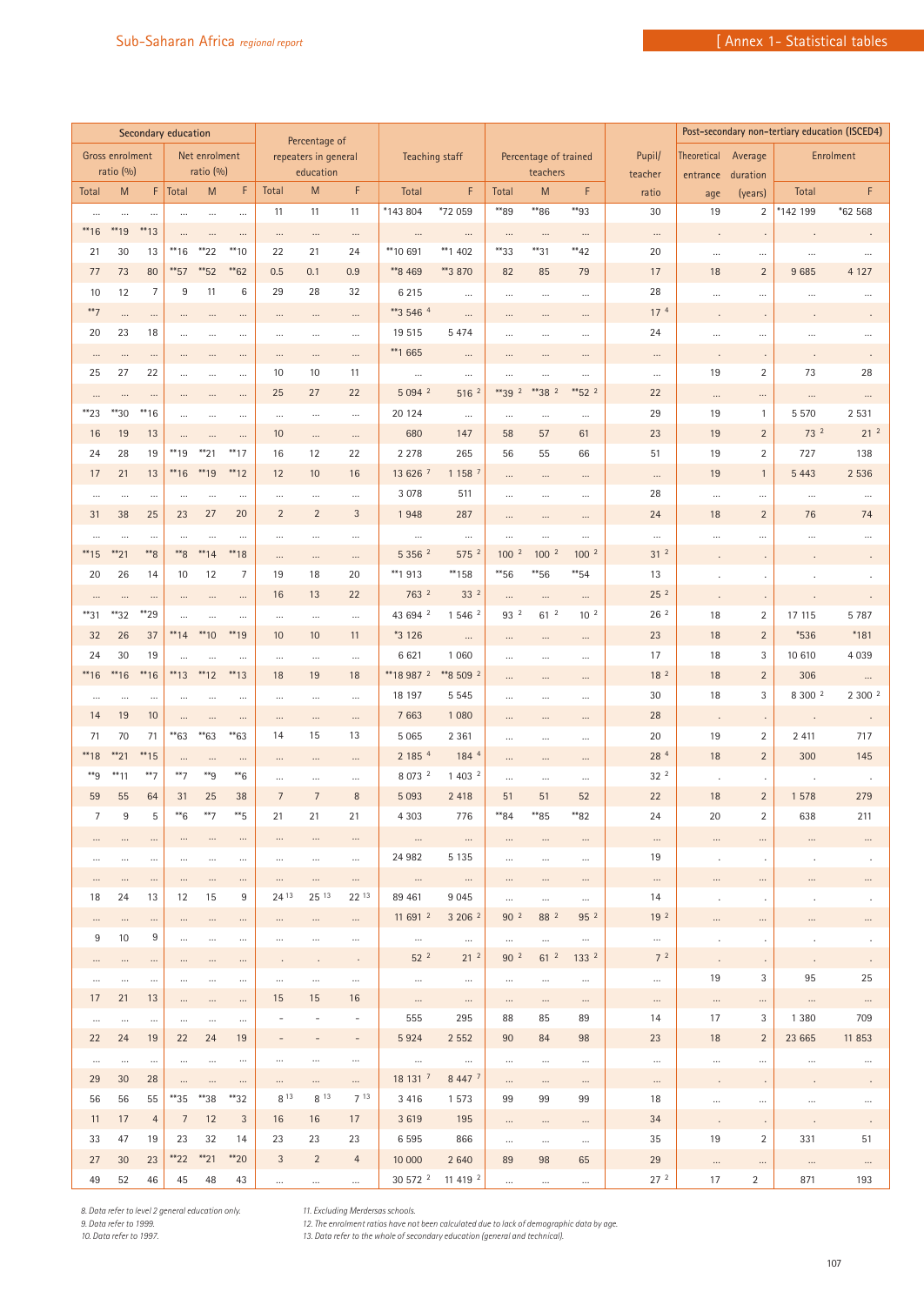# Table A4 - Tertiary education (ISCED 5 and 6) and public expenditure on education, 1998

|                                | <b>Tertiary education</b> |                          |               |                              |            |                  |                                                |                      |                                                      |                          |                          |  |
|--------------------------------|---------------------------|--------------------------|---------------|------------------------------|------------|------------------|------------------------------------------------|----------------------|------------------------------------------------------|--------------------------|--------------------------|--|
|                                |                           | <b>Enrolled students</b> |               | Gross enrolment<br>ratio (%) |            |                  | Distribution of students<br>by ISCED level (%) |                      | Percentage of female students<br>in each ISCED level |                          |                          |  |
| Country                        | Total                     | F                        | Total         | M                            | F          | Level 5A         | Level 5B                                       | Level 6              | Level 5A                                             | Level 5B                 | Level 6                  |  |
| South Africa <sup>1</sup>      | 633 918                   | 340 842                  | $\ldots$      | $\ldots$                     | $\ldots$   | 91               | 8                                              | 0.9                  | 53                                                   | 66                       | 36                       |  |
| Angola                         | 8 3 3 7                   | 3 4 2 5                  | 0.8           | 0.9                          | 0.6        | 100              | ÷.                                             | $\epsilon$           | 41                                                   | $\epsilon$               | $\Box$                   |  |
| Benin                          | 16 284                    | 3 3 4 6                  | 3.4           | 5.5                          | 1.4        | 80               | 20                                             | 0.2                  | 19                                                   | 27                       | $\overline{a}$           |  |
| Botswana                       | 5 5 3 2                   | 2 4 3 6                  | 3.5           | 3.9                          | 3.1        | 92               | $\,8\,$                                        | 0.0                  | 46                                                   | 18                       | $\overline{a}$           |  |
| Burkina Faso                   | $\ldots$                  | $\cdots$                 | $\cdots$      | $\ldots$                     | $\cdots$   | $\ldots$         | $\ldots$                                       | $\ldots$             | $\cdots$                                             | $\ldots$                 | $\cdots$                 |  |
| Burundi                        | 5 0 3 7                   | 1 4 8 8                  | 1.0           | 1.4                          | 0.6        | 91               | $9\,$                                          | $\cdot$              | 30                                                   | 26                       | $\cdot$                  |  |
| Cameroon                       | 66 902                    | $\ldots$                 | 5.2           | $\ldots$                     | $\ldots$   | $\cdots$         | $\cdots$                                       | $\cdots$             | $\cdots$                                             | $\ldots$                 | $\cdots$                 |  |
| Cape Verde <sup>1</sup>        | $\cdots$                  | $\ldots$                 | $\ldots$      | $\cdots$                     | $\cdots$   | $\cdots$         | $\cdots$                                       | $\cdots$             | $\ldots$                                             | $\ldots$                 | $\cdots$                 |  |
| Comoros                        | 649                       | 277                      | 1.0           | 1.2                          | 0.9        | 61               | 39                                             | $\cdot$              | 34                                                   | 56                       | ÷.                       |  |
| Congo                          | $\cdots$                  | $\cdots$                 | $\cdots$      | $\cdots$                     | $\cdots$   | $\cdots$         | $\cdots$                                       | $\cdots$             | $\cdots$                                             | $\cdots$                 | $\cdots$                 |  |
| Côte d'Ivoire                  | 96 681                    | 25 3 98                  | 7.3           | 10.7                         | 3.9        | 53               | 42                                             | 5                    | 21                                                   | 33                       | 23                       |  |
| Djibouti                       | 175                       | 89                       | 0.3           | 0.3                          | 0.3        | 28               | 72                                             | $\blacksquare$       | 43                                                   | 54                       | $\epsilon$               |  |
| Eritrea                        | 3 9 9 4                   | 540                      | 1.2           | 2.2                          | 0.3        | 100              |                                                | ÷,                   | 14                                                   | $\mathcal{L}$            | ä,                       |  |
| Ethiopia <sup>5</sup>          | 52 30 5                   | 9 7 6 9                  | 1.0           | 1.6                          | 0.4        | 100              | $\ddot{\phantom{0}}$                           | 0.0                  | 19                                                   | $\cdot$                  | $\overline{\phantom{a}}$ |  |
| Gabon <sup>1</sup>             | 7 4 7 3                   | 2 6 6 7                  | $\cdots$      | $\cdots$                     | $\cdots$   | 74               | 26                                             | 0.4                  | 34                                                   | 42                       | 37                       |  |
| Gambia                         | $\cdots$                  | $\cdots$                 | $\cdots$      | $\cdots$                     | $\cdots$   | $\cdots$         | $\cdots$                                       | $\cdots$             | $\cdots$                                             | $\cdots$                 | $\cdots$                 |  |
| Ghana                          | $\ldots$                  | $\ldots$                 | $\ldots$      | $\cdots$                     | $\cdots$   | $\cdots$         | $\ldots$                                       | $\ldots$             | $\ldots$                                             | $\ldots$                 | $\cdots$                 |  |
| Guinea                         | $\cdots$                  | $\cdots$                 | $\cdots$      | $\cdots$                     | $\cdots$   | $\cdots$         | $\cdots$                                       | $\cdots$             | $\cdots$                                             | $\cdots$                 | $\cdots$                 |  |
| Guinea-Bissau <sup>8</sup>     | 463                       | $\ldots$                 | 0.5           | $\ldots$                     | $\cdots$   | $\cdots$         | $\cdots$                                       | $\cdots$             | $\cdots$                                             | $\cdots$                 | $\cdots$                 |  |
| Equatorial Guinea <sup>1</sup> | $\cdots$                  | $\cdots$                 | $\cdots$      | $\cdots$                     | $\cdots$   | $\cdots$         | $\cdots$                                       | $\cdots$             | $\cdots$                                             | $\cdots$                 | $\cdots$                 |  |
| Kenya                          | 44 411                    | 14 175                   | 1.5           | 2.0                          | 0.9        | $\cdots$         | $\ldots$                                       | $\cdots$             | $\cdots$                                             | $\cdots$                 |                          |  |
| Lesotho                        | 4 0 4 6                   | 2 5 7 9                  | 2.0           | 1.5                          | 2.6        | 79               | 21                                             |                      | 62                                                   | 70                       |                          |  |
| Liberia                        | 20 804                    | 3 9 8 7                  | 7.8           | 12.4                         | 3.0        | 100              | $\cdot$                                        | $\ddot{\phantom{0}}$ | 19                                                   | $\cdot$                  | $\cdot$                  |  |
| Madagascar                     | 31 013                    | 14 187                   | 2.3           | 2.5                          | 2.1        | 80               | 15                                             | $\overline{4}$       | 46                                                   | 44                       | 43                       |  |
| Malawi <sup>1</sup>            | 3 1 7 9                   | 876                      | $\ldots$      | $\cdots$                     | $\ldots$   | 100              | i.                                             | ä,                   | 28                                                   | $\cdot$                  | $\epsilon$               |  |
| Mali                           | 18 662                    | $\ldots$                 | 1.9           | $\cdots$                     | $\cdots$   | 95 9             | $\sqrt{5}$                                     | $.$ / $.$ 9          | $\ldots$                                             | $\cdots$                 | $\cdots$                 |  |
| Mauritius                      | 7 5 5 9                   | 3 4 8 8                  | 7.4           | 7.9                          | 6.8        | 42               | 57                                             | 1.3                  | 49                                                   | 44                       | 42                       |  |
| Mauritania                     | 12 912                    | $\cdots$                 | 5.5           | $\cdots$                     | $\ldots$   | $\cdots$         | $\cdots$                                       | $\cdots$             | $\cdots$                                             | $\cdots$                 | $\cdots$                 |  |
| Mozambique                     | $\ldots$                  | $\ldots$                 | $\cdots$      | $\cdots$                     | $\ldots$   | $\ldots$         | $\cdots$                                       | $\cdots$             | $\ldots$                                             | $\cdots$                 | $\cdots$                 |  |
| Namibia                        | 11 209                    | 5971                     | 7.3           | 6.8                          | 7.8        | 22               | 78                                             | 0.0                  | 54                                                   | 53                       | $\overline{\phantom{a}}$ |  |
| Niger                          |                           |                          |               |                              |            |                  |                                                |                      |                                                      |                          |                          |  |
| Nigeria                        | $\cdots$                  | $\ldots$                 | $\cdots$      | $\cdots$                     | $\cdots$   | $\cdots$         | $\cdots$                                       | $\cdots$             | $\cdots$                                             | $\cdots$                 | $\cdots$                 |  |
| Uganda <sup>1</sup>            | 40 591                    | ** 14 005                | $\cdots$      | $\cdots$                     | $\ldots$   | 49               | $47\,$                                         | $\overline{4}$       | 37                                                   | 32                       | **34                     |  |
| Central African Republic       | 6 2 2 9                   | 1 0 0 2                  | 2.0           | $3.5\,$                      | 0.6        | 91               | $9\phantom{.0}$                                |                      | 17                                                   | $\overline{7}$           |                          |  |
| DR Congo                       | ** 60 341                 | $\ldots$                 | ** $1.4$      | $\cdots$                     | $\ldots$   | 79               | 20                                             | $*$ <sup>2</sup>     | $\ldots$                                             |                          | $\cdots$                 |  |
| United Republic of Tanzania    | 18 867                    | 3 9 7 0                  | 0.7           | 1.1                          | 0.3        | 65               | 34                                             | $\overline{2}$       | 18                                                   | 26                       | 24                       |  |
| Rwanda                         | 5 6 7 8                   | $\ldots$                 | 0.9           | $\ldots$                     | $\ldots$   | 91               | 9                                              | $\epsilon$           | $\cdots$                                             | $\cdots$                 | $\cdot$                  |  |
| St Helena <sup>10</sup>        |                           |                          | $\cdot$       |                              |            | $\cdot$          |                                                |                      |                                                      |                          |                          |  |
| Sao Tome and Principe 10       |                           | $\cdot$                  | $\cdot$       |                              |            | $\blacksquare$   | $\cdot$                                        | $\cdot$              |                                                      | $\ddot{\phantom{0}}$     |                          |  |
| Senegal                        | 29 30 3                   | $\cdots$                 | 3.8           | $\cdots$                     | $\cdots$   | 95 9             | $\sqrt{5}$                                     | .1.9                 | $\cdots$                                             | $\cdots$                 | $\cdots$                 |  |
| Seychelles <sup>10</sup>       | $\ddot{\phantom{1}}$      | $\cdot$                  | $\mathcal{L}$ | $\cdots$                     | $\epsilon$ | $\cdot$          | $\mathcal{L}_{\mathcal{A}}$                    | $\epsilon$           | $\ddot{\phantom{0}}$                                 | $\cdot$                  | $\epsilon$               |  |
| Sierra Leone <sup>8</sup>      | 6744                      | 3 0 4 9                  | 1.6           | 1.8                          | 1.4        | 24               | 76                                             | $\ddot{\phantom{0}}$ | 50                                                   | 44                       | ÷.                       |  |
| Somalia                        | $\cdots$                  | $\ldots$                 | $\cdots$      | $\ldots$                     | $\ldots$   | $\cdots$         | $\cdots$                                       | $\cdots$             | $\cdots$                                             | $\cdots$                 | $\cdots$                 |  |
| Sudan                          | 200 538                   | 94 654                   | 7.3           | 7.7                          | 6.9        | $\ldots$         | $\cdots$                                       | $\cdots$             | $\cdots$                                             | $\cdots$                 | $\cdots$                 |  |
| Swaziland                      | 4 8 8 0                   | 2 3 3 7                  | 5.1           | $5.4\,$                      | 4.8        | 82               | $18\,$                                         | $\blacksquare$       | 49                                                   | 43                       | $\epsilon$               |  |
| Chad <sup>8</sup>              | 5 9 0 1                   | 885                      | 1.0           | 1.7                          | 0.3        | 89               | $7\overline{ }$                                | $\overline{4}$       | 14                                                   | 28                       | $20\,$                   |  |
| Togo                           | 15 0 28                   | 2 6 1 5                  | 4.0           | 6.6                          | 1.4        | 100 <sup>9</sup> | 0.1                                            | .1.9                 | 17 <sup>9</sup>                                      | $\overline{\phantom{a}}$ | .1.9                     |  |
| Zambia                         | 22 701                    | 7 181                    | 2.7           | $3.6\,$                      | 1.7        | 58               | 41                                             | 0.8                  | 38                                                   | 23                       | 14                       |  |
| Zimbabwe <sup>8</sup>          | 40 850 13                 | 10 347 13                | $**3.8$       | ** 5.7 13 ** 1.9             |            | $\cdots$         | $\cdots$                                       | $\cdots$             | $\cdots$                                             | $\cdots$                 | $\cdots$                 |  |

*1. The enrolment ratios have not been calculated due to inconsistencies between*

 *enrolment and demographic data.*

*2. Data on level 4 expenditure are included in levels 5 and 6. 3. Excluding expenditure on levels 4, 5 and 6.*

108

*4. Data are for public current expenditure only.*

*5. Expenditure data are for 1999 only.*

*6. Expenditure data for levels 0, 1 and 4 are included in levels 2 and 3.*

*7. Expenditure data for levels 0 and 1 are included in levels 2 and 3.*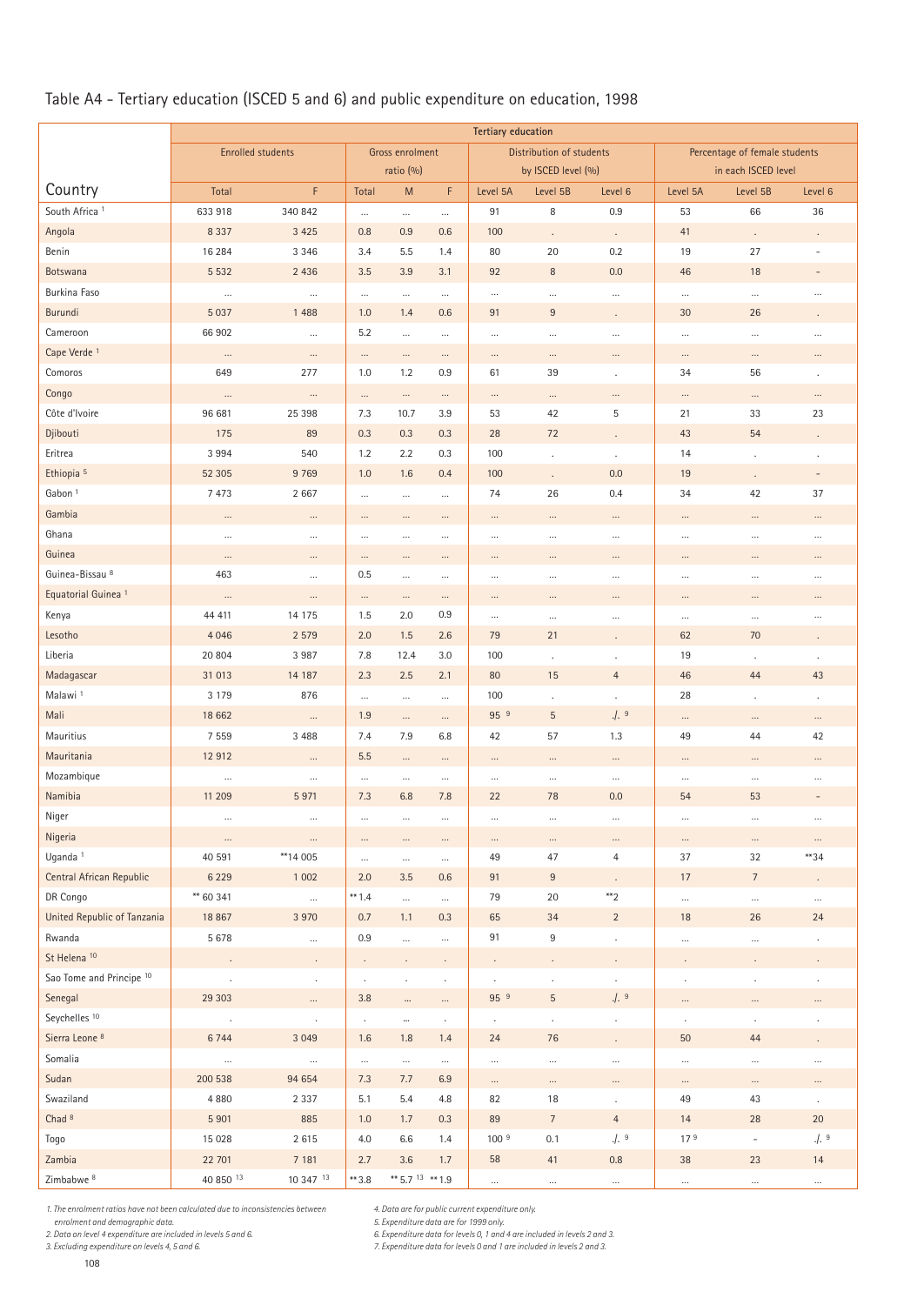|                           | <b>Tertiary education</b> |                                 |                             |          | Public expenditure on education |                          |                              | Distribution of public current expenditure on |                             |                                    |                          |  |  |  |
|---------------------------|---------------------------|---------------------------------|-----------------------------|----------|---------------------------------|--------------------------|------------------------------|-----------------------------------------------|-----------------------------|------------------------------------|--------------------------|--|--|--|
|                           |                           |                                 |                             | As a $%$ | As a $%$                        | Current                  | education by ISCED level (%) |                                               |                             |                                    |                          |  |  |  |
| Foreign students<br>Total | F.                        | Teaching staff<br>Total         | F.                          | of Gross | of total<br>Domestic government | expenditure<br>as a % of | Levels                       | Levels                                        | Level                       | Levels                             | Not allocated            |  |  |  |
|                           |                           |                                 |                             |          | Product expenditure             | total exp.               | $0$ and $1$                  | $2$ and $3$                                   | $\overline{4}$              | $5$ and $6$                        | by level                 |  |  |  |
| 15 4 94                   | 7 1 2 7                   | 19 751                          | 7985                        | $6.0\,$  | 22.2                            | 98.1                     | 45.0                         | 33.7                                          | $\overline{\phantom{a}}$    | 15.2                               | 6.1                      |  |  |  |
| 50                        | 27                        | 776                             | 167                         | 2.6      | 6.4                             | 88.7                     | $\cdots$                     | $\ldots$                                      | $\Box$                      | $\cdots$                           | $\cdots$                 |  |  |  |
| $\cdots$                  | $\cdots$                  | $\cdots$                        | $\cdots$                    | $2.5\,$  | $\ldots$                        | 93.8                     | 56.6                         | 17.7                                          | $.1 - 2$                    | 13.0 <sup>2</sup>                  | 12.7                     |  |  |  |
| 727                       | $\ldots$                  | $\ldots$                        | $\cdots$                    | $\cdots$ | $\cdots$                        | $\cdots$                 | $\cdots$                     | $\cdots$                                      | $\cdots$                    | $\cdots$                           | $\cdots$                 |  |  |  |
| $\cdots$                  | $\cdots$                  | $\ldots$                        | $\cdots$                    | $\ldots$ | $\ldots$                        | $\cdots$                 | $\cdots$                     | $\cdots$                                      | $\cdots$                    | $\ldots$                           | $\ldots$                 |  |  |  |
| 147                       | $\cdots$                  | 379                             | $\cdots$                    | ** 3.9   | $\ldots$                        | $\cdots$                 | $\ldots$                     | $\ldots$                                      | $\epsilon$                  | $\cdots$                           | $\cdots$                 |  |  |  |
| $\ldots$                  | $\ldots$                  | 2 6 4 5                         | $\ldots$                    | ** 2.6   | ** 10.9                         | $\cdots$                 | 64.2 3.4                     | 35.8 3.4                                      | $\ldots$                    | $\ldots$                           | $\cdots$                 |  |  |  |
| $\cdots$                  | $\cdots$                  | $\ldots$                        | $\cdots$                    | ** $4.4$ | $\ldots$                        | $\cdots$                 | $\ldots$                     | $\ldots$                                      | $\Box$                      | $\cdots$                           | $\ldots$                 |  |  |  |
| $\cdot$                   | $\cdot$                   | 67                              | $\overline{7}$              | 4.1      | 23.5                            | 99.9                     | 41.6                         | 41.2                                          | 3.7                         | 3.3                                | 10.1                     |  |  |  |
| $\cdots$                  | $\cdots$                  | $\ldots$                        | $\cdots$                    | 4.7      | $\ldots$                        | $\cdots$                 | $\cdots$                     | $\cdots$                                      | $\cdots$                    | $\cdots$                           | $\cdots$                 |  |  |  |
| 5 5 4 2                   | $\cdots$                  | $\ldots$                        | $\cdots$                    | 4.3      | 15.9                            | 88.3                     | 43.2                         | 33.3                                          | $\equiv$                    | 23.5                               | 0.0                      |  |  |  |
| $\overline{\phantom{a}}$  | $\blacksquare$            | 20                              | $6\phantom{1}6$             | ** 3.4   | $\ldots$                        | $\cdots$                 | $\ldots$                     | $\ldots$                                      | $\cdots$                    | $\cdots$                           | $\cdots$                 |  |  |  |
| 92                        | 15                        | 184                             | 24                          | 5.0      | $\ldots$                        | 69.5                     | 49.14                        | 13.5 4                                        | 0.6 <sup>4</sup>            | 8.9 4                              | 27.8 4                   |  |  |  |
| $\ldots$                  | $\cdots$                  | 2 2 2 8                         | 137                         | 4.8      | $\ldots$                        | 60.5                     | .1.6                         | 65.2 6                                        | $.$ / $.$ 6                 | 10.2                               | 24.6                     |  |  |  |
| 422                       | $\ldots$                  | 585                             | 100                         | $3.3\,$  | $9.6\,$                         | 87.3                     | 44.1                         | 30.1                                          | $\frac{1}{2}$ .             | 9.8 <sup>2</sup>                   | 16.0                     |  |  |  |
| $\cdots$                  | $\ldots$                  | $\ldots$                        | $\ldots$                    | $\ldots$ | $\cdots$                        | $\cdots$                 | $\cdots$                     | $\cdots$                                      | $\cdots$                    | $\cdots$                           | $\cdots$                 |  |  |  |
| $\cdots$                  | $\cdots$                  | $\ldots$                        | $\cdots$                    | $\ldots$ | $\ldots$                        | $\cdots$                 | $\ldots$                     | $\cdots$                                      | $\cdots$                    | $\cdots$                           | $\cdots$                 |  |  |  |
| $\cdots$                  | $\cdots$                  | $\cdots$                        | $\cdots$                    | $** 1.8$ | ** 25.8                         | $\cdots$                 | $\cdots$                     | $\cdots$                                      | $\epsilon$                  | $\cdots$                           | $\cdots$                 |  |  |  |
| $\overline{\phantom{a}}$  | $\overline{\phantom{a}}$  | $\ldots$                        | $\ldots$                    | 1.7      | $\ldots$                        | $\ldots$                 | $\ldots$                     | $\ldots$                                      | $\cdot$                     | $\ldots$                           | $\ldots$                 |  |  |  |
| $\cdots$                  | $\cdots$                  | $\ldots$                        | $\cdots$                    | 1.8      | $\ldots$                        | 84.5                     | $.$   $^{7}$                 | 60.5 <sup>7</sup>                             | $\ddot{\phantom{a}}$        | 18.4                               | 21.1                     |  |  |  |
| $\cdots$                  | $\cdots$                  | $\ldots$                        | $\cdots$                    | $6.5\,$  | $\ldots$                        | 95.5                     | $\cdots$                     | $\cdots$                                      | $\cdots$                    | $\cdots$                           | $\cdots$                 |  |  |  |
| 985                       | 453                       | 436                             | $\ldots$                    | 13.2     | 25.5                            | 74.1                     | 49.6                         | 21.6                                          | 6.9                         | 21.9                               | $\overline{\phantom{a}}$ |  |  |  |
| $\ldots$                  | $\ldots$                  | 633                             | 93                          | $\ldots$ | $\cdots$                        | $\cdots$                 | $\cdots$                     | $\ldots$                                      | $\cdots$                    | $\ldots$                           | $\ldots$                 |  |  |  |
| 1 0 7 0                   | $\cdots$                  | 1 471                           | 456                         | 1.9      | 10.2                            | 79.6                     | 40.3                         | 32.0                                          | 0.5                         | 17.2                               | 10.0                     |  |  |  |
| $\overline{a}$            | $\overline{\phantom{a}}$  | 509                             | 129                         | 4.6      | 24.6                            | 81.8                     | 60.2                         | 9.5                                           | 2.4                         | 14.4                               | 13.4                     |  |  |  |
| 1 2 2 1                   | $\cdots$                  | 960                             | $\ldots$                    | 3.0      | $\ldots$                        | 89.6                     | .1.7                         | 85.47                                         | ÷.                          | 14.6                               | $\equiv$                 |  |  |  |
| $\cdots$                  | $\ldots$                  | $\cdots$                        | $\cdots$                    | $4.0\,$  | 17.7                            | 91.1                     | 33.4 4                       | 36.74                                         | 1.8 <sup>4</sup>            | 13.2 <sup>4</sup>                  | 14.8 <sup>4</sup>        |  |  |  |
| $\cdots$                  | $\ldots$                  | $\ldots$                        | $\cdots$                    | 4.3      | 18.9                            | 76.4                     | 44.2 4                       | 29.5 4                                        | 3.8 <sup>4</sup>            | 19.0 4                             | 3.6 <sup>4</sup>         |  |  |  |
| $\cdots$                  | $\cdots$                  | $\ldots$                        | $\cdots$                    | $**$ 3.0 | ** $14.3$                       | $\cdots$                 | $\cdots$                     | $\cdots$                                      | $\cdot$                     | $\cdots$                           | $\cdots$                 |  |  |  |
| $\cdots$                  | $\cdots$                  | 619                             | $\cdots$                    | 9.1      | 22.5                            | 93.9                     | 58.5                         | 27.3                                          | 2.2                         | 12.0                               | $\equiv$                 |  |  |  |
|                           |                           |                                 |                             |          |                                 |                          |                              |                                               |                             |                                    |                          |  |  |  |
| $\cdots$                  | $\cdots$                  | $\cdots$                        | $\cdots$                    | $\cdots$ | $\cdots$                        | $\cdots$                 | $\cdots$                     | $\cdots$                                      | $\cdots$                    |                                    | $\cdots$                 |  |  |  |
| $\cdots$                  | $\cdots$                  | 2 2 1 8                         | 388                         | $\cdots$ | $\cdots$                        | $\cdots$                 | $\cdots$                     | $\cdots$                                      | $\cdots$                    | $\cdots$                           | $\cdots$                 |  |  |  |
| $\cdots$                  | $\cdots$                  | 300                             | 15                          | ** 1.9   | $\cdots$                        | $\cdots$                 | $\cdots$                     | $\cdots$                                      | $\cdots$                    | $\cdots$                           | $\cdots$                 |  |  |  |
| $\cdots$                  | $\cdots$                  | 3788                            | 225                         | $\cdots$ | $\cdots$                        | $\cdots$                 | $\cdots$                     | $\cdots$                                      | $\ddot{\phantom{a}}$        | $\cdots$                           | $\cdots$                 |  |  |  |
| $\cdots$                  | $\cdots$                  | 2 0 6 4                         | 286                         | $\cdots$ | $\cdots$                        | $\cdots$                 | $\cdots$                     | $\cdots$                                      | $\cdots$                    | $\cdots$                           | $\cdots$                 |  |  |  |
| 65                        | $\cdots$                  | 412                             | 41                          | $*$ 2.5  | $\ldots$                        | $\cdots$                 | $\ldots$                     | $\ldots$                                      | $\cdot$                     | $\ldots$                           | $\cdots$                 |  |  |  |
|                           |                           |                                 |                             | $\cdots$ | $\cdots$                        | $\cdots$                 | $\cdots$                     | $\cdots$                                      |                             |                                    | $\cdots$                 |  |  |  |
| $\sim$                    |                           | $\sim$                          | $\sim$                      | $\cdots$ | $\cdots$                        | $\cdots$                 | $\cdots$                     | $\cdots$                                      | $\cdots$                    | $\sim$                             | $\cdots$                 |  |  |  |
|                           | $\cdots$                  | $\ldots$                        | $\cdots$                    | 3.4      | $\ldots$                        | $\cdots$                 | 42.5                         | 25.3                                          | 3.0                         | 23.1                               | 6.1                      |  |  |  |
| $\bullet$                 | $\bullet$                 | $\sim$                          | $\sim$ $\sim$               | 6.8      | 10.7                            | 84.4                     | 23.1                         | 40.8                                          | 10.0                        | $8.1$ $11$                         | 18.0                     |  |  |  |
| $\cdots$                  | $\cdots$                  | 850                             | 319                         | 1.0      | $\ldots$                        | 98.5                     | 39.5                         | 23.6                                          | 8.8                         | 28.1                               | $\overline{\phantom{a}}$ |  |  |  |
| $\ldots$                  | $\cdots$                  | $\cdots$                        | $\ldots$                    | $\ldots$ | $\ldots$                        | $\sim$                   | $\ldots$                     | $\cdots$                                      | $\cdots$                    | $\sim$                             | $\ldots$                 |  |  |  |
|                           |                           | 4 4 0 7                         | 1018                        | ** 3.8   |                                 |                          |                              |                                               |                             |                                    |                          |  |  |  |
| $\cdots$<br>124           | $\cdots$                  | 229                             | 74                          | 6.6      | $\cdots$                        | $\sim$ $\sim$<br>99.9    | $\cdots$<br>33.2             | $\cdots$<br>26.9                              | $\int_{\tau}^{2}$           | $\cdots$<br>32.1 <sup>2</sup>      | $\cdots$<br>7.8          |  |  |  |
|                           | $\cdots$                  | 409                             | 19                          | 1.8      | $\ldots$                        | 99.9                     | 57.5 12                      | 25.9 12                                       |                             | $16.6$ <sup>12</sup>               |                          |  |  |  |
| $\cdots$<br>545           | $\cdots$<br>178           | 384                             | 40                          | 4.5      | $\sim$<br>24.4                  | 96.8                     |                              | 28.7                                          |                             | 21.8                               | 4.9                      |  |  |  |
|                           |                           |                                 |                             | 2.3      | 17.6                            | 99.4                     | 44.6                         |                                               | $\epsilon$                  |                                    |                          |  |  |  |
| $\cdots$                  | $\cdots$                  | $\sim$ 100 $\mu$<br>2 3 8 7 1 3 | $\sim$ 100 $\sim$<br>364 13 |          |                                 |                          | $\cdots$                     | $\cdots$<br>29.2                              | $\cdots$<br>$\frac{1}{2}$ . | $\sim$ $\sim$<br>14.8 <sup>2</sup> | $\cdots$                 |  |  |  |
|                           |                           |                                 |                             | 10.1     |                                 |                          | 56.1                         |                                               |                             |                                    |                          |  |  |  |

*8. Data refer to 1999. 9. Data for level 6 are included in level 5A.*

*10. The enrolment ratios have not been calculated due to lack of demographic data by age.* 

*11. Data refer to overseas study scholarships. 12. The allocation does not include expenditure on level 0. 13. Excluding level 6.*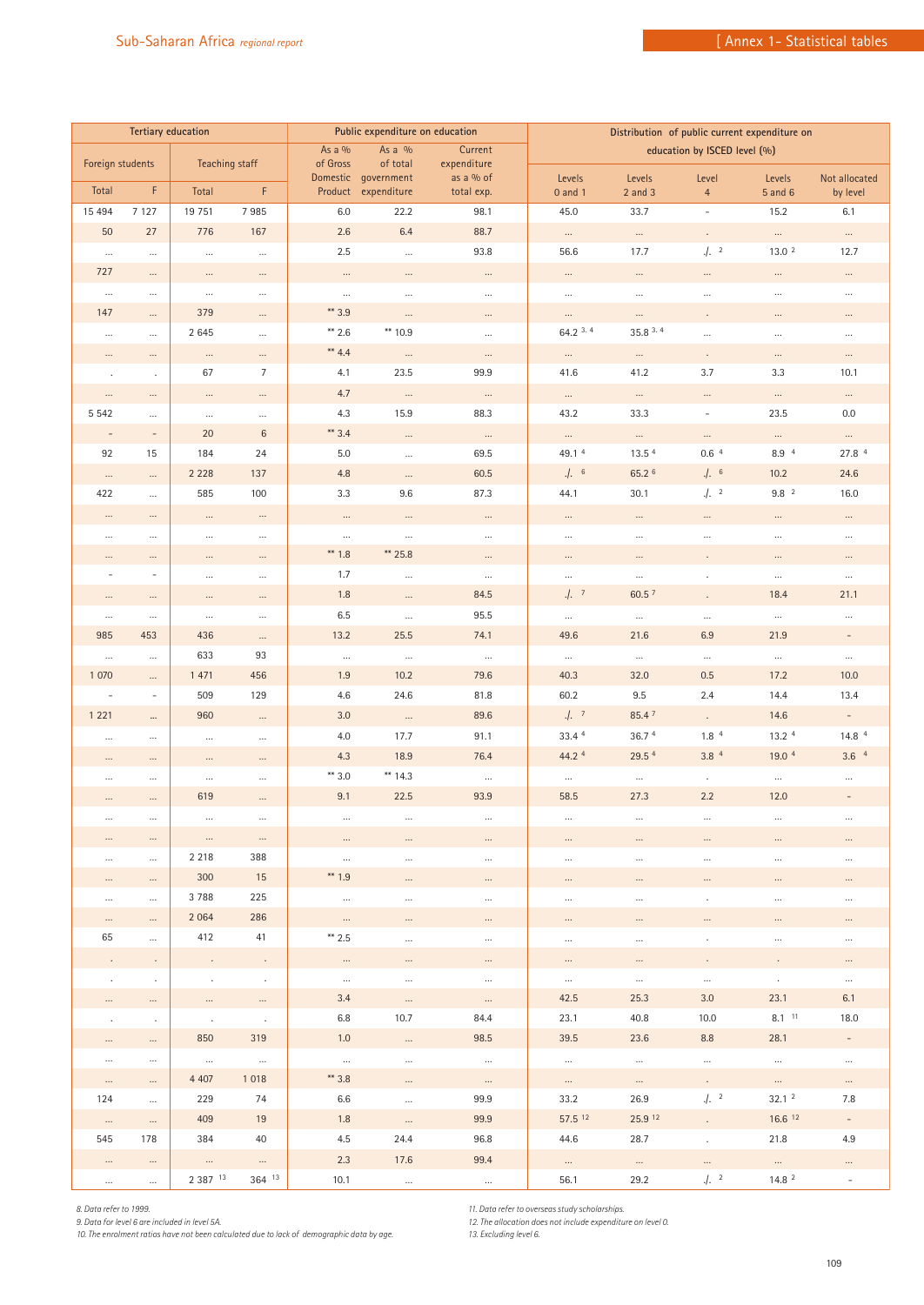## **Definitions of indicators**

(Average) **Annual Growth Rate (of population).** The average annual growth of the population during the period 1995 to 2000, expressed as a percentage.

**Apparent intake rate in primary education.** Number of new entrants into first grade of primary education, regardless of age, expressed as a percentage of the population of official entrance age to primary education.

**Coefficient of efficiency.** The ideal number of pupil-

years required for a cohort to complete a level or cycle of education (e.g. the primary level) should there be no repetition nor drop-out, divided by the total number of pupil-years actually spent by the same cohort.

**Current expenditure per pupil (or student) as a percentage of GDP per capita.** Public current expenditure per pupil (or student), at each level of education, expressed as a percentage of GDP per capita.

**Gender parity index.** Ratio of female to male values of a given indicator.

**Gross enrolment ratio.** Number of pupils enrolled in the given level of education, regardless of age, expressed as a percentage of the population in the relevant official age-group.

**Gross enrolment ratio in tertiary education.** Total enrolment in tertiary education regardless of age, expressed as a percentage of the population in the five-year age group following on from the secondary-school leaving age.

**Gross domestic product per capita.** The gross domestic product in current US dollars divided by the total population.

**Gross national product per capita.** The gross national product in current US dollars divided by the total population.

**Infant mortality rate.** The annual number of deaths of infants under 1 year of age per 1,000 live births in a given year.

**Life expectancy at birth.** The theoretical number of years a newborn will live if the age-specific mortality rates in the year of birth are taken as constant. It is the sum of the mortality rates for all ages combined. The life expectancies at birth presented in this report refer to the period 1995-2000.

(Estimated) **Literacy rate.** The number of literate adults expressed as a percentage of the total adult population aged 15 years and above. A person is considered literate if he/she can read and write with understanding a simple statement related to his/her daily life.

**Net enrolment ratio.** Number of pupils in the official age-group for a given level of education enrolled in that level expressed as a percentage of the total population in that age-group.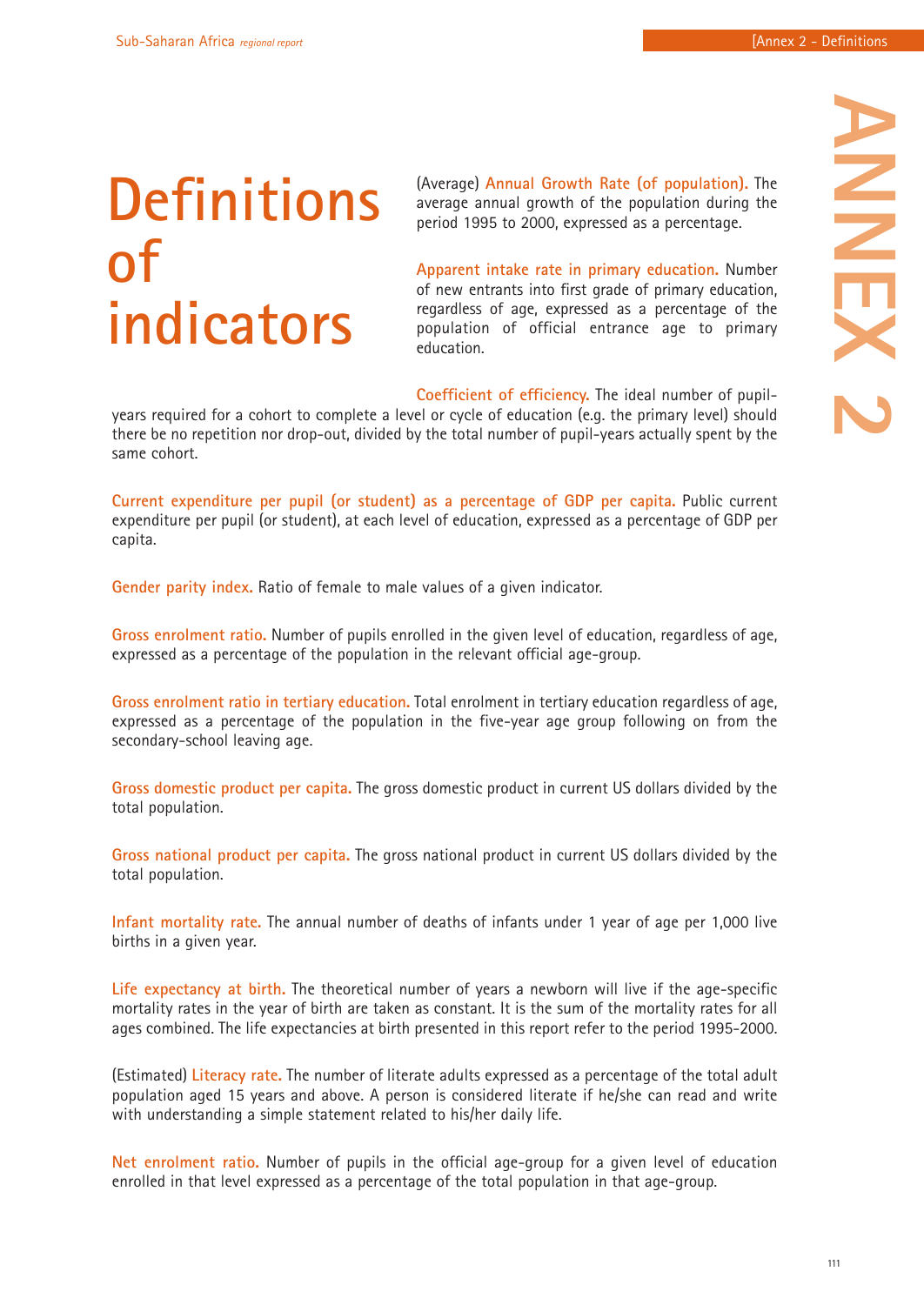**Net intake rate in primary education.** Number of pupils at the official school entrance age who are new entrants into the first grade of primary education, expressed as a percentage of the population of official admission age to primary education.

**Percentage of a cohort reaching Grade 5,** or **survival rate to Grade 5.** Percentage of children starting primary school who eventually attain Grade 5.

**Percentage of new entrants to primary Grade 1 who have attended some form of organized early childhood development programme.** Number of new entrants to primary Grade 1 who have attended some form of organized early childhood development programme equivalent to at least 200 hours, expressed as a percentage of total number of new entrants to primary Grade 1.

**Percentage of repeaters.** Number of pupils who are enrolled in the same grade (or level) as the previous year, expressed as a percentage of the total enrolment in the given grade (or level) of education.

**Percentage of trained teachers, or percentage of teachers who are certified to teach according to national standards.** Number of teachers who are certified to have received the minimum organized teacher-training (pre-service or in-service) required for teaching at the relevant level of education, expressed as a percentage of the total number of teachers in the given level of education.

**Public expenditure on education as a percentage of GDP.** Total public expenditure on education at every level of administration according to the constitution of the country, i.e. central, regional and local authorities, expressed as a percentage of the Gross Domestic Product.

**Public expenditure on education as a percentage of total government expenditure.** Total public expenditure on education at every level of administration according to the constitution of the country, i.e. central, regional and local authorities, expressed as a percentage of total government expenditure on all sectors (including health, education, social services, etc.).

**Pupil/teacher ratio.** Average number of pupils per teacher at the level of education specified in a given school year. When data are available the calculation of the pupil/teacher ratio is based on teachers and pupils expressed in full-time equivalents.

**Teachers' remuneration as a percentage of current expenditure on education.** Public current expenditure on teachers' salaries and other remuneration expressed as a percentage of total public current expenditure on education.

**Total fertility rate** or **the average number of children per female.** Theoretical number of births to a woman during her child-bearing years taking the given year's age-specific birth rates as constant. It is the sum of the age-specific birth rates for all women of childbearing age (15-49 years).

**School life expectancy.** Number of years a child is expected to remain at school, or university, including years spent on repetition. It is the sum of the age-specific enrolment ratios for primary, secondary, post-secondary non-tertiary and tertiary education.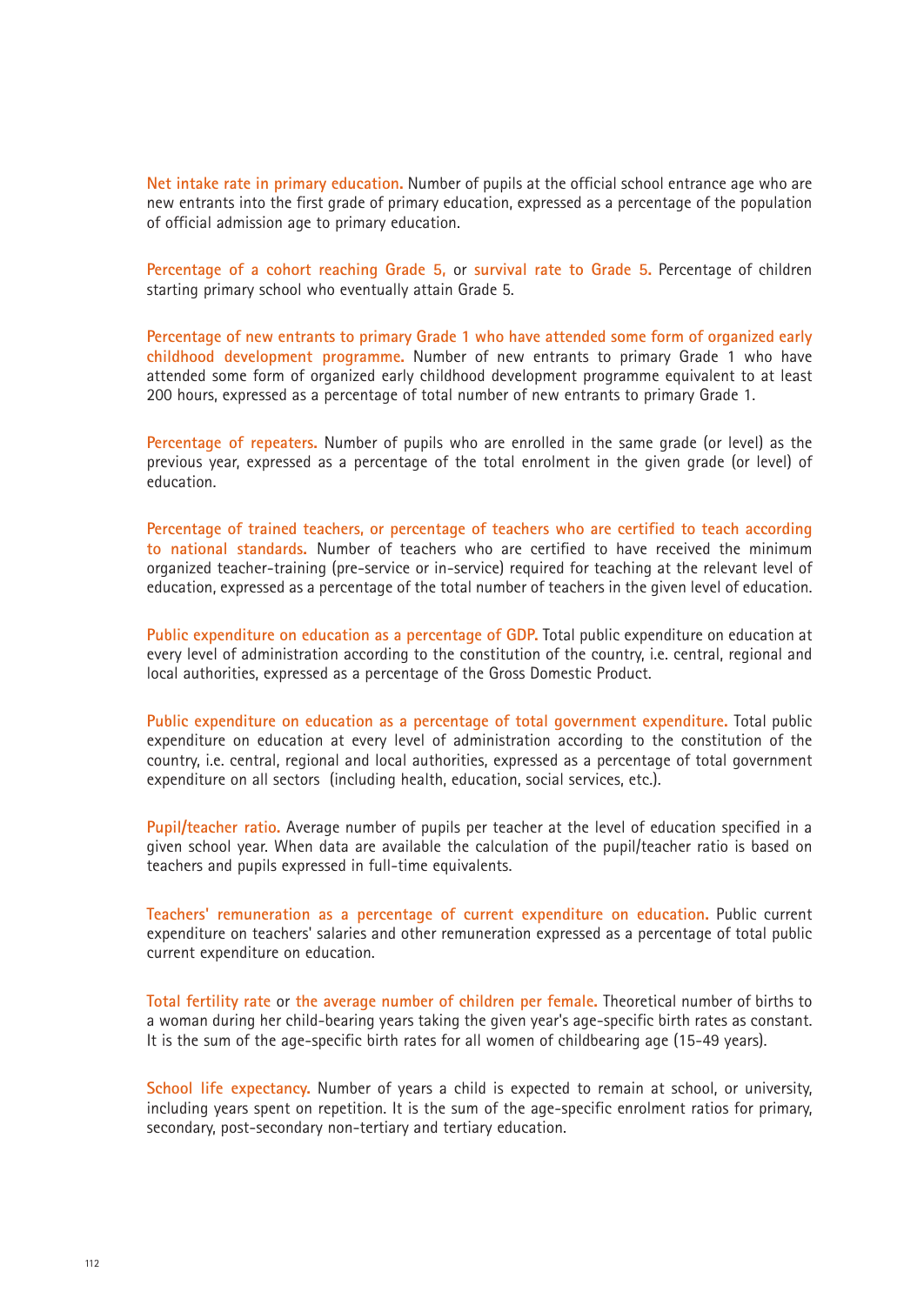

**Basic education.** The whole range of educational activities that take place in different settings and that aim to meet basic learning needs as defined in the World Declaration on Education for All (Jomtien, Thailand, 1990). It thus comprises both formal schooling (primary and sometimes lower secondary) as well as a wide variety of non-formal and informal

public and private educational activities offered to meet the defined basic learning needs of groups of people of all ages.

**Compulsory education.** Number of years or the age-span during which children and young people are legally obliged to attend school.

**Duration.** Number of grades (years) in a given level of education.

**Early childhood development (ECD) programmes.** Programmes which offer a structured and purposeful set of learning activities either in a formal institution (pre-primary or ISCED 0) or as part of a non-formal child development programme. Early childhood development programmes are normally designed for children aged 3 years or above and include organized learning activities that constitute on average the equivalent of at least 2 hours per day and 100 days per year.

**Enrolment.** Number of pupils or students enrolled in a given level of education, regardless of age.

(Theoretical) **Entrance age.** The age at which pupils or students would enter a given programme or level of education assuming they had started at the official entrance age for the lowest level of education, had studied full-time throughout and had progressed through the system without repeating a grade or skipping a grade. Note that the theoretical entrance age to a given programme or level may be very different from the actual or even the typical or most common entrance age.

#### **Expenditure on education:**

*Public expenditure on education.* Current and capital expenditures on education by local, regional and national governments, including municipalities. Household contributions are normally excluded.

*Current expenditure on education.* Expenditure for goods and services consumed within the current year and which would need to be renewed if there were a need for prolongation the following year. It includes expenditure on: staff salaries and benefits; contracted or purchased services; other resources including books and teaching materials; welfare services; and other current expenditure such as furniture and equipment, minors repairs, fuel, telecommunications, travel, insurance and rents.

*Capital expenditure on education.* Expenditure for assets that last longer than one year. It includes expenditure for construction, renovation and major repairs of buildings and the purchase of heavy equipment or vehicles.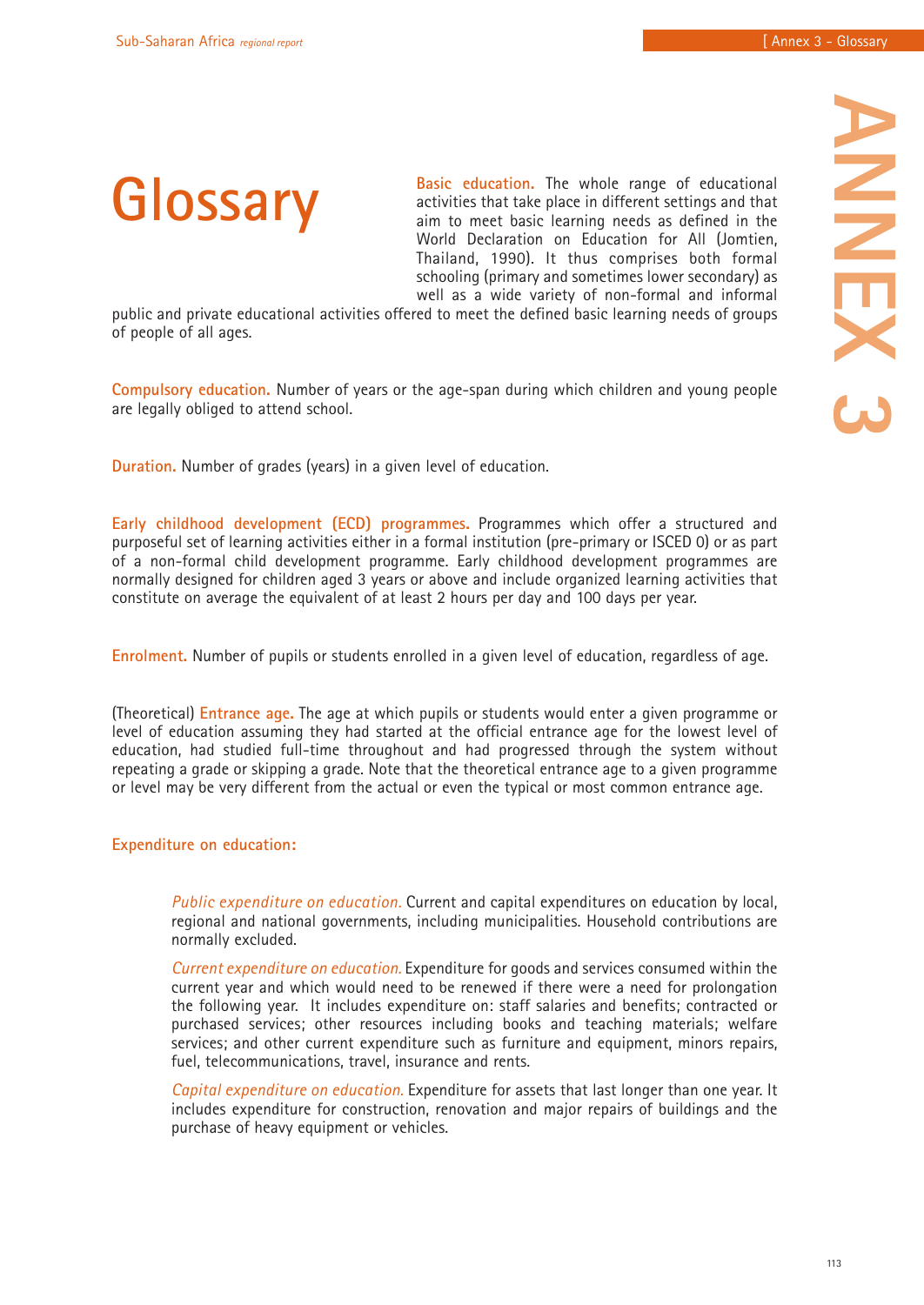#### **Fields of study in tertiary or higher education:**

*General programmes:* basic programmes; literacy and numeracy; personal development.

*Education:* teacher training and education science.

*Humanities and arts:* humanities; religion and theology; fine and applied arts.

*Social science, business and law:* social and behavioural sciences; journalism and information; business and administration; law.

*Science:* life and physical sciences; mathematics, statistics and computer sciences.

*Engineering, manufacturing and construction:* engineering and engineering trades; manufacturing and processing; architecture and building.

*Agriculture:* agriculture, forestry and fishery; veterinary.

*Health and welfare:* medical sciences and health-related services; social services.

*Services:* personal services; transport services; environmental protection; security services. *Other unspecified or unknown.* 

**Foreign students.** Students enrolled in an educational programme in a country of which they are not a permanent resident.

**Gross domestic product.** The sum of gross value added by all resident producers in the economy, including distributive trades and transport, plus any product taxes and minus any subsidies not included in the value of the products.

**Gross national product.** The sum of gross value added by all resident producers in the economy, including distributive trades and transport, plus any product taxes, minus any subsidies not included in the value of the products plus net receipts of income from abroad. Since net receipts from abroad may be positive or negative, it is possible for GNP to be greater or smaller than GDP.

#### **Institutions:**

*Private institutions.* Schools, colleges or universities which are controlled and managed by a non-governmental organization (church, trade union, business enterprise or other NGO) whether or not they receive financial support from public authorities.

*Public institutions.* Schools, colleges or universities which are controlled and managed by a public education authority or agency (national/federal, state/provincial, or local), whatever the origin of its financial resources.

**New entrants.** Pupils or students entering a programme at a given level or sub-level of eduction *for the first time*.

#### **Orientation of educational programmes:**

*General education.* Designed mainly to lead pupils to a deeper understanding of a subject or group of subjects, especially, but not necessarily, with a view to preparing pupils for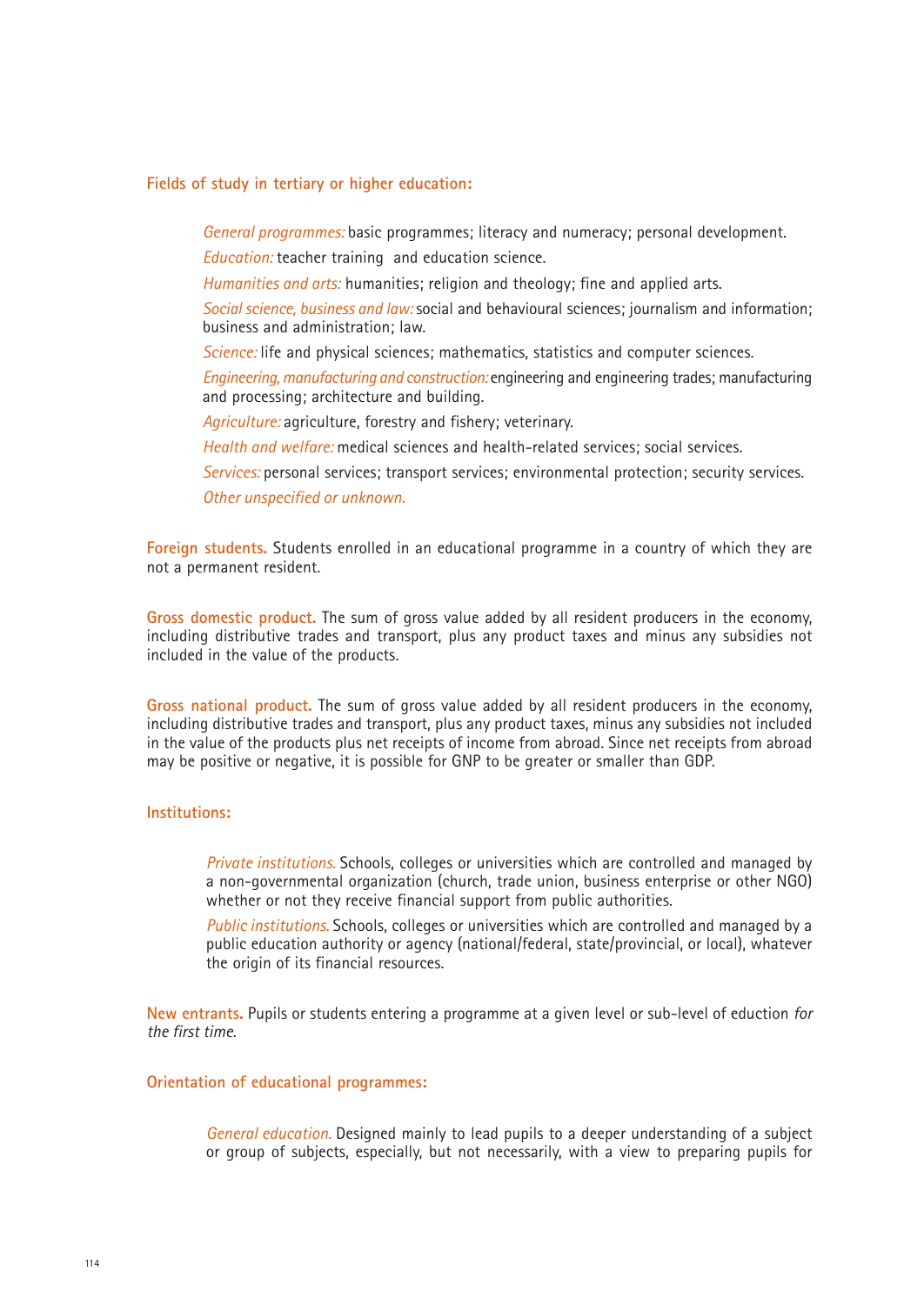**ANNEX 3** 

**ANNIVEX** 

further (additional) education at the same or a higher level. Such programmes are typically school-based and may or may not contain vocational elements. Successful completion of such programmes may or may not lead to an academic qualification. However, they do not typically allow successful completers to enter a particular occupation or trade or class of occupations or trades without further training.

*Technical and vocational education.* Designed mainly to prepare pupils for direct entry into a particular occupation or trade (or class of occupations or trades). Successful completion of such programmes normally leads to a labour-market relevant vocational qualification recognized by the competent authorities in the country in which it is obtained (e.g. Ministry of Education, employers' associations, etc.).

**Out-of-school children or youth.** Children or youth in the official school age-group who are not enrolled in school.

**Repeaters.** Pupils enrolled in the same grade for a second or further year.

**School-age population.** Population of the age-group which officially corresponds to the relevant level of education.

**School drop-outs.** Pupils who drop out from a given grade or cycle or level of education in a given school-year.

#### **Teachers:**

*Teachers or teaching staff.* Number of persons employed full-time or part-time in an official capacity for the purpose of guiding and directing the learning experience of pupils and students, irrespective of his/her qualification or the delivery mechanism, i.e. whether faceto-face and/or at a distance. This definition excludes educational personnel who have no active teaching duties (e.g. headmasters, headmistresses or principals who do not teach) or who work occasionally or in a voluntary capacity in educational institutions (e.g. parents).

*Trained teachers.* Teachers who have received the minimum organized teacher-training (pre-service or in-service) required for teaching at the relevant level in the given country.

*Full-time teachers.* Persons engaged in teaching for a number of hours of work statutorily regarded as full-time at the particular level of education.

*Part-time teachers.* Teachers whose statutory working hours are less than those required of full-time teachers.

*Full-time equivalent numbers of teachers.* These are generally calculated in person-years. The unit for the measurement of full-time equivalents is full-time employment. Thus, a full-time teacher equals one full-time equivalent. The full-time equivalence of part-time teachers is determined by calculating the ratio of their hours worked to the statutory hours worked by a full-time teacher during the school year. For example, a teacher who works one-third of the statutory hours of a full-time teacher equals one-third of a fulltime equivalent.

**Universal primary education (UPE).** Full enrolment of all children in the primary school-age-group, i.e. 100% net enrolment ratio.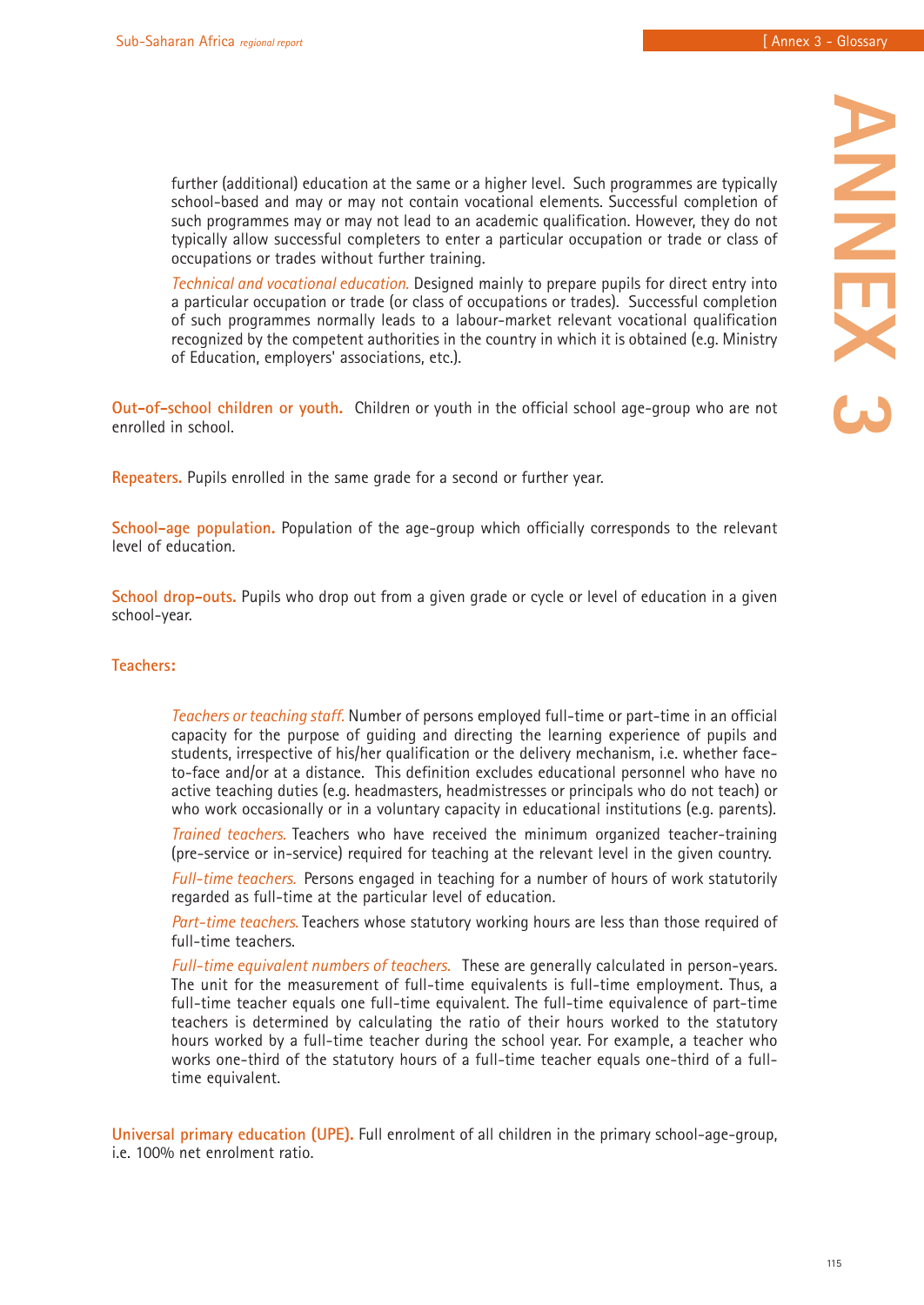# **ANNEX 4 ISCED97**

|   | <b>FRE-FRINANT LEVEL OF EDUCATION</b>                                                                                                                                                                                                                                | ivialii criteria                                                                                                                                                                                                                                                                                                                                                               |  |  |  |  |
|---|----------------------------------------------------------------------------------------------------------------------------------------------------------------------------------------------------------------------------------------------------------------------|--------------------------------------------------------------------------------------------------------------------------------------------------------------------------------------------------------------------------------------------------------------------------------------------------------------------------------------------------------------------------------|--|--|--|--|
|   | Initial stage of organized instruction, designed primarily to introduce<br>very young children to a school-type environment.                                                                                                                                         | Should be centre-or school-based, be designed to meet the educational and developmental needs of<br>children of at least 3 years of age, and have staff that are adequately trained (i.e., qualified) to provide<br>an educational programme for children.                                                                                                                     |  |  |  |  |
|   | PRIMARY LEVEL OF EDUCATION                                                                                                                                                                                                                                           | Main criteria                                                                                                                                                                                                                                                                                                                                                                  |  |  |  |  |
|   | Normally designed to give pupils a sound basic education in reading,<br>writing and mathematics.                                                                                                                                                                     | Beginning of systematic studies characteristic of primary education, e.g. reading, writing and<br>mathematics. Entry into the nationally designated primary institutions or programmes.<br>The commencement of reading activities alone is not a sufficient criteria for classification of an<br>educational programmes at ISCED level 1.                                      |  |  |  |  |
|   | 2 LOWER SECONDARY LEVEL OF EDUCATION                                                                                                                                                                                                                                 | Main criteria                                                                                                                                                                                                                                                                                                                                                                  |  |  |  |  |
|   | The lower secondary level of education generally continues the basic<br>programmmes of the primary level, although teaching is typically more<br>subject-focused, often employing more specialized teachers who<br>conduct classes in their field of specialization. | Programmes at the start of level 2 correspond to the point where programmes are beginning to be<br>organized in a more subject-oriented pattern, using more specialized teachers conducting classes in<br>their field of specialization.                                                                                                                                       |  |  |  |  |
|   |                                                                                                                                                                                                                                                                      | If this organizational transition point does not correspond to a natural split in the boundaries between<br>national education programmes, then programmes should be split at the point where national<br>programmes begin to reflect this organizational change.                                                                                                              |  |  |  |  |
| 3 | UPPER SECONDARY LEVEL OF EDUCATION                                                                                                                                                                                                                                   | Main criteria                                                                                                                                                                                                                                                                                                                                                                  |  |  |  |  |
|   |                                                                                                                                                                                                                                                                      |                                                                                                                                                                                                                                                                                                                                                                                |  |  |  |  |
|   | The final stage of secondary education in most countries. Instruction is<br>often more organized along subject-matter lines than at ISCED level 2<br>and teachers typically need to have a higher level, or more subject-specific,<br>qualification than at ISCED 2. | National boundaries between lower secondary and upper secondary education should be the dominant<br>factor for splitting levels 2 and 3.                                                                                                                                                                                                                                       |  |  |  |  |
|   |                                                                                                                                                                                                                                                                      | Admission into programmes at this level usually requires the completion of ISCED 2<br>for admission, or a combination of basic education and life experience that demonstrates the ability<br>to handle ISCED 3 subject matter.                                                                                                                                                |  |  |  |  |
|   | POST-SECONDARY NON-TERTIARY                                                                                                                                                                                                                                          | Main criteria                                                                                                                                                                                                                                                                                                                                                                  |  |  |  |  |
|   | These programmes straddle the boundary between upper secondary and<br>post-secondary education from an international point of view, even<br>though they might clearly be considered as upper secondary or post-<br>secondary programmes in a national context.       | Students entering ISCED 4 programmes will typically have completed ISCED 3.                                                                                                                                                                                                                                                                                                    |  |  |  |  |
|   | They are often not significantly more advanced than programmes at<br>ISCED 3 but they serve to broaden the knowledge of participants who<br>have already completed a programme at level 3. The students are typically<br>older than those in ISCED 3 programmes.     |                                                                                                                                                                                                                                                                                                                                                                                |  |  |  |  |
|   | ISCED 4 programmes typically have a duration of between 6 months and<br>2 years.                                                                                                                                                                                     |                                                                                                                                                                                                                                                                                                                                                                                |  |  |  |  |
|   | FIRST STAGE OF TERTIARY EDUCATION                                                                                                                                                                                                                                    | Classification criteria for level and sub-categories (5A and 5B)                                                                                                                                                                                                                                                                                                               |  |  |  |  |
|   | ISCED 5 programmes have an educational content more advanced than<br>those offered at levels 3 and 4.                                                                                                                                                                | Entry to these programmes normally requires the successful completion of ISCED level 3A<br>or 3B or a similar qualification at ISCED level 4A.                                                                                                                                                                                                                                 |  |  |  |  |
|   | 5A ISCED 5A programmes are largely theoretically based and are intended<br>to provide sufficient qualifications for gaining entry into advanced<br>research programmes and professions with high skills requirements.                                                | 1. have a minimum cumulative theoretical duration (at tertiary level) of three years;<br>2. typically require that the faculty have advanced research credentials;<br>3. may involve completion of a research project or thesis;<br>4. provide the level of education required for entry into a profession with high skills<br>requirements or an advanced research programme. |  |  |  |  |
|   | 5B ISCED 5B programmes are generally more<br>practical/technical/occupationally specific than ISCED 5A programmes.                                                                                                                                                   | 1. are more practically oriented and occupationally specific than programmes at ISCED 5A<br>and do not prepare students for direct access to advanced research programmes;<br>2. have a minimum of two years' duration;<br>3. the programme content is typically designed to prepare students to enter a particular occupation.                                                |  |  |  |  |
| 6 | SECOND STAGE OF TERTIARY EDUCATION (LEADING TO AN ADVANCED RESEARCH QUALIFICATION)                                                                                                                                                                                   |                                                                                                                                                                                                                                                                                                                                                                                |  |  |  |  |
|   | This level is reserved for tertiary programmes that lead to the award<br>of an advanced research qualification. The programmes are devoted<br>to advanced study and original research.                                                                               | 1. requires the submission of a thesis or dissertation of publishable quality that is the product<br>of original research and represents a significant contribution to knowledge;<br>2. are not solely based on course-work;<br>3. prepare participants for faculty posts in institutions offering ISCED 5A                                                                    |  |  |  |  |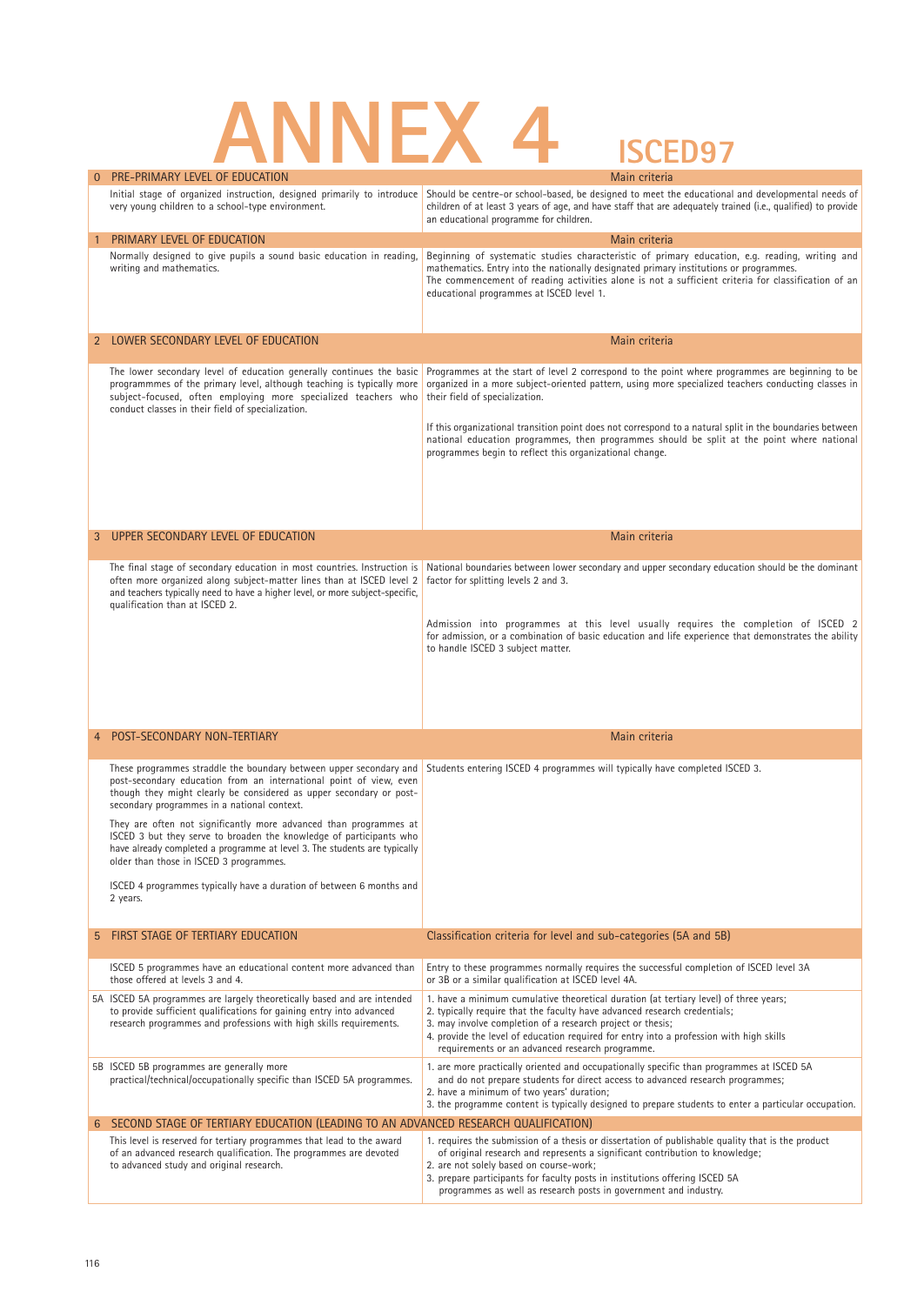| Auxiliary criteria                                                                                                                                                                                                                                                                                                                |   | Sub-Categories                                                                                                                                                                                     |                   |                                                                                                                                                                                                                            |  |  |
|-----------------------------------------------------------------------------------------------------------------------------------------------------------------------------------------------------------------------------------------------------------------------------------------------------------------------------------|---|----------------------------------------------------------------------------------------------------------------------------------------------------------------------------------------------------|-------------------|----------------------------------------------------------------------------------------------------------------------------------------------------------------------------------------------------------------------------|--|--|
| Pedagogical qualifications for the teaching staff;<br>implementation of a curriculum with educational elements.                                                                                                                                                                                                                   |   |                                                                                                                                                                                                    |                   |                                                                                                                                                                                                                            |  |  |
| Auxiliary criteria                                                                                                                                                                                                                                                                                                                |   |                                                                                                                                                                                                    |                   |                                                                                                                                                                                                                            |  |  |
| In countries where the age of compulsory attendance (or at<br>least the age at which virtually all students begin their<br>education) comes after the beginning of systematic study in<br>the subjects noted, the first year of compulsory attendance<br>should be used to determine the boundary between<br>ISCED 0 and ISCED 1. |   |                                                                                                                                                                                                    |                   |                                                                                                                                                                                                                            |  |  |
| Auxiliary criteria                                                                                                                                                                                                                                                                                                                |   | Destination for which the programme<br>have been designed to prepare students:                                                                                                                     |                   | Programme orientation                                                                                                                                                                                                      |  |  |
| If there is no clear break-point for this organizational change,<br>however, then countries should artificially split national<br>programmes into ISCED 1 and 2 at the end of 6 years of<br>primary education.                                                                                                                    |   | A Programmes designed to prepare students for <b>a</b><br>A Programmes designed to prepare students for <b>a</b><br>ultimately lead to tertiary education, that is,<br>entrance to ISCED 3A or 3B; | $\epsilon$ n<br>Ğ | Education which is not designed explicitly to prepare<br>participants for a specific class of occupations or<br>trades or for entry into further vocational/technical<br>education programmes.                             |  |  |
| In countries with no system break between lower secondary<br>and upper secondary education, and where lower secondary<br>education lasts for more than 3 years, only the first 3 years<br>following primary education should be counted as lower                                                                                  |   | <b>B</b> Programmes designed to prepare students<br>for direct access to programmes at level 3C;                                                                                                   | cational          | Education which prepares participants for direct entry,<br>without further training, into specific occupations.<br>Successful completion of such programmes leads to a<br>labour-market relevant vocational qualification. |  |  |
| secondary education.                                                                                                                                                                                                                                                                                                              |   | C Programmes primarily designed for direct access<br>to the labour market at the end of this level<br>(sometimes referred to as 'terminal' programmes).                                            | S                 |                                                                                                                                                                                                                            |  |  |
| Modular programmes                                                                                                                                                                                                                                                                                                                |   | Destination for which the programmes<br>have been designed to prepare students:                                                                                                                    |                   | Programme orientation                                                                                                                                                                                                      |  |  |
| An educational qualification is earned in a modular<br>programme by combining blocks of courses, or modules, into a<br>programme meeting specific curricular requirements.                                                                                                                                                        | A | Programmes designed to provide<br>direct access to ISCED 5A;                                                                                                                                       | General           | Education which is not designed explicitly to prepare<br>participants for a specific class of occupations or trades<br>or for entry into further vocational/technical education<br>programmes.                             |  |  |
| A single module, however, may not have a specific educational<br>or labour market destination or a particular programme<br>orientation.                                                                                                                                                                                           |   | <b>B</b> Programmes designed to provide<br>direct access to ISCED 5B;                                                                                                                              | Vocational        | Education which prepares participants for direct entry,<br>without further training, into specific occupations.<br>Successful completion of such programmes leads to a<br>labour-market relevant vocational qualification. |  |  |
|                                                                                                                                                                                                                                                                                                                                   |   | C Programmes not designed to lead directly to<br>ISCED 5A or 5B. Therefore, these programmes<br>lead directly to the labour market,<br>ISCED 4 or other ISCED 3 programmes.                        |                   |                                                                                                                                                                                                                            |  |  |
| Types of programmes which can fit into level 4                                                                                                                                                                                                                                                                                    |   | Destination for which the programmes<br>have been designed to prepare students:                                                                                                                    |                   | Programme orientation                                                                                                                                                                                                      |  |  |
| The first type are short vocational programmes where either<br>the content is not considered "tertiary" in many countries<br>or the programmes do not meet the duration requirement for<br>ISCED 5B-at least 2 years.                                                                                                             |   | Programmes designed to provide direct access<br>to ISCED 5A or 5B;                                                                                                                                 | General           | Education which is not designed explicitly to prepare<br>participants for a specific class of occupations or trades<br>or for entry into further vocational/technical education<br>programmes.                             |  |  |
| These programmes are often designed for students who<br>have completed level 3, although a formal ISCED level 3<br>qualification may not be required for entry.<br>The second type of programmes are nationally considered as                                                                                                     |   | <b>B</b> Programmes not designed to lead directly to ISCED<br>5A or 5B. These programmes lead directly to the<br>labour market or other ISCED 4 programmes.                                        | tional            | Education which prepares participants for direct entry,<br>without further training, into specific occupations.<br>Successful completion of such programmes leads to a<br>labour-market relevant vocational qualification. |  |  |
| upper secondary programmes, even though entrants to these<br>programmes will have typically already completed another<br>upper secondary programme (i.e., second-cycle programmes).                                                                                                                                               |   |                                                                                                                                                                                                    | Voca              |                                                                                                                                                                                                                            |  |  |
|                                                                                                                                                                                                                                                                                                                                   |   | Cumulative theoretical duration at tertiary                                                                                                                                                        |                   | Position in the national degree<br>and qualifications structure                                                                                                                                                            |  |  |
|                                                                                                                                                                                                                                                                                                                                   |   |                                                                                                                                                                                                    |                   |                                                                                                                                                                                                                            |  |  |
|                                                                                                                                                                                                                                                                                                                                   |   | A Duration categories:<br>Less than 5 years; 5 years or more.                                                                                                                                      |                   | A Categories: First; Second or further.                                                                                                                                                                                    |  |  |
|                                                                                                                                                                                                                                                                                                                                   |   | <b>B</b> Duration categories: None.                                                                                                                                                                |                   | <b>B</b> Categories: None.                                                                                                                                                                                                 |  |  |
|                                                                                                                                                                                                                                                                                                                                   |   |                                                                                                                                                                                                    |                   |                                                                                                                                                                                                                            |  |  |
|                                                                                                                                                                                                                                                                                                                                   |   |                                                                                                                                                                                                    |                   |                                                                                                                                                                                                                            |  |  |
|                                                                                                                                                                                                                                                                                                                                   |   |                                                                                                                                                                                                    |                   |                                                                                                                                                                                                                            |  |  |